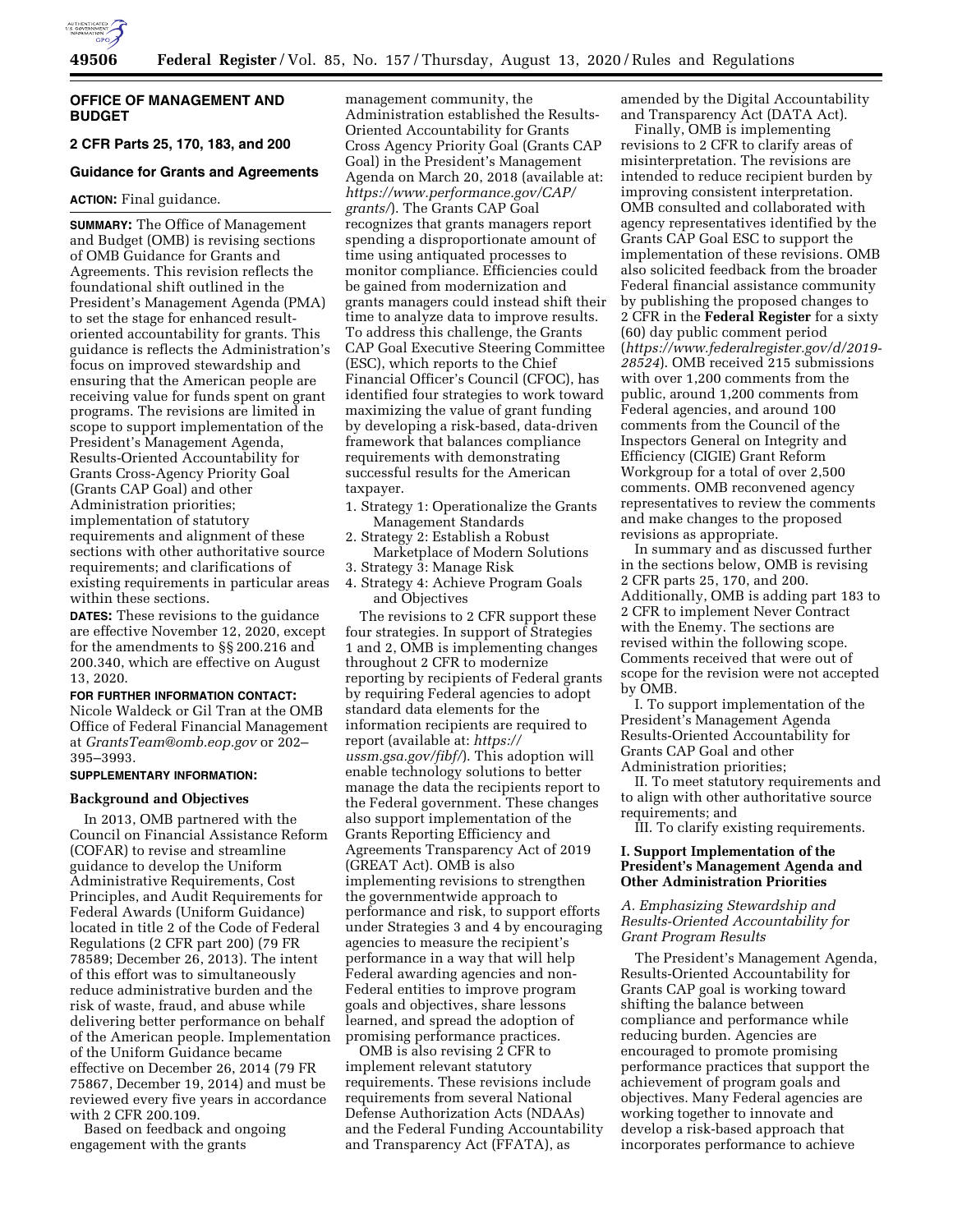results-oriented grants (where applicable). By shifting the focus to the balance between performance and compliance, agencies may have the opportunity to streamline burdensome compliance requirements for programs that demonstrate results. To support this goal, OMB is publishing revisions in multiple sections of the guidance that together emphasize the importance of focusing on performance to achieve program results throughout the Federal award lifecycle.

The provisions that were revised to improve the governmentwide approach to performance and risk emphasize stewardship and results-oriented grant making. Revisions to 2 CFR 200.102 *Exceptions* encourages Federal awarding agencies to apply a risk-based, data-driven framework to alleviate select compliance requirements for programs that demonstrate results. 2 CFR 200.202 *Program planning and design* highlights the importance of developing a strong plan and design to set the stage for demonstrating program results. 2 CFR 200.205 *Federal awarding agency review of merit proposals*  strengthens the merit review process which is linked to 2 CFR 200.301 *Performance measurement* requiring Federal awarding agencies to measure recipient performance, which is derived from program planning and design (§ 200.202). Performance information focused on results must be made available to recipients in the solicitation and in the award, which is reflected in 2 CFR 200.211 *Information contained in a Federal award.* Award recipients must also be aware of termination provisions in 2 CFR 200.340 *Termination* and reinforced in 2 CFR 200.211 *Information contained in a Federal award,* which are linked to performance goals of the program (§ 200.301). Revisions to 2 CFR 200.413 *Direct costs* were also made to include evaluation costs as an example of a direct cost, which demonstrates program results.

Revisions to 2 CFR 200.202 *Program planning and design* develops a new provision. This section formalizes a requirement that are already expected of Federal awarding agencies to develop a strong program design by establishing program goals, objectives, and indicators, to the extent permitted by law, before the applications are solicited. The development of 2 CFR 200.202 emphasizes the importance of sound program design as an essential component of performance management and program administration. Ideally, program design takes place before an agency drafts related projects. This enables Federal agency leadership and employees to codify program goals,

objectives, and intended results before specifying the goals and objectives of in a solicitation. A well-designed program has clear goals and objectives that facilitate the delivery of meaningful results, whether a new scientific discovery, positive impact on citizen's daily life, or improvement of the Nation's infrastructure. Well-designed programs also represent a critical component of an agency's implementation strategies and efforts that contribute to and support the longer-term outcomes of an agency's strategic plan. OMB encourages Federal awarding agencies to reference the ''Managing for Results: The Performance Management Playbook for Federal Awarding Agencies'' for promising performance practices throughout the Federal award lifecycle, including steps to develop a strong program plan and design (*www.performance.gov/CAP/ grants/*).

Program design elements may include a problem or needs statement, goals and objectives; a logic model depicting the program's structure; program activities; a theory or theories of change and the evidence supporting them; performance and other indicators to measure program accomplishments and find ways to improve, set priorities, and identify targets of opportunity. In addition, it may include use or intended use of independently available sources of data, development and support of learning communities which may benefit from a shared understanding of promising practices and collaboration on common challenges and opportunities, and a system to periodically review award selection criteria.

OMB is revising to 2 CFR 200.205 *Federal awarding agency review of merit proposals,* 2 CFR 200.203 *Requirement to provide public notice of Federal financial assistance programs* and § 200.204 *Notices of funding opportunities* to strengthen merit review, public notice of Federal financial assistance programs, and the notices of funding opportunities to further the goals of results-oriented grantmaking. These changes require Federal awarding agencies to extend their merit review process to discretionary Federal awards, unless prohibited by Federal statute, the Federal awarding agency must design and execute a merit review process for applications.

Additional language was included to articulate an explanation of the merit review process that Federal awarding agencies are expected to follow. Further, Federal awarding agencies are required to periodically review their Federal award merit review process. These

changes support the Administration's priority to ensure a fair and transparent process for the selection of award recipients and supports efforts under the President's Management Agenda to ensure that Federal awards are designed to achieve program goals and objectives.

Changes to 2 CFR 200.206 *Federal awarding agency review of risk posed by applicants* allow Federal awarding agencies to adjust requirements when a risk-evaluation indicates that it may be merited. Changes are included in 2 CFR 200.211 *Information contained in a Federal award* and 2 CFR 200.301 *Performance measurement* further emphasize existing requirements for requiring Federal awarding agencies to provide recipients with clear performance goals, indicators, targets, and baseline data. OMB is adding language to § 200.102 *Exceptions* to emphasize that Federal awarding agencies are encouraged to request exceptions to certain provisions of 2 CFR part 200 in support of innovative program designs that apply a risk-based, data-driven framework to alleviate select compliance requirements and hold recipients accountable for good performance. OMB recognizes that Federal financial assistance program goals and their intended results will differ by type of Federal program. For example, criminal justice grant programs may focus on specific goals such as reducing crime, basic scientific research grant programs may focus on expanding knowledge, and infrastructure projects may fund building or infrastructure projects.

Related to the above changes that aim to strengthen program planning and Federal award terms and conditions, OMB is revising §§ 200.211 *Information contained in a Federal award* and 200.340 *Termination* to strengthen the ability of the Federal awarding agency to terminate Federal awards, to the greatest extent authorized by law, when the Federal award no longer effectuates the program goals or Federal awarding agency priorities. Federal awarding agencies must clearly and unambiguously articulate the conditions under which a Federal award may be terminated in their applicable regulations and in the terms and conditions of Federal awards. The intent of this change is to ensure that Federal awarding agencies prioritize ongoing support to Federal awards that meet program goals. For instance, following the issuance of a Federal award, if additional evidence reveals that a specific award objective is ineffective at achieving program goals, it may be in the government's interest to terminate the Federal award. Further, additional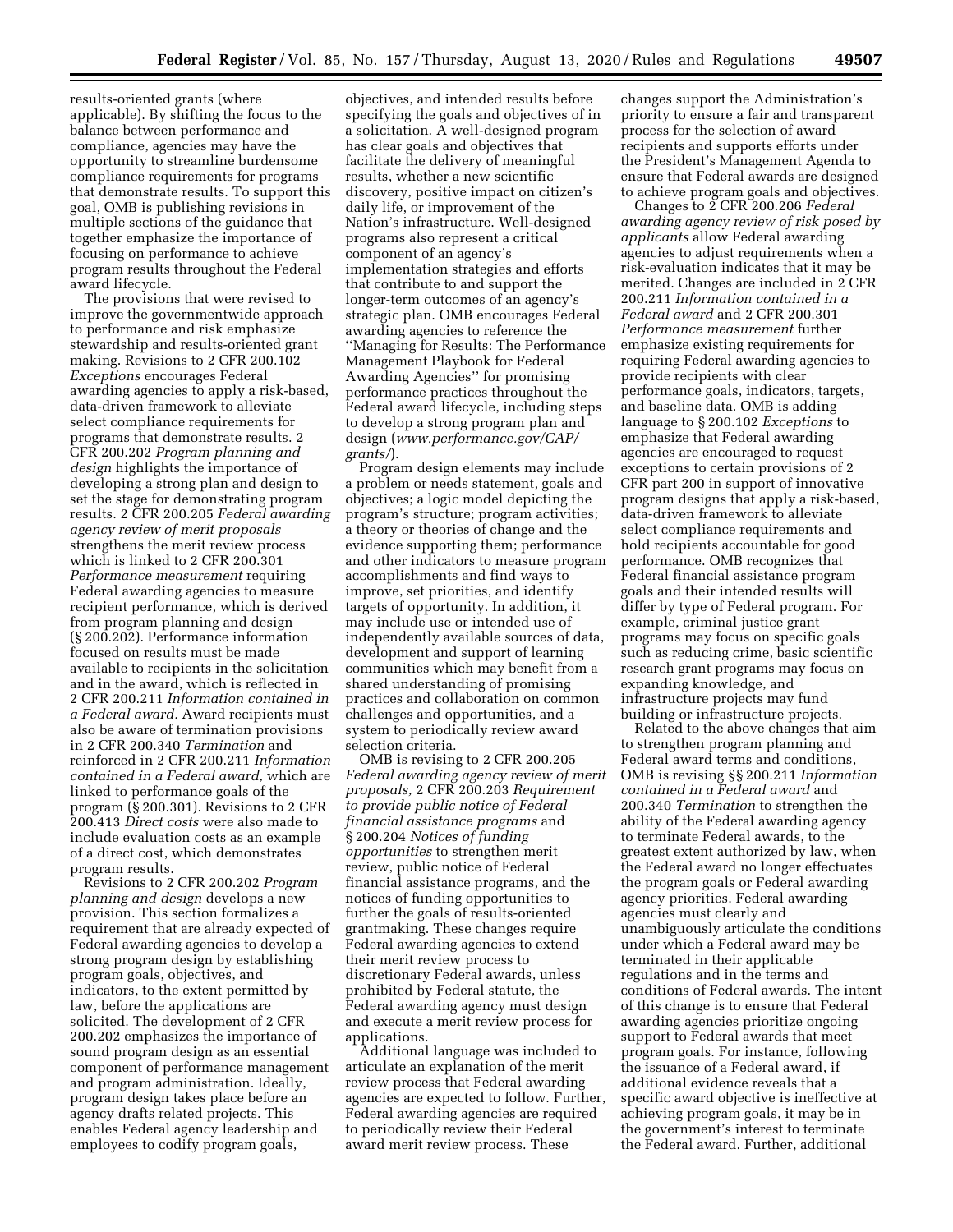evidence may cause the Federal awarding agency to significantly question the feasibility of the intended objective of the award, such that it may be in the interest of the government to terminate the Federal award. OMB is also eliminating the termination for cause provision because this term is not substantially different than the provision allowing Federal awarding agencies to terminate Federal awards when the recipient fails to comply with the terms and conditions.

In addition, OMB is expanding the definition of fixed amount awards in § 200.1 to allow Federal awarding agencies to apply the provision to both grant agreements and cooperative agreements.

The revisions in 2 CFR 200.301 emphasize that agencies are encouraged to measure recipient performance to improve program goals and objectives, share lessons learned, and spread the adoption of promising practices. While understanding that grant program goals and their intended results will differ by type of program, the Grants CAP Goal is working to shift the culture of Federal grant making from a heavy focus on compliance to a balanced approach that includes a focus on the degree to which grant programs achieve their goals and intended results. To provide clarity and consistency among Federal awarding agencies, a revision to include program evaluation costs as an example of a direct cost under a Federal award has been included in 2 CFR 200.413 *Direct costs.* Please refer to OMB Circular A– 11 for a definition on program evaluation. Evaluation costs are allowed as a direct cost in existing guidance. This language is intended to strengthen this intent and ensure that agencies are applying this consistently.

Agencies are reminded that evaluation costs are allowable costs (either as direct or indirect), unless prohibited by statute or regulation. The work under the Grants CAP goal performance work group emphasizes evaluation as an important practice to understand the results achieved with Federal funding.

### 200.102 Exceptions

OMB received several comments on this section asking for clarification on the proposed revisions. Some commenters also noted that the addition of the ''or less restrictive requirements'' in 2 CFR 200.102(c) and 200.208 is confusing, redundant and not needed because Federal awarding agencies already have the discretion to impose conditions on the recipient. OMB deliberated upon these comments and ultimately agreed to replace the

language ''or less restrictive requirements'' with ''adjust requirements'' within the final guidance. OMB strongly encourages Federal awarding agencies to add or remove requirements by applying a riskbased, data-driven framework to alleviate select compliance requirements and hold recipients accountable for good performance. One commenter felt that the inclusion of the requirement for agencies to ''apply more restrictive terms and conditions when merited as indicated by a risk evaluation'' did not warrant an exception from OMB and thus did not belong in the exceptions section. OMB concurred with the commenter and moved this language to 2 CFR 200.206 *Federal awarding agency review of risk posed by applicants.* 

### 200.202 Program Planning and Design

Many commenters were supportive of this new section and the other revisions related to results-based grant making. Some commenters also thought the proposal could go further to better utilize federal grantees' activities to build and disseminate evidence of what works. One commenter expressed concern that revisions to the performance sections would lead to the unintended consequence of making research look like a contract agreement. OMB provided explicit language to state that performance measures for each program will be different. One commenter expressed concern that this new requirement would add burden. OMB respectfully disagrees, as this requirement is not new and does not add burden. This section reflects activities that were previously implied within 2 CFR and not explicitly included in its own section.

OMB appreciates the commenters who challenged OMB to go even further with the proposal with regards to evidence-building. OMB looks forward to furthering this discussion with stakeholder sessions in fall 2020 and will also consider these proposals in future revisions of 2 CFR. This provision is designed to operate in tandem with evidence-related statutes (*e.g.,* The Foundations for Evidence-Based Policymaking Act of 2018, which emphasizes collaboration and coordination to advance data and evidence-building functions in the Federal government) and related OMB implementation guidance (*e.g.,* OMB Memorandum M–19–23: Phase 1 implementation of the Foundations for Evidence-Based Policymaking Act of 2018. Learning Agendas, Personnel, and Planning Guidance).

200.203 Requirement To Provide Public Notice of Federal Financial Assistance Programs

There were several comments provided in response to the changes made to 2 CFR 200.203. One comment inquired as to why no similar requirements exist within the Uniform Guidance and is applicable to passthrough entities within 2 CFR 200.332. OMB notes that the Federal awarding agency does not have a direct relationship with the subaward recipient; that is the role of the passthrough entity. Mandating application of this requirement would require additional public comment as it would add burden to the process. Further, comments asked for OMB to develop guidance to help ensure that Federal awarding agencies have the appropriate controls in place with respect to their processes for making awarding decisions. OMB rejects this change for this iteration of 2 CFR as it would be a significant change that would require an opportunity for public comment based on the language and requirements imposed. Additionally, some commenters requested for language to be added regarding how often updates are expected. OMB rejects these suggestions as the language references guidance provided by General Services Administration (GSA) in consultation with OMB. That is where the requirement to update each Assistance Listing on an annual basis is specified, and it is not necessary to include this level of detail in 2 CFR 200.203.

### 200.204 Notice of Funding Opportunities

Commenters observed that the change in terminology from ''competitive'' to ''discretionary'' appears to broaden the requirement of these notices to not just competitive announcements, but also sole source discretionary announcements. Some commenters suggested for the language to be changed back to ''competitive'' and questioned the value of this revision. One commenter requested clarification as to whether or not this new requirement is intended to apply when the discretionary award is non-competitive. Another commenter suggested that it would be burdensome and inefficient to require agencies to have notices of funding opportunities for noncompetitive awards. OMB deliberated these comments and subsequently decided to change this language to reflect discretionary awards that are competed.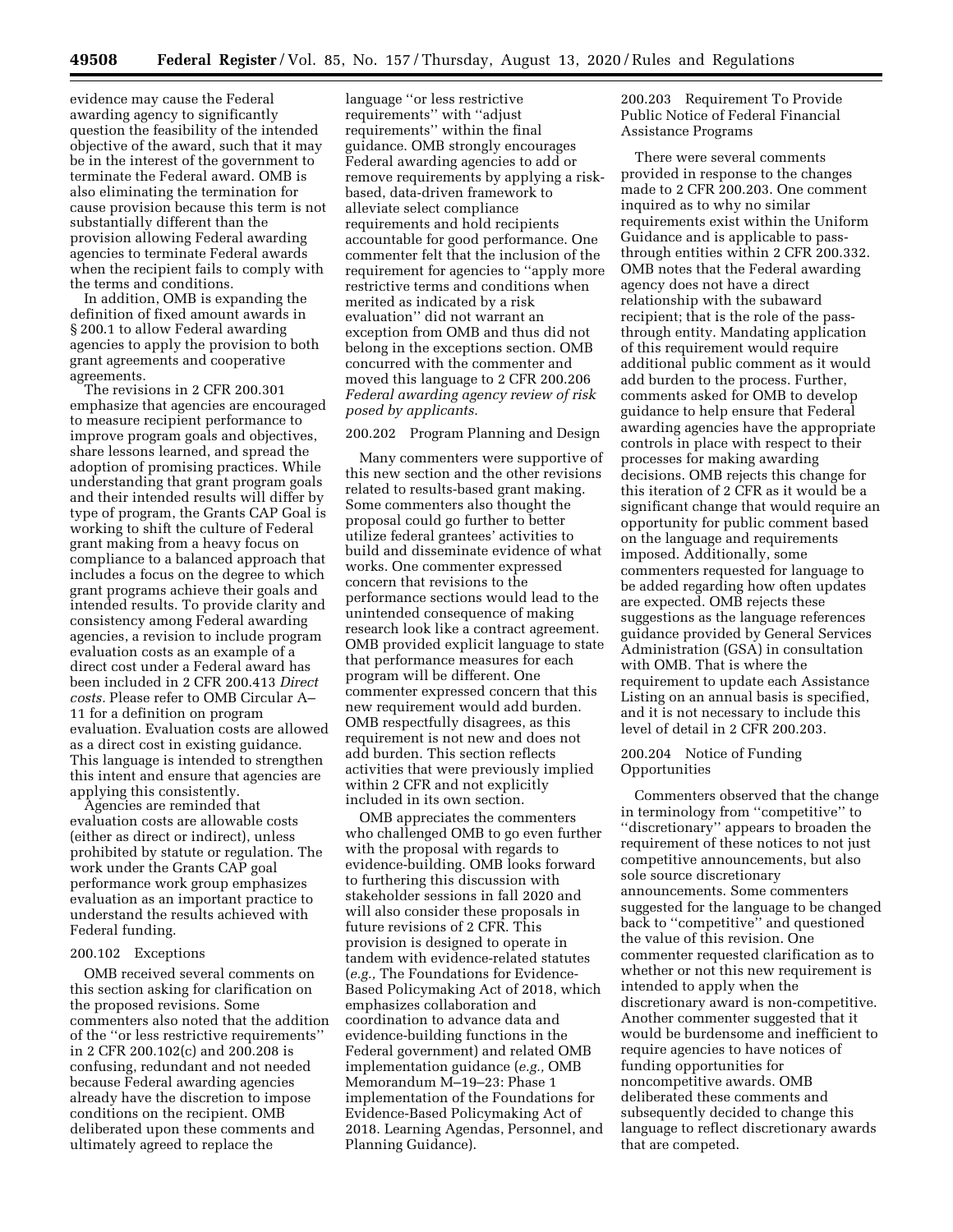# 200.205 Federal Awarding Agency Review of Merit Proposals

Some of the comments received were from Federal agencies who wanted to know the purpose and the benefits behind the proposed revisions to justify the added burden. There were also concerns about the efficiency of the awarding process if these changes are made. Some commenters asked for clarity on what a systematic review meant and what would classify as ''effective.'' OMB considered all comments and made further revisions to specify that the merit review process should be periodically reviewed as a point of clarity on the process review.

OMB disagrees with the commenters that expressed these revisions will add burden. The purpose of these revisions is to add clarity to the merit review process which should already be occurring and is not a new requirement.

# 200.206 Federal Awarding Agency Review of Risk Posed by Applicants

As stated in the above section describing the comments received for § 200.102, one commenter felt that the inclusion of the requirement for agencies to ''apply more restrictive terms and conditions when merited as indicated by a risk evaluation'' did not warrant an exception from OMB and thus did not belong in the exceptions section. OMB concurred with the commenter, moved this language to 2 CFR 200.206 *Federal awarding agency review of risk posed by applicants,* and provided revisions to the language to read ''. . . adjust requirements when a risk-evaluation indicates that it may be merited either pre-award or postaward.'' One commenter requested passthrough entities to have access to enter information into the FAPIIS system and require a pass-through entity review as part of the risk assessment process. OMB deliberated this comment and while it is an important topic for discussion, OMB feels the scope of this revision would be too substantial for finalization without receiving additional comments from the public. Thus, OMB respectfully declines this comment. Some commenters requested for OMB to include the requirement for Federal awarding agencies to leverage commercially available data management tools. OMB declines this comment and does not specify tools required for use.

# 200.208 Specific Conditions

As stated above in 2 CFR 200.102, some commenters were not supportive of the requirement of the language ''or less restrictive requirements'' in 2 CFR 200.102(c) and 200.208. Some commenters described this new language as confusing, redundant and not needed because Federal awarding agencies already have the discretion to impose conditions on the recipient. One commenter applauded OMB's decision to further emphasize the flexibilities afforded to Federal awarding agencies revise or remove certain requirements based on a risk analysis. After deliberation, OMB replaced this language with ''the Federal awarding agency may adjust requirements to a class of Federal awards or non-Federal entities when approved by OMB . . . .''

200.211 Information Contained in a Federal Award

Some comments asked for clarity on the revisions that were proposed. One clarifying question was the difference between the data point for the ''Total Approved Cost Sharing or Matching, where applicable" and "Total Amount of the Federal Award including approved Cost Sharing or Matching.'' These are two completely separate data points which call for the approved cost sharing or matching to be identified, and then the total amount of the Federal award that is approved cost sharing or matching. OMB did not recommend that these were removed. Further, in response to various comments, the language in (a) was streamlined and users are referred to the relevant performance sections for additional information. The data points previously proposed in paragraph (b) related to performance were already captured in paragraph (a), and thus removed from (b). The proposed language for (e) was revised and moved to § 200.105(b) within the guidance. Many comments received suggested revisions that would make the language more prescriptive. Title 2 CFR was written as guidance for a large array of users. If the language is too prescriptive, it doesn't provide sufficient flexibility for use by the large array of users. Additional technical corrections were made for clarity throughout this provision. Revisions were made to  $\S 200.211(c)(1)(iv)$  to clarify that if the underlying legal authority for a program changes, that may be a reason why there would be no future budget periods under an award.

# 200.301 Performance Measurement

Some commenters were in support of the revisions to this section. Many commenters provided suggestions for further revisions to the guidance. Several commenters provided suggestions with regards to the use of ''should'' and ''must'' throughout this section. Some commenters wanted the

language to be written strongly and use the word ''must'' throughout, others preferred ''should'' and many suggested the use of these words should be consistent throughout this section. Some commenters also expressed the need for OMB to include data quality within this section. OMB concurs with the comments that consistent use of "must" and "may" should be used in this section. Some commenters also pointed out discrepancies between various performance sections and a few commenters pointed out that there are discrepancies between what is required in 2 CFR 200.211 and 200.301. In response to commenters, OMB re-wrote this section for clarity and consistency.

# 200.340 Termination

There were several comments received in response to the revisions proposed to this section. The comments can be group into the following discreet categories:

• Concern over arbitrary Federal award termination;

• Adding or editing language for clarity;

• Concern over how Federal awarding agencies will evaluate awards with longterm outcomes;

• Request further OMB guidance; and • Not relevant.

The largest number of commenters expressed a concern that the proposed language will provide Federal agencies too much leverage to arbitrarily terminate awards without sufficient cause. Several commenters requested OMB reinstate the language, *for cause,*  to address this issue. Some commenters requested additional clarity and examples. OMB deliberated upon these requests and decided as written agencies are not able to terminate grants arbitrarily and that it was not appropriate to include examples in 2 CFR for this section. OMB made a technical correction to provide additional clarity. Some commenters expressed concerns over how Federal awarding agencies will evaluate awards with long-term outcomes. One example from the commenter was an environmental program where the performance will require years to measure. The example from the commenter should be determined in coordination with the Federal awarding agency. OMB respectfully declines this comment. Title 2 CFR is intended to be written and used by a large array of stakeholders and thus the language is not intended to be prescriptive, as the commenter has requested. Some commenters requested further OMB guidance on this provision. OMB appreciates the request for additional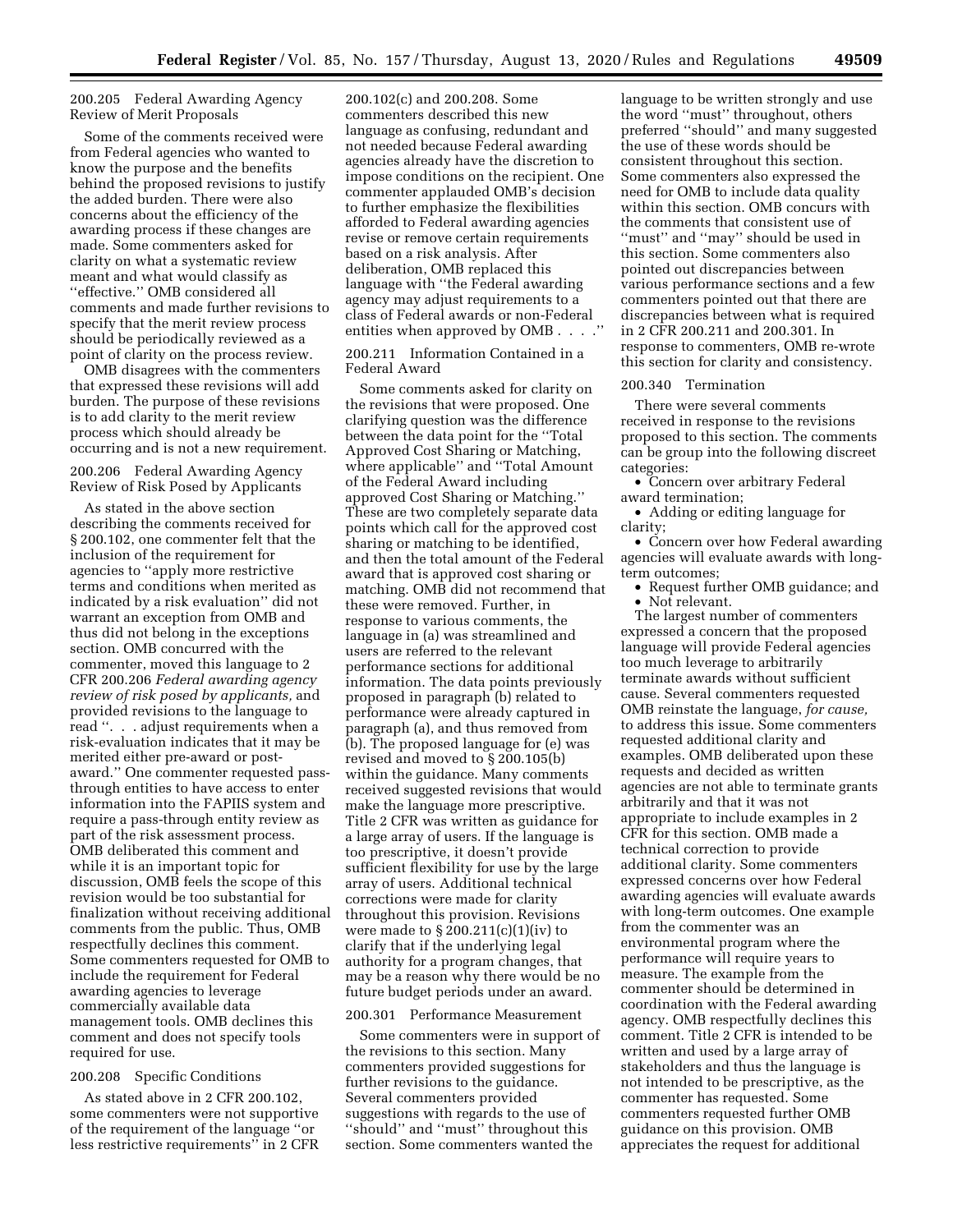guidance and notes that guidance beyond what has been provided in the proposed rule is out of scope for this revision effort. Other comments provided were not relevant to the revisions proposed and thus OMB has rejected these comments.

### 200.413 Direct Costs

Most comments received for this 2 CFR 200.413 were in agreement of the revisions. The remaining comments were out of scope. Therefore, OMB did not make changes to the revised language. Some commenters requested OMB include additional examples for clarity that the activities are direct costs such as planning and program coordination, data technology, analytics, staff training, data collection, storage, communication of evaluation and analytics, and more. OMB appreciates the request to clarify additional examples as direct costs and would like to expand on this further in future revisions of 2 CFR. OMB does not think it is appropriate to include specific examples within the guidance because it could be unintentionally interpreted to be limited to only that list of items. However, as we think of ways to encourage promising performance practices, OMB would like to discuss this further during stakeholder sessions in the fall 2020.

### 200.328 Financial Reporting

There were some comments received in response to the revisions made to this provision. One commenter requested that the collection of information be no more frequently than semiannually to reduce burden. OMB declines this comment and notes that it was out of scope because there were no proposed changes to the frequency of financial reporting. One commenter requested that OMB add language to discourage pass-through entities from the practice of requiring more frequent and more detailed financial reporting. After discussion, OMB declines this comment as it is out of scope for this revision but will consider the comment for a future revision of 2 CFR. Several commenters sought clarification on the use of the term ''OMB-designated standards lead.'' Pursuant to the Grant Reporting Efficiency and Agreements Transparency Act of 2019 (GREAT Act), the OMB Director is required to designate a standard-setting agency (*i.e.,*  the Executive department that administers the greatest number of programs under which Federal awards are issued in a calendar year). The Executive department designated by OMB as the standard-setting agency

assists OMB with execution of the requirements of the GREAT Act.

In response to commenters' requests for clarity on the performance sections of the guidance, OMB moved the financial reporting requirement noted currently in 2 CFR 200.301 *Performance measurement* to 2 CFR 200.328 *Financial reporting.* 

# 200.329 Monitoring and Reporting Program Performance

Several commenters requested clarity regarding the ''OMB-designated standards lead'' and notes that this terminology has been used throughout the guidance. As mentioned above, one commenter also suggested a technical correction to reference the Grant Reporting Efficiency and Agreements Transparency (GREAT) Act for clarity on this designation. One commenter suggested that this provision should be tied together with the closeout provision with regards to the timeframe to submission of reports. OMB concurred with this commenter and made revisions accordingly. One commenter noted concern and confusion regarding the requirement that ''costs must be charged to the approved budget period in which they were incurred.'' The commenter also suggested edits to clarify this requirement. OMB concurred with the commenter and accepted the edits for incorporation into the package.

Appendix I to Part 200—Full Text of the Notice of Funding Opportunity

A number of commenters suggested edits to this section. One commenter suggested including the term ''outcome'' to indicate the end result and also include terms for tracking and determining if that end result is being or has been achieved. OMB agreed with this commenter and made the revisions accordingly. Another commenter suggested that OMB include the requirement for Federal awarding agencies to ensure SAM registration is current before making any advanced payments and/or issuing any reimbursements. OMB disagrees with this recommendation, as this requirements is already stated in 2 CFR 25.205.

### *B. Expanded Use of the De Minimis Rate*

The revision to 2 CFR 200.414(f) expands use of the de minimis rate of 10 percent of modified total direct costs (MTDC) to all non-Federal entities (except for those described in Appendix VII to Part 200—State and Local Government and Indian Tribe Indirect Cost Proposals, paragraph D.1.b). Currently, the de minimis rate can only

be used for non-Federal entities that have never received a negotiated indirect cost rate. The use of the de minimis rate has reduced burden for both the non-Federal entities and the Federal agencies for preparing, reviewing, and negotiating indirect cost rates. Since the publication of 2 CFR in 2013, both Federal agencies and non-Federal entities have advocated expansion of the de minimis rate for non-Federal entities that have negotiated an indirect cost rate previously, but for some circumstances, the negotiated rates have expired. The expiration may be due to breaks in Federal relationships and grant funding, or lack of resources for preparing an indirect cost proposal. This change will further reduce the administrative burden for non-Federal entities and Federal agencies and shift more resources toward accomplishing the program mission.

Another revision adds language to 2 CFR 200.414(f) to clarify that when a non-Federal entity is using the de minimis rate for its Federal grants, it is not required to provide proof of costs that are covered under that rate. The 10 percent de minimis rate was designed to reduce burden for small non-Federal entities and the requirement to document the actual indirect costs would eliminate the benefits of using the de minimis rate. Lastly, for transparency purposes, another revision adds a new paragraph (h) to § 200.414 to require that negotiated agreements for indirect cost rates are collected and displayed on a public website.

# 200.414 Indirect (F&A) Costs

# 200.414(f)

OMB received several comments that were concerned with awarding a de minimis rate that is higher than a Negotiated Indirect Cost Rate Agreement (NICRA). OMB concurs with the concerns regarding applying a higher de minimis rate in cases where a NICRA rate is lower than 10 percent. However, the regulation states in paragraph (c)(1) that Federal agencies must honor negotiated rates. Additionally, some commenters expressed concern that guidance will be misinterpreted to allow provisional rates to be considered as expired. OMB intends to include provisional rates and added clarifying language to the section in response to these comments. Further, commenters were concerned with a lack of required documentation. OMB concurs with concerns that the language implies source documents rather than the indirect cost rate agreement and altered the language accordingly. There were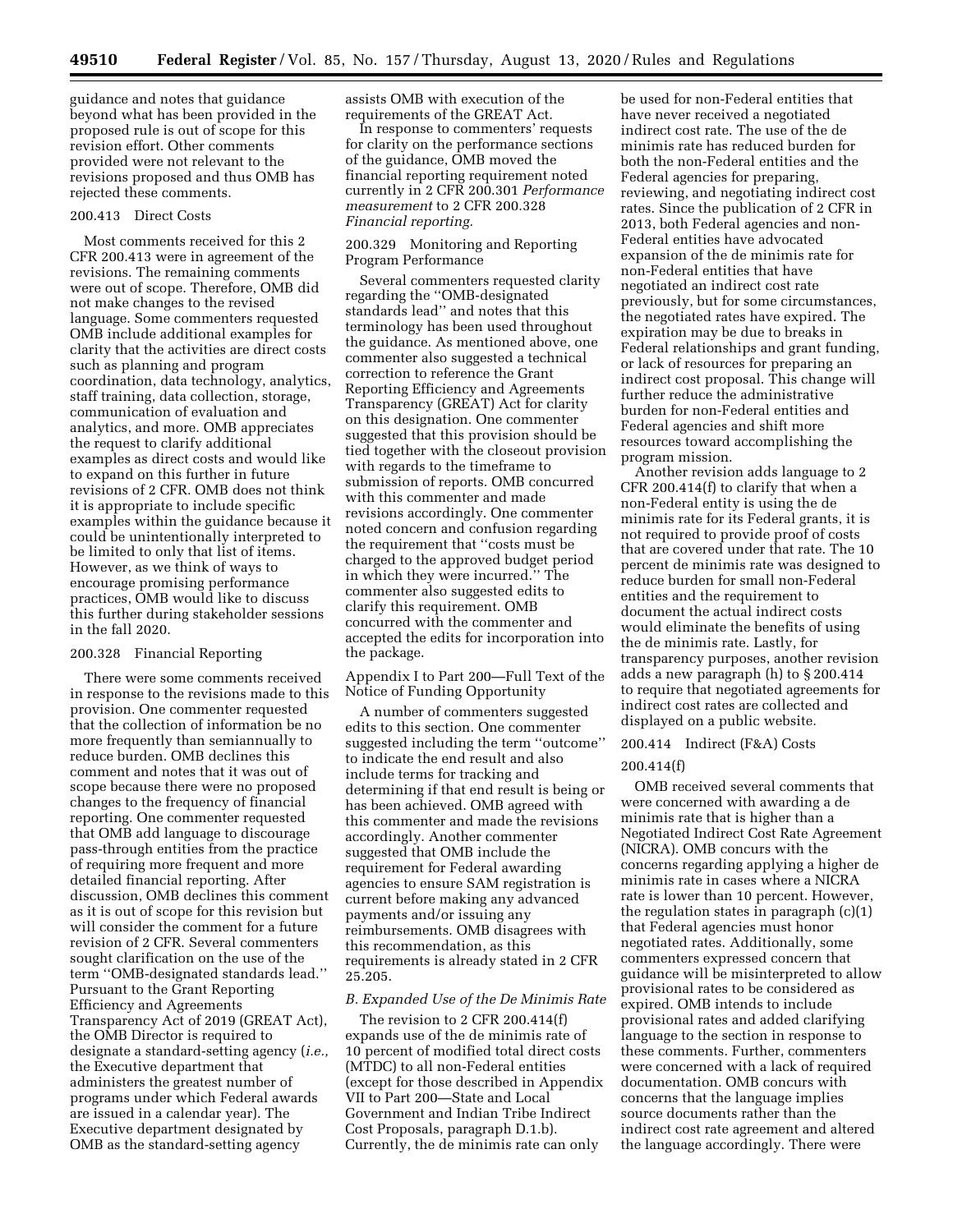several comments that suggested that the Modified Total Direct Cost (MTDC) be used as the base. However, this suggestion is out of the scope of this revision. Additionally, OMB would like to note that Federal agencies must accept the negotiated rate even if it is lower than the de minimis rate.

### 200.414(h)

OMB appreciated the many comments that supported the proposed requirement to post NICRAs to a public website. There were several comments that cited concerns over the sharing of proprietary information through the posting of NICRA information on a public website. To address these concerns, OMB clarified that the requirement is not for the entire rate agreement and added language to specify the exact information that is requested be provided for a non-Federal entity; the indirect negotiated rate; distribution base; and the rate type. In addition, the Indian tribes or tribal organizations, as defined in the Indian Self Determination, Education and Assistance Act, 25 U.S.C. 450b(1)) are excluded. Further, there were several comments that inquired about the applicability of this section. Lastly, there were comments that inquired about who is responsible for making sure this information is publically posted. OMB recognizes this concern and notes that the responsibility of the Federal government will be communicated appropriately.

# *C. Eliminate References to Non-Authoritative Guidance*

To support implementation of E.O. 13892 of October 9, 2019 (Promoting the Rule of Law Through Transparency and Fairness in Civil Administrative Enforcement and Adjudication) and to prohibit Federal awarding agencies from including references to nonauthoritative guidance in the terms and conditions of Federal awards, OMB proposed changes to § 200.105 *Effect on other issuances.* The proposed change was intended to reduce recipient burden and prevent Federal awarding agencies from imposing non-binding guidance as award requirements for recipients that has not gone through appropriate public notice and comment. The proposed revisions related to eliminating references to non-authoritative guidance were included in 2 CFR 200.211(e) *Information contained in a Federal award.* Some commenters suggested for this requirement to be moved within the guidance to 2 CFR 200.105(b) *Effect on other issuances* for clarity of the policy intent. OMB concurred with the

commenter's suggestion and moved the requirement accordingly.

# 200.105 Effect on Other Issuances

There were several commenters in strong support of this new provision while other commenters expressed concerns regarding the implementation. One commenter mentioned that finalizing this proposal would cause significant difficulties in effective implementation and effectively overseeing programs. OMB appreciates the comments received. To address concerns, the language was re-written to better align with E.O. 13892 and provide clarity.

# *D. Promoting Free Speech*

Several provisions within 2 CFR are revised to align with E.O. 13798 ''Promoting Free Speech and Religious Liberty'' and E.O. 13864 ''Improving Free Inquiry, Transparency, and Accountability at Colleges and Universities.'' These sections include 2 CFR 200.300 *Statutory and national policy requirements,* 200.303 *Internal controls,* 200.339 *Remedies for noncompliance,* and 200.341 *Notification of termination requirement.*  These E.O.s advise Federal awarding agencies on the requirements of religious liberty laws, including those laws that apply to grants and provide a policy for free inquiry at institutions receiving Federal grants. The revision to 2 CFR underscores the importance of compliance with the First Amendment.

200.209 Certifications and Representations, 200.300 Statutory and National Policy Requirements, 200.303 Internal Controls, 200.339 Remedies for Noncompliance, 200.341 Notification of Termination Requirement

OMB received several comments in response to this policy proposal. Some commenters supported compliance with the Constitution while other commenters questioned the need to include a reference to the Constitution. OMB appreciates all comments received and after consideration has decided to retain the proposed language within these sections. One comment suggested the removal of the word ''statutory.'' OMB concurred with this recommendation and made the change.

# *E. Standardization of Terminology and Implementation of Standard Data Elements*

OMB is standardizing terms across 2 CFR part 200 to support efforts under the Grants CAP Goal to standardize the grants management business process and data. OMB is replacing the term

''obligation'' to either ''financial obligation'' or ''responsibility'' within the guidance as appropriate, to ensure alignment with DATA Act definitions. OMB is adding changes across the entirety of 2 CFR to ensure consistent use of terms across parts 25, 170, 183, and 200 where possible, relying on 2 CFR part 200 as the primary source. As reflected in the changes, there are instances where the terms within 2 CFR cannot be made consistent. For example, the term ''non-Federal entity'' cannot be consistently defined across 2 CFR: Parts 25 and 170 apply to Federal awards to foreign organizations, foreign public entities, and for-profit organizations, while part 200 only applies to these type of non-Federal entities when a Federal awarding agency elects for part 200 to apply. For definitions that are consistent across 2 CFR parts 25, 170, and 200, revisions have been made to parts 25 and 170 to refer definitions to part 200 as the authoritative source.

The definitions ''Catalog for Federal Domestic Assistance (CFDA) number'' and ''CFDA program title'' have been replaced with the terms ''Assistance Listings number'' and ''Assistance Listings program title'' to reflect the change in terminology.

OMB is also revising several definitions for clarity. For example, the term management decision is revised to emphasize that it is a written determination provided by a Federal awarding agency or pass-through entity.

To promote uniform application of standard data elements in future information collection requests, OMB is also revising 2 CFR 200.207 and 200.328 to reflect that information collection requests must adhere to the standards available from the OMB-designated standards lead. This change further supports OMB Memorandum M–19–16 Centralized Mission Support Capabilities for the Federal Government, which requires that future shared service solutions must adhere to the Federal Integrated Business Framework standards (available at: *https:// ussm.gsa.gov/fibf/*).

Further, OMB is revising 2 CFR part 200 to replace the term ''standard form'' with ''common form.'' Some commenters submitted feedback with concerns that the change in terminology would allow agencies to create unique forms with a lack of standardization. OMB did not make any changes to the final language based on these comments. Existing forms widely adopted by Federal awarding agencies that are regularly referred to as standard forms are in fact common forms. For instance, the SF–424 series, SF–425,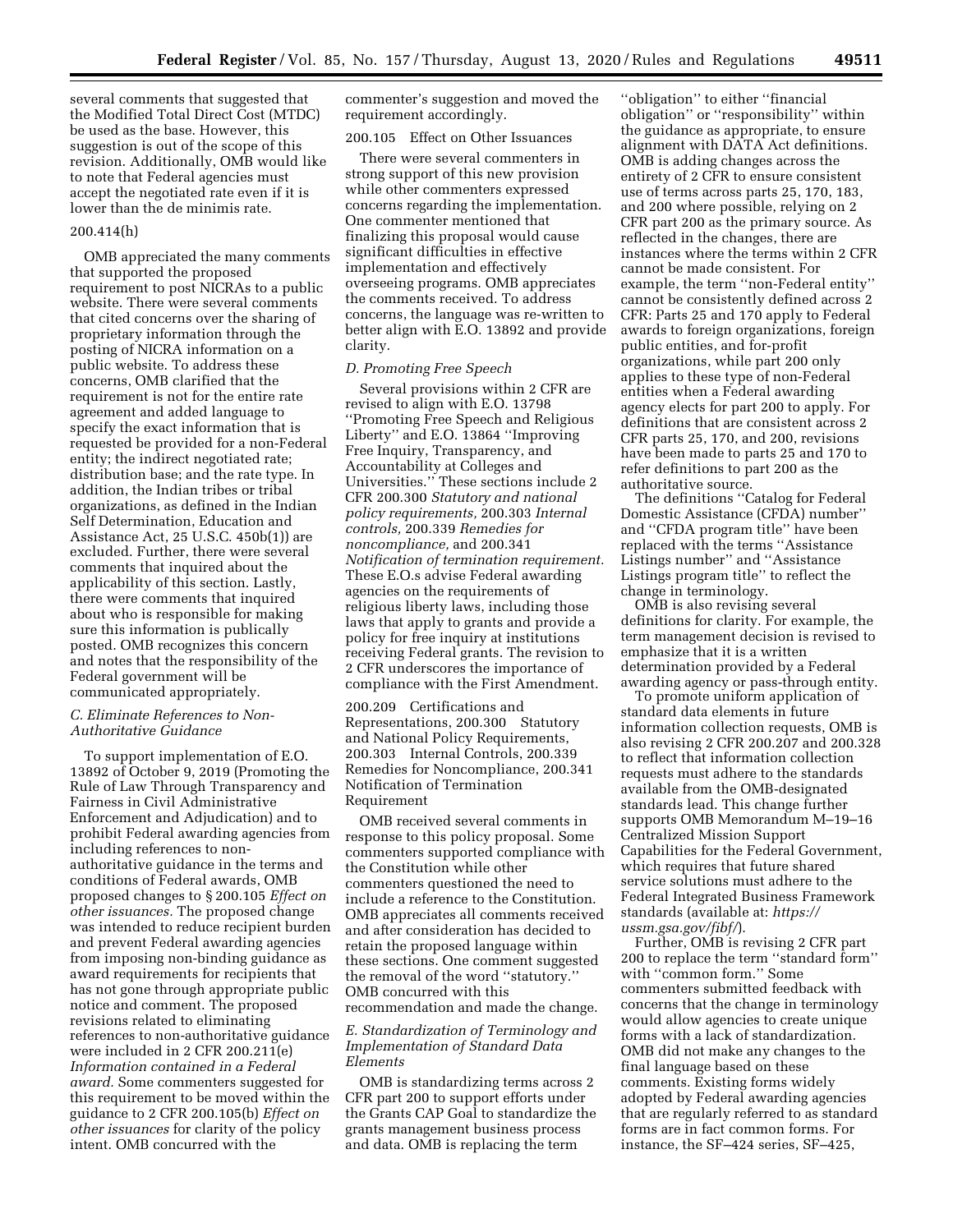and research performance progress report are all common forms/formats. OMB acknowledges that this is a significant change in how the community refers to these forms and will ensure that any future guidance on the adoption of standard data elements clarifies the use of common forms. More information regarding common forms and flexibility under the Paperwork Reduction Act is available at: *https:// www.whitehouse.gov/omb/informationregulatory-affairs/federal-collectioninformation/.* Finally, OMB is reformatting the definitions section of 2 CFR part 200, subpart A—Acronyms and Definitions, by removing the section numbers to facilitate future additions to this section.

Subpart A—Acronyms and Definitions New Defined Terms

Several commenters sought to clarify existing parts within 2 CFR and grant processes and procedures through the addition of several defined terms under 200.1 *Definitions.* Examples of recommended terms to include were formula grant, program beneficiary/ recipient, procurement, administrative costs, for-profit organization, conflict of interest, covered technology, architectural/engineering professional services, Federally-owned property, and demonstration.

In certain cases OMB agrees that additional terms may provide greater clarification to the regulation and the management of Federal financial assistance. OMB may consider the recommended definitions for the suggested terms in future updates to 2 CFR. In other cases, the terms are either not used in 2 CFR or are only applicable to a small number of Federal awarding agencies. OMB declined these recommendation either due to scope, or because they do not align with the intent of this regulation.

Inserting Programmatic Instruction in Definitions

Several commenters recommended inserting programmatic instruction for specific terms, which would provide more guidance for Federal agencies, non-Federal entities, auditors, or others.

OMB considered these comments, but determined that it was inappropriate to include programmatic guidance in the definition of terms for the regulation. The purpose of 2 CFR 200.1 *Definitions*  is to provide meaning for specified terms within the regulation; guidance and instruction is more appropriate other parts of 2 CFR.

# Modification to Existing Definitions

Several commenters sought to clarify existing definitions by providing technical corrections or clarification statements.

In several cases, OMB agrees that technical corrections are necessary. The updates to these definitions are minor and did not affect the intent of the term. In other cases, the recommendations were either too substantive or did not align with the intent of this update to the regulation. OMB may consider these recommendations in future updates to 2 CFR.

# Formatting

Several commenters disagreed with the removal of the numbering of the definitions. The commenters were concerned about the overall changes to the numbering of 2 CFR part 200, which would add burden to updating the non-Federal entities' policies and procedures.

OMB appreciates these concerns, but does not believe that the removal of the definition numbering will generate any significant additional burden on non-Federal entities, because these groups already should regularly review and update their policies and procedures to ensure compliance with Federal, state, and local laws and regulations. This revision is expected to limit future burden for non-Federal entities in the event of new terms are added to this section of part 200, which would change the section's numeration.

# Subpart A—Specific Definitions

### Compliance Supplement

A number of commenters recommended clarifying the definition of compliance supplement and offered revised wording for the definition. OMB concurred and adapted the definition in consultation with members of the interagency working group. One commenter recommended revising the definition to frame the compliance supplement as the sole source of information for auditors. OMB did not include this recommendation because the compliance supplement is one of the authoritative sources that auditors can use when auditing Federal programs. Other sources include Federal awarding agency and program specific documents.

### **Contract**

One commenter noted that the definition of contract was confusing, while another recommended crossreferencing the Subrecipient and Contractor Determinations subsection (§ 200.331). OMB agreed with this

assessment and updated the definition to make it easier to read, understand, and use. Another commenter recommended the addition of mutual aid or intergovernmental agreements to the definition of contract. This change was not considered because it would substantively alter the definition without providing the public the opportunity to comment on the revision.

# Cooperative Agreement, Grant Agreement

One commenter recommended specifically explaining ''transfer anything of value'' in the definitions of cooperative agreement and grant agreement. OMB opted to keep the existing language because both definitions cite 31 U.S.C. 6101(3), which provides the scope of the ''transfer of anything of value.'' A commenter recommended further describing substantial involvement in the definition of cooperative agreement. This change was not considered because the Federal awarding agency and the recipient are given the discretion to negotiate this relationship. Another commenter stated that there was a conflict §§ 25.306 and 200.1 associated with the transfer of land or property. OMB disagrees as the two definitions align and are also in alignment with the associated legislation. Through the review of the definitions of cooperative agreement and grant agreement, OMB and members of the working group clarified that the relationship was between the Federal awarding agency and a recipient or a pass-through entity and a subrecipient.

### Discretionary, Non-Discretionary Award

Technical edits were made to the definitions of discretionary award and non-discretionary award to provide clarity to the intended definitions.

### Federal Interest

Two commenters recommended correcting the formula for determining *Federal interest,* noting that reliance on the Federal share of the total project costs does not appropriately account for the Federal interest in real property, equipment, or supplies. OMB agreed with this recommendation and amended the definition to appropriately rely on the percentage of Federal participation in the total cost of the real property, equipment, or supplies as part of the formula.

### Recipient

One commenter recommended amending recipient be inclusive of entities that are not necessarily non-Federal entities such as for-profit and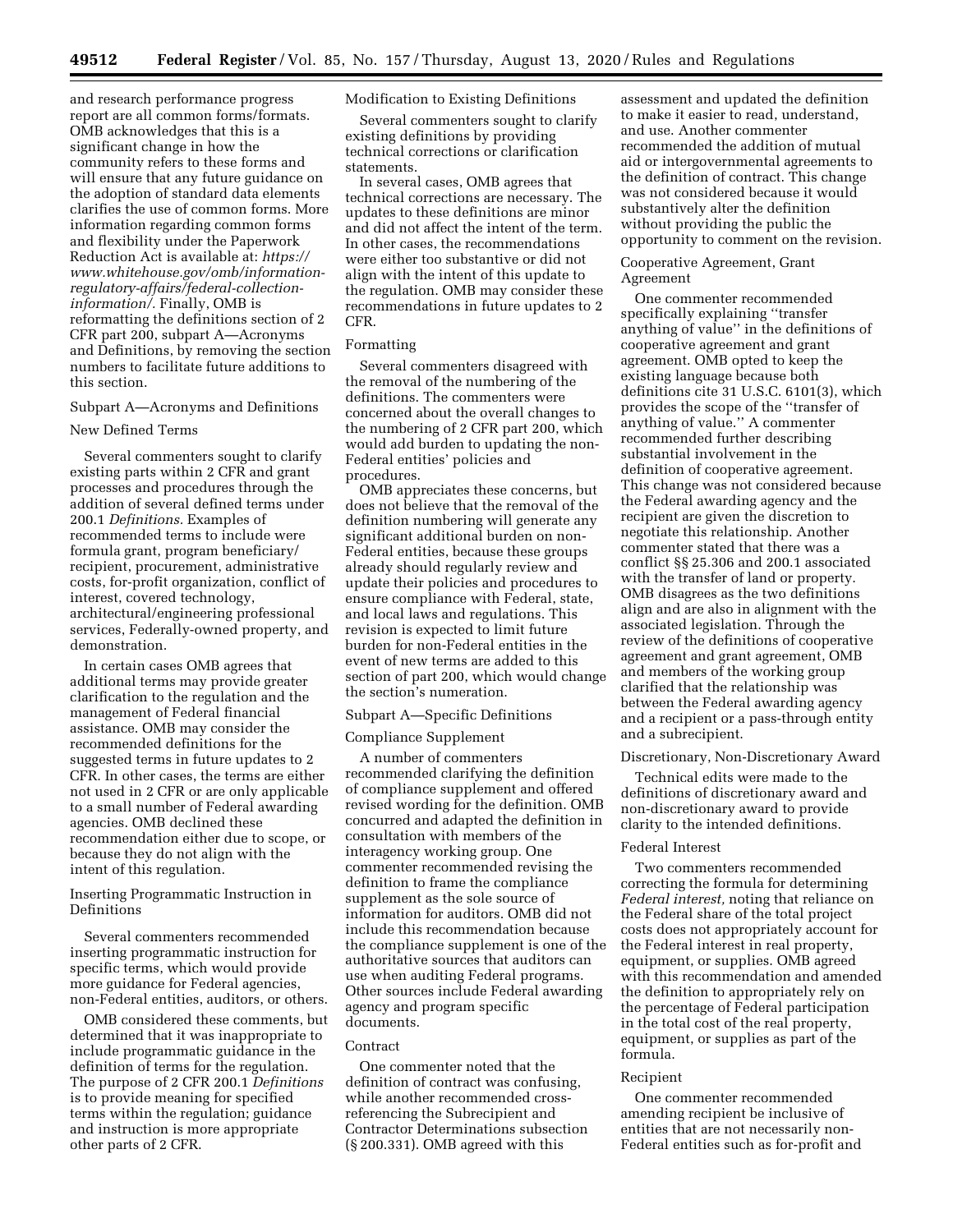foreign entities as well as Federal agencies. OMB agreed with this assessment and updated the definition appropriately.

# Subsidiary

One commenter recommended replacing non-Federal entity with entity, while another recommended adding ''or controlled'' after owned to be more inclusive of a diversity of organizations that may have subsidiaries. Several other commenters were confused by the reference to the FAR or found it to be redundant, recommending that it be removed from the definition. OMB agreed with these recommended changes to the definition and incorporated them, as appropriate.

Period of Performance, Budget Period, and Renewal

OMB also revised the proposed definitions of period of performance, budget period, and renewal in 2 CFR part 200, as there were a significant number of comments from varying stakeholders indicating that the proposed revised definitions of period of performance, budget period, and renewal created more confusion than clarity. In response, the final rule revises the definitions for these terms to clarify how period of performance, budget period, and renewal operationally relate. Additionally, the final rule revises 2 CFR 200.309 to better describe how the period of performance is modified if there is an extension or termination of a current award. Some commenters expressed concern about the removal of pass-through entities' authority to allow pre-award costs to subrecipients. It was not OMB's intention to remove the pass-through entities' authority to allow pre-award costs to subrecipients. OMB recognizes these concerns and added language to 2 CFR 200.458 for clarification in response to commenters. Further, there were many comments that expressed concern about removing 2 CFR 200.309 from the guidance due to burden with other entities that reference 2 CFR within their own rules and regulations. Including 2 CFR 200.309 in the final publication will eliminate that concern from commenters.

The definition of period of performance and renewal was revised to help clarify that the term period of performance reflects the total estimated time interval between the start of an initial Federal award and the planned end date, and that the period of performance may include one or more budget periods, but the identification of the period of performance does not commit funding beyond the currently

approved budget period. The definition of budget period was edited to clarify that recipients are authorized to expend the current funds awarded, including any funds carried forward or other revisions pursuant to 2 CFR 200.308. Further, recipients may only incur costs during the first year budget period until subsequent budget periods are funded based on the availability of appropriations, satisfactory performance, and compliance with the terms and conditions of the award. The definition of renewal was edited to help clarify that a renewal award begins a distinct period of performance that starts contiguous with, or closely following, the end of the expiring award. This change also ensures consistent use of the term for purposes of transparency reporting as required by FFATA.

200.403 Factors Affecting Allowability of Costs

To maintain consistency within the guidance regarding the definition of *Budget Period,* 2 CFR 200.403(h) has been added to clarify that costs must be incurred during the approved budget period and the Federal awarding agency may waive prior written approval to carry forward unobligated balances to subsequent budget periods.

# Improper Payment, Questioned Costs

Based on some confusion expressed in comments, the definition of improper payment was revised to accurately reflect how questioned costs, including costs questioned costs identified in audits, are not improper payments until reviewed and confirmed as such.

### Internal Controls

Based on some confusion expressed in comments, minor modifications to the definition of internal controls were made to provide greater clarity on the internal controls requirements for non-Federal entities and Federal agencies.

### Oversight Agency for Audit

Several commenters expressed confusion with the revision to this definition. Some commenters provided suggested edits for clarity. After deliberation and in response to the commenters, OMB made further edits to this definition for clarity.

# Simplified Acquisition Threshold, Micro-Purchase

Multiple commenters were confused by the second paragraph proposed to be added to the definition for *simplified acquisition threshold.* Revisions were made to this paragraph to alleviate confusion and accurately reflect how

the simplified acquisition may be determined. Minor technical edits were made to the definition for *micropurchase,* based on comments, to clarify that the cognizant agency for indirect costs may approve a higher micropurchase threshold if requested by the non-Federal entity.

# *F. Support for Domestic Preferences for Procurement*

As expressed in Executive Order (E.O) 13788 of April 18, 2017 (Buy American and Hire American) and E.O. 13858 of January 21, 2019 (Executive Order on Strengthening Buy-American Preferences for Infrastructure Projects), it is the policy of this Administration to maximize, consistent with law, the use of goods, products, and materials produced in the United States, in Federal procurements and through the terms and conditions of Federal financial assistance awards. In support of this policy, OMB is adding a new section 2 CFR 200.322 *Domestic preferences for procurement,*  encouraging Federal award recipients, to the extent permitted by law, to maximize use of goods, products, and materials produced in the United States when procuring goods and services under Federal awards. This Part will apply to procurements under a grant or cooperative agreement.

# 200.322 Domestic Preferences for Procurement

OMB appreciates the many comments were very supportive of this section. Several comments suggested including language in Appendix II because the proposed new 2 CFR 200.322 includes the requirement that such term be flowed down to all contracts and purchase orders. OMB accepts this change and has made the appropriate edits to the final language. Several comments asked for clarification regarding how preference is given. OMB rejects this change as the language gives Federal awarding agencies the flexibility to adjust their guidance accordingly. Further, another comment suggested to exempt purchases below the micropurchase threshold from requirements in this section to reduce the burden on non-Federal entities. OMB rejects this suggestion as OMB does not agree with the assessment that an additional burden is being placed. The language did not set a dollar threshold and instead states that domestic preference should be used as appropriate and to ''to the maximum extent practicable.'' One commenter suggested a reference to this section should also be included in *Appendix II to Part 200—Contract Provisions for Non-Federal Entity*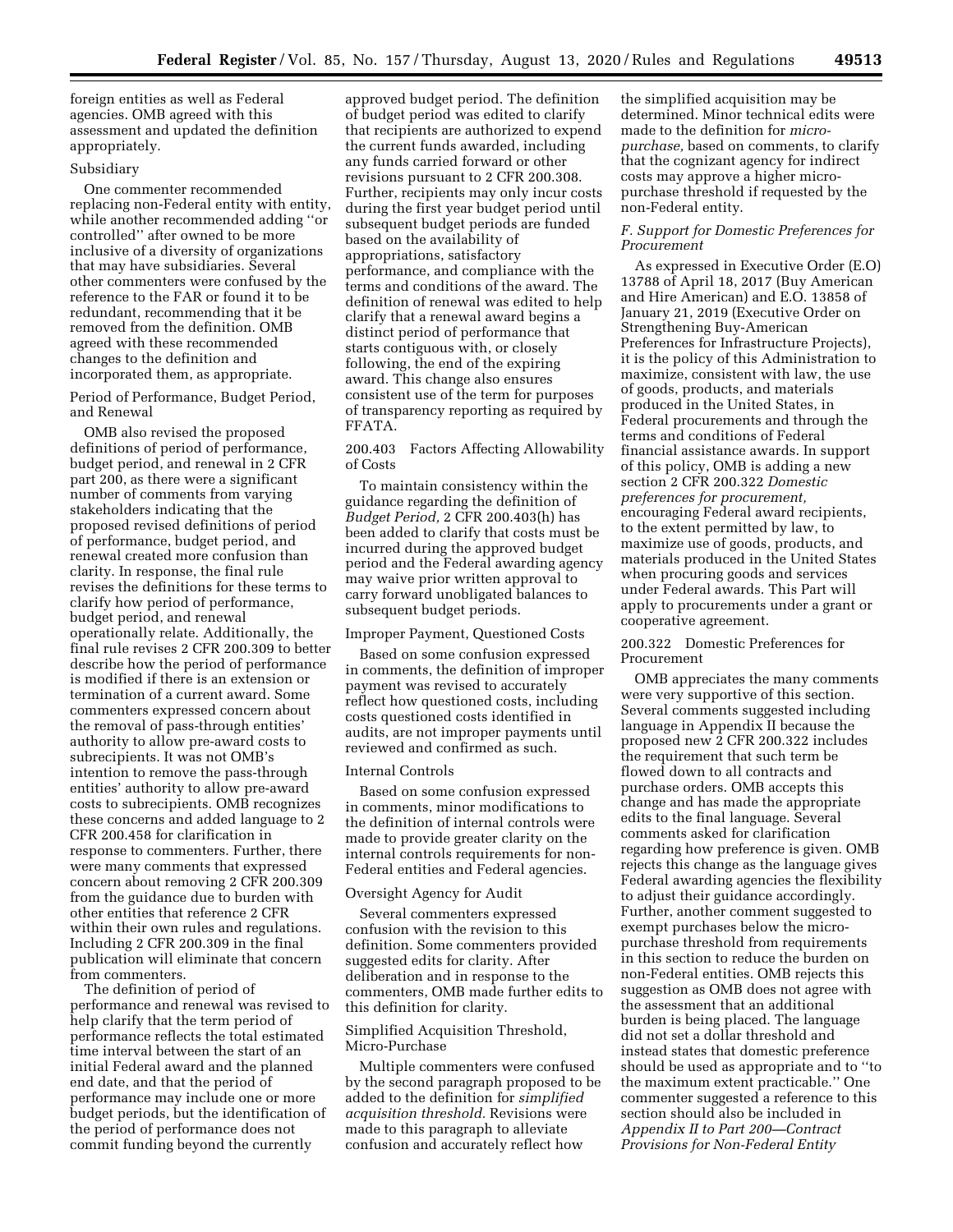*Contracts Under Federal Awards*. OMB concurred with this commenter and made the revision accordingly.

# *G. Changes to the Procurement Standards to Better Target Areas of Greater Risk and Conform to Statutory Requirements*

To better target 2 CFR requirements on areas of greater risk consistent with the intent of the Grants CAP Goal, and to align with legislation related to procurement standards, OMB is revising the guidance to increase the micropurchase threshold from \$3,500 to \$10,000, raising the simplified acquisition threshold from \$100,000 to \$250,000, and allowing non-Federal entities to request a micro-purchase threshold higher than \$10,000 based on certain conditions. The NDAA 2017 increased the micro-purchase threshold from \$3,500 to \$10,000 for institutions of higher education, or related or affiliated nonprofit entities, nonprofit research organizations or independent research institutes (41 U.S.C. 1908).

The NDAA 2017 also established an interim uniform process by which these recipients can request, and Federal awarding agencies can approve requests to apply, a higher micro-purchase threshold. Specifically, the NDAA 2017 allowed a threshold above \$10,000, if approved by the head of the relevant executive agency and consistent with clean audit findings under chapter 75 of title 31, internal institutional risk assessment, or State law. The NDAA for FY 2018 (NDAA 2018) increased the micro-purchase threshold to \$10,000 for all recipients and also increased the simplified acquisition threshold from \$100,000 to \$250,000 for all recipients. The revisions to § 200.320 outline a permanent process by which non-Federal entities may establish a micropurchase level above the \$10,000 threshold.

A proposal to increase the micropurchase and simplified acquisition thresholds in the Federal Acquisition Regulation (FAR) was published in the **Federal Register** on October 2, 2019 (84 FR 52420), FAR Case 2018–004. The FAR Rules at 48 CFR part 2, subpart 2.1, were finalized on July 2, 2020 (85 FR 40060, 85 FR 40064) with the effective date of August 31, 2020. In addition, the American Innovation and Competitiveness Act of 2017 (AICA), section 207(b) required that 2 CFR part 200 be revised to conform to the requirements concerning the micropurchase threshold.

In response to these statutory changes, OMB issued OMB Memorandum M–18– 18, Implementing Statutory Changes to the Micro-Purchase and the Simplified

Acquisition Thresholds for Financial Assistance (June 20, 2018) which is now incorporated in 200.320. With the final procurement guidance now implemented, OMB Memorandum M– 18–18 is rescinded.

200.320 Methods of Procurement To Be Followed

There were nearly 100 comments received relating to this section. Many expressed confusion with the proposed revisions and provided recommendations for clarity. In response, the section was rewritten to incorporate many of the suggestions from commenters.

The following revisions were made to 2 CFR 200.320:

- The procurement types were grouped into three categories: (1) Informal (micro-purchase, small purchase); (2) formal (sealed bids, proposals) and (3) Non-Competitive (sole source)
- The micro-purchase threshold was raised from \$3,500 to \$10,000
- All non-Federal entities are now authorized to request a micropurchase threshold higher than \$10,000 based on certain conditions that include a requirement to maintain records for threshold up to \$50,000 and a formal approval process by the Federal government for threshold above \$50,000; and
- The simplified acquisition threshold was raised from \$150,000 to \$250,000

200.321 Contracting With Small and Minority Businesses, Women's Business Enterprises, and Labor Surplus Area Firms

Several comments were made regarding this section that were out of scope for the current set of revisions. As such, no changes to the proposed language will be made at this time.

# 200.317 Procurements by States

One commenter suggested that 2 CFR 200.317 should reference the procurement requirements in 2 CFR 200.322 Domestic preference for procurements, as it is applicable to all non-Federal entities. OMB concurred with the commenter and made revisions accordingly.

# 200.318 General Procurement Standards

One commenter expressed strong support for the revisions proposed for this provision. Most commenters provided suggested edits for clarity. One commenter provided suggested edits to clarify that the ''. . . non-Federal entity must use its own documented procurement procedures which must conform to applicable State, local, and

tribal laws and regulations; and Federal law. In addition, procurements for goods and services that are directly charged to a Federal award must conform to the standards identified in this part.'' OMB agreed with this clarifying revision and incorporated it within 2 CFR 200.318.

### 200.319 Competition

One commenter expressed support for the revisions to 2 CFR 200.319. Other commenters provided suggested edits for clarity. One commenter asked for clarity of the meaning ''section'' and expressed the entire subpart D should be referenced. OMB declines this comment and notes that the term ''section'' should not be interpreted to mean the entire subpart D and the proposed revisions to 2 CFR 200.319 only adds a new reference to 2 CFR 200.320. This new language in no way infers that the other procurement provisions do not apply. One commenter expressed that it is unclear what ''required'' under an award means. OMB notes that this language is used throughout the document as no such change was made.

# *H. Emphasis on Machine-Readable Information Format*

OMB aims to clarify the methods for collection, transmission, and storage of data in 2 CFR 200.336 to further explain and promote the collection of data in machine-readable formats. A machinereadable format is a format that can be easily processed by a computer without human intervention while ensuring no semantic meaning is lost (44 U.S.C. 3502(18)). The clarification reinforces the machine-readable requirements in *the Foundations of Evidence-Based Policymaking Act of 2018* (Pub. L. 115– 435) and accompanying OMB guidance. This requirement also reflects the need to continually evaluate which formats (and structures) maximize accessibility and usability for all stakeholders. Machine-readable formats will also help support the Leveraging Data as a Strategic Asset Cross-Agency Priority Goal (CAP Goal #2) and efforts under the Grants CAP Goal to Build Shared IT Infrastructure.

# 200.336 Methods for Collection, Transmission, and Storage of Information

OMB received some comments on 2 CFR 200.336 requesting the inclusion of PDFs in the language. OMB declined this suggestion since prescribing a specific format in official guidance was deemed inappropriate.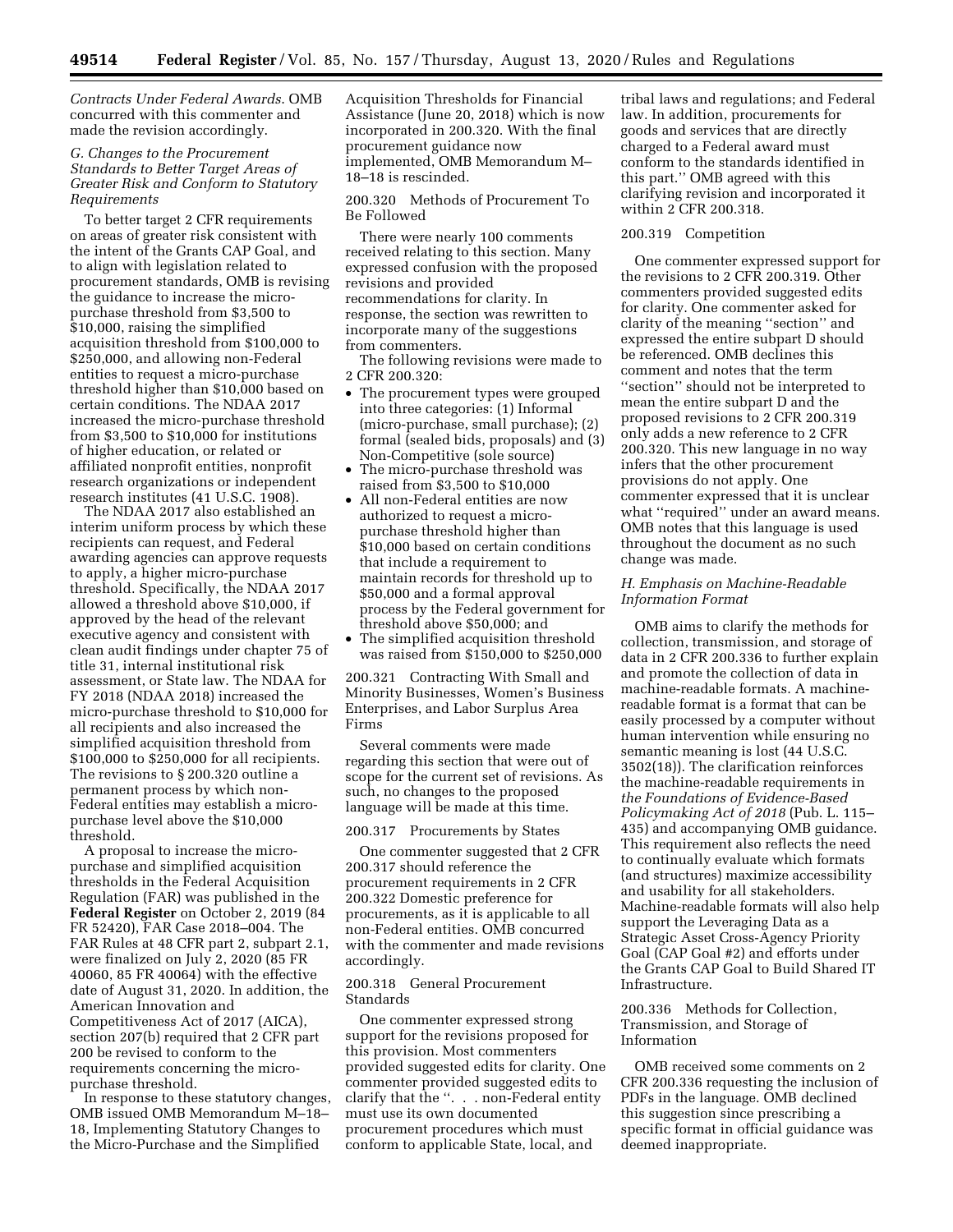# *I. Changes to Closeout Provisions To Reduce Recipient Burden and Support GONE Act Implementation*

Based on lessons learned from the implementation of 2 CFR part 200 and the Grants Oversight and New Efficiency Act (GONE Act), OMB is revising 2 CFR 200.344 *Closeout* to support timely closeout of awards, improve the accuracy of final closeout reporting, and reduce recipient burden.

The final language will increase the number of days for recipients to submit closeout reports and liquidate all financial obligations from 90 days to 120 days. This change takes into consideration the challenges faced by pass-through entities with respect to awards that contain a large number of subawards. These recipients must reconcile subawards and submit final reports to Federal awarding agencies within the same 90 day period. Recognizing the need for pass-through entities to receive timely reports from subrecipients to report back to Federal awarding agencies, OMB will continue to require subrecipients to submit their reports to the pass-through entity within 90 days. The intent of this change is to support financial reconciliation, help ease the burden associated with submitting reports for closeout, and promote improved accuracy. However, OMB recognizes that providing additional time may increase the likelihood that non-Federal entities will not submit their final closeout reports. To mitigate this risk, OMB is requiring Federal awarding agencies to report when a non-Federal entity does not submit final closeout reports as a failure to comply with the terms and conditions of the award to the OMBdesignated integrity and performance system. Finally, OMB is publishing the requirement of Federal awarding agencies to make every effort to close out Federal awards within one year after the end of the period of performance unless otherwise directed by authorizing statute. The language is intended to promote timely closeout of awards, assist with reconciling closeout activities, and hold recipients accountable for submitting required closeout reports.

### 200.344 Closeout

Many of the comments in response to revisions to 2 CFR 200.344 were in support of the proposed revisions. The two sections listed below received the highest volume of comments.

### 200.344(a)

OMB is appreciative of the many commenters who supported the

proposed extension of deadlines for the submission of reports. Due to the significant amount of support for the changes, OMB is keeping the language published in the proposed version. OMB also received comments to permit pass-through entities to establish earlier dates, in accordance with existing practice. OMB accepts this recommendation. OMB also received comments relating to final indirect cost rates after the end of the period of performance. OMB rejects these suggestions, as a revised final Federal financial report can be submitted after closeout. Therefore, lengthening the deadline would not have an impact. OMB is making several small changes based on received comments, such as changing ''non-Federal entity'' to ''recipient'' and adding ''or an earlier date as agreed upon by the pass-through entity and subrecipient.''

### 200.344(i)

OMB received several comments that recommended making the Federal Awardee Performance and Integrity Information System (FAPIIS) entries optional. The intent of the added regulation was to hold recipients accountable and share performance across Federal agencies, which promotes results-oriented grantmaking. Therefore, OMB is finalizing the language that makes entry into FAPIIS mandatory. Further, it should be noted that entry into FAPIIS does not constitute a termination, which OMB has clarified in the final language.

200.345 Post-Closeout Adjustments and Continuing Responsibilities

Some commenters expressed concerns that the language proposed for this provision was too open-ended and the period could extend beyond record retention. OMB concurred with the commenters and made revisions to address these concerns.

# *J. Changes to Performing the Governmentwide Audit Quality Project*

Revisions to 2 CFR 200.513 include a change in the date for the requirement for a governmentwide audit data quality project that must be performed once every 6 years beginning with audits submitted in 2018. This date has been changed to 2021, given the significant changes to the 2019 Compliance Supplement in support of the Grants CAP Goal.

### 200.513 Responsibilities

Comments in response to the change regarding the assignment of the cognizant agency for audit responsibilities based on the direct

funding and total funding were positive and thus OMB did not make changes to the language for the final publication. We clarified that the determination for funding is based the federal award expenditures as reported in the recipient's Schedule of expenditures of Federal Awards (see § 200.510(b)). Commenters in response on the governmentwide project to determine the quality of single audits suggested a delay on such project by a few years due the changes in the 2019 Compliance Supplement regarding the maximum of review for compliance areas. Commenters also suggested the use of current and on-going quality review performed by agencies on single audits to substitute or complement the governmentwide project. We agreed on the suggested timing of the project and have removed the specific date listed in the proposal. OMB will work with the agencies and the single audit stakeholders to determine a future date for the project that is more optimal. OMB added language to address that current quality control review work performed by the agencies can be leveraged for the governmentwide project.

# **II. Meeting Statutory Requirements and Aligning 2 CFR With Other Authoritative Source Requirements**

*A. Prohibition on Certain Telecommunication and Video Surveillance Services or Equipment* 

OMB revised 2 CFR to align with section 889 of the NDAA for FY 2019 (NDAA 2019). The NDAA 2019 prohibits the head of an executive agency from obligating or expending loan or grant funds to procure or obtain, extend or renew a contract to procure or obtain, or enter into a contract (or extend or renew a contract) to procure or obtain the equipment, services, or systems prohibited systems as identified in NDAA 2019. To implement this requirement, OMB is adding a new section, 2 CFR 200.216 *Prohibition on certain telecommunication and video surveillance services or equipment,*  which prohibit Federal award recipients from using government funds to enter into contracts (or extend or renew contracts) with entities that use covered telecommunications equipment or services. This prohibition applies even if the contract is not intended to procure or obtain, any equipment, system, or service that uses covered telecommunications equipment or services. As described in section 889 of the NDAA 2019, covered telecommunications equipment or services includes: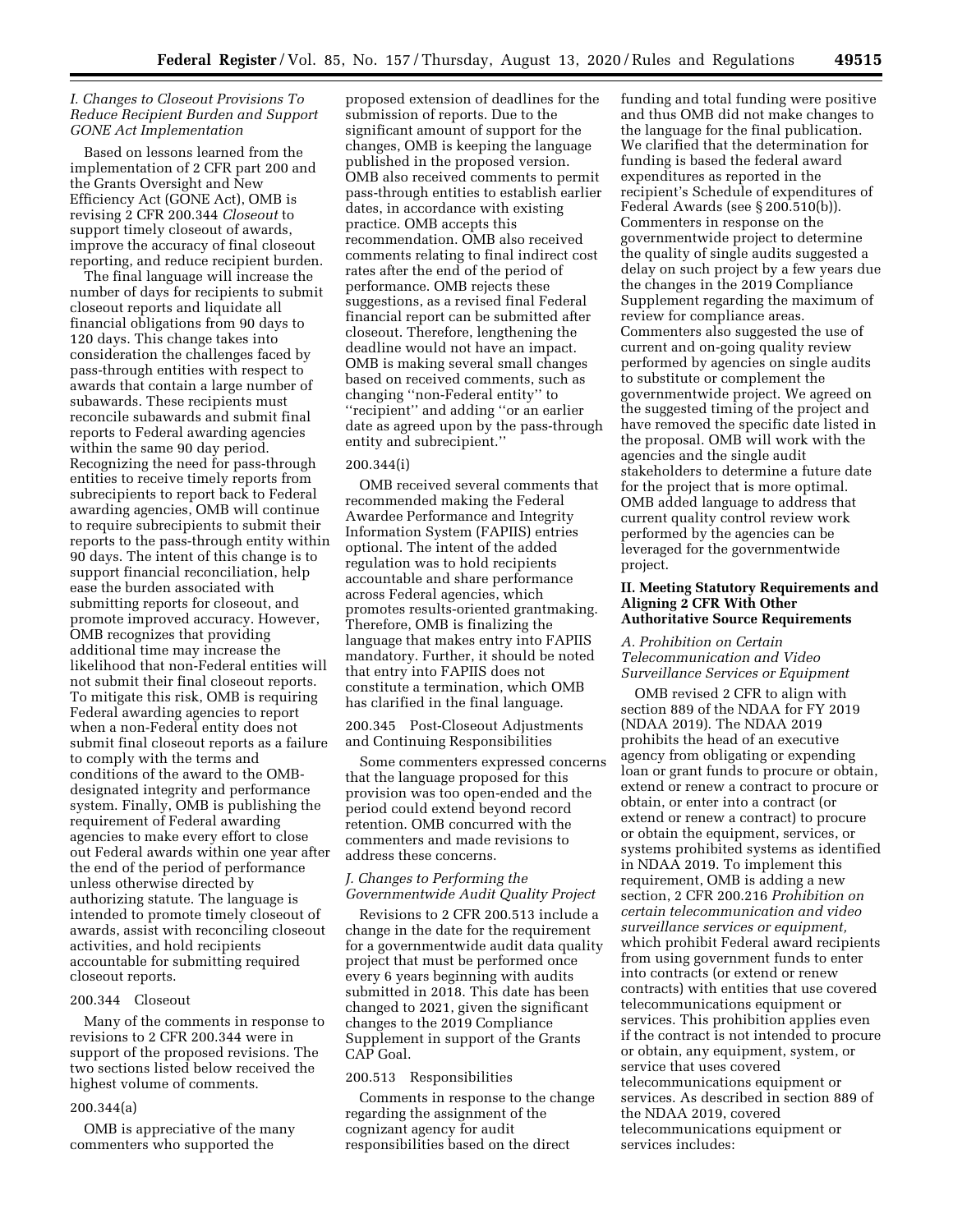**Telecommunications equipment** produced by Huawei Technologies Company or ZTE Corporation (or any subsidiary or affiliate of such entities).

 $\blacksquare$  For the purpose of public safety, security of government facilities, physical security surveillance of critical infrastructure, and other national security purposes, video surveillance and telecommunications equipment produced by Hytera Communications Corporation, Hangzhou Hikvision Digital Technology Company, or Dahua Technology Company (or any subsidiary or affiliate of such entities).

■ Telecommunications or video surveillance services provided by such entities or using such equipment.

**Telecommunications or video** surveillance equipment or services produced or provided by an entity that the Secretary of Defense, in consultation with the Director of the National Intelligence or the Director of the Federal Bureau of Investigation, reasonably believes to be an entity owned or controlled by, or otherwise connected to, the government of a covered foreign country.

200.216 Prohibition on Certain Telecommunication and Video Surveillance Services or Equipment

Commenters expressed widespread concerns on the impact and implementation of the statutory requirement. OMB sought to address commenter concerns by re-writing this section to align closely with the law, add a new definition for telecommunications and video surveillance costs, and add a new section 2 CFR 200.471. The final language provides guidance describing the meaning of covered telecommunications as explained in the statute. The language also aligns with the requirements in the statute affecting the financial assistance community to include the prohibition of non-Federal entities from obligating or expending loan or grant funds to (1) procure or obtain, (2) extend or renew a contract to procure or obtain, or (3) enter into a contract (or extend or renew a contract) to procure or obtain, equipment, services, or systems that uses covered telecommunications equipment or services as a substantial or essential component of any system, or as a critical technology as part of any system.

Federal awarding agencies are also required by the law to work with OMB to prioritize available funding and technical support to assist affected businesses, institutions and organizations. In addition, the funds must be prioritized as reasonably

necessary for affected entities to transition from covered communications equipment and services, to procure replacement equipment and services, and to ensure that communications service to users and customers is sustained. Further, OMB added a new 2 CFR 200.471 *Telecommunication and video surveillance costs* to provide clarity that the telecommunications and video surveillance costs associated with 2 CFR 200.216 are unallowable. A new definition for *telecommunication and video surveillance costs,* which is described in 2 CFR 200.471, has also been added to 2 CFR for clarity.

# *B. Never Contract With the Enemy*

To meet statutory requirements, OMB is adding part 183 to 2 CFR to implement Never Contract with the Enemy, consistent with the fact that the law applies to only a small number of grants and cooperative agreements. Never Contract with the Enemy applies only to grants and cooperative agreements that exceed \$50,000, are performed outside the United States, including U.S. territories, to a person or entity that is actively opposing United States or coalition forces involved in a contingency operation in which members of the Armed Forces are actively engaged in hostilities.

To implement Never Contract with the Enemy and to reflect current practice, OMB requires Federal awarding agencies to utilize the System for Award Management (SAM) Exclusions and the FAPIIS to ensure compliance before awarding a grant or cooperative agreement. Federal awarding agencies are prohibited from making awards to persons or entities listed in SAM Exclusions (NDAA 2017) pursuant to Never Contract with the Enemy and are required to list in FAPIIS any grant or cooperative agreement terminated due to Never Contract with the Enemy as a Termination for Material Failure to Comply. The revisions also require agencies to insert terms and conditions in grants and cooperative agreements regarding non-Federal entities' responsibilities to ensure no Federal award funds are provided directly or indirectly to the enemy, to terminate subawards in violation of Never Contract with the Enemy, and to allow the Federal Government access to records to ensure that no Federal award funds are provided to the enemy.

The law allows Federal awarding agencies to terminate, in whole or in part any grant, cooperative agreement, or contract that provides funds to the enemy, as defined in the NDAA for FY 2015 (NDAA 2015). This statute applies to procurement as well as to grants and cooperative agreements. OMB coordinated with the procurement community as appropriate before issuing this final guidance, including the roles and responsibilities of the covered combatant command and Federal awarding agencies.

# Part 183 Never Contract With the Enemy

Many of the comments focused on aligning the regulation with the authorizing legislation and streamlining and using consistent terms in the regulatory language. OMB concurred with these comments and made the necessary changes to the language. OMB also agreed with several comments suggested the use of ''recipient'' rather than ''non-Federal entity.'' In addition, OMB revised part 183 to include a reference to void covered grants or cooperative agreements, and updated specific parts of the legislative authority that were set to expire by aligning with recently passed legislation for the extension of dates.

A couple commenters noted the potential burden associated with checking *SAM.gov* on a monthly basis. OMB concurred with these comments and revised the language accordingly.

# *C. Requirement for the FAPIIS To Include Information on a Non-Federal Entity's Parent, Subsidiary, or Successor Entities*

To meet statutory requirements, OMB revised 2 CFR parts 25 and 200 to implement Sec. 852 of the NDAA for FY 2013 (NDAA 2013), which requires that the FAPIIS include information on a non-Federal entity's parent, subsidiary, or successor entities. OMB requires financial assistance applicants to provide information in SAM on their immediate owner and highest-level owner and subsidiaries, as well as on all predecessors that have been awarded a Federal contract, grant, or cooperative agreement within the last three years. In addition, OMB requires that prior to making a grant or cooperative agreement, agencies must consider all of the information in FAPIIS with regard to an applicant's immediate owner or highest-level owner and predecessor, or subsidiary, if applicable. These revisions are consistent with the Federal Acquisition Regulation (FAR) final rule regarding this law published at 81 FR 11988 on March 7, 2016.

Part 25 Universal Identifier and System for Award Management

OMB received a significant number of comments concerning subrecipient requirements and registration with the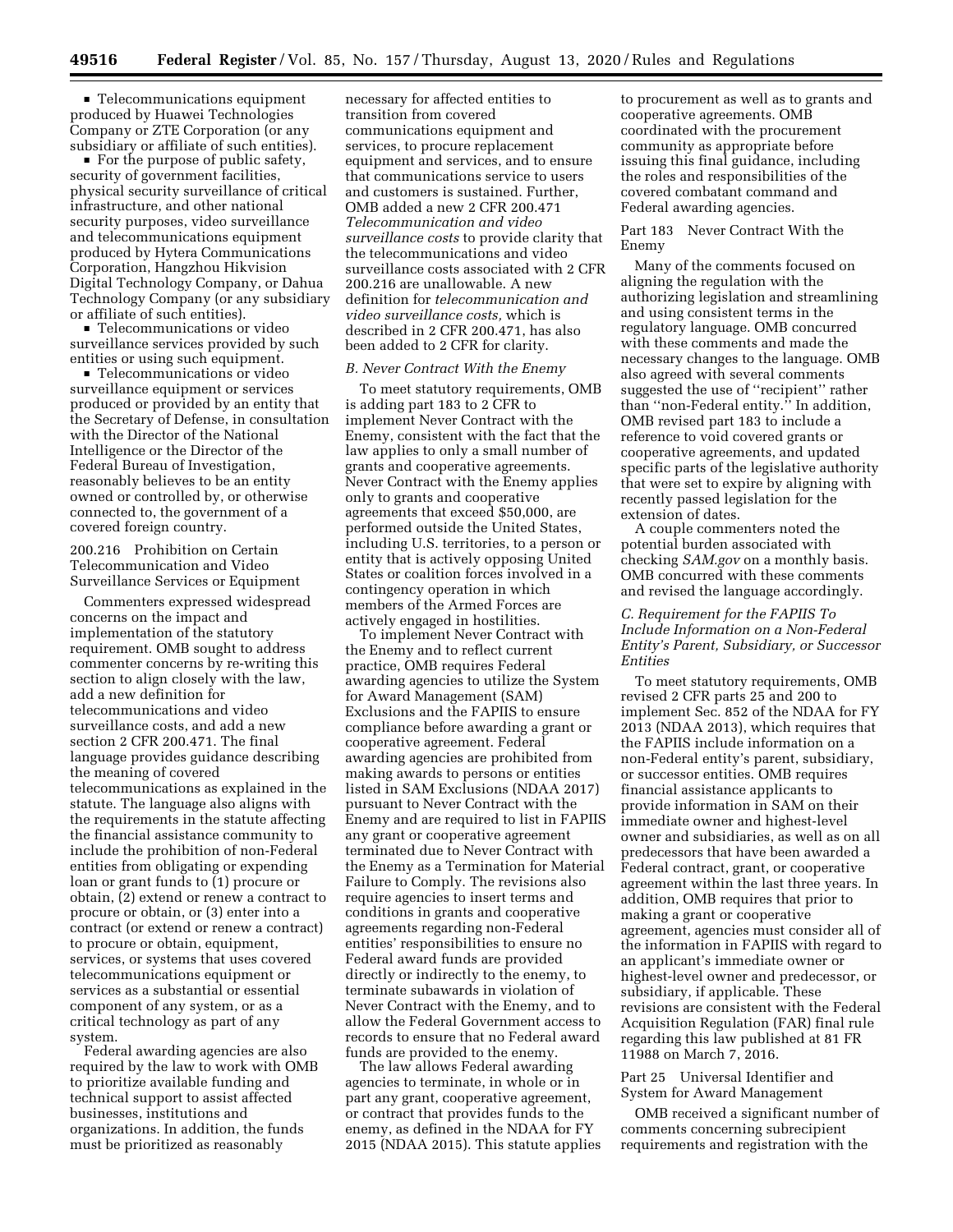SAM database. These commenters expressed concern with requiring subrecipients to fully register with the SAM database. The commenters thought this requirement would be overly burdensome and was unnecessary.

It was not OMB's intention to require subrecipients to fully register with the SAM database. To address this concern, OMB added a new ''Subpart C-Recipient requirements of subrecipients'' and a note to the terms in appendix A to clearly state that subrecipients do not need to fully register with the SAM database.

Further, several commenters thought the addition of the requirement for subrecipients to register with the SAM database, Federal agencies applying for or receiving Federal awards register in the SAM database made sections of part 25 confusing. The commenters thought that using the term ''Federal agency'' could be misunderstood. Some commenters thought this was particularly true with regard to section 100.

OMB agreed that the addition of the term ''Federal agency'' in part 25 made the requirements in part 25 less clear. OMB and the interagency work group also thought that there was a need for additional clarity on who the requirements actually apply to and in what situation. As a result, OMB added definitions for ''applicant'' and ''recipient'' in part 25 and removed ''non-Federal entity'' and ''Federal agency'' where appropriate throughout part 25.

25.200 Requirements for Notice of Funding Opportunities, Regulations, and Application Instructions

Several commenters stated that their organizations do not have a higher level owner or subsidiaries and they may not have predecessors. OMB recognizes that not all entities will have the same organizational structure. The purpose of providing this information is for greater transparency in the awarding of Federal financial assistance. The regulatory language requires that applicants and recipients must provide the information ''if applicable.'' If the requested information is not applicable, an applicant or recipient would not be required to report it.

# *D. Increase Transparency Through FFATA, as Amended by the DATA Act*

OMB made several revisions to increase transparency regarding Federal spending as required by FFATA, as amended by the DATA Act, which mandates Federal agencies to report Federal appropriations received or expended by Federal agencies and non-

Federal entities. OMB has revised the reporting thresholds to further align financial assistance requirements with those of the Federal acquisition community.

To increase transparency, OMB extended the applicability of Federal financial assistance in 2 CFR part 25 and 2 CFR part 170 beyond grants and cooperative agreements so that it includes other types of financial assistance that Federal agencies receive or administer such as loans, insurance, contributions, and direct appropriations.

OMB also made changes throughout 2 CFR to make it clear that Federal agencies may receive Federal financial assistance awards. This will increase transparency for Federal awards received by Federal agencies.

To further align implementation of FFATA, as amended by DATA Act, between the Federal financial assistance and acquisition communities, OMB revises the Federal awarding agency and pass-through entity reporting thresholds. For Federal awarding agencies, OMB revises 2 CFR part 170 to require agencies to report Federal awards that equal or exceed the micropurchase threshold as set by the FAR at 48 CFR part 2, subpart 2.1. Consistent with the FAR threshold for subcontract reporting, OMB will raise the reporting threshold for subawards that equal or exceed \$30,000.

OMB proposed to revise 2 CFR part 25 to allow agencies the flexibility to exempt a foreign entity applying for or receiving an award for a project or program performed outside the United States valued at less than \$100,000. Currently, Federal awarding agencies have the flexibility to exempt this requirement for awards valued at less than \$25,000. The exemption applies to cases where the Federal agency has conducted a risk-based analysis and deems it impractical for the entity to comply with the requirements(s). OMB proposed to make this revision after receiving feedback from the international community that requiring certain foreign entities to register in SAM introduces substantial burden with no significant value for the Federal awarding agency. Federal awarding agencies will continue to remain responsible for reporting these awards for transparency purposes.

Finally, OMB will require Federal awarding agencies to associate Federal Assistance Listings with the authorizing statute to make listings more consistent. This supports implementation of the DATA Act which requires agencies to report award level Federal Assistance

Listings information for display on *www.usaspending.gov.* 

Part 25 Universal Identifier and System for Award Management

Some commenters expressed concern regarding the proposal to expand SAM registration requirements to all type of Federal financial assistance as required by FFATA. Specifically, commenters requested clarity on who is considered the applicant or recipient in cases when the intended recipient does not have a direct relationship with the Federal awarding agency. For instance, for certain loan and loan guarantee programs, a third-party administers the program on behalf of the Federal awarding agency. One organization specifically expressed concern that these third-party administers may not participate in loan guarantee programs, if they are required to register in SAM. OMB disagrees that it is overly burdensome for third-party administrators to register in SAM, however, OMB agreed that it would be inappropriate to have the intended recipient who does not have a direct relationship with the Federal awarding agency to register in these instances. In response to these comments, OMB revised the definitions of applicant and recipient to clarify that SAM registration requirements apply to those entities that receive Federal awards directly from a Federal awarding agency and that applicants and recipients also include those entities that administer Federal awards on behalf of Federal awarding agencies.

# 25.110 Exceptions to This Part

Some commenters supported raising the threshold for foreign organizations or foreign public entities to \$100,000 in 2 CFR 25.110. Other commenters expressed concerns that a thorough preaward Federal review would not be conducted for foreign entity recipients under this higher threshold and it would be a disservice to the American taxpayer to raise the threshold. OMB also received comments that requiring Federal awarding agencies to only grant exemptions to foreign organizations or foreign public entities on a case-by-case basis to be overly burdensome.

OMB does not think that requiring Federal awarding agencies to determine whether to grant exemptions to foreign organizations or foreign public entities on a case-by-case basis is overly burdensome. Considering the comments received, OMB decided to retain the current threshold of \$25,000.

Based on feedback provided by agencies and in light of the COVID–19 emergency and past emergency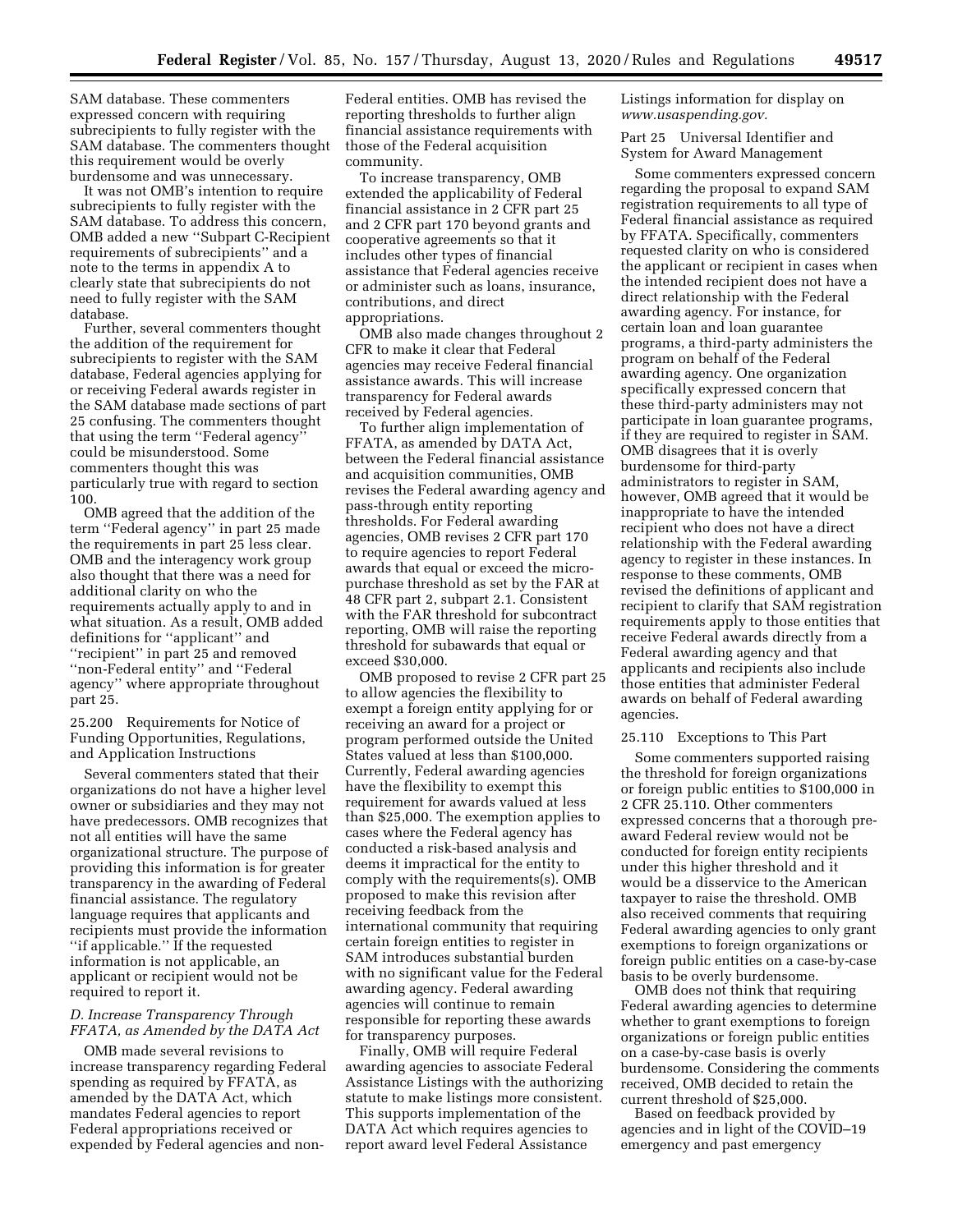situations where this requirement has been waived, OMB added an exception in § 25.110 allowing agencies to waive the requirement to register in SAM when there are exigent circumstances that would prevent an applicant from registering prior to the submission of an application. Federal awarding agencies are responsible for the determination on whether there are exigent circumstances that prevent an applicant from registering in SAM and are no longer required to request a waiver from OMB in these instances.

Part 170 Reporting Subaward and Executive Compensation Information

# 170 Definitions

Several commenters mentioned the difference between the term non-Federal entity in part 170 and part 200 and requested that part 170 reference part 200 for this definition. Related comments also were provided to the definitions of foreign organizations and foreign public entity. The definition of non-Federal entity in part 170 intentionally includes foreign organizations, foreign public entities, and for-profit organizations, which is not included in the definition of non-Federal entity in part 200. Part 200 only applies to these organization types when a Federal awarding agency chooses to apply the requirements in their adoption of part 200. Part 170 applies to foreign and for-profit organizations because of the Federal Funding Accountability and Transparency Act (Pub. L. 109–282, hereafter cited as ''Transparency Act'') requirements. Thus, the definition for non-Federal entity in part 200 and part 170 will remain different.

170.110 Types of Entities to Which This Part Applies

Several commenters requested clarification on the language surrounding ''non-Federal'' and ''Federal agencies.'' OMB concurred with these comments and made the corresponding changes to ensure clarity. Further, OMB also agreed with comments that suggested clarification to § 170.110(b) in relation to Title IV funds and made the subsequent edits in the final language.

# 170.115 Deviations

OMB concurred with comments asking to define ''deviation'' to differentiate between exceptions by removing ''deviation'' and adding paragraph (c) to ''Types of Exemptions.'' 170.200 Federal Awarding Agency Reporting

OMB received several comments suggesting that a reference to the definition for micro-purchase in § 200.1 be added to the end of the section. OMB concurred and made this change in the final language. Further, OMB received comments relating to the grammatical structuring of this section. After further review, OMB retained the existing language.

170.210 Requirements for Notices of Funding Opportunities, Regulations, and Application Instructions

OMB concurred with a comment that suggested including the information on the requirements for Notice of Funding Opportunity found in 2 CFR 200.204 and appendix I to part 200. OMB made the suggested changes to appendix I to include these references. Further, comments inquired if OMB has considered collecting the assurance from applicants when they register and renew in *beta.SAM.gov.* OMB would like to note that this is already part of the requirements for award terms and conditions, and the needed assurance should go into the Compliance Supplement for auditors to check that the assurance is received from the recipient. Therefore, no changes related to obtaining assurances were made to the language in this section.

# 170.220 Award Term

Several commenters referenced the thresholds discussed in part 25. OMB would like to point out that the thresholds in part 25 are unrelated to the threshold in § 170.220. Additionally, several comments suggested changes that were outside of the scope of this revision. OMB concurred with a suggestion to remove a reference to the Recovery Act in appendix A. Further, a comment suggested the deletion of the insertion of ''and Federal agency'' in paragraph (a) of this section. OMB notes that some agencies can make awards to other agencies, dependent on the authority. Therefore, it is necessary to keep the language that was used in the proposed version. One commenter noted that raising the subaward reporting threshold from \$25,000 to \$30,000 is unlikely to result in greater efficiencies or ease administrative requirements and recommended for the threshold to be increased to at least \$75,000 or \$100,000. OMB disagrees with this commenter's recommendation, as the purpose of this change was to further align implementation of FFATA, as amended by DATA Act, between the

Federal financial assistance and acquisition communities.

### 170.305 Federal Award

Commenters had questions relating to how this definition differs from part 200. OMB would like to note that the definition differs because this section is discussing Federal awards in the context of ''direct'' federal awards. Federal award in part 200 includes is more expansive to include caveats depending on which section it is applied to, so the definition cannot be the same. As such, the proposed language remains.

### 170.315 Executive

One comment suggested clarifying this definition as many recipients of Federal awards are state and local governments with elected officials. OMB rejected this change as this is already covered within the ''Exceptions'' to this section. Further, one comment requested that this definition be included in part 200. OMB aims to eliminate duplicative definitions and thus respectfully declines this comment to also include the definition in part 200.

170.320 Federal Financial Assistance Subject to the Transparency Act

A commenter noted that the term Federal financial assistance subject to the Transparency Act is not defined in part 200. OMB concurred with this comment and made edits to the definition in § 170.320 to clarify that the term includes Federal financial assistance as defined in part 200, with some limited exceptions.

# 170.325 Subaward

Commenters recommended deleting the definition for ''Subaward'' and including a reference to the definition used in part 200 to reduce duplication. OMB concurred with this recommendation and made the subsequent change.

# *E. Aligning 2 CFR With Authoritative Sources*

OMB revises 2 CFR 200.431 to allow states to conform with Generally Accepted Accounting Principles (GAAP), specifically Governmental Accounting Standards Board (GASB) Statement 68, and to continue to claim pension costs that are both actual and funded. OMB has made this revision because GASB issued Statement 68, *Accounting and Financial Reporting for Pensions* which amends GASB Statement 27 and allows non-Federal entities (NFE) to claim only estimated pension costs in their financial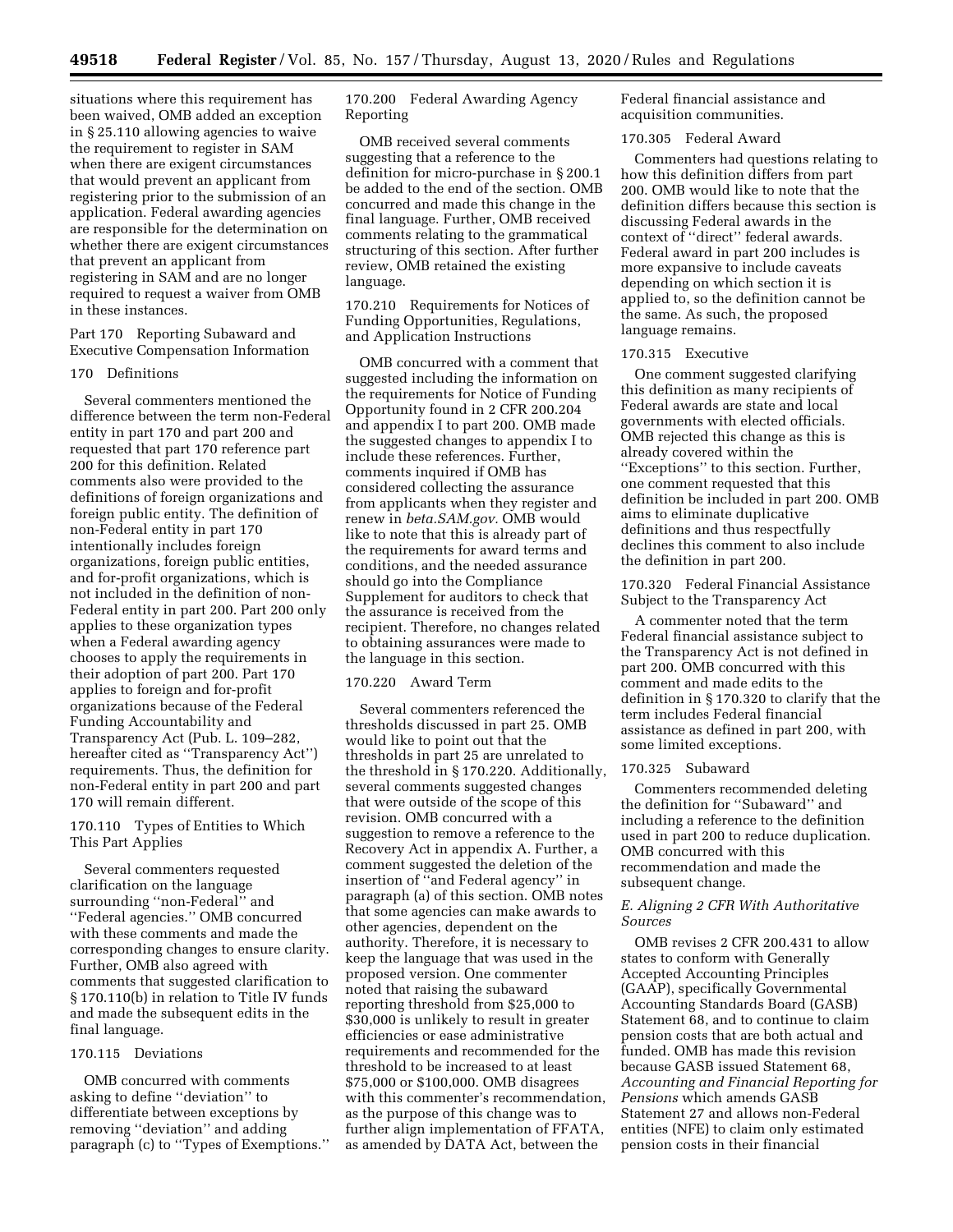statements. OMB's revision will allow non-Federal entities to continue to claim pension costs that are both actual and funded.

### 200.431 Compensation

OMB appreciated the comments in support of the proposed changes. In response to several comments that asked for clarification, OMB is revising the final language to require state and local governments to be compliant with GASB #68 for pension costs. OMB would like to note that the cost associated with each fiscal year should be determined in accordance with GAAP.

The definition for ''Improper Payment'' has been revised to refer to the authoritative source for clarity, OMB Circular A–123—Management's Responsibility for Internal Control in Federal Agencies, Appendix C— Requirements for Payment Integrity Improvement. See above Section I for additional information on the changes to ''Improper Payment.''

Some commenters expressed that the reference to OMB Circular A–123 for the definition of ''Improper Payment'' added confusion and suggested retaining the original language. OMB considered this request and respectfully declined the comment in keeping with the practice to align the guidance with source documents, if possible.

# **III. Clarifying Requirements Regarding Areas of Misinterpretation**

Following the publication of 2 CFR part 200, OMB received a substantial amount of questions from stakeholders requesting clarifications about key aspects of the guidance. In other instances, it has come to OMB's attention that the interpretation of certain provisions was not consistent with the intent of 2 CFR part 200. In response, OMB is publishing clarifications that are aimed at reducing recipient administration burden and ensuring consistent interpretation of guidance.

*A. Responsibilities of the Pass-Through Entity To Address Only a Subrecipient's Audit Findings Related to Their Subaward* 

To clarify requirements regarding responsibility for audit findings, OMB revises 2 CFR 200.332 *Requirements for pass-through entities* to clarify that passthrough entities (PTE) are responsible for addressing only a subrecipient's audit findings that are specifically related to their subaward. For example, a PTE is not required to address all of the subrecipient's audit findings. In addition, the PTE may rely on the

subrecipient's auditors and cognizant agency's oversight for routine audit follow-up and management decisions. These changes reduce the burden for PTEs by allowing a PTE to rely on the cognizant agency to address a subrecipient's entity-wide issues.

# 200.332 Requirements for Pass-Through Entities

OMB received substantial feedback relating to the changes made in this section. The two main changes for this section are related to the clarification of the pass-through entities responsibilities toward the establishment of the subrecipient indirect cost rates and the pass-through entities responsibilities for resolving the sub recipient's audit findings (§ 200.332(d)).

Although most commenters approved of the proposed changes regarding the pass-through entities responsibilities for the subrecipient indirect cost rates, some requested clarification on specific situations:

- Where the subrecipient has a federally approved indirect cost rate
- where the subrecipient receives funds from multiple pass-through entities from which it may be already established an indirect cost rate with one of the pass-through entity; or
- where the subrecipient decides to use the direct allocation method instead of the use of indirect cost rate for cost reimbursement.

OMB provides clarifications in the final language for all of the three situations above.

Most commenters supported the proposed changes to clarify the passthrough entities responsibility in the resolution of audit findings reported by the subrecipients and the required management decision letters to address the audit findings. Some commenters questioned the use of the term ''systemic findings'' to describe the findings that impact the whole organization. This section has been revised to streamline and clarify the original intent of the revision which limits the pass-through entity to review and resolve the audit findings that are specifically related to the subaward. OMB replaced the term ''systemic findings'' with ''cross-cutting findings.'' OMB also added that written confirmation by the subrecipients for corrective actions on audit findings can be used as a means for follow-up and monitoring of the subrecipient's performance.

# *B. Reducing Burden on Universities by Clarifying Timing of the Disclosure Statement*

OMB is adding language to the timing of submission of the disclosure statement (DS–2), which is only required for institutions of higher education that meet certain thresholds as defined in 48 CFR 9903.202–1(f). This revision reduces burden while maintaining the requirement for institutions of higher education to implement policies that are in compliance with 2 CFR.

200.419 Cost Accounting Standards and Disclosure Statement

OMB received several comments in response to 2 CFR 200.419 that focused on concerns with the legal instruments that were subject to this part. In response to these concerns, the language was revised to provide clarification.

# *C. Response to Frequently Asked Questions Related to the Prior Release of 2 CFR*

In July 2017, OMB developed and posted Frequently Asked Questions (FAQs) on the Chief Financial Officers Council website in response to stakeholder requests for clarification on the first publication of 2 CFR *(https:// cfo.gov//wp-content/uploads/2017/08/ July2017-UniformGuidanceFrequently AskedQuestions.pdf)*. Due to the volume of questions related to these topics, OMB is including revisions to clarify the following: The meaning of the words ''must'' and ''may'' as they pertain to requirements; applicability and documentation requirements when a non-Federal entity elects to charge the de minimis indirect cost rate of MTDC; PTE responsibilities related to indirect cost rates and audits; and applicability of 2 CFR to FAR based contracts. These proposed revisions are intended to improve clarity and reduce recipient burden by providing guidance on implementing 2 CFR.

The Words ''must'' and ''may'' as They Pertain to Requirements

All commenters that provided feedback on this section were in favor of incorporating the meaning of ''must'' and ''may'' within the guidance. One commenter suggested that the location for this change within the guidance could be within its own section. After consideration, OMB disagrees with the commenter and has determined that this change should remain in the applicability section of the guidance under the stated sub title.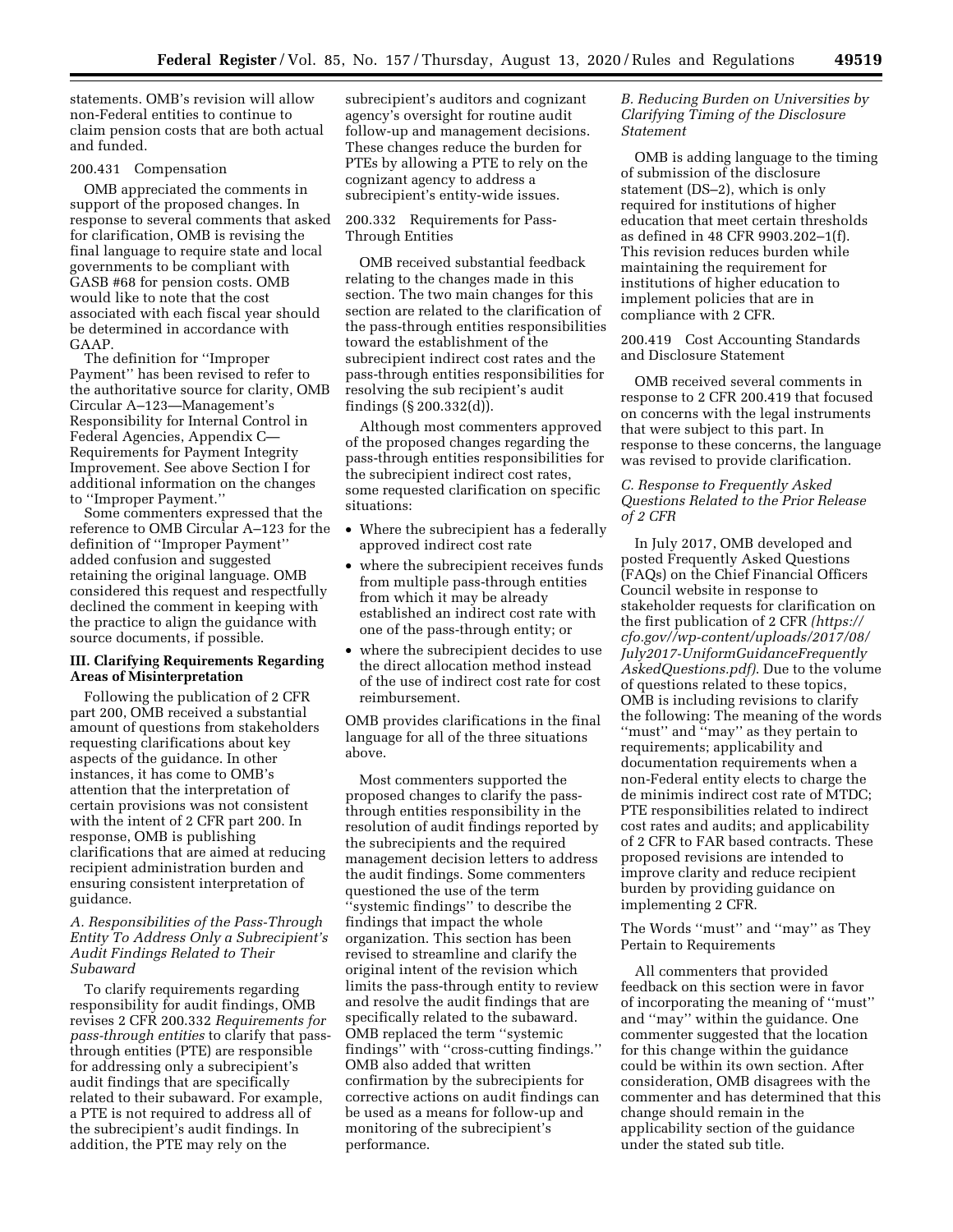# De Minimis Indirect Cost Rate of MTDC Applicability and Documentation

See Section I (K) for additional information on the comments received.

# PTE Responsibilities Related to Indirect Cost Rates and Audits

See Section III or additional information on the comments received.

# Applicability of 2 CFR to FAR Based **Contracts**

Many commenters expressed confusion regarding the changes to this section. The intent of the changes to this section are to make clear that the FAR applies to Federal contracts awarded to non-Federal entities, and that these requirements supersede the requirements of 2 CFR part 200 in a Federal contract. Clarification was requested from a commenter to confirm if an audit conducted for a Cost Accounting Standards (CAS) applicable contract will take the place of a Single Audit and how an entity with multiple grants and only one CAS-contract would meet the requirements of the Single Audit Act.

The language clarified in § 200.101(c) to state that for CAS covered contracts, the CAS requirements regarding audit would supersede the audit requirements in subpart F. In addition, in the case where an entity receives many grants and one CAS covered contracts, the entity must comply to both the Single Audits for its grants and the CAS audit requirements for the CAS covered contract.

# *D. Applicability of Guidance to Federal Agencies*

OMB is making changes to 2 CFR 200.101 *Applicability* to clarify that Federal awarding agencies may apply the requirements of 2 CFR part 200 to other Federal agencies, to the extent permitted by law. This change recognizes that there are instances when Federal awarding agencies or passthrough entities have the authority to issue Federal awards to Federal agencies and in these instances, the provisions of 2 CFR part 200 may be applied, as appropriate. This change is consistent with how for-profit entities, foreign public entities, or foreign organizations are treated in the Uniform Guidance.

# 200.101 Applicability

Several comments expressed concerns as to whether or not it is appropriate to include awards to Federal agencies in the scope of 2 CFR. It was determined that it was appropriate to include Federal agencies in the scope of 2 CFR as some Federal agencies are authorized to receive grants or cooperative

agreements as direct recipients or subrecipients. This addition clarifies that subparts A through E of 2 CFR part 200 is applicable when determined by the Federal awarding agency. There will be no change from the proposed version.

### *E. Other Clarifications*

### Parts 25 and 170

Many commenters expressed concerns that parts 25 and 170 were confusing, inconsistent and needed to be edited for clarity. In response to these comments, parts 25 and 170 have been revised throughout with many technical corrections to add clarity and consistency.

# 200.110 Effective/Applicability Date

A number of comments, particularly from Federal agencies, expressed concern about the effective date for negotiated indirect cost rate agreements (NICRAs) in paragraph (b). The intent of this section is to retain the existing NICRAs until they are renegotiated and incorporate the requirements from the revision to 2 CFR upon renegotiation. Non-Federal entities with a NIRCA are expected to work with their cognizant agency for indirect costs as appropriate. OMB clarified the intent for 2 CFR 200.110(b). One Federal agency commenter stated that OMB should specify if the applicability date is for the entire guidance or for the revisions. OMB accepted this comment and made revisions accordingly.

### 200.200 Purpose

All commenters provided recommendations to revise this section to better align the terms ''competitive'' and ''non-competitive'' with the new terms ''discretionary'' and ''nondiscretionary.'' OMB concurs with the recommendation to revise this section to align with other changes within the guidance. In response to commenters, OMB has removed 2 CFR 200.200(b) and made other technical corrections accordingly.

# 200.207 Standard Application Requirements

OMB received one comment on this section that was out of scope for the current set of revisions, and therefore the proposed language remains the same.

### Out of Scope Comments

Many commenters submitted comments that were either not part of the scope of the effort, were not relevant to the revisions proposed, pertained to sections of the guidance that were not proposed to be revised, or would be a change too drastic that would warrant a

need for the public to have an opportunity to provide input before finalizing. All comments within these categories were not accepted by OMB.

Changes From the Proposed Revisions Not Recommended

Comments received for several provisions within 2 CFR were reviewed, deliberated, and determined that no changes were needed from the proposed revisions. Some of these provisions within 2 CFR include the following:

- 200.201 Use of grant agreements (including fixed amount awards), cooperative agreements, and contracts
- 200.207 Standard application requirements
- 200.311 Real property
- 200.312 Federally-owned and exempt property
- 200.313 Equipment
- 200.314 Supplies<br>• 200.331 Subrecip
- Subrecipient and contractor determinations
- 200.430 Compensation—personal services
- 400.458 Pre-award costs

# 200.402 Composition of Costs

Some commenters requested clarity and noted that the use of ''approved budget period'' is specific to Federal financial assistance when 2 CFR 200.402 would apply to both contracts and Federal financial assistance awarded to non-Federal entities. Another commenter suggested that further clarification is needed for what ''cost principle'' and ''budget period'' mean. Based on the vast array of comments received and the revised definitions for finalization, OMB decided to remove the language proposed for 2 CFR 200.402.

#### 200.449 Interest

One comment was received for this provision. The commenter suggested that OMB provide a different example within 2 CFR 200.449 because lease contracts that transfer ownership are essentially debt financing. The commenter explains that the example is comparing debt financing to debt financing, which doesn't work for the intent. The commenter provided a suggested edit that would enable the example to remain and retain the original intent. OMB concurred with the commenter and made the suggested edit accordingly.

#### 200.461 Publication and Printing Costs

All commenters requested clarity and suggested revisions to this provision. One commenter objected to specifying that costs must be charged to the last budget period, citing that printing costs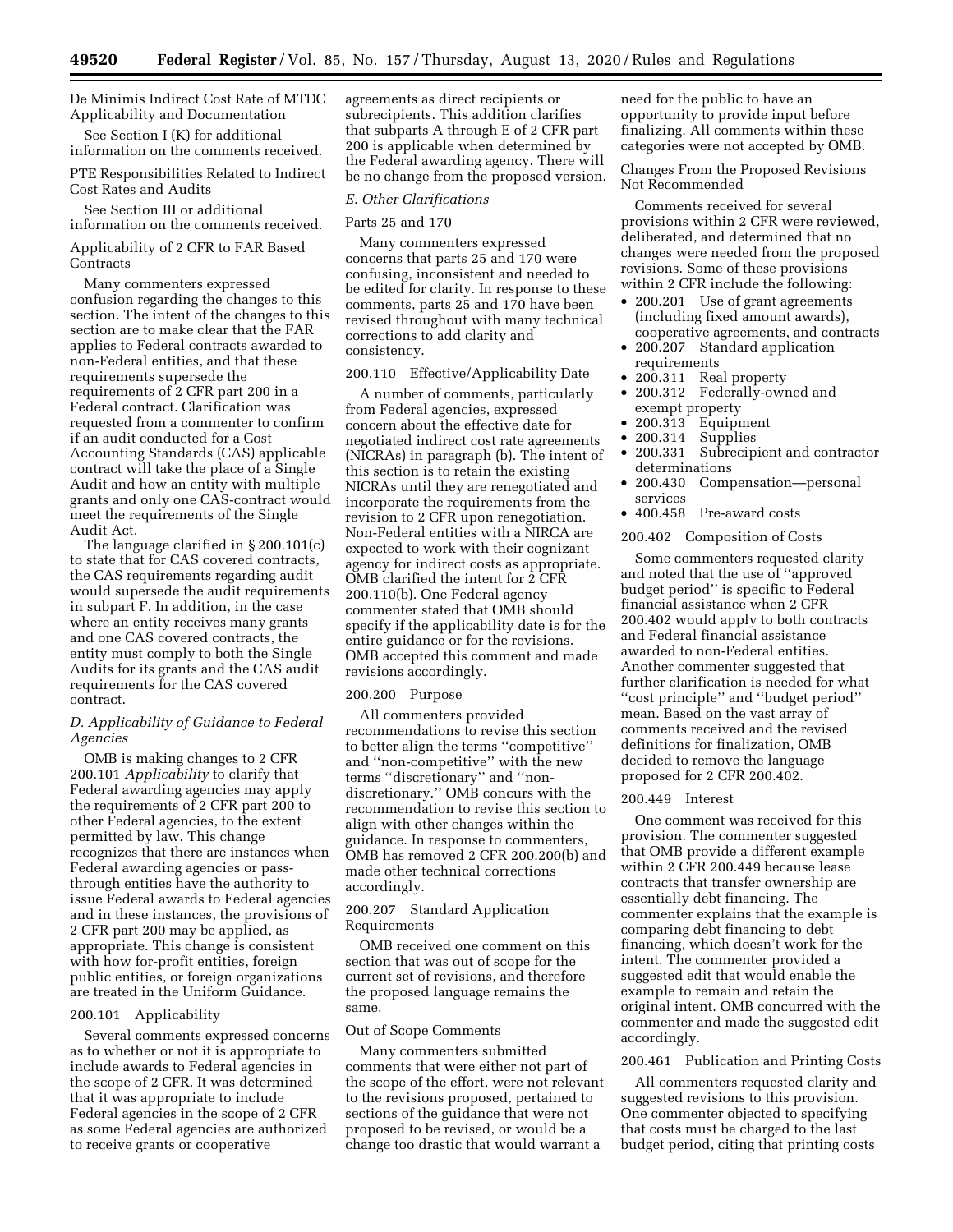are historically charged at various stages of the award. One commenter noted that these costs have historically been allowable up until the closeout of the award. Edits were suggest to provide additional clarity in § 200.461(b)(3) to specify that The non-Federal entity may charge the Federal award during closeout. OMB concurs with this suggested revision and made the change accordingly.

#### 200.507 Program-Specific Audits

One comment was received for 2 CFR 200.507. The commenter requested a clarification on the first phase to indicate ''in some cases'' rather than ''in many cases'' because Appendix VI of the 2019 Compliance Supplement only shows two current program specific audit guides. OMB concurred with the commenter and made the revision accordingly. The commenter provided a second recommendation to remove the 2014 beginning date and instead include the current reference to the Compliance Supplement appendix. OMB also concurs with this suggestion from the commenter and made the revisions.

# 200.515 Audit Reporting

The comments submitted for 2 CFR 200.515 provided suggestions for clarity. One commenter suggested reviewing this subsection against what the Federal Audit Clearinghouse is collecting in Part III: Information from the Schedule of Findings and Questioned Costs, Item 2. Financial Statements, to ensure an appropriate alignment between the regulation and the Form. Another commenter inquired about the intent of the revisions to this provision. OMB considered and discussed all the comments for clarity and made revisions accordingly.

# Executive Orders 12866 and 13563

Executive Orders 12866 and 13563 direct agencies to assess all costs and benefits of available regulatory alternatives and, if regulation is necessary, to select regulatory approaches that maximize net benefits (including potential economic, environmental, public health and safety effects, distributive impacts, and equity). The revision of 2 CFR is not a significant regulatory action under Executive Order 12866.

# Regulatory Flexibilities Act

The Regulatory Flexibility Act 5 U.S.C. 601, *et seq.,* requires a regulatory flexibility analysis or a certification that the rule will not have a significant economic impact on a substantial number of small entities. OMB expects this guidance to have a significant

economic impact on a substantial number of such entities. There are some proposed revisions that may impose burden, however, there are more proposed revisions that reduce burden to small entities. When reviewing all the revisions, the burden that will be reduced for recipients is much greater than the burden imposed.

The revisions to 2 CFR are not applicable to Federal financial assistance awards issued prior to the effective dates provided in the **DATES** section of this Notice of Final Guidance, including financial assistance awards issued prior to those dates under the Coronavirus Aid, Relief, and Economic Support (CARES) Act of 2020 (Pub. L. 116–136). OMB plans to consult with applicable agencies to provide regulatory flexibility analyses in future revisions to 2 CFR and its subcomponents.

The applicability of Federal financial assistance in 2 CFR part 25 will be expanded beyond grants and cooperative agreements to include other types of financial assistance such as loans and insurance. This revision ensures compliance with FFATA, as amended by the DATA Act, and will impact small entities that voluntarily seek financial assistance. It will not have a significant impact on a substantial number of U.S. small entities as approximately 69,185 small entities who received awards for other types of financial assistance did not have a unique entity identifier in FY 2019, while the Small Business Administration's Office of Advocacy reported 30.7 million U.S. small businesses in that same calendar year. Currently, 2 CFR part 25 requires all non-Federal entities that apply for grants and cooperative agreements to register in the SAM. In alignment with FFATA, the guidance provides that all entities that apply directly to a Federal program for financial assistance such as loans and insurance must register in SAM, which requires the establishment of a unique entity identifier. Individuals who receive Federal financial assistance as a natural person remain exempt from this requirement. In practice, some Federal awarding agencies already require SAM registration for all types of Federal financial assistance and the change would make this practice consistent among agencies. OMB recognizes that this new requirement may be burdensome to small entities and there may be instances where it is appropriate for Federal awarding agencies to request an exception or delay implementation of this requirement for their programs. In response, Federal awarding agencies

may exercise the flexibility provided in 2 CFR 25.110 to either exempt an applicant or recipient from this requirement or request an exception from OMB on a case-by-case for a class applicants or recipients, particularly in situations of national emergency such as natural disasters and pandemics.

As noted in the Paperwork Reduction Act section, as of July 1, 2020, there were 159,477 unique Federal financial assistance registrants in the SAM. According to data accessed from *USASpending.gov,* in FY 2018, approximately 2,952 small entities who received awards for other types of financial assistance did not have a unique entity identifier. Assuming that non-Federal entities with a unique entity identifier reported to *USASpending.gov* are already registered in SAM, this change will impact approximately 2,952 small entities annually. SAM registration is estimated to take 2.5 hours per response, which results in 7,380 burden hours annually.

The guidance also provides consistency among definitions and terms and proposes several provisions to increase transparency regarding Federal spending. These revisions are intended to reduce recipient burden and will not have a significant economic impact on a substantial number of small entities because they will affect Federal awarding agencies; they do not include any new requirements for non-Federal entities.

The guidance introduces a new provision to align with section 889 of the NDAA 2019, prohibition on certain telecommunication and video surveillance services or equipment. This statutory requirement will introduce burden to small entities that are prohibited from obligating or expending grant or loan funds to procure or obtain, extend or renew a contract to procure or obtain, or enter in a contract with, as identified in the NDAA 2019. Since this is a new legal requirement, the burden estimate is difficult to calculate. It will impact all unique entities awarded Federal financial assistance, of which 69,185 are small entities.

The guidance implements a new statute that requires applicants of Federal assistance to provide information on their owner, predecessor and subsidiary, including the Commercial and Government Entity (CAGE) Code and name of all predecessors, if applicable. This will not have a significant economic impact on a substantial number of small entities because small entities typically do not have a complex corporate structure requiring them to report information on their owner, predecessor, and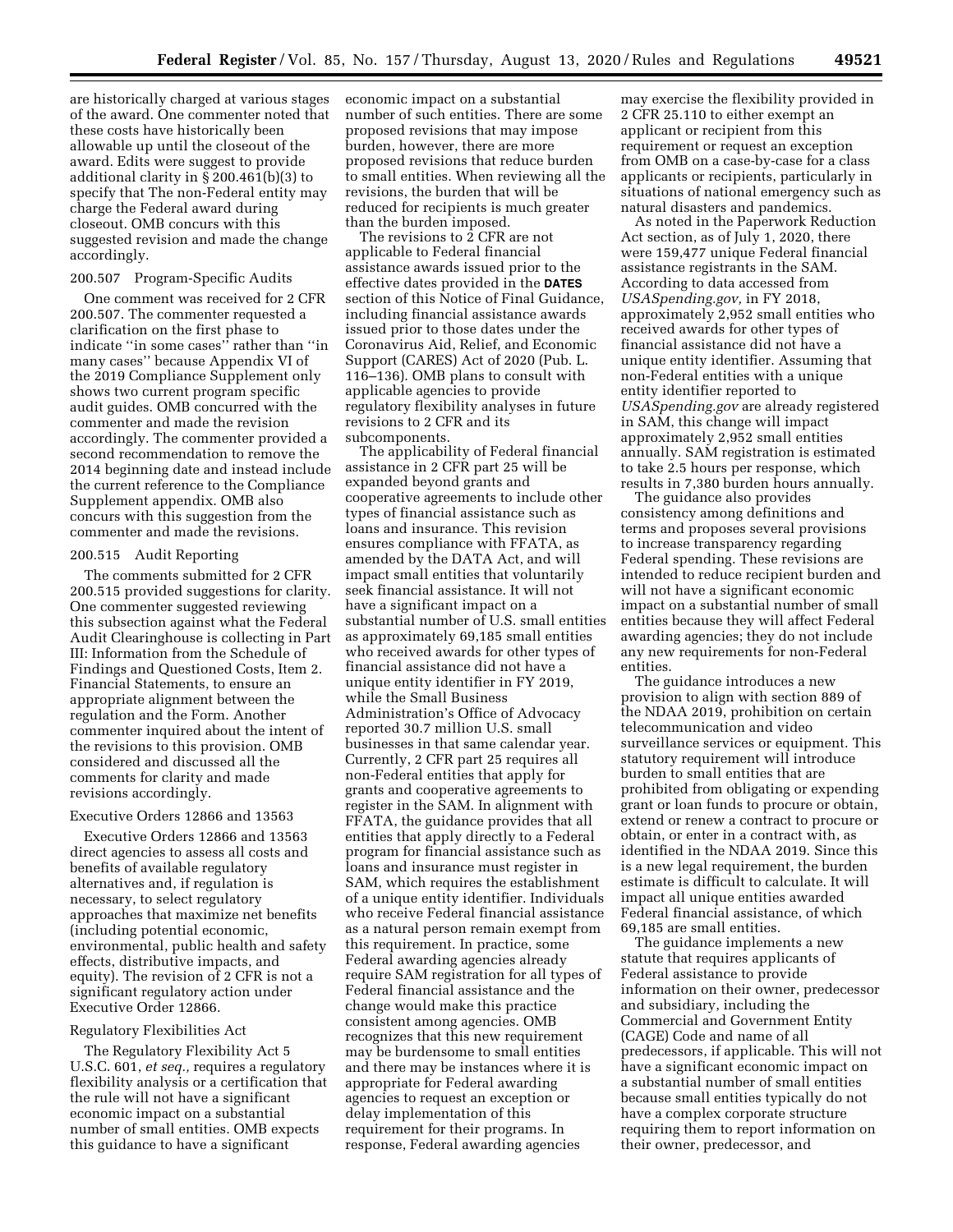subsidiary. Further, the burden is minimal for a non-Federal entity to provide the name of its immediate owner and highest-level owner.

The NDAA for FY2018 increased the micro-purchase threshold from \$3,500 to \$10,000 and increased the simplified acquisition threshold from \$100,000 to \$250,000 for all recipients. OMB's revisions reduces burden and will not have a significant economic impact on a substantial number of small entities because it is likely to reduce burden for all non-Federal entities.

# Paperwork Reduction Act

Consistent with the Regulatory Flexibility Act analysis discussion, the Paperwork Reduction Act (44 U.S.C. chapter 35) applies. The guidance contains information collection requirements and will impact the current Information Collection Requests approved under OMB control number 3090–0290 managed by GSA. Accordingly, GSA will submit a request for approval to amend the existing Information Collection Requests for SAM registration requirements for Federal financial assistance recipients.

#### Annual Reporting Burden

The estimated annual reporting burden includes all possible entities for Federal financial assistance that may be required to register in SAM. The estimated annual reporting burden also includes entities that receive Federal financial assistance reported in *USASpending.gov* and either may or may not be required to register in SAM.

Previously, SAM only requires that applicants and recipients of Federal financial assistance in the form of grants register in the system. However, applicants and recipients are required to maintain accurate SAM registration at all times during which they have an active Federal award, an application, or a plan under consideration by a Federal awarding agency.

The burden estimates are approximations based on the best available data.

As of July 7, 2019, there were 159,477 unique Federal financial assistance registrants in SAM. However, not all registrants ultimately apply for, or receive, Federal financial assistance. OMB aggregated SAM data with Federal financial assistance recipient data from *USASpending.gov,* excluding grants, to determine the anticipated number of additional Federal financial assistance in SAM. OMB ran reports in *USASpending.gov* to identify the number of unique recipients of Federal financial assistance other than grants to isolate the total number of potential

registrants in SAM as a result of the updates to the proposed guidance.

OMB removed duplicate recipients based on recipient Data Universal Numbering System Number (DUNS) numbers, from Dun & Bradstreet (D&B). At this time all Federal financial assistance recipients are required to register for DUNS numbers.

In FY 2019 there were 1,751 loan and 8,915 other Federal financial assistance recipients with unique DUNS numbers reported in *USASpending.gov.*  Therefore, based on the number of entities with unique DUNS numbers that are registered in SAM (159,477), plus entities that receive loans (122) or other Federal financial assistance (8,915) reported in *USASpending.gov*  that may not be reflected in SAM, the total number of entities that may be impacted by the proposed guidance associated Information Collection Requests under OMB control number 3090–0290 could be 172,084 registrants.

Public reporting burden for Information Collection Requests under OMB control number 3090–0290 is managed by the GSA and estimated to average 2.5 hours per response, including the time for reviewing instructions, searching existing data sources, gathering and maintaining the data needed, and completing and reviewing the collection of information.

The annual reporting burden is estimated as follows:

*Respondents:* 172,084. *Responses per Respondent:* 1. *Total annual responses:* 172,084. *Hours per Response:* 2.5. *Total response Burden Hours:* 

430,210.

The guidance also requires that registrants for Federal financial assistance provide information on their owner, predecessor, and subsidiary, including the CAGE code and name of all predecessors, if applicable. This information is required to implement Sec. 852 of the NDAA of FY 2013, which requires that the FAPIIS include information on a non-Federal entity's parent, subsidiary, or successor entities. Non-Federal entities are already required to obtain a CAGE code for purposes of SAM registration. It is anticipated that including this information as part of SAM registration or for a renewal should not result in significant additional time. Public reporting burden for this collection of information is estimated to average 0.1 hours per response. Based on the burden estimates for the total number of SAM registrants indicated in the previous section, the annual reporting burden for this proposal is estimated as follows:

*Respondents:* 172,084. *Responses per respondent:* 1. *Total annual responses:* 172,084. *Preparation hours per response:* 0.1. *Total response Burden Hours:* 17,208.

# **List of Subjects**

# *2 CFR Part 25*

Administrative practice and procedure, Grant programs, Grants administration, Loan programs.

# *2 CFR Part 170*

Colleges and universities, Grant programs, Hospitals, International organizations, Loan programs, Reporting and recordkeeping requirements.

# *2 CFR Part 183*

Foreign aid, Grant programs, Grants administration, International organizations, Reporting and recordkeeping requirements.

# *2 CFR Part 200*

Accounting, Colleges and universities, Grant programs, Grants administration, Hospitals, Indians, Nonprofit organizations, Reporting and recordkeeping requirements, State and local governments.

# **Timothy F. Soltis,**

*Deputy Controller.* 

For the reasons stated in the preamble, the Office of Management and Budget amends 2 CFR chapters I and II as set forth below:

# **PART 25—UNIVERSAL IDENTIFIER AND SYSTEM FOR AWARD MANAGEMENT**

■ 1. The authority citation for part 25 continues to read as follows:

**Authority:** Pub. L. 109–282; 31 U.S.C. 6102.

■ 2. Amend § 25.100 by revising the introductory text and paragraph (a) to read as follows:

# **§ 25.100 Purposes of this part.**

This part provides guidance to Federal awarding agencies to establish:

(a) The unique entity identifier as a universal identifier for Federal financial assistance applicants, as well as recipients and their direct subrecipients, and;

\* \* \* \* \*

■ 3. Revise § 25.105 to read as follows:

# **§ 25.105 Types of awards to which this part applies.**

This part applies to a Federal awarding agency's grants, cooperative agreements, loans, and other types of Federal financial assistance as defined in § 25.406.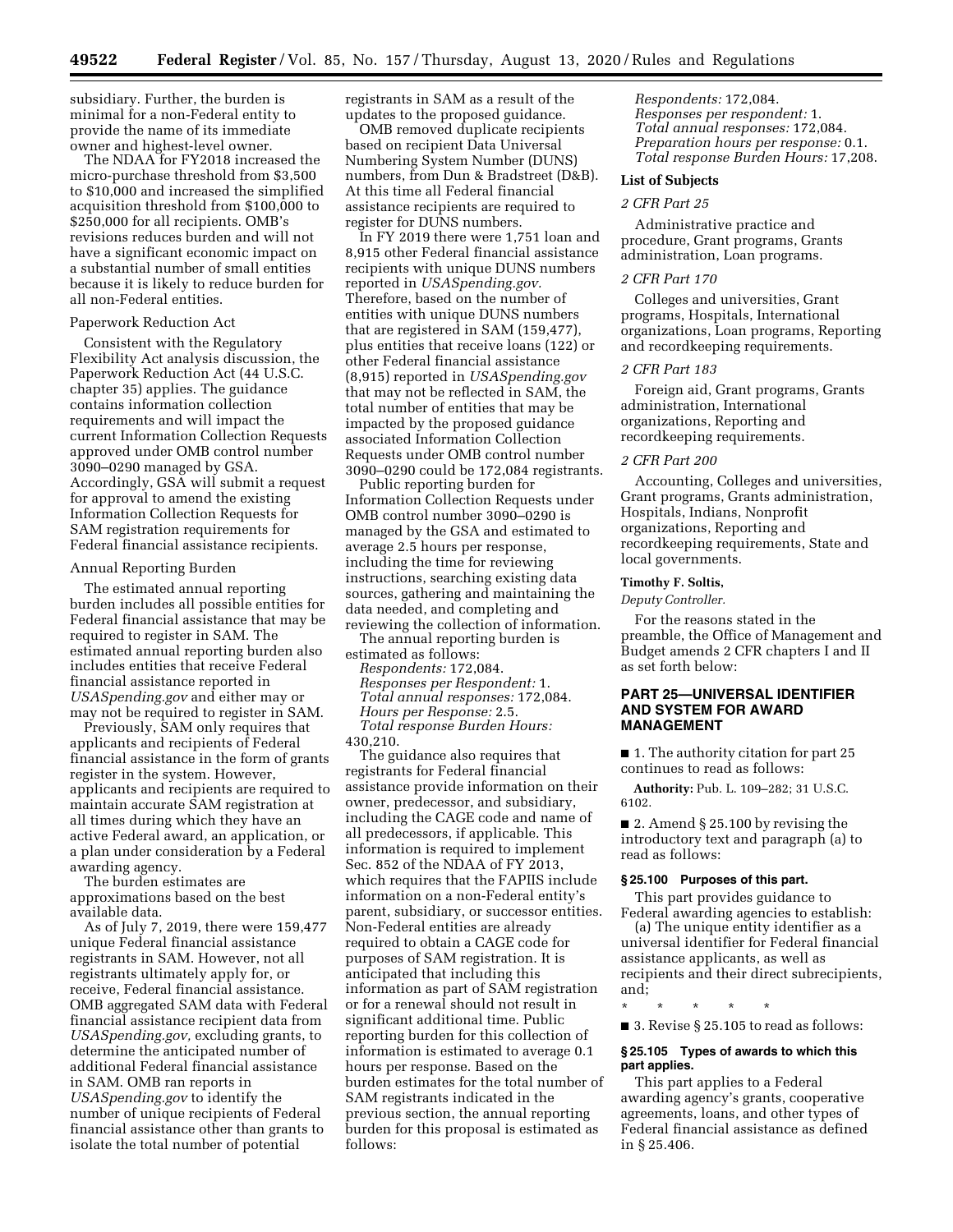### ■ 4. Revise § 25.110 to read as follows:

# **§ 25.110 Exceptions to this part.**

(a) *General.* Through a Federal awarding agency's implementation of the guidance in this part, this part applies to all applicants and recipients of Federal awards, other than those exempted by statute or exempted in paragraphs (b) and (c) of this section that apply for or receive agency awards.

(b) *Exceptions for individuals.* None of the requirements in this part apply to an individual who applies for or receives Federal financial assistance as a natural person (*i.e.,* unrelated to any business or nonprofit organization he or she may own or operate in his or her name).

(c) *Other exceptions.* (1) Under a condition identified in paragraph (c)(2) of this section, a Federal awarding agency may exempt an applicant or recipient from an applicable requirement to obtain a unique entity identifier and register in the SAM, or both.

(i) In that case, the Federal awarding agency must use a generic unique entity identifier in data it reports to *USAspending.gov* if reporting for a prime award to the recipient is required by the Federal Funding Accountability and Transparency Act (Pub. L. 109–282, hereafter cited as ''Transparency Act'').

(ii) Federal awarding agency use of a generic unique entity identifier should be used rarely for prime award reporting because it prevents prime awardees from being able to fulfill the subaward or executive compensation reporting required by the Transparency Act.

(2) The conditions under which a Federal awarding agency may exempt an applicant or recipient are—

(i) For any applicant or recipient, if the Federal awarding agency determines that it must protect information about the entity from disclosure if it is in the national security or foreign policy interests of the United States, or to avoid jeopardizing the personal safety of the applicant or recipient's staff or clients.

(ii) For a foreign organization or foreign public entity applying for or receiving a Federal award or subaward for a project or program performed outside the United States valued at less than \$25,000, if the Federal awarding agency deems it to be impractical for the entity to comply with the requirement(s). This exemption must be determined by the Federal awarding agency on a case-by-case basis while utilizing a risk-based approach and does not apply if subawards are anticipated.

(iii) For an applicant, if the Federal awarding agency makes a determination that there are exigent circumstances that prohibit the applicant from receiving a unique entity identifier and completing SAM registration prior to receiving a Federal award. In these instances, Federal awarding agencies must require the recipient to obtain a unique entity identifier and complete SAM registration within 30 days of the Federal award date.

(3) Federal awarding agencies' use of generic unique entity identifier, as described in paragraphs (c)(1) and (2) of this section, should be rare. Having a generic unique entity identifier limits a recipient's ability to use Governmentwide systems that are needed to comply with some reporting requirements.

(d) *Class exceptions.* OMB may allow exceptions for classes of Federal awards, applicants, and recipients subject to the requirements of this part when exceptions are not prohibited by statute.

### **§ 25.115 [Removed]**

■ 5. Remove § 25.115.

■ 6. Revise § 25.200 to read as follows:

### **§ 25.200 Requirements for notice of funding opportunities, regulations, and application instructions.**

(a) Each Federal awarding agency that awards the types of Federal financial assistance defined in § 25.406 must include the requirements described in paragraph (b) of this section in each notice of funding opportunity, regulation, or other issuance containing instructions for applicants that is issued on or after August 13, 2020.

(b) The notice of funding opportunity, regulation, or other issuance must require each applicant that applies and does not have an exemption under § 25.110 to:

(1) Be registered in the SAM prior to submitting an application or plan;

(2) Maintain an active SAM registration with current information, including information on a recipient's immediate and highest level owner and subsidiaries, as well as on all predecessors that have been awarded a Federal contract or grant within the last three years, if applicable, at all times during which it has an active Federal award or an application or plan under consideration by a Federal awarding agency; and

(3) Provide its unique entity identifier in each application or plan it submits to the Federal awarding agency.

(c) For purposes of this policy: (1) The applicant meets the Federal awarding agency's eligibility criteria and has the legal authority to apply and to receive the Federal award. For example, if a consortium applies for a

Federal award to be made to the consortium as the recipient, the consortium must have a unique entity identifier. If a consortium is eligible to receive funding under a Federal awarding agency program but the agency's policy is to make the Federal award to a lead entity for the consortium, the unique entity identifier of the lead applicant will be used.

(2) A notice of funding opportunity is any paper or electronic issuance that an agency uses to announce a funding opportunity, whether it is called a ''program announcement,'' ''notice of funding availability,'' ''broad agency announcement,'' ''research announcement,'' ''solicitation,'' or some other term.

(3) To remain registered in the SAM database after the initial registration, the applicant is required to review and update its information in the SAM database on an annual basis from the date of initial registration or subsequent updates to ensure it is current, accurate and complete.

■ 7. Revise § 25.205 to read as follows:

### **§ 25.205 Effect of noncompliance with a requirement to obtain a unique entity identifier or register in the SAM.**

(a) A Federal awarding agency may not make a Federal award or financial modification to an existing Federal award to an applicant or recipient until the entity has complied with the requirements described in § 25.200 to provide a valid unique entity identifier and maintain an active SAM registration with current information (other than any requirement that is not applicable because the entity is exempted under § 25.110).

(b) At the time a Federal awarding agency is ready to make a Federal award, if the intended recipient has not complied with an applicable requirement to provide a unique entity identifier or maintain an active SAM registration with current information, the Federal awarding agency:

(1) May determine that the applicant is not qualified to receive a Federal award; and

(2) May use that determination as a basis for making a Federal award to another applicant.

■ 8. Revise § 25.210 to read as follows:

### **§ 25.210 Authority to modify agency application forms or formats.**

To implement the policies in §§ 25.200 and 25.205, a Federal awarding agency may add a unique entity identifier field to information collections previously approved by OMB, without having to obtain further approval to add the field.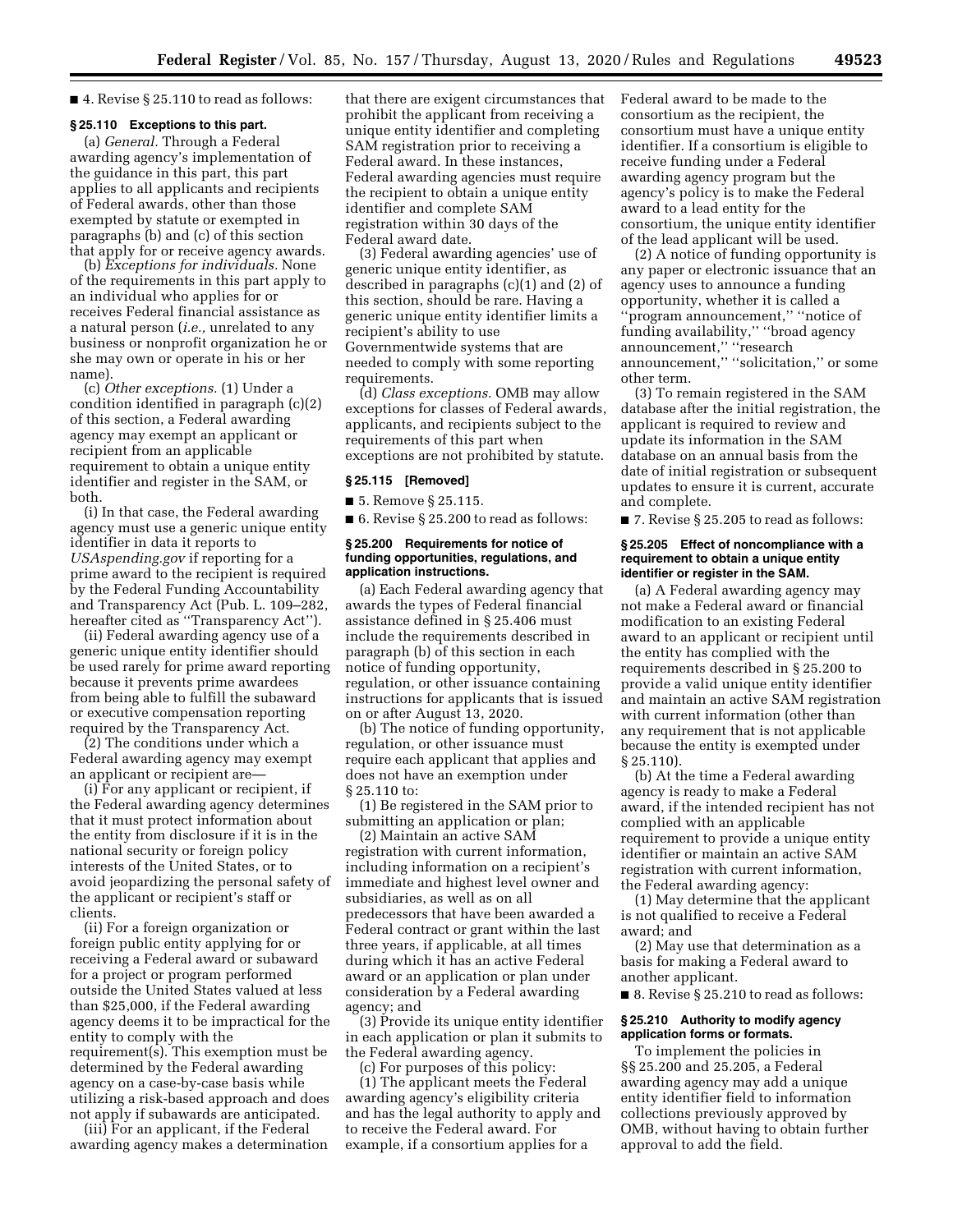**49524 Federal Register** / Vol. 85, No. 157 / Thursday, August 13, 2020 / Rules and Regulations

■ 9. Revise § 25.215 to read as follows:

### **§ 25.215 Requirements for agency information systems.**

Each Federal awarding agency that awards Federal financial assistance (as defined in § 25.406) must ensure that systems processing information related to the Federal awards, and other systems as appropriate, are able to accept and use the unique entity identifier as the universal identifier for Federal financial assistance applicants and recipients.

■ 10. Revise § 25.220 to read as follows:

### **§ 25.220 Use of award term.**

(a) To accomplish the purposes described in § 25.100, a Federal awarding agency must include in each Federal award (as defined in § 25.405) the award term in appendix A to this part.

(b) A Federal awarding agency may use different letters and numbers than those in appendix A to this part to designate the paragraphs of the Federal award term, if necessary, to conform the system of paragraph designations with the one used in other terms and conditions in the Federal awarding agency's Federal awards.

■ 11. Revise subpart C to read as follows:

# **Subpart C—Recipient Requirements of Subrecipients**

### **§ 25.300 Requirement for recipients to ensure subrecipients have a unique entity identifier.**

(a) A recipient may not make a subaward to a subrecipient unless that subrecipient has obtained and provided to the recipient a unique entity identifier. Subrecipients are not required to complete full SAM registration to obtain a unique entity identifier.

(b) A recipient must notify any potential subrecipients that the recipient cannot make a subaward unless the subrecipient has obtained a unique entity identifier as described in paragraph (a) of this section.

■ 12. Add subpart D to read as follows:

# **Subpart D—Definitions**

Sec

- 25.400 Applicant.<br>25.401 Federal Aw
- 25.401 Federal Awarding Agency.<br>25.405 Federal Award
- 25.405 Federal Award.<br>25.406 Federal financia
- 25.406 Federal financial assistance.<br>25.407 Recipient.
- Recipient.
- 25.410 System for Award Management (SAM).
- 25.415 Unique entity identifier.<br>25.425 For-profit organization.
- 25.425 For-profit organization.
- Foreign organization.
- 25.431 Foreign public entity.
- 25.432 Highest level owner.

25.433 Indian Tribe (or ''Federally

recognized Indian Tribe'').<br>25.440 Local government. Local government.

- 
- 25.443 Non-Federal entity.<br>25.445 Nonprofit organizat
- 25.445 Nonprofit organization. Predecessor.
- 25.450 State.
- 25.455 Subaward.
- 25.460 Subrecipient.<br>25.462 Subsidiary.
- 25.462 Subsidiary.<br>25.465 Successor.
- Successor.

# **Subpart D—Definitions**

# **§ 25.400 Applicant.**

*Applicant,* for the purposes of this part, means a non-Federal entity or Federal agency that applies for Federal awards.

### **§ 25.401 Federal Awarding Agency.**

*Federal Awarding Agency* has the meaning given in 2 CFR 200.1.

# **§ 25.405 Federal Award.**

*Federal Award,* for the purposes of this part, means an award of Federal financial assistance that a non-Federal entity or Federal agency received from a Federal awarding agency.

### **§ 25.406 Federal financial assistance.**

(a) *Federal financial assistance,* for the purposes of this part, means assistance that entities received or administer in the form of:

(1) Grant;

(2) Cooperative agreements (which does not include a cooperative research and development agreement pursuant to the Federal Technology Transfer Act of 1986, as amended (15 U.S.C. 3710a));

(3) Loans;

- (4) Loan guarantees;
- (5) Subsidies;
- (6) Insurance;
- (7) Food commodities;
- (8) Direct appropriations; (9) Assessed or voluntary

contributions; or

(10) Any other financial assistance transaction that authorizes the non-Federal entity's expenditure of Federal funds.

(b) *Federal financial assistance,* for the purposes of this part, does not include:

(1) Technical assistance, which provides services in lieu of money; and

(2) A transfer of title to federally owned property provided in lieu of money, even if the award is called a grant.

# **§ 25.407 Recipient.**

*Recipient,* for the purposes of this part, means a non-Federal entity or Federal agency that received a Federal award. This term also includes a non-Federal entity who administers Federal financial assistance awards on behalf of a Federal agency.

# **§ 25.410 System for Award Management (SAM).**

*System for Award Management (SAM)*  has the meaning given in paragraph C.1 of the award term in appendix A to this part.

### **§ 25.415 Unique entity identifier.**

*Unique entity identifier* has the meaning given in paragraph C.2 of the award term in appendix A to this part.

### **§ 25.425 For-profit organization.**

*For-profit organization* means a non-Federal entity organized for profit. It includes, but is not limited to:

(a) An ''S corporation'' incorporated under Subchapter S of the Internal Revenue Code;

- (b) A corporation incorporated under another authority;
	- (c) A partnership;
- (d) A limited liability corporation or partnership; and
	- (e) A sole proprietorship.

### **§ 25.430 Foreign organization.**

*Foreign organization* has the meaning given in 2 CFR 200.1.

#### **§ 25.431 Foreign public entity.**

*Foreign public entity* has the meaning given in 2 CFR 200.1.

### **§ 25.432 Highest level owner.**

*Highest level owner* has the meaning given in 2 CFR 200.1.

# **§ 25.433 Indian Tribe (or** ''**federally recognized Indian Tribe**''**).**

*Indian Tribe (or* ''*federally recognized Indian Tribe*''*)* has the meaning given in 2 CFR 200.1.

#### **§ 25.440 Local government.**

*Local government* has the meaning given in 2 CFR 200.1.

### **§ 25.443 Non-Federal entity.**

*Non-Federal entity,* as it is used in this part, has the meaning given in paragraph C.3 of the award term in appendix A to this part.

#### **§ 25.445 Nonprofit organization.**

*Non-Federal organization,* has the meaning given in 2 CFR 200.1.

### **§ 25.447 Predecessor.**

*Predecessor* means a non-Federal entity that is replaced by a successor and includes any predecessors of the predecessor.

### **§ 25.450 State.**

*State* has the meaning given in 2 CFR 200.1.

# **§ 25.455 Subaward.**

*Subaward* has the meaning given in 2 CFR 200.1.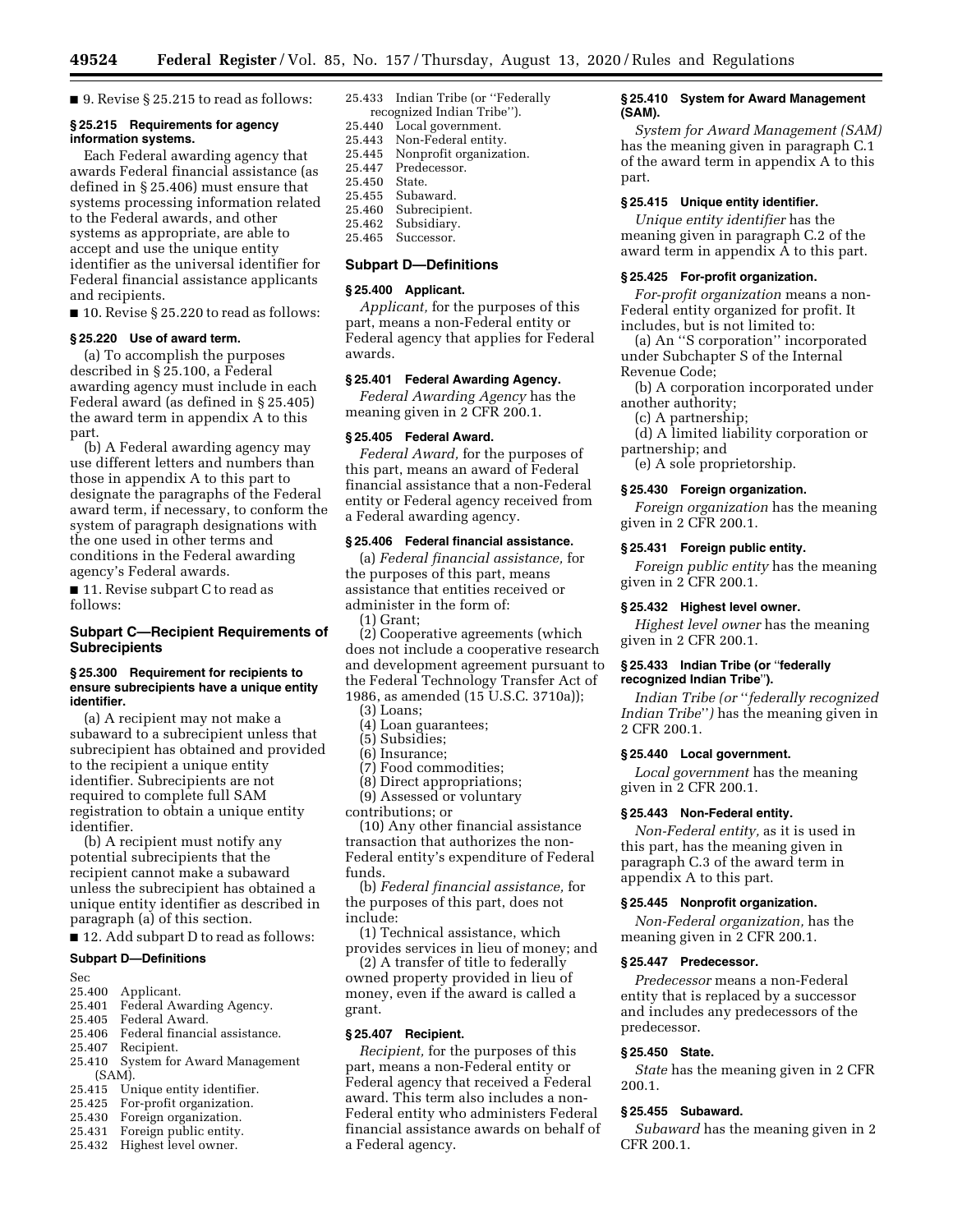#### **§ 25.460 Subrecipient.**

*Subrecipient* has the meaning given in 2 CR 200.1.

# **§ 25.462 Subsidiary.**

*Subsidiary* has the meaning given in 2 CFR 200.1.

### **§ 25.465 Successor.**

*Successor* means a non-Federal entity that has replaced a predecessor by acquiring the assets and carrying out the affairs of the predecessor under a new name (often through acquisition or merger). The term ''successor'' does not include new offices or divisions of the same company or a company that only changes its name.

■ 13. Revise appendix A to part 25 to read as follows:

# **Appendix A to Part 25—Award Term**

# **I. System for Award Management and Universal Identifier Requirements**

*A. Requirement for System for Award Management* 

Unless you are exempted from this requirement under 2 CFR 25.110, you as the recipient must maintain current information in the SAM. This includes information on your immediate and highest level owner and subsidiaries, as well as on all of your predecessors that have been awarded a Federal contract or Federal financial assistance within the last three years, if applicable, until you submit the final financial report required under this Federal award or receive the final payment, whichever is later. This requires that you review and update the information at least annually after the initial registration, and more frequently if required by changes in your information or another Federal award term.

# *B. Requirement for Unique Entity Identifier*

If you are authorized to make subawards under this Federal award, you:

1. Must notify potential subrecipients that no entity (*see* definition in paragraph C of this award term) may receive a subaward from you until the entity has provided its Unique Entity Identifier to you.

2. May not make a subaward to an entity unless the entity has provided its Unique Entity Identifier to you. Subrecipients are not required to obtain an active SAM registration, but must obtain a Unique Entity Identifier.

# *C. Definitions*

For purposes of this term: 1. *System for Award Management (SAM)* means the Federal repository into

which a recipient must provide information required for the conduct of business as a recipient. Additional information about registration procedures may be found at the SAM internet site (currently at *https:// www.sam.gov*).

2. *Unique Entity Identifier* means the identifier assigned by SAM to uniquely identify business entities.

3. *Entity* includes non-Federal entities as defined at 2 CFR 200.1 and also includes all of the following, for purposes of this part:

a. A foreign organization;

b. A foreign public entity;

c. A domestic for-profit organization; and

d. A domestic or foreign for-profit organization; and

d. A Federal agency.

4. *Subaward* has the meaning given in 2 CFR 200.1.

5. *Subrecipient* has the meaning given in 2 CFR 200.1.

# **PART 170—REPORTING SUBAWARD AND EXECUTIVE COMPENSATION INFORMATION**

■ 14. The authority citation for part 170 continues to read as follows:

**Authority:** Pub. L. 109–282; 31 U.S.C. 6102.

■ 15. Revise § 170.100 read as follows:

# **§ 170.100 Purposes of this part.**

This part provides guidance to Federal awarding agencies on reporting Federal awards to establish requirements for recipients' reporting of information on subawards and executive total compensation, as required by the Federal Funding Accountability and Transparency Act of 2006 (Pub. L. 109–282), as amended by section 6202 of Public Law 110–252, hereafter referred to as ''the Transparency Act''.

■ 16. Revise § 170.105 to read as follows:

# **§ 170.105 Types of awards to which this part applies.**

This part applies to Federal awarding agency's grants, cooperative agreements, loans, and other forms of Federal financial assistance subject to the Transparency Act, as defined in § 170.320.

■ 17. Revise § 170.110 to read as follows:

# **§ 170.110 Exceptions to which this part applies.**

(a) *General.* Through a Federal awarding agency's implementation of the guidance in this part, this part applies to recipients, other than those exempted by law or excepted in accordance with paragraphs (b) and (c) of this section, that—

(1) Apply for or receive Federal awards; or

(2) Receive subawards under Federal awards.

(b) *Exceptions.* (1) None of the requirements in this part apply to an individual who applies for or receives a Federal award as a natural person (*i.e.,*  unrelated to any business or nonprofit organization he or she may own or operate in his or her name).

(2) None of the requirements regarding reporting names and total compensation of a non-Federal entity's five most highly compensated executives apply unless in the non-Federal entity's preceding fiscal year, it received—

(i) 80 percent or more of its annual gross revenue in Federal procurement contracts (and subcontracts) and Federal financial assistance awards subject to the Transparency Act, as defined at § 170.320 (and subawards); and

(ii) \$25,000,000 or more in annual gross revenue from Federal procurement contracts (and subcontracts) and Federal financial assistance awards subject to the Transparency Act, as defined at § 170.320; and

(3) The public does not have access to information about the compensation of senior executives, unless otherwise publicly available, through periodic reports filed under section 13(a) or 15(d) of the Securities Exchange Act of 1934 (15 U.S.C. 78m(a), 78o(d)) or section 6104 of the Internal Revenue Code of 1986.

(c) *Exceptions for classes of Federal awards or recipients.* OMB may allow exceptions for classes of Federal awards or recipients subject to the requirements of this part when exceptions are not prohibited by statute.

#### **§ 170.115 [Removed]**

■ 18. Remove § 170.115.

■ 19. Revise § 170.200 to read as follows:

# **§ 170.200 Federal awarding agency reporting requirements.**

(a) Federal awarding agencies are required to publicly report Federal awards that equal or exceed the micropurchase threshold and publish the required information on a public-facing, OMB-designated, governmentwide website and follow OMB guidance to support Transparency Act implementation.

(b) Federal awarding agencies that obtain post-award data on subaward obligations outside of this policy should take the necessary steps to ensure that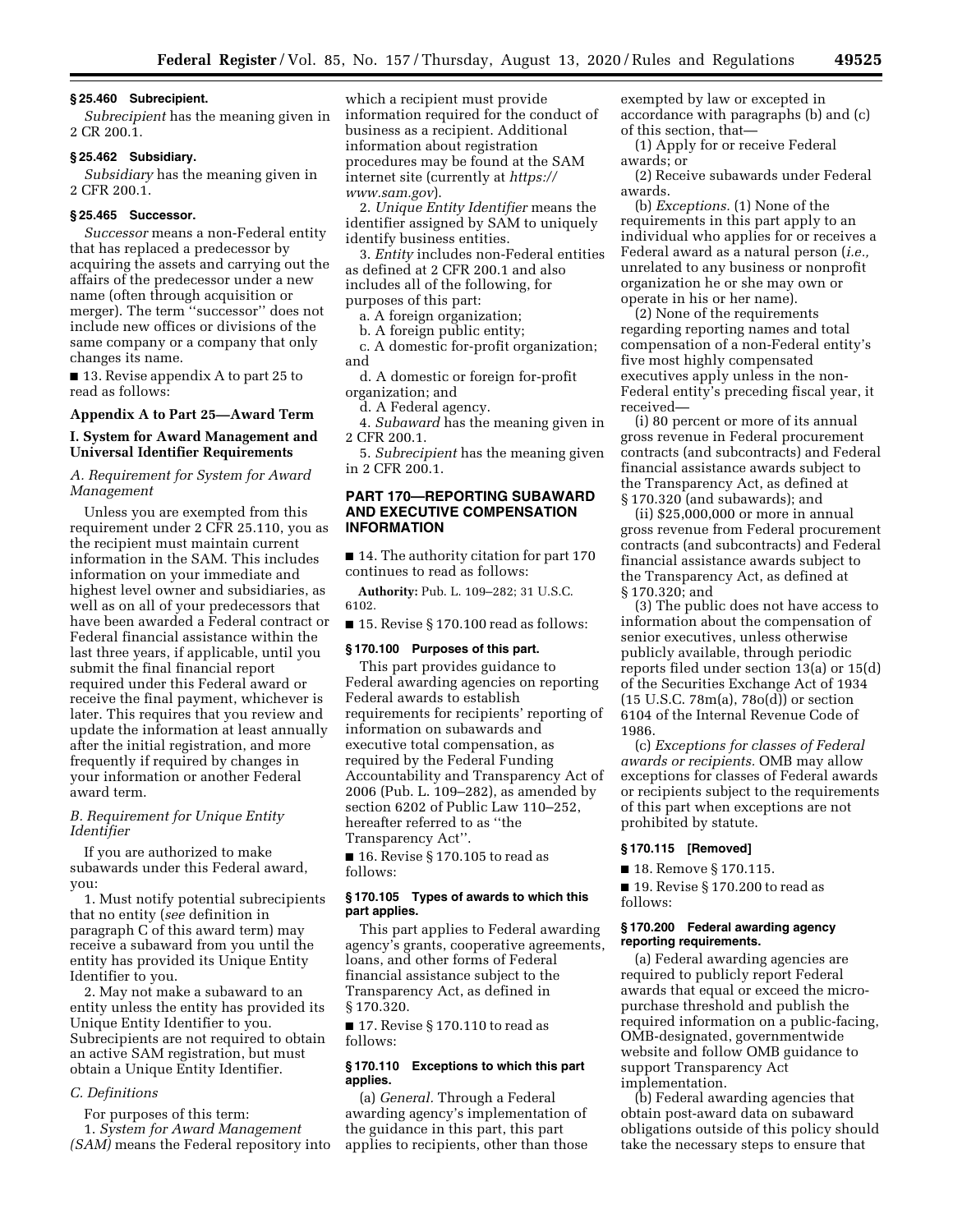their recipients are not required, due to the combination of agency-specific and Transparency Act reporting requirements, to submit the same or similar data multiple times during a given reporting period.

■ 20. Add § 170.210 to read as follows:

### **§ 170.210 Requirements for notices of funding opportunities, regulations, and application instructions.**

(a) Each Federal awarding agency that makes awards of Federal financial assistance subject to the Transparency Act must include the requirements described in paragraph (b) of this section in each notice of funding opportunity, regulation, or other issuance containing instructions for applicants under which Federal awards may be made that are subject to Transparency Act reporting requirements, and is issued on or after the effective date of this part.

(b) The notice of funding opportunity, regulation, or other issuance must require each non-Federal entity that applies for Federal financial assistance and that does not have an exception under § 170.110(b) to have the necessary processes and systems in place to comply with the reporting requirements should they receive Federal funding.

■ 21. Revise § 170.220 to read as follows:

### **§ 170.220 Award term.**

(a) To accomplish the purposes described in § 170.100, a Federal awarding agency must include the award term in appendix A to this part in each Federal award to a recipient under which the total funding is anticipated to equal or exceed \$30,000 in Federal funding.

(b) A Federal awarding agency, consistent with paragraph (a) of this section, is not required to include the award term in appendix A to this part if it determines that there is no possibility that the total amount of Federal funding under the Federal award will equal or exceed \$30,000. However, the Federal awarding agency must subsequently modify the award to add the award term if changes in circumstances increase the total Federal funding under the award is anticipated to equal or exceed \$30,000 during the period of performance.

■ 22. Revise § 170.300 to read as follows:

# **§ 170.300 Federal agency.**

*Federal agency* means a Federal agency as defined at 5 U.S.C. 551(1) and further clarified by 5 U.S.C. 552(f).

■ 23. Add § 170.301 to read as follows:

# **§ 170.301 Federal awarding agency.**

*Federal awarding agency* has the meaning given in 2 CFR 200.1.

■ 24. Revise § 170.305 to read as follows:

### **§ 170.305 Federal award.**

*Federal award,* for the purposes of this part, means an award of Federal financial assistance that a recipient receives directly from a Federal awarding agency.

 $\blacksquare$  25. Add § 170.307 to read as follows:

### **§ 170.307 Foreign organization.**

*Foreign organization* has the meaning given in 2 CFR 200.1.

■ 26. Add § 170.308 to read as follows:

#### **§ 170.308 Foreign public entity.**

*Foreign public entity* has the meaning given in 2 CFR 200.1.

■ 27. Revise § 170.310 to read as follows:

# **§ 170.310 Non-Federal entity.**

*Non-Federal entity* has the meaning given in 2 CFR 200.1 and also includes all of the following, for the purposes of this part:

(a) A foreign organization;

(b) A foreign public entity; and (c) A domestic or foreign for-profit organization.

■ 28. Amend § 170.320 by correctly designating the paragraph (b) that follows paragraph (j) as paragraph (k) and by revising paragraphs (k) introductory text and (k)(2) to read as follows:

### **§ 170.320 Federal financial assistance subject to the Transparency Act.**

\* \* \* \* \*

(k) Federal financial assistance subject to the Transparency Act, does not include—

\* \* \* \* \* (2) A transfer of title to federallyowned property provided in lieu of money, even if the award is called a grant;

\* \* \* \* \*

■ 29. Add § 170.322 to read as follows:

### **§ 170.322 Recipient.**

*Recipient,* for the purposes of this part, means a non-Federal entity or Federal agency that received a Federal award.

■ 30. Revise § 170.325 to read as follows:

# **§ 170.325 Subaward.**

*Subaward* has the meaning given in 2 CFR 200.1.

■ 31. Revise appendix A to part 170 to read as follows:

# **Appendix A to Part 170—Award Term**

# **I. Reporting Subawards and Executive Compensation**

a. *Reporting of first-tier subawards. Applicability.* Unless you are exempt as provided in paragraph d. of this award term, you must report each action that equals or exceeds \$30,000 in Federal funds for a subaward to a non-Federal entity or Federal agency (see definitions in paragraph e. of this award term).

2. *Where and when to report.*  i. The non-Federal entity or Federal agency must report each obligating action described in paragraph a.1. of this award term to *http://www.fsrs.gov.* 

ii. For subaward information, report no later than the end of the month following the month in which the obligation was made. (For example, if the obligation was made on November 7, 2010, the obligation must be reported by no later than December 31, 2010.)

3. *What to report.* You must report the information about each obligating action that the submission instructions posted at *http://www.fsrs.gov specify.* 

b. *Reporting total compensation of recipient executives for non-Federal entities.* 

1. *Applicability and what to report.*  You must report total compensation for each of your five most highly compensated executives for the preceding completed fiscal year, if—

i. The total Federal funding authorized to date under this Federal award equals or exceeds \$30,000 as

defined in 2 CFR 170.320; ii. in the preceding fiscal year, you

received—

(A) 80 percent or more of your annual gross revenues from Federal procurement contracts (and subcontracts) and Federal financial assistance subject to the Transparency Act, as defined at 2 CFR 170.320 (and subawards), and

(B) \$25,000,000 or more in annual gross revenues from Federal procurement contracts (and subcontracts) and Federal financial assistance subject to the Transparency Act, as defined at 2 CFR 170.320 (and subawards); and,

iii. The public does not have access to information about the compensation of the executives through periodic reports filed under section 13(a) or 15(d) of the Securities Exchange Act of 1934 (15 U.S.C. 78m(a), 78o(d)) or section 6104 of the Internal Revenue Code of 1986. (To determine if the public has access to the compensation information, see the U.S. Security and Exchange Commission total compensation filings at *http:// www.sec.gov/answers/execomp.htm.*)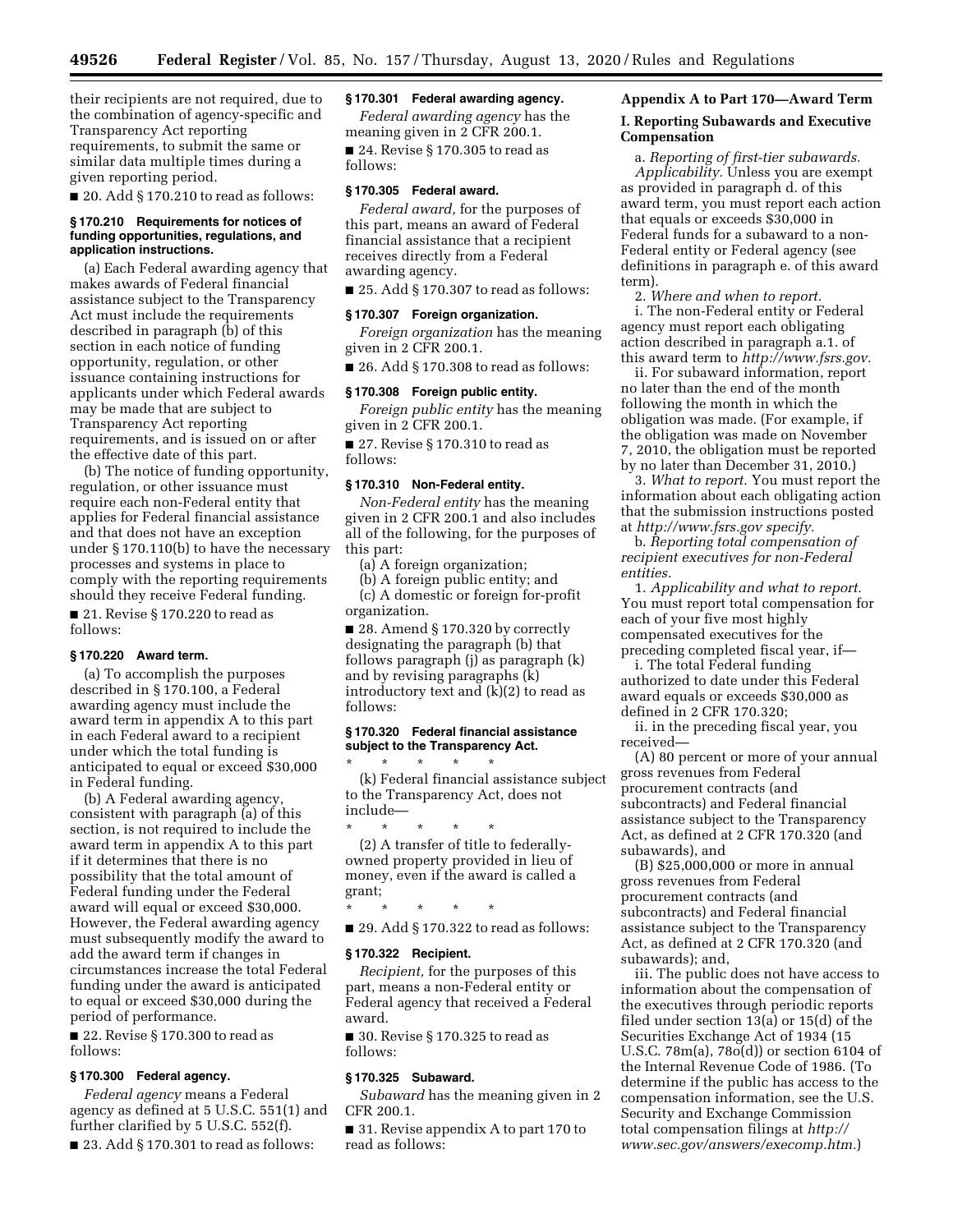2. *Where and when to report.* You must report executive total compensation described in paragraph b.1. of this award term:

i. As part of your registration profile at *https://www.sam.gov.* 

ii. By the end of the month following the month in which this award is made, and annually thereafter.

c. *Reporting of Total Compensation of Subrecipient Executives.* 

1. *Applicability and what to report.*  Unless you are exempt as provided in paragraph d. of this award term, for each first-tier non-Federal entity subrecipient under this award, you shall report the names and total compensation of each of the subrecipient's five most highly compensated executives for the subrecipient's preceding completed fiscal year, if—

i. in the subrecipient's preceding fiscal year, the subrecipient received—

(A) 80 percent or more of its annual gross revenues from Federal procurement contracts (and subcontracts) and Federal financial assistance subject to the Transparency Act, as defined at 2 CFR 170.320 (and subawards) and,

(B) \$25,000,000 or more in annual gross revenues from Federal procurement contracts (and subcontracts), and Federal financial assistance subject to the Transparency Act (and subawards); and

ii. The public does not have access to information about the compensation of the executives through periodic reports filed under section 13(a) or 15(d) of the Securities Exchange Act of 1934 (15 U.S.C. 78m(a), 78o(d)) or section 6104 of the Internal Revenue Code of 1986. (To determine if the public has access to the compensation information, see the U.S. Security and Exchange Commission total compensation filings at *http:// www.sec.gov/answers/execomp.htm.*)

2. *Where and when to report.* You must report subrecipient executive total compensation described in paragraph c.1. of this award term:

i. To the recipient.

ii. By the end of the month following the month during which you make the

subaward. For example, if a subaward is obligated on any date during the month of October of a given year (*i.e.,* between October 1 and 31), you must report any required compensation information of the subrecipient by November 30 of that year.

d. *Exemptions.* 

If, in the previous tax year, you had gross income, from all sources, under \$300,000, you are exempt from the requirements to report:

i. Subawards, and

ii. The total compensation of the five most highly compensated executives of any subrecipient.

e. *Definitions.* For purposes of this award term:

1. Federal Agency means a Federal agency as defined at 5 U.S.C. 551(1) and further clarified by 5 U.S.C. 552(f).

2. Non-Federal *entity* means all of the following, as defined in 2 CFR part 25:

i. A Governmental organization, which is a State, local government, or Indian tribe;

ii. A foreign public entity;

iii. A domestic or foreign nonprofit organization; and,

iv. A domestic or foreign for-profit organization

3. *Executive* means officers, managing partners, or any other employees in management positions.

4. *Subaward:* 

i. This term means a legal instrument to provide support for the performance of any portion of the substantive project or program for which you received this award and that you as the recipient award to an eligible subrecipient.

ii. The term does not include your procurement of property and services needed to carry out the project or program (for further explanation, see 2 CFR 200.331).

iii. A subaward may be provided through any legal agreement, including an agreement that you or a subrecipient considers a contract.

5. *Subrecipient* means a non-Federal entity or Federal agency that:

i. Receives a subaward from you (the recipient) under this award; and

ii. Is accountable to you for the use of the Federal funds provided by the subaward.

6. *Total compensation* means the cash and noncash dollar value earned by the executive during the recipient's or subrecipient's preceding fiscal year and includes the following (for more information see 17 CFR 229.402(c)(2)).

■ 31a. Add part 183 to read as follows:

# **PART 183—NEVER CONTRACT WITH THE ENEMY**

Sec.

- 183.5 Purpose of this part.
- 183.10 Applicability.
- 183.15 Responsibilities of Federal awarding agencies.
- 183.20 Reporting responsibilities of Federal
- awarding agencies.<br>183.25 Responsibilitie Responsibilities of recipients.
- 183.30 Access to records.
- 183.35 Definitions.

# **APPENDIX A TO PART 183—CLAUSES FOR AWARD AGREEMENTS**

**Authority:** Pub. L. 113–291.

# **§ 183.5 Purpose of this part.**

This part provides guidance to Federal awarding agencies on the implementation of the Never Contract with the Enemy requirements applicable to certain grants and cooperative agreements, as specified in subtitle E, title VIII of the National Defense Authorization Act (NDAA) for Fiscal Year (FY) 2015 (Pub. L. 113–291), as amended by Sec. 822 of the National Defense Authorization Act for Fiscal Year 2020 (Pub. L. 116–92).

### **§ 183.10 Applicability.**

(a) This part applies only to grants and cooperative agreements that are expected to exceed \$50,000 and that are performed outside the United States, including U.S. territories, and that are in support of a contingency operation in which members of the Armed Forces are actively engaged in hostilities. It does not apply to the authorized intelligence or law enforcement activities of the Federal Government.

(b) All elements of this part are applicable until the date of expiration as provided in law.

### **§ 183.15 Responsibilities of Federal awarding agencies.**

(a) Prior to making an award for a covered grant or cooperative agreement (see also § 183.35), the Federal awarding agency must check the current list of prohibited or restricted persons or entities in the System Award Management (SAM) Exclusions.

(b) The Federal awarding agency may include the award term provided in appendix A of this part in all covered grant and cooperative agreement awards in accordance with Never Contract with the Enemy.

(c) A Federal awarding agency may become aware of a person or entity that:

(1) Provides funds, including goods and services, received under a covered grant or cooperative agreement of an executive agency directly or indirectly to covered persons or entities; or

(2) Fails to exercise due diligence to ensure that none of the funds, including goods and services, received under a covered grant or cooperative agreement of an executive agency are provided directly or indirectly to covered persons or entities.

(d) When a Federal awarding agency becomes aware of such a person or entity, it may do any of the following actions:

(1) Restrict the future award of all Federal contracts, grants, and cooperative agreements to the person or entity based upon concerns that Federal awards to the entity would provide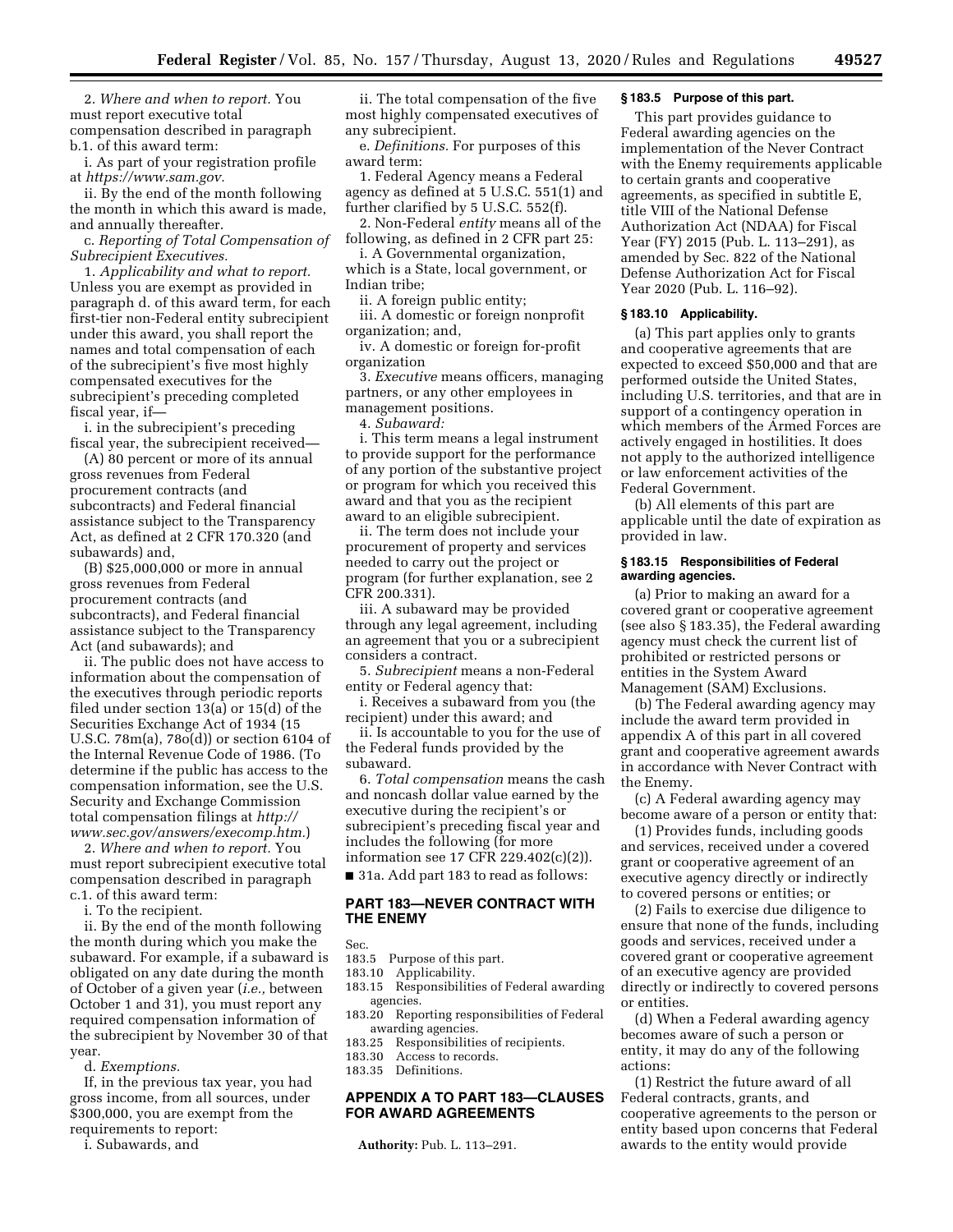grant funds directly or indirectly to a covered person or entity.

(2) Terminate any contract, grant, or cooperative agreement to a covered person or entity upon becoming aware that the recipient has failed to exercise due diligence to ensure that none of the award funds are provided directly or indirectly to a covered person or entity.

(3) Void in whole or in part any grant, cooperative agreement or contracts of the executive agency concerned upon a written determination by the head of contracting activity or other appropriate official that the grant or cooperative agreement provides funds directly or indirectly to a covered person or entity.

(e) The Federal awarding agency must notify recipients in writing regarding its decision to restrict all future awards and/or to terminate or void a grant or cooperative agreement. The agency must also notify the recipient in writing about the recipient's right to request an administrative review (using the agency's procedures) of the restriction, termination, or void of the grant or cooperative agreement within 30 days of receiving notification.

### **§ 183.20 Reporting responsibilities of Federal awarding agencies.**

(a) If a Federal awarding agency restricts all future awards to a covered person or entity, it must enter information on the ineligible person or entity into SAM Exclusions as a prohibited or restricted source pursuant to Subtitle E, Title VIII of the NDAA for FY 2015 (Pub. L. 113–291).

(b) When a Federal awarding agency terminates or voids a grant or cooperative agreement due to Never Contract with the Enemy, it must report the termination as a Termination for Material Failure to Comply in the Office of Management and Budget (OMB) designated integrity and performance system accessible through SAM (currently the Federal Awardee Performance and Integrity Information System (FAPIIS)).

(c) The Federal awarding agency shall document and report to the head of the executive agency concerned (or the designee of such head) and the commander of the covered combatant command concerned (or specific deputies):

(1) Any action to restrict all future awards or to terminate or void an award with a covered person or entity.

(2) Any decision not to restrict all future awards, terminate, or void an award along with the agency's reasoning for not taking one of these actions after the agency became aware that a person or entity is a prohibited or restricted source.

(d) Each report referenced in paragraph (c)(1) of this section shall include:

(1) The executive agency taking such action.

(2) An explanation of the basis for the action taken.

(3) The value of the terminated or voided grant or cooperative agreement.

(4) The value of all grants and cooperative agreements of the executive agency with the person or entity concerned at the time the grant or cooperative agreement was terminated or voided.

(e) Each report referenced in paragraph (c)(2) of this section shall include:

(1) The executive agency concerned. (2) An explanation of the basis for not taking the action.

(f) For each instance in which an executive agency exercised the additional authority to examine recipient and lower tier entity (*e.g.,*  subrecipient or contractor) records, the agency must report in writing to the head of the executive agency concerned (or the designee of such head) and the commander of the covered combatant command concerned (or specific deputies) the following:

(1) An explanation of the basis for the action taken; and

(2) A summary of the results of any examination of records.

# **§ 183.25 Responsibilities of recipients.**

(a) Recipients of covered grants or cooperative agreements must fulfill the requirements outlined in the award term provided in appendix A to this part.

(b) Recipients must also flow down the provisions in award terms covered in appendix A to this part to all contracts and subawards under the award.

### **§ 183.30 Access to records.**

In addition to any other existing examination-of-records authority, the Federal Government is authorized to examine any records of the recipient and its subawards, to the extent necessary, to ensure that funds, including supplies and services, received under a covered grant or cooperative agreement (see § 183.35) are not provided directly or indirectly to a covered person or entity in accordance with Never Contract with the Enemy. The Federal awarding agency may only exercise this authority upon a written determination by the Federal awarding agency that relies on a finding by the commander of a covered combatant command that there is reason to believe that funds, including supplies and services, received under the grant or

cooperative agreement may have been provided directly or indirectly to a covered person or entity.

# **§ 183.35 Definitions.**

Terms used in this part are defined as follows:

*Contingency operation,* as defined in 10 U.S.C. 101a, means a military operation that—

(1) Is designated by the Secretary of Defense as an operation in which members of the armed forces are or may become involved in military actions, operations, or hostilities against an enemy of the United States or against an opposing military force; or

(2) Results in the call or order to, or retention on, active duty of members of the uniformed services under 10 U.S.C. 688, 12301a, 12302, 12304, 12304a, 12305, 12406 of 10 U.S.C. chapter 15, 14 U.S.C. 712 or any other provision of law during a war or during a national emergency declared by the President or Congress.

*Covered combatant command* means the following:

(1) The United States Africa Command.

(2) The United States Central Command.

(3) The United States European Command.

(4) The United States Pacific Command.

(5) The United States Southern Command.

(6) The United States Transportation Command.

*Covered grant or cooperative agreement* means a grant or cooperative agreement, as defined in 2 CFR 200.1 with an estimated value in excess of \$50,000 that is performed outside the United States, including its possessions and territories, in support of a contingency operation in which members of the Armed Forces are actively engaged in hostilities. Except for U.S. Department of Defense grants and cooperative agreements that were awarded on or before December 19, 2017, that will be performed in the United States Central Command, where the estimated value is in excess of \$100,000.

*Covered person or entity* means a person or entity that is actively opposing United States or coalition forces involved in a contingency operation in which members of the Armed Forces are actively engaged in hostilities.

# **Appendix A to Part 183—Award Terms for Never Contract With the Enemy**

Federal awarding agencies may include the following award terms in all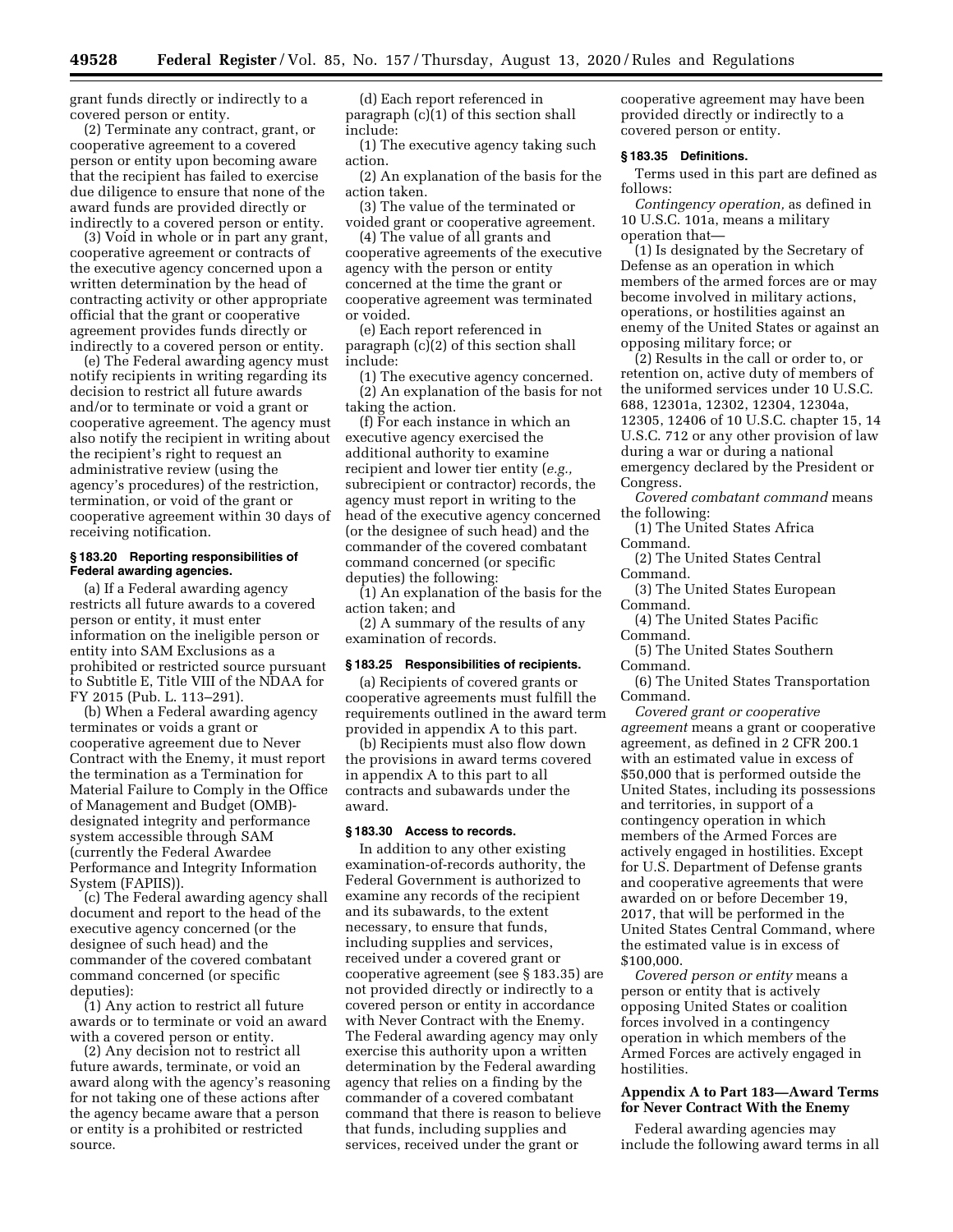awards for covered grants and cooperative agreements in accordance with Never Contract with the Enemy:

# **Term 1**

# **Prohibition on Providing Funds to the Enemy**

(a) The recipient must—

(1) Exercise due diligence to ensure that none of the funds, including supplies and services, received under this grant or cooperative agreement are provided directly or indirectly (including through subawards or contracts) to a person or entity who is actively opposing the United States or coalition forces involved in a contingency operation in which members of the Armed Forces are actively engaged in hostilities, which must be completed through 2 CFR 180.300 prior to issuing a subaward or contract and;

(2) Terminate or void in whole or in part any subaward or contract with a person or entity listed in SAM as a prohibited or restricted source pursuant to subtitle E of Title VIII of the NDAA for FY 2015, unless the Federal awarding agency provides written approval to continue the subaward or contract.

(b) The recipient may include the substance of this clause, including paragraph (a) of this clause, in subawards under this grant or cooperative agreement that have an estimated value over \$50,000 and will be performed outside the United States, including its outlying areas.

(c) The Federal awarding agency has the authority to terminate or void this grant or cooperative agreement, in whole or in part, if the Federal awarding agency becomes aware that the recipient failed to exercise due diligence as required by paragraph (a) of this clause or if the Federal awarding agency becomes aware that any funds received under this grant or cooperative agreement have been provided directly or indirectly to a person or entity who is actively opposing coalition forces involved in a contingency operation in which members of the Armed Forces are actively engaged in hostilities.

# (End of term)

# **Term 2**

# **Additional Access to Recipient Records**

(a) In addition to any other existing examination-of-records authority, the Federal Government is authorized to examine any records of the recipient and its subawards or contracts to the extent necessary to ensure that funds, including supplies and services, available under this grant or cooperative agreement are not provided, directly or indirectly, to a person or entity that is actively opposing United States or coalition forces involved in a contingency operation in which members of the Armed Forces are actively engaged in hostilities, except for awards awarded by the Department of Defense on or before Dec 19, 2017 that will be performed in the United States Central Command

(USCENTCOM) theater of operations. (b) The substance of this clause,

including this paragraph (b), is required to be included in subawards or contracts under this grant or cooperative agreement that have an estimated value over \$50,000 and will be performed outside the United States, including its outlying areas.

(End of term)

# **PART 200—UNIFORM ADMINISTRATIVE REQUIREMENTS, COST PRINCIPLES, AND AUDIT REQUIREMENTS FOR FEDERAL AWARDS**

■ 32. The authority citation for part 200 continues to read as follows:

**Authority:** 31 U.S.C. 503

■ 33. Amend § 200.0 by removing the acronym CFDA, revising the acronym MTDC, adding in alphabetical order the acronym NFE, and revising the acronym SAM to read as follows:

# **§ 200.0 Acronyms.**

\* \* \* \* \* MTDC Modified Total Direct Cost NFE Non-Federal Entity

\* \* \* \* \* SAM System for Award Management \* \* \* \* \*

■ 34. Revise § 200.1 to read as follows:

# **§ 200.1 Definitions.**

These are the definitions for terms used in this part. Different definitions may be found in Federal statutes or regulations that apply more specifically to particular programs or activities. These definitions could be supplemented by additional instructional information provided in governmentwide standard information collections. For purposes of this part, the following definitions apply:

*Acquisition cost* means the cost of the asset including the cost to ready the asset for its intended use. Acquisition cost for equipment, for example, means the net invoice price of the equipment, including the cost of any modifications, attachments, accessories, or auxiliary apparatus necessary to make it usable for the purpose for which it is acquired. Acquisition costs for software includes

those development costs capitalized in accordance with generally accepted accounting principles (GAAP). Ancillary charges, such as taxes, duty, protective in transit insurance, freight, and installation may be included in or excluded from the acquisition cost in accordance with the non-Federal entity's regular accounting practices.

*Advance payment* means a payment that a Federal awarding agency or passthrough entity makes by any appropriate payment mechanism, including a predetermined payment schedule, before the non-Federal entity disburses the funds for program purposes.

*Allocation* means the process of assigning a cost, or a group of costs, to one or more cost objective(s), in reasonable proportion to the benefit provided or other equitable relationship. The process may entail assigning a cost(s) directly to a final cost objective or through one or more intermediate cost objectives.

*Assistance listings* refers to the publicly available listing of Federal assistance programs managed and administered by the General Services Administration, formerly known as the Catalog of Federal Domestic Assistance (CFDA).

*Assistance listing number* means a unique number assigned to identify a Federal Assistance Listings, formerly known as the CFDA Number.

*Assistance listing program title* means the title that corresponds to the Federal Assistance Listings Number, formerly known as the CFDA program title.

*Audit finding* means deficiencies which the auditor is required by § 200.516(a) to report in the schedule of findings and questioned costs.

*Auditee* means any non-Federal entity that expends Federal awards which must be audited under subpart F of this part.

*Auditor* means an auditor who is a public accountant or a Federal, State, local government, or Indian tribe audit organization, which meets the general standards specified for external auditors in generally accepted government auditing standards (GAGAS). The term auditor does not include internal auditors of nonprofit organizations.

*Budget* means the financial plan for the Federal award that the Federal awarding agency or pass-through entity approves during the Federal award process or in subsequent amendments to the Federal award. It may include the Federal and non-Federal share or only the Federal share, as determined by the Federal awarding agency or passthrough entity.

*Budget period* means the time interval from the start date of a funded portion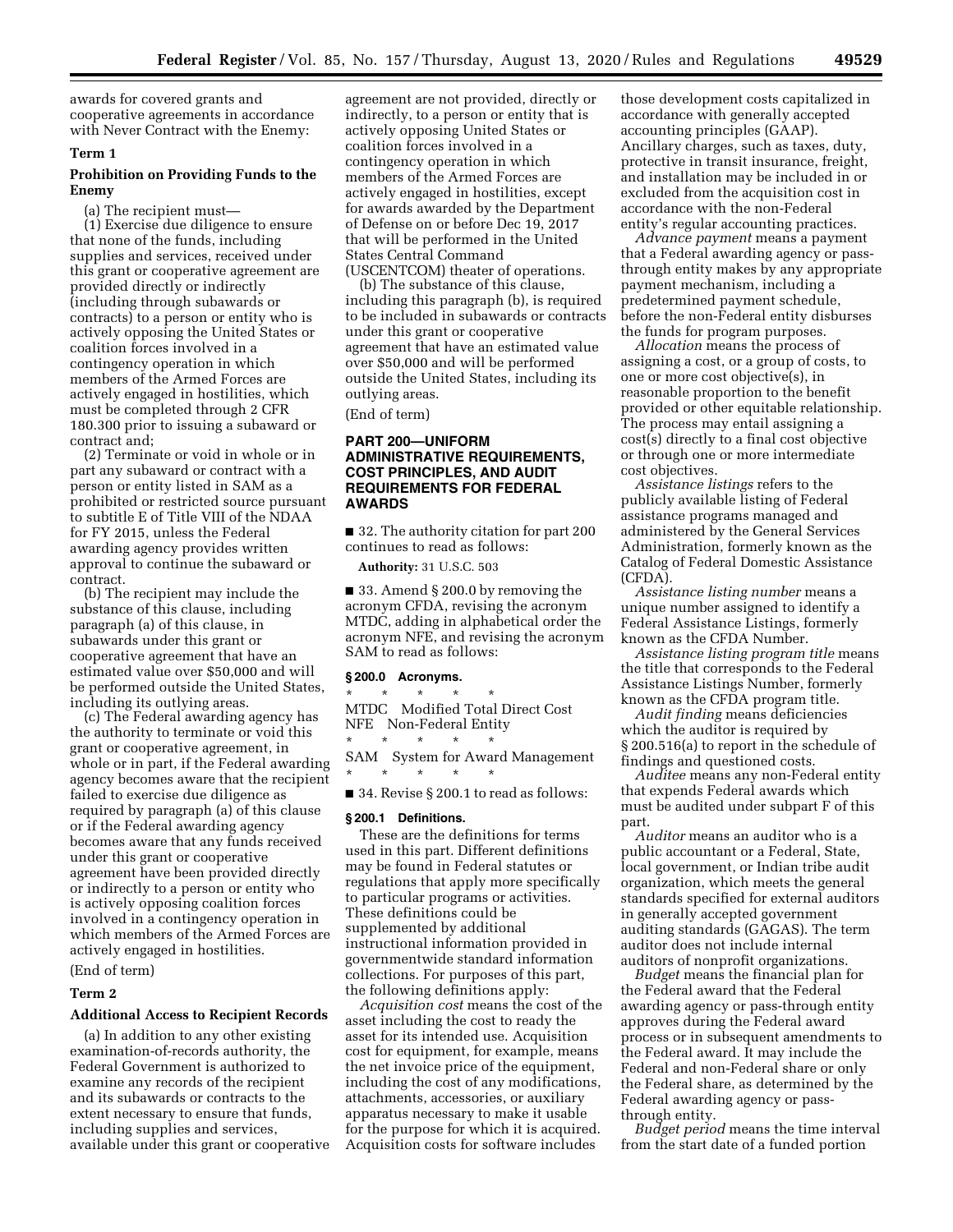of an award to the end date of that funded portion during which recipients are authorized to expend the funds awarded, including any funds carried forward or other revisions pursuant to § 200.308.

*Capital assets* means:

(1) Tangible or intangible assets used in operations having a useful life of more than one year which are capitalized in accordance with GAAP. Capital assets include:

(i) Land, buildings (facilities), equipment, and intellectual property (including software) whether acquired by purchase, construction, manufacture, exchange, or through a lease accounted for as financed purchase under Government Accounting Standards Board (GASB) standards or a finance lease under Financial Accounting Standards Board (FASB) standards; and

(ii) Additions, improvements, modifications, replacements, rearrangements, reinstallations, renovations or alterations to capital assets that materially increase their value or useful life (not ordinary repairs and maintenance).

(2) For purpose of this part, capital assets do not include intangible right-touse assets (per GASB) and right-to-use operating lease assets (per FASB). For example, assets capitalized that recognize a lessee's right to control the use of property and/or equipment for a period of time under a lease contract. See also § 200.465.

*Capital expenditures* means expenditures to acquire capital assets or expenditures to make additions, improvements, modifications, replacements, rearrangements, reinstallations, renovations, or alterations to capital assets that materially increase their value or useful life.

*Central service cost allocation plan*  means the documentation identifying, accumulating, and allocating or developing billing rates based on the allowable costs of services provided by a State or local government or Indian tribe on a centralized basis to its departments and agencies. The costs of these services may be allocated or billed to users.

*Claim* means, depending on the context, either:

(1) A written demand or written assertion by one of the parties to a Federal award seeking as a matter of right:

(i) The payment of money in a sum certain;

(ii) The adjustment or interpretation of the terms and conditions of the Federal award; or

(iii) Other relief arising under or relating to a Federal award.

(2) A request for payment that is not in dispute when submitted.

*Class of Federal awards* means a group of Federal awards either awarded under a specific program or group of programs or to a specific type of non-Federal entity or group of non-Federal entities to which specific provisions or exceptions may apply.

*Closeout* means the process by which the Federal awarding agency or passthrough entity determines that all applicable administrative actions and all required work of the Federal award have been completed and takes actions as described in § 200.344.

*Cluster of programs* means a grouping of closely related programs that share common compliance requirements. The types of clusters of programs are research and development (R&D), student financial aid (SFA), and other clusters. ''Other clusters'' are as defined by OMB in the compliance supplement or as designated by a State for Federal awards the State provides to its subrecipients that meet the definition of a cluster of programs. When designating an ''other cluster,'' a State must identify the Federal awards included in the cluster and advise the subrecipients of compliance requirements applicable to the cluster, consistent with § 200.332(a). A cluster of programs must be considered as one program for determining major programs, as described in § 200.518, and, with the exception of R&D as described in § 200.501(c), whether a program-specific audit may be elected.

*Cognizant agency for audit* means the Federal agency designated to carry out the responsibilities described in § 200.513(a). The cognizant agency for audit is not necessarily the same as the cognizant agency for indirect costs. A list of cognizant agencies for audit can be found on the Federal Audit Clearinghouse (FAC) website.

*Cognizant agency for indirect costs*  means the Federal agency responsible for reviewing, negotiating, and approving cost allocation plans or indirect cost proposals developed under this part on behalf of all Federal agencies. The cognizant agency for indirect cost is not necessarily the same as the cognizant agency for audit. For assignments of cognizant agencies see the following:

(1) For Institutions of Higher Education (IHEs): Appendix III to this part, paragraph C.11.

(2) For nonprofit organizations: Appendix IV to this part, paragraph C.2.a.

(3) For State and local governments: Appendix V to this part, paragraph F.1.

(4) For Indian tribes: Appendix VII to this part, paragraph D.1.

*Compliance supplement* means an annually updated authoritative source for auditors that serves to identify existing important compliance requirements that the Federal Government expects to be considered as part of an audit. Auditors use it to understand the Federal program's objectives, procedures, and compliance requirements, as well as audit objectives and suggested audit procedures for determining compliance with the relevant Federal program.

*Computing devices* means machines used to acquire, store, analyze, process, and publish data and other information electronically, including accessories (or ''peripherals'') for printing, transmitting and receiving, or storing electronic information. See also the definitions of *supplies* and *information technology systems* in this section.

*Contract* means, for the purpose of Federal financial assistance, a legal instrument by which a recipient or subrecipient purchases property or services needed to carry out the project or program under a Federal award. For additional information on subrecipient and contractor determinations, see § 200.331. See also the definition of *subaward* in this section.

*Contractor* means an entity that receives a contract as defined in this section.

*Cooperative agreement* means a legal instrument of financial assistance between a Federal awarding agency and a recipient or a pass-through entity and a subrecipient that, consistent with 31 U.S.C. 6302–6305:

(1) Is used to enter into a relationship the principal purpose of which is to transfer anything of value to carry out a public purpose authorized by a law of the United States (see 31 U.S.C. 6101(3)); and not to acquire property or services for the Federal Government or pass-through entity's direct benefit or use;

(2) Is distinguished from a grant in that it provides for substantial involvement of the Federal awarding agency in carrying out the activity contemplated by the Federal award.

(3) The term does not include:

(i) A cooperative research and development agreement as defined in 15 U.S.C. 3710a; or

- (ii) An agreement that provides only:
- (A) Direct United States Government cash assistance to an individual;
	- (B) A subsidy;
	- (C) A loan;
	- (D) A loan guarantee; or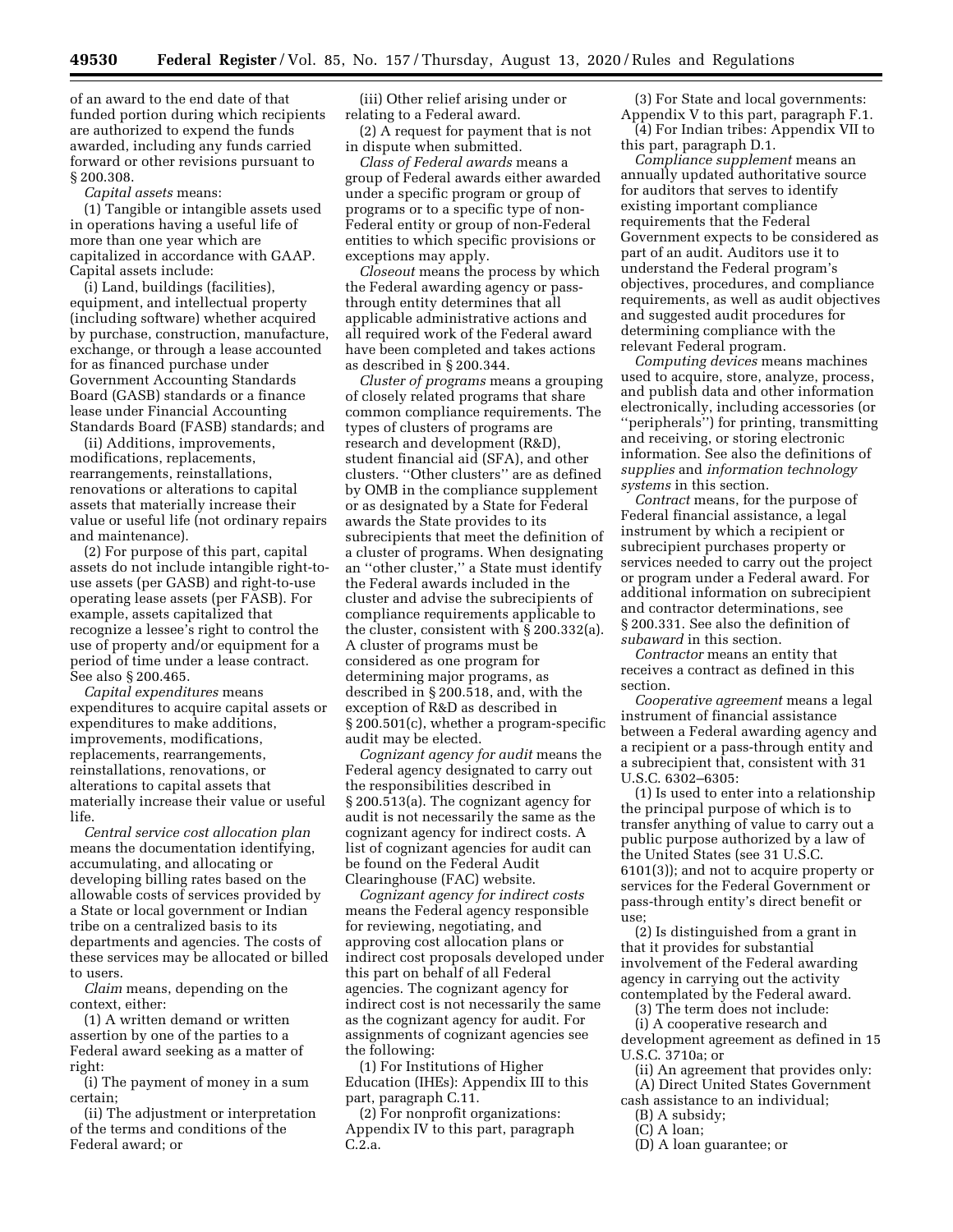(E) Insurance.

*Cooperative audit resolution* means the use of audit follow-up techniques which promote prompt corrective action by improving communication, fostering collaboration, promoting trust, and developing an understanding between the Federal agency and the non-Federal entity. This approach is based upon:

(1) A strong commitment by Federal agency and non-Federal entity leadership to program integrity;

(2) Federal agencies strengthening partnerships and working cooperatively with non-Federal entities and their auditors; and non-Federal entities and their auditors working cooperatively with Federal agencies;

(3) A focus on current conditions and corrective action going forward;

(4) Federal agencies offering appropriate relief for past noncompliance when audits show prompt corrective action has occurred; and

(5) Federal agency leadership sending a clear message that continued failure to correct conditions identified by audits which are likely to cause improper payments, fraud, waste, or abuse is unacceptable and will result in sanctions.

*Corrective action* means action taken by the auditee that:

(1) Corrects identified deficiencies;

(2) Produces recommended improvements; or

(3) Demonstrates that audit findings are either invalid or do not warrant auditee action.

*Cost allocation plan* means central service cost allocation plan or public assistance cost allocation plan.

*Cost objective* means a program, function, activity, award, organizational subdivision, contract, or work unit for which cost data are desired and for which provision is made to accumulate and measure the cost of processes, products, jobs, capital projects, etc. A cost objective may be a major function of the non-Federal entity, a particular service or project, a Federal award, or an indirect (Facilities & Administrative (F&A)) cost activity, as described in subpart E of this part. See also the definitions of *final cost objective* and *intermediate cost objective* in this section.

*Cost sharing or matching* means the portion of project costs not paid by Federal funds or contributions (unless otherwise authorized by Federal statute). See also § 200.306.

*Cross-cutting audit finding* means an audit finding where the same underlying condition or issue affects all Federal awards (including Federal awards of more than one Federal

awarding agency or pass-through entity).

*Disallowed costs* means those charges to a Federal award that the Federal awarding agency or pass-through entity determines to be unallowable, in accordance with the applicable Federal statutes, regulations, or the terms and conditions of the Federal award.

*Discretionary award* means an award in which the Federal awarding agency, in keeping with specific statutory authority that enables the agency to exercise judgment (''discretion''), selects the recipient and/or the amount of Federal funding awarded through a competitive process or based on merit of proposals. A discretionary award may be selected on a non-competitive basis, as appropriate.

*Equipment* means tangible personal property (including information technology systems) having a useful life of more than one year and a per-unit acquisition cost which equals or exceeds the lesser of the capitalization level established by the non-Federal entity for financial statement purposes, or \$5,000. See also the definitions of *capital assets, computing devices, general purpose equipment, information technology systems, special purpose equipment,* and *supplies* in this section.

*Expenditures* means charges made by a non-Federal entity to a project or program for which a Federal award was received.

(1) The charges may be reported on a cash or accrual basis, as long as the methodology is disclosed and is consistently applied.

(2) For reports prepared on a cash basis, expenditures are the sum of:

(i) Cash disbursements for direct charges for property and services;

(ii) The amount of indirect expense charged;

(iii) The value of third-party in-kind contributions applied; and

(iv) The amount of cash advance payments and payments made to subrecipients.

(3) For reports prepared on an accrual basis, expenditures are the sum of:

(i) Cash disbursements for direct charges for property and services;

(ii) The amount of indirect expense incurred;

(iii) The value of third-party in-kind contributions applied; and

(iv) The net increase or decrease in the amounts owed by the non-Federal entity for:

(A) Goods and other property received;

(B) Services performed by employees, contractors, subrecipients, and other payees; and

(C) Programs for which no current services or performance are required such as annuities, insurance claims, or other benefit payments.

*Federal agency* means an ''agency'' as defined at 5 U.S.C. 551(1) and further clarified by 5 U.S.C. 552(f).

*Federal Audit Clearinghouse (FAC)*  means the clearinghouse designated by OMB as the repository of record where non-Federal entities are required to transmit the information required by subpart F of this part.

*Federal award* has the meaning, depending on the context, in either paragraph (1) or (2) of this definition:

(1)(i) The Federal financial assistance that a recipient receives directly from a Federal awarding agency or indirectly from a pass-through entity, as described in § 200.101; or

(ii) The cost-reimbursement contract under the Federal Acquisition Regulations that a non-Federal entity receives directly from a Federal awarding agency or indirectly from a pass-through entity, as described in § 200.101.

(2) The instrument setting forth the terms and conditions. The instrument is the grant agreement, cooperative agreement, other agreement for assistance covered in paragraph (2) of the definition of *Federal financial assistance* in this section, or the costreimbursement contract awarded under the Federal Acquisition Regulations.

(3) Federal award does not include other contracts that a Federal agency uses to buy goods or services from a contractor or a contract to operate Federal Government owned, contractor operated facilities (GOCOs).

(4) See also definitions of Federal financial assistance, grant agreement, and cooperative agreement.

*Federal award date* means the date when the Federal award is signed by the authorized official of the Federal awarding agency.

*Federal financial assistance* means (1) Assistance that non-Federal

entities receive or administer in the form of:

(i) Grants;

(ii) Cooperative agreements;

(iii) Non-cash contributions or donations of property (including donated surplus property);

(iv) Direct appropriations;

(v) Food commodities; and

(vi) Other financial assistance (except assistance listed in paragraph (2) of this definition).

(2) For § 200.203 and subpart F of this part, *Federal financial assistance* also includes assistance that non-Federal entities receive or administer in the form of:

(i) Loans;

(ii) Loan Guarantees;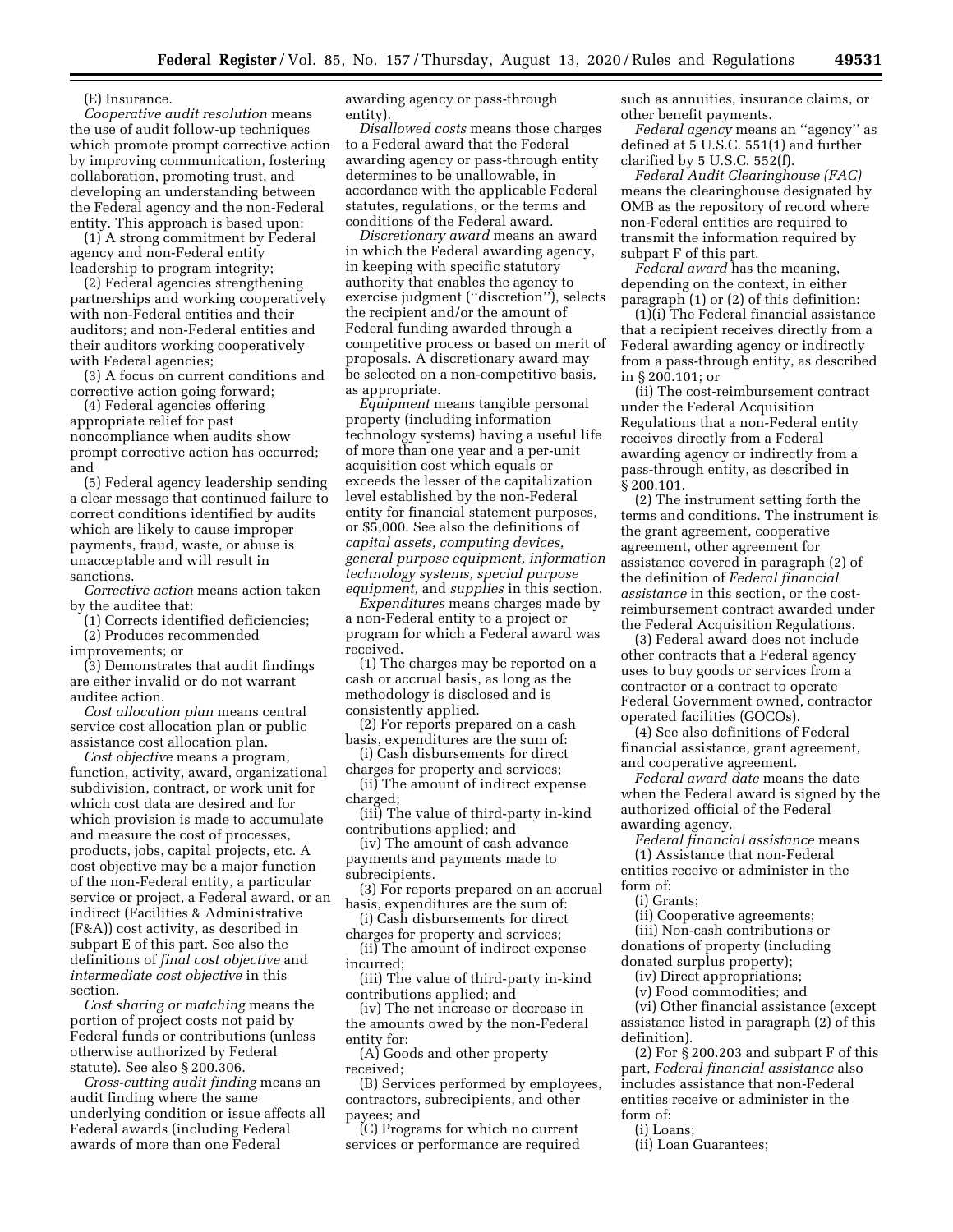(iii) Interest subsidies; and

(iv) Insurance.

(3) For § 200.216, Federal financial assistance includes assistance that non-Federal entities receive or administer in the form of:

(i) Grants;

(ii) Cooperative agreements;

(iii) Loans; and

(iv) Loan Guarantees.

(4) Federal financial assistance does not include amounts received as reimbursement for services rendered to individuals as described in § 200.502(h) and (i).

*Federal interest* means, for purposes of § 200.330 or when used in connection with the acquisition or improvement of real property, equipment, or supplies under a Federal award, the dollar amount that is the product of the:

(1) The percentage of Federal participation in the total cost of the real property, equipment, or supplies; and

(2) Current fair market value of the property, improvements, or both, to the extent the costs of acquiring or improving the property were included as project costs.

*Federal program* means:

(1) All Federal awards which are assigned a single Assistance Listings Number.

(2) When no Assistance Listings Number is assigned, all Federal awards from the same agency made for the same purpose must be combined and considered one program.

(3) Notwithstanding paragraphs (1) and (2) of this definition, a cluster of programs. The types of clusters of programs are:

(i) Research and development (R&D);

(ii) Student financial aid (SFA); and

(iii) ''Other clusters,'' as described in the definition of *cluster of programs* in this section.

*Federal share* means the portion of the Federal award costs that are paid using Federal funds.

*Final cost objective* means a cost objective which has allocated to it both direct and indirect costs and, in the non-Federal entity's accumulation system, is one of the final accumulation points, such as a particular award, internal project, or other direct activity of a non-Federal entity. See also the definitions of *cost objective* and *intermediate cost objective* in this section.

*Financial obligations,* when referencing a recipient's or subrecipient's use of funds under a Federal award, means orders placed for property and services, contracts and subawards made, and similar

transactions that require payment. *Fixed amount awards* means a type of grant or cooperative agreement under

which the Federal awarding agency or pass-through entity provides a specific level of support without regard to actual costs incurred under the Federal award. This type of Federal award reduces some of the administrative burden and record-keeping requirements for both the non-Federal entity and Federal awarding agency or pass-through entity. Accountability is based primarily on performance and results. See §§ 200.102(c), 200.201(b), and 200.333.

*Foreign organization* means an entity that is:

(1) A public or private organization located in a country other than the United States and its territories that is subject to the laws of the country in which it is located, irrespective of the citizenship of project staff or place of performance;

(2) A private nongovernmental organization located in a country other than the United States that solicits and receives cash contributions from the general public;

(3) A charitable organization located in a country other than the United States that is nonprofit and tax exempt under the laws of its country of domicile and operation, and is not a university, college, accredited degreegranting institution of education, private foundation, hospital, organization engaged exclusively in research or scientific activities, church, synagogue, mosque or other similar entities organized primarily for religious purposes; or

(4) An organization located in a country other than the United States not recognized as a foreign public entity.

*Foreign public entity* means:

(1) A foreign government or foreign governmental entity;

(2) A public international organization, which is an organization entitled to enjoy privileges, exemptions, and immunities as an international organization under the International Organizations Immunities Act (22 U.S.C. 288–288f);

(3) An entity owned (in whole or in part) or controlled by a foreign government; or

(4) Any other entity consisting wholly or partially of one or more foreign governments or foreign governmental entities.

*General purpose equipment* means equipment which is not limited to research, medical, scientific or other technical activities. Examples include office equipment and furnishings, modular offices, telephone networks, information technology equipment and systems, air conditioning equipment, reproduction and printing equipment, and motor vehicles. See also the

definitions of *equipment* and *special purpose equipment* in this section.

*Generally accepted accounting principles (GAAP)* has the meaning specified in accounting standards issued by the GASB and the FASB.

*Generally accepted government auditing standards (GAGAS),* also known as the Yellow Book, means generally accepted government auditing standards issued by the Comptroller General of the United States, which are applicable to financial audits.

*Grant agreement* means a legal instrument of financial assistance between a Federal awarding agency or pass-through entity and a non-Federal entity that, consistent with 31 U.S.C. 6302, 6304:

(1) Is used to enter into a relationship the principal purpose of which is to transfer anything of value to carry out a public purpose authorized by a law of the United States (see 31 U.S.C. 6101(3)); and not to acquire property or services for the Federal awarding agency or pass-through entity's direct benefit or use;

(2) Is distinguished from a cooperative agreement in that it does not provide for substantial involvement of the Federal awarding agency in carrying out the activity contemplated by the Federal award.

(3) Does not include an agreement that provides only:

(i) Direct United States Government cash assistance to an individual;

(ii) A subsidy;

(iii) A loan;

(vi) A loan guarantee; or

(v) Insurance.

*Highest level owner* means the entity that owns or controls an immediate owner of the offeror, or that owns or controls one or more entities that control an immediate owner of the offeror. No entity owns or exercises control of the highest-level owner as defined in the Federal Acquisition Regulations (FAR) (48 CFR 52.204–17).

*Hospital* means a facility licensed as a hospital under the law of any state or a facility operated as a hospital by the United States, a state, or a subdivision of a state.

*Improper payment* means:

(1) Any payment that should not have been made or that was made in an incorrect amount under statutory, contractual, administrative, or other *legally applicable* requirements.

(i) Incorrect amounts are overpayments or underpayments that are made to eligible recipients (including inappropriate denials of payment or service, any payment that does not account for credit for applicable discounts, payments that are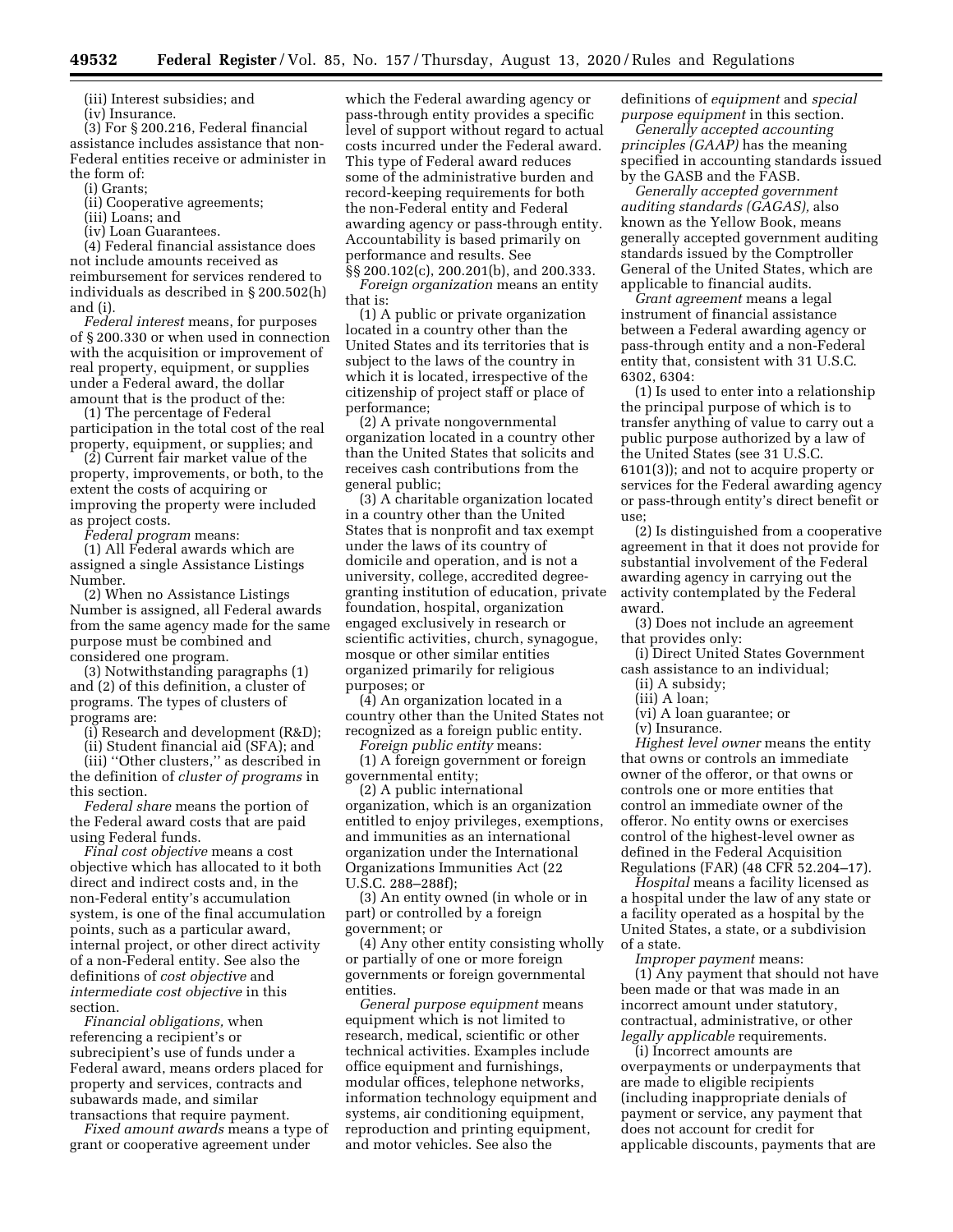for an incorrect amount, and duplicate payments). An improper payment also includes any payment that was made to an ineligible recipient or for an ineligible good or service, or payments for goods or services not received (except for such payments authorized by law).

*Note 1 to paragraph (1)(i) of this definition.* Applicable discounts are only those discounts where it is both advantageous and within the agency's control to claim them.

(ii) When an agency's review is unable to discern whether a payment was proper as a result of insufficient or lack of documentation, this payment should also be considered an improper payment. When establishing documentation requirements for payments, agencies should ensure that all documentation requirements are necessary and should refrain from imposing additional burdensome documentation requirements.

(iii) Interest or other fees that may result from an underpayment by an agency are not considered an improper payment if the interest was paid correctly. These payments are generally separate transactions and may be necessary under certain statutory, contractual, administrative, or other legally applicable requirements.

(iv) A ''questioned cost'' (as defined in this section) should not be considered an improper payment until the transaction has been completely reviewed and is confirmed to be improper.

(v) The term ''payment'' in this definition means any disbursement or transfer of Federal funds (including a commitment for future payment, such as cash, securities, loans, loan guarantees, and insurance subsidies) to any non-Federal person, non-Federal entity, or Federal employee, that is made by a Federal agency, a Federal contractor, a Federal grantee, or a governmental or other organization administering a Federal program or activity.

(vi) The term ''payment'' includes disbursements made pursuant to prime contracts awarded under the Federal Acquisition Regulation and Federal awards subject to this part that are expended by recipients.

(2) See definition of improper payment in OMB Circular A–123 appendix C, part I A (1) ''What is an improper payment?'' Questioned costs, including those identified in audits, are not an improper payment until reviewed and confirmed to be improper as defined in OMB Circular A–123 appendix C.

*Indian tribe* means any Indian tribe, band, nation, or other organized group

or community, including any Alaska Native village or regional or village corporation as defined in or established pursuant to the Alaska Native Claims Settlement Act (43 U.S.C. Chapter 33), which is recognized as eligible for the special programs and services provided by the United States to Indians because of their status as Indians (25 U.S.C. 450b(e)). See annually published Bureau of Indian Affairs list of Indian Entities Recognized and Eligible to Receive Services.

*Institutions of Higher Education (IHEs)* is defined at 20 U.S.C. 1001.

*Indirect (facilities & administrative (F&A)) costs* means those costs incurred for a common or joint purpose benefitting more than one cost objective, and not readily assignable to the cost objectives specifically benefitted, without effort disproportionate to the results achieved. To facilitate equitable distribution of indirect expenses to the cost objectives served, it may be necessary to establish a number of pools of indirect (F&A) costs. Indirect (F&A) cost pools must be distributed to benefitted cost objectives on bases that will produce an equitable result in consideration of relative benefits derived.

*Indirect cost rate proposal* means the documentation prepared by a non-Federal entity to substantiate its request for the establishment of an indirect cost rate as described in appendices III through VII and appendix IX to this part.

*Information technology systems*  means computing devices, ancillary equipment, software, firmware, and similar procedures, services (including support services), and related resources. See also the definitions of *computing devices* and *equipment* in this section.

*Intangible property* means property having no physical existence, such as trademarks, copyrights, patents and patent applications and property, such as loans, notes and other debt instruments, lease agreements, stock and other instruments of property ownership (whether the property is tangible or intangible).

*Intermediate cost objective* means a cost objective that is used to accumulate indirect costs or service center costs that are subsequently allocated to one or more indirect cost pools or final cost objectives. See also the definitions of *cost objective* and *final cost objective* in this section.

*Internal controls* for non-Federal entities means:

(1) Processes designed and implemented by non-Federal entities to provide reasonable assurance regarding the achievement of objectives in the following categories:

(i) Effectiveness and efficiency of operations;

(ii) Reliability of reporting for internal and external use; and

(iii) Compliance with applicable laws and regulations.

(2) Federal awarding agencies are required to follow internal control compliance requirements in OMB Circular No. A–123, Management's Responsibility for Enterprise Risk Management and Internal Control.

*Loan* means a Federal loan or loan guarantee received or administered by a non-Federal entity, except as used in the definition of *program income* in this section.

(1) The term ''direct loan'' means a disbursement of funds by the Federal Government to a non-Federal borrower under a contract that requires the repayment of such funds with or without interest. The term includes the purchase of, or participation in, a loan made by another lender and financing arrangements that defer payment for more than 90 days, including the sale of a Federal Government asset on credit terms. The term does not include the acquisition of a federally guaranteed loan in satisfaction of default claims or the price support loans of the Commodity Credit Corporation.

(2) The term ''direct loan obligation'' means a binding agreement by a Federal awarding agency to make a direct loan when specified conditions are fulfilled by the borrower.

(3) The term ''loan guarantee'' means any Federal Government guarantee, insurance, or other pledge with respect to the payment of all or a part of the principal or interest on any debt obligation of a non-Federal borrower to a non-Federal lender, but does not include the insurance of deposits, shares, or other withdrawable accounts in financial institutions.

(4) The term ''loan guarantee commitment'' means a binding agreement by a Federal awarding agency to make a loan guarantee when specified conditions are fulfilled by the borrower, the lender, or any other party to the guarantee agreement.

*Local government* means any unit of government within a state, including a:

- (1) County;
- (2) Borough; (3) Municipality;
- 
- (4) City;
- (5) Town; (6) Township;
- (7) Parish;
- 

(8) Local public authority, including any public housing agency under the United States Housing Act of 1937;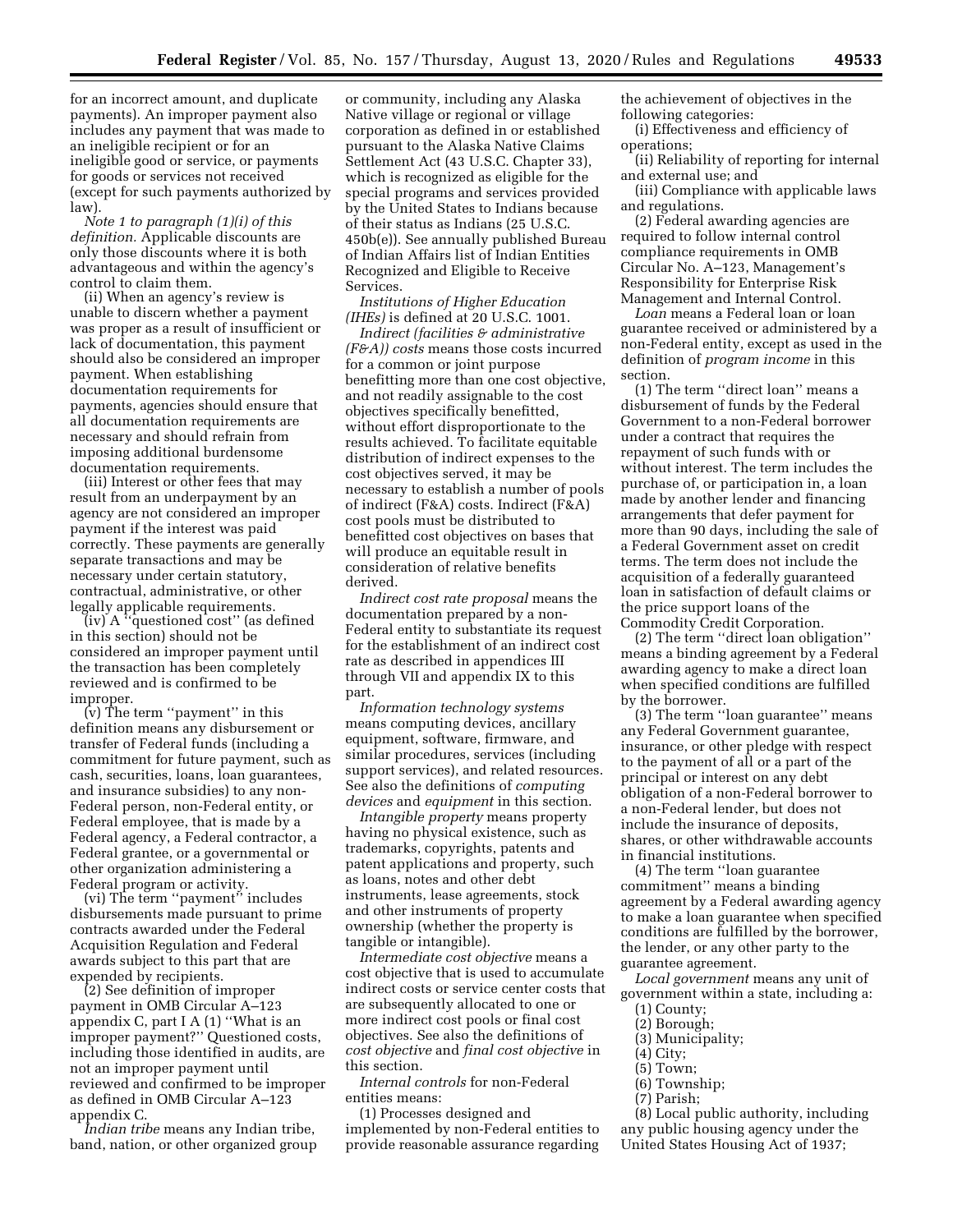(9) Special district;

(10) School district;

(11) Intrastate district;

(12) Council of governments, whether or not incorporated as a nonprofit corporation under State law; and

(13) Any other agency or instrumentality of a multi-, regional, or intra-State or local government.

*Major program* means a Federal program determined by the auditor to be a major program in accordance with § 200.518 or a program identified as a major program by a Federal awarding agency or pass-through entity in accordance with § 200.503(e).

*Management decision* means the Federal awarding agency's or passthrough entity's written determination, provided to the auditee, of the adequacy of the auditee's proposed corrective actions to address the findings, based on its evaluation of the audit findings and proposed corrective actions.

*Micro-purchase* means a purchase of supplies or services, the aggregate amount of which does not exceed the micro-purchase threshold. Micropurchases comprise a subset of a non-Federal entity's small purchases as defined in § 200.320.

*Micro-purchase threshold* means the dollar amount at or below which a non-Federal entity may purchase property or services using micro-purchase procedures (see § 200.320). Generally, the micro-purchase threshold for procurement activities administered under Federal awards is not to exceed the amount set by the FAR at 48 CFR part 2, subpart 2.1, unless a higher threshold is requested by the non-Federal entity and approved by the cognizant agency for indirect costs.

*Modified Total Direct Cost (MTDC)*  means all direct salaries and wages, applicable fringe benefits, materials and supplies, services, travel, and up to the first \$25,000 of each subaward (regardless of the period of performance of the subawards under the award). MTDC excludes equipment, capital expenditures, charges for patient care, rental costs, tuition remission, scholarships and fellowships, participant support costs and the portion of each subaward in excess of \$25,000. Other items may only be excluded when necessary to avoid a serious inequity in the distribution of indirect costs, and with the approval of the cognizant agency for indirect costs.

*Non-discretionary award* means an award made by the Federal awarding agency to specific recipients in accordance with statutory, eligibility and compliance requirements, such that in keeping with specific statutory authority the agency has no ability to

exercise judgement (''discretion''). A non-discretionary award amount could be determined specifically or by formula.

*Non-Federal entity (NFE)* means a State, local government, Indian tribe, Institution of Higher Education (IHE), or nonprofit organization that carries out a Federal award as a recipient or subrecipient.

*Nonprofit organization* means any corporation, trust, association, cooperative, or other organization, not including IHEs, that:

(1) Is operated primarily for scientific, educational, service, charitable, or similar purposes in the public interest;

(2) Is not organized primarily for profit; and

(3) Uses net proceeds to maintain, improve, or expand the operations of the organization.

*Notice of funding opportunity* means a formal announcement of the availability of Federal funding through a financial assistance program from a Federal awarding agency. The notice of funding opportunity provides information on the award, who is eligible to apply, the evaluation criteria for selection of an awardee, required components of an application, and how to submit the application. The notice of funding opportunity is any paper or electronic issuance that an agency uses to announce a funding opportunity, whether it is called a ''program announcement,'' ''notice of funding availability,'' ''broad agency announcement,'' ''research announcement,'' ''solicitation,'' or some other term.

*Office of Management and Budget (OMB)* means the Executive Office of the President, Office of Management and Budget.

*Oversight agency for audit* means the Federal awarding agency that provides the predominant amount of funding directly (direct funding) (as listed on the schedule of expenditures of Federal awards, see  $\S 200.510(b)$  to a non-Federal entity unless OMB designates a specific cognizant agency for audit. When the direct funding represents less than 25 percent of the total Federal expenditures (as direct and sub-awards) by the non-Federal entity, then the Federal agency with the predominant amount of total funding is the designated cognizant agency for audit. When there is no direct funding, the Federal awarding agency which is the predominant source of pass-through funding must assume the oversight responsibilities. The duties of the oversight agency for audit and the process for any reassignments are described in § 200.513(b).

*Participant support costs* means direct costs for items such as stipends or subsistence allowances, travel allowances, and registration fees paid to or on behalf of participants or trainees (but not employees) in connection with conferences, or training projects.

*Pass-through entity (PTE)* means a non-Federal entity that provides a subaward to a subrecipient to carry out part of a Federal program.

*Performance goal* means a target level of performance expressed as a tangible, measurable objective, against which actual achievement can be compared, including a goal expressed as a quantitative standard, value, or rate. In some instances (*e.g.,* discretionary research awards), this may be limited to the requirement to submit technical performance reports (to be evaluated in accordance with agency policy).

*Period of performance* means the total estimated time interval between the start of an initial Federal award and the planned end date, which may include one or more funded portions, or budget periods. Identification of the period of performance in the Federal award per § 200.211(b)(5) does not commit the awarding agency to fund the award beyond the currently approved budget period.

*Personal property* means property other than real property. It may be tangible, having physical existence, or intangible.

*Personally Identifiable Information (PII)* means information that can be used to distinguish or trace an individual's identity, either alone or when combined with other personal or identifying information that is linked or linkable to a specific individual. Some information that is considered to be PII is available in public sources such as telephone books, public websites, and university listings. This type of information is considered to be Public PII and includes, for example, first and last name, address, work telephone number, email address, home telephone number, and general educational credentials. The definition of PII is not anchored to any single category of information or technology. Rather, it requires a case-bycase assessment of the specific risk that an individual can be identified. Non-PII can become PII whenever additional information is made publicly available, in any medium and from any source, that, when combined with other available information, could be used to identify an individual.

*Program income* means gross income earned by the non-Federal entity that is directly generated by a supported activity or earned as a result of the Federal award during the period of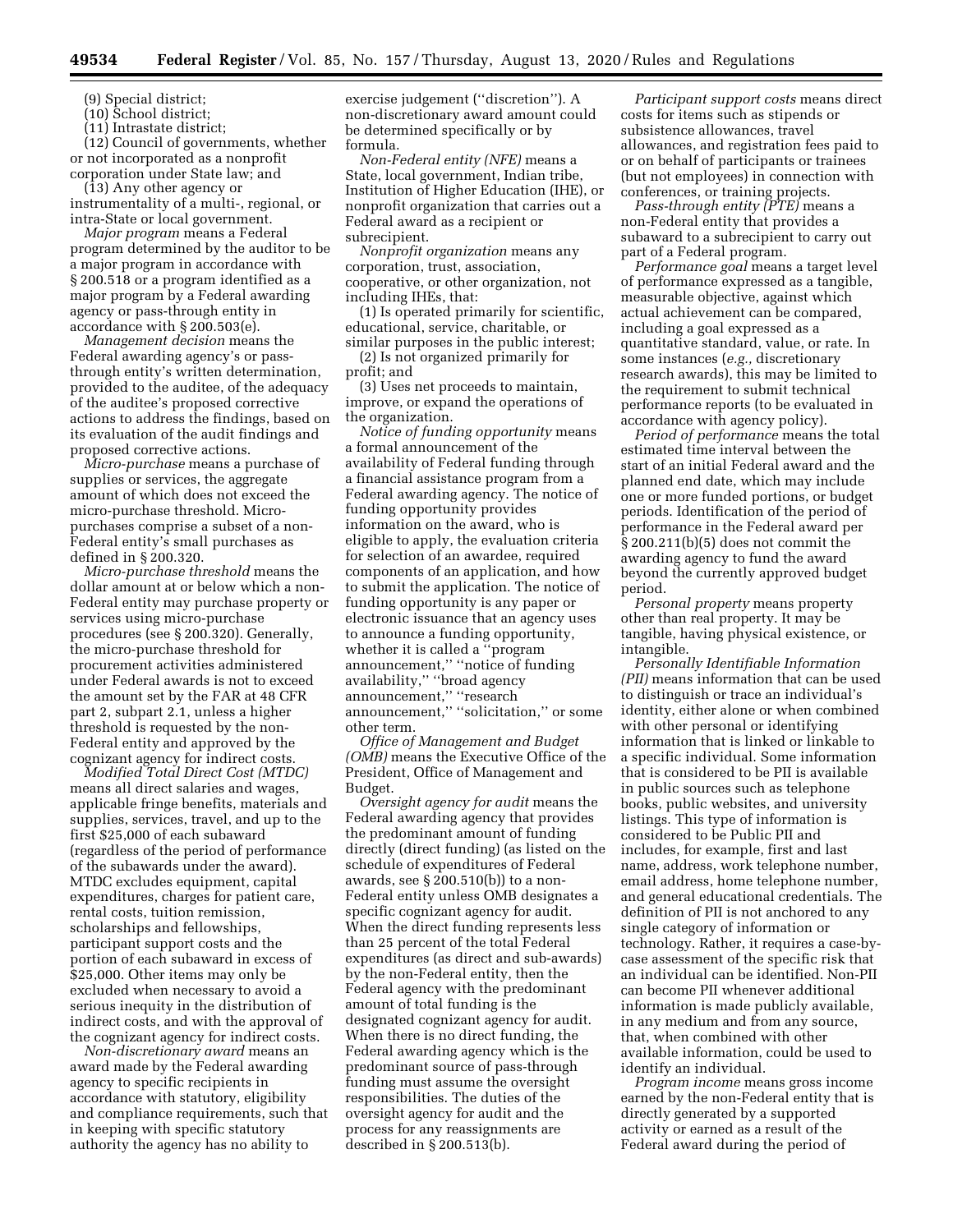performance except as provided in § 200.307(f). (See the definition of *period of performance* in this section.) Program income includes but is not limited to income from fees for services performed, the use or rental or real or personal property acquired under Federal awards, the sale of commodities or items fabricated under a Federal award, license fees and royalties on patents and copyrights, and principal and interest on loans made with Federal award funds. Interest earned on advances of Federal funds is not program income. Except as otherwise provided in Federal statutes, regulations, or the terms and conditions of the Federal award, program income does not include rebates, credits, discounts, and interest earned on any of them. See also § 200.407. See also 35 U.S.C. 200–212 ''Disposition of Rights in Educational Awards'' applies to inventions made under Federal awards.

*Project cost* means total allowable costs incurred under a Federal award and all required cost sharing and voluntary committed cost sharing, including third-party contributions.

*Property* means real property or personal property. See also the definitions of *real property* and *personal property* in this section.

*Protected Personally Identifiable Information (Protected PII)* means an individual's first name or first initial and last name in combination with any one or more of types of information, including, but not limited to, social security number, passport number, credit card numbers, clearances, bank numbers, biometrics, date and place of birth, mother's maiden name, criminal, medical and financial records, educational transcripts. This does not include PII that is required by law to be disclosed. See also the definition of *Personally Identifiable Information (PII)*  in this section.

*Questioned cost* means a cost that is questioned by the auditor because of an audit finding:

(1) Which resulted from a violation or possible violation of a statute, regulation, or the terms and conditions of a Federal award, including for funds used to match Federal funds;

(2) Where the costs, at the time of the audit, are not supported by adequate documentation; or

(3) Where the costs incurred appear unreasonable and do not reflect the actions a prudent person would take in the circumstances.

(4) Questioned costs are not an improper payment until reviewed and confirmed to be improper as defined in OMB Circular A–123 appendix C. (See

also the definition of *Improper payment*  in this section).

*Real property* means land, including land improvements, structures and appurtenances thereto, but excludes moveable machinery and equipment.

*Recipient* means an entity, usually but not limited to non-Federal entities that receives a Federal award directly from a Federal awarding agency. The term recipient does not include subrecipients or individuals that are beneficiaries of the award.

*Renewal award* means an award made subsequent to an expiring Federal award for which the start date is contiguous with, or closely follows, the end of the expiring Federal award. A renewal award's start date will begin a distinct period of performance.

*Research and Development (R&D)*  means all research activities, both basic and applied, and all development activities that are performed by non-Federal entities. The term research also includes activities involving the training of individuals in research techniques where such activities utilize the same facilities as other research and development activities and where such activities are not included in the instruction function. ''Research'' is defined as a systematic study directed toward fuller scientific knowledge or understanding of the subject studied. ''Development'' is the systematic use of knowledge and understanding gained from research directed toward the production of useful materials, devices, systems, or methods, including design and development of prototypes and processes.

*Simplified acquisition threshold*  means the dollar amount below which a non-Federal entity may purchase property or services using small purchase methods (see § 200.320). Non-Federal entities adopt small purchase procedures in order to expedite the purchase of items at or below the simplified acquisition threshold. The simplified acquisition threshold for procurement activities administered under Federal awards is set by the FAR at 48 CFR part 2, subpart 2.1. The non-Federal entity is responsible for determining an appropriate simplified acquisition threshold based on internal controls, an evaluation of risk, and its documented procurement procedures. However, in no circumstances can this threshold exceed the dollar value established in the FAR (48 CFR part 2, subpart 2.1) for the simplified acquisition threshold. Recipients should determine if local government laws on purchasing apply.

*Special purpose equipment* means equipment which is used only for

research, medical, scientific, or other technical activities. Examples of special purpose equipment include microscopes, x-ray machines, surgical instruments, and spectrometers. See also the definitions of *equipment* and *general purpose equipment* in this section.

*State* means any state of the United States, the District of Columbia, the Commonwealth of Puerto Rico, U.S. Virgin Islands, Guam, American Samoa, the Commonwealth of the Northern Mariana Islands, and any agency or instrumentality thereof exclusive of local governments.

*Student Financial Aid (SFA)* means Federal awards under those programs of general student assistance, such as those authorized by Title IV of the Higher Education Act of 1965, as amended, (20 U.S.C. 1070–1099d), which are administered by the U.S. Department of Education, and similar programs provided by other Federal agencies. It does not include Federal awards under programs that provide fellowships or similar Federal awards to students on a competitive basis, or for specified studies or research.

*Subaward* means an award provided by a pass-through entity to a subrecipient for the subrecipient to carry out part of a Federal award received by the pass-through entity. It does not include payments to a contractor or payments to an individual that is a beneficiary of a Federal program. A subaward may be provided through any form of legal agreement, including an agreement that the passthrough entity considers a contract.

*Subrecipient* means an entity, usually but not limited to non-Federal entities, that receives a subaward from a passthrough entity to carry out part of a Federal award; but does not include an individual that is a beneficiary of such award. A subrecipient may also be a recipient of other Federal awards directly from a Federal awarding agency.

*Subsidiary* means an entity in which more than 50 percent of the entity is owned or controlled directly by a parent corporation or through another subsidiary of a parent corporation.

*Supplies* means all tangible personal property other than those described in the definition of *equipment* in this section. A computing device is a supply if the acquisition cost is less than the lesser of the capitalization level established by the non-Federal entity for financial statement purposes or \$5,000, regardless of the length of its useful life. See also the definitions of *computing devices* and *equipment* in this section.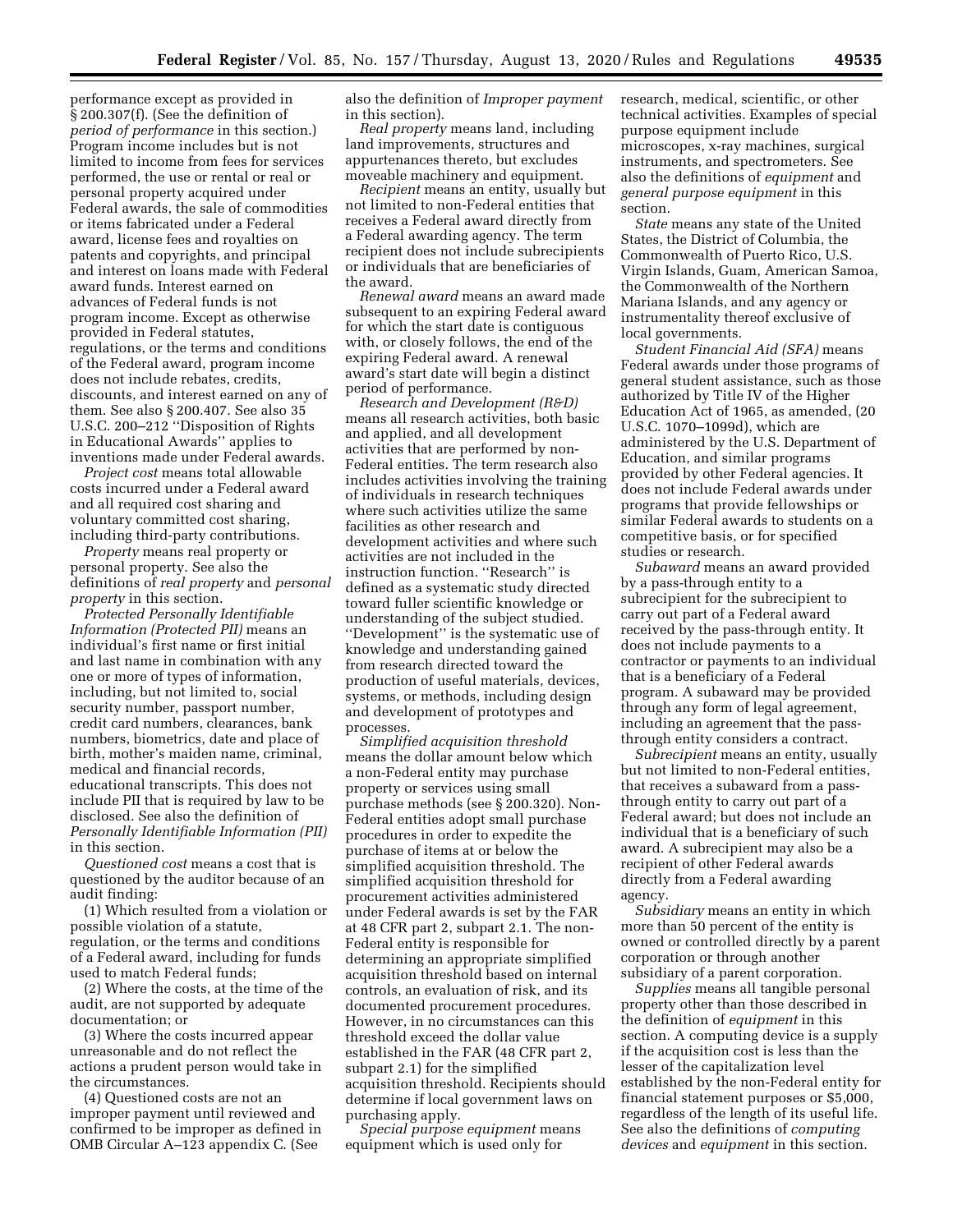*Telecommunications cost* means the cost of using communication and telephony technologies such as mobile phones, land lines, and internet.

*Termination* means the ending of a Federal award, in whole or in part at any time prior to the planned end of period of performance. A lack of available funds is not a termination.

*Third-party in-kind contributions*  means the value of non-cash contributions (*i.e.,* property or services) that—

(1) Benefit a federally-assisted project or program; and

(2) Are contributed by non-Federal third parties, without charge, to a non-Federal entity under a Federal award.

*Unliquidated financial obligations*  means, for financial reports prepared on a cash basis, financial obligations incurred by the non-Federal entity that have not been paid (liquidated). For reports prepared on an accrual expenditure basis, these are financial obligations incurred by the non-Federal entity for which an expenditure has not been recorded.

*Unobligated balance* means the amount of funds under a Federal award that the non-Federal entity has not obligated. The amount is computed by subtracting the cumulative amount of the non-Federal entity's unliquidated financial obligations and expenditures of funds under the Federal award from the cumulative amount of the funds that the Federal awarding agency or passthrough entity authorized the non-Federal entity to obligate.

*Voluntary committed cost sharing*  means cost sharing specifically pledged on a voluntary basis in the proposal's budget on the part of the non-Federal entity and that becomes a binding requirement of Federal award. See also § 200.306.

 $\blacksquare$  35. Amend § 200.100 by revising paragraphs (a)(1), (c), (d), and (e) to read as follows:

# **§ 200.100 Purpose.**

(a) *Purpose.* (1) This part establishes uniform administrative requirements, cost principles, and audit requirements for Federal awards to non-Federal entities, as described in § 200.101. Federal awarding agencies must not impose additional or inconsistent requirements, except as provided in §§ 200.102 and 200.211, or unless specifically required by Federal statute, regulation, or Executive order.

\* \* \* \* \* (c) *Cost principles.* Subpart E of this part establishes principles for determining the allowable costs incurred by non-Federal entities under Federal awards. The principles are for the purpose of cost determination and are not intended to identify the circumstances or dictate the extent of Federal Government participation in the financing of a particular program or project. The principles are designed to provide that Federal awards bear their fair share of cost recognized under these principles except where restricted or prohibited by statute.

(d) *Single Audit Requirements and Audit Follow-up.* Subpart F of this part is issued pursuant to the Single Audit Act Amendments of 1996, (31 U.S.C. 7501–7507). It sets forth standards for obtaining consistency and uniformity among Federal agencies for the audit of non-Federal entities expending Federal awards. These provisions also provide the policies and procedures for Federal awarding agencies and pass-through entities when using the results of these audits.

(e) *Guidance on challenges and prizes.* For OMB guidance to Federal awarding agencies on challenges and prizes, please see memo M–10–11 Guidance on the Use of Challenges and Prizes to Promote Open Government, issued March 8, 2010, or its successor.

■ 36. Revise § 200.101 to read as follows:

# TABLE 1 TO PARAGRAPH (b)

### **§ 200.101 Applicability.**

(a) *General applicability to Federal agencies.* (1) The requirements established in this part apply to Federal agencies that make Federal awards to non-Federal entities. These requirements are applicable to all costs related to Federal awards.

(2) Federal awarding agencies may apply subparts A through E of this part to Federal agencies, for-profit entities, foreign public entities, or foreign organizations, except where the Federal awarding agency determines that the application of these subparts would be inconsistent with the international responsibilities of the United States or the statutes or regulations of a foreign government.

(b) *Applicability to different types of Federal awards.* (1) Throughout this part when the word ''must'' is used it indicates a requirement. Whereas, use of the word ''should'' or ''may'' indicates a best practice or recommended approach rather than a requirement and permits discretion.

(2) The following table describes what portions of this part apply to which types of Federal awards. The terms and conditions of Federal awards (including this part) flow down to subawards to subrecipients unless a particular section of this part or the terms and conditions of the Federal award specifically indicate otherwise. This means that non-Federal entities must comply with requirements in this part regardless of whether the non-Federal entity is a recipient or subrecipient of a Federal award. Pass-through entities must comply with the requirements described in subpart D of this part, §§ 200.331 through 200.333, but not any requirements in this part directed towards Federal awarding agencies unless the requirements of this part or the terms and conditions of the Federal award indicate otherwise.

| The following portions of this Part                                                                                                                                                   | Are applicable to the following types of Fed-<br>eral Awards and Fixed-Price Contracts and<br>Subcontracts (except as noted in paragraphs)<br>$(d)$ and $(e)$ of this section): | Are NOT applicable to the following types of<br>Federal Awards and Fixed-Price Contracts<br>and Subcontracts:                                                                                                                  |
|---------------------------------------------------------------------------------------------------------------------------------------------------------------------------------------|---------------------------------------------------------------------------------------------------------------------------------------------------------------------------------|--------------------------------------------------------------------------------------------------------------------------------------------------------------------------------------------------------------------------------|
| Subpart A-Acronyms and Definitions<br>Subpart B-General Provisions, except for<br>§§ 200.111 English Language, 200.112 Con-<br>flict of Interest, 200.113 Mandatory Disclo-<br>sures. | —All.<br>—All.                                                                                                                                                                  |                                                                                                                                                                                                                                |
| §§ 200.111 English Language, 200.112 Conflict<br>of Interest, 200.113 Mandatory Disclosures.                                                                                          | -Grant Agreements and cooperative agree-<br>ments.                                                                                                                              | -Agreements for loans, loan guarantees, in-<br>terest subsidies and insurance.<br>-Procurement contracts awarded by Federal<br>Agencies under the Federal Acquisition<br>Regulation and subcontracts under those<br>contracts. |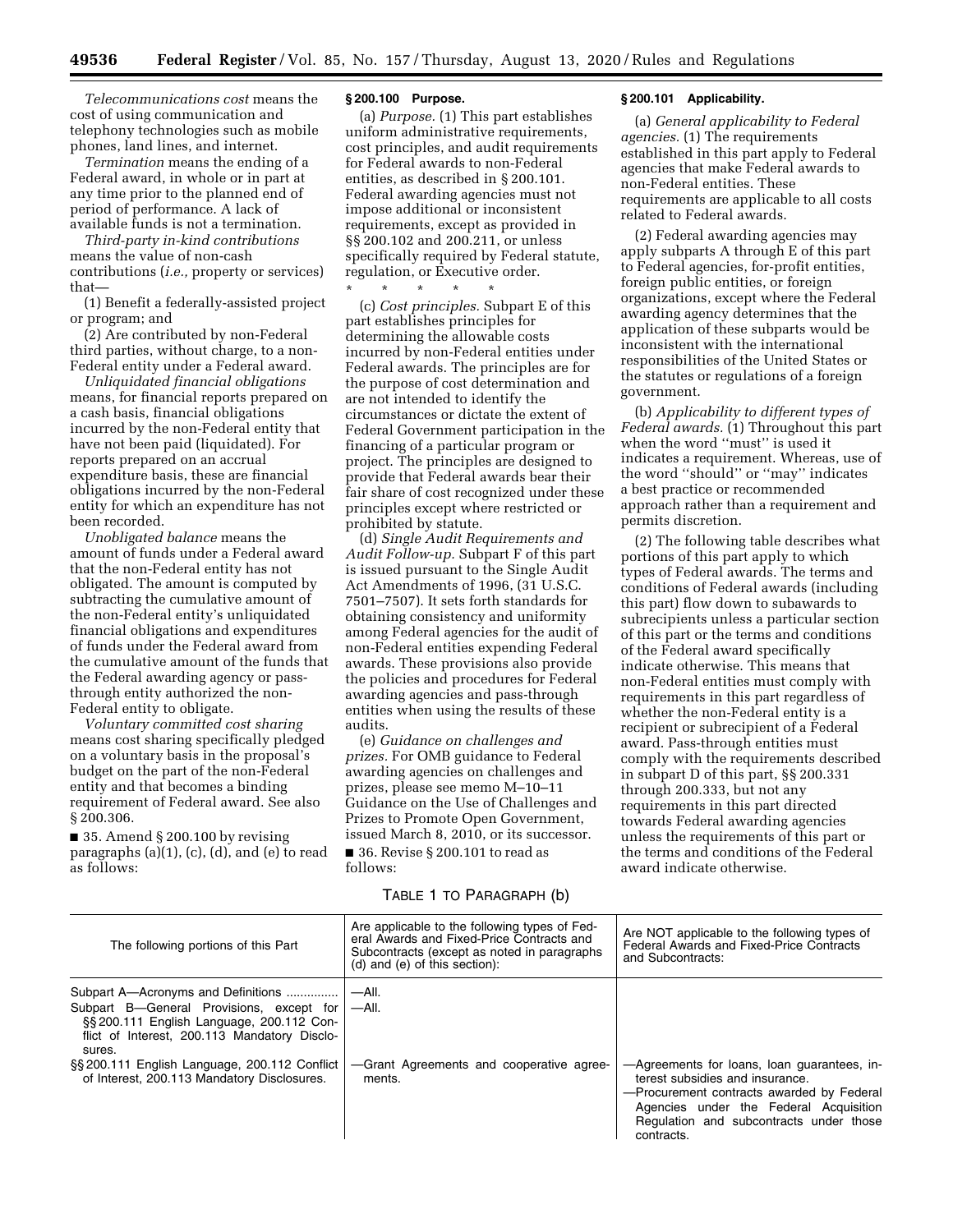| The following portions of this Part                                                                                                                                                                                  | Are applicable to the following types of Fed-<br>eral Awards and Fixed-Price Contracts and<br>Subcontracts (except as noted in paragraphs<br>$(d)$ and $(e)$ of this section):                                                                                                                                                                                                                | Are NOT applicable to the following types of<br>Federal Awards and Fixed-Price Contracts<br>and Subcontracts:                                                                                                                                                             |
|----------------------------------------------------------------------------------------------------------------------------------------------------------------------------------------------------------------------|-----------------------------------------------------------------------------------------------------------------------------------------------------------------------------------------------------------------------------------------------------------------------------------------------------------------------------------------------------------------------------------------------|---------------------------------------------------------------------------------------------------------------------------------------------------------------------------------------------------------------------------------------------------------------------------|
| Subparts C-D, except for §§200.203 Require-<br>ment to provide public notice of Federal fi-<br>nancial assistance programs, 200.303 Inter-<br>nal controls, 200.331-333 Subrecipient Moni-<br>toring and Management. | -Grant Agreements and cooperative agree-<br>ments.                                                                                                                                                                                                                                                                                                                                            | -Agreements for loans, loan guarantees, in-<br>terest subsidies and insurance.<br>-Procurement contracts awarded by Federal<br>Agencies under the Federal Acquisition<br>Regulation and subcontracts under those<br>contracts.                                            |
| §200.203 Requirement to provide public notice<br>of Federal financial assistance programs.                                                                                                                           | -Grant Agreements and cooperative agree-<br>ments.<br>-Agreements for loans, loan guarantees, in-<br>terest subsidies and insurance.                                                                                                                                                                                                                                                          | -Procurement contracts awarded by Federal<br>Agencies under the Federal Acquisition<br>Regulation and subcontracts under those<br>contracts.                                                                                                                              |
| §§ 200.303 Internal controls, 200.331-333 Sub-<br>recipient Monitoring and Management.                                                                                                                               | —All.                                                                                                                                                                                                                                                                                                                                                                                         |                                                                                                                                                                                                                                                                           |
|                                                                                                                                                                                                                      | -Grant Agreements and cooperative agree-<br>ments, except those providing food com-<br>modities.<br>-All procurement contracts under the Federal<br>Acquisition Regulations except those that<br>are not negotiated.                                                                                                                                                                          | -Grant agreements and cooperative agree-<br>ments providing foods commodities.<br>-Fixed amount awards.<br>-Agreements for loans, loans quarantees, in-<br>terest subsidies and insurance.<br>-Federal awards to hospitals (see Appendix<br>IX Hospital Cost Principles). |
| Subpart F-Audit Requirements                                                                                                                                                                                         | -Grant Agreements and cooperative agree-<br>ments.<br>-Contracts and subcontracts, except for fixed<br>price contacts and subcontracts, awarded<br>under the Federal Acquisition Regulation.<br>-Agreements for loans, loans guarantees, in-<br>terest subsidies and insurance and other<br>forms of Federal Financial Assistance as<br>defined by the Single Audit Act Amendment<br>of 1996. | -Fixed-price contracts and<br>subcontracts<br>awarded under the Federal Acquisition<br>Regulation.                                                                                                                                                                        |

### TABLE 1 TO PARAGRAPH (b)—Continued

(c) *Federal award of costreimbursement contract under the FAR to a non-Federal entity.* When a non-Federal entity is awarded a costreimbursement contract, only subpart D, §§ 200.331 through 200.333, and subparts E and F of this part are incorporated by reference into the contract, but the requirements of subparts D, E, and F are supplementary to the FAR and the contract. When the Cost Accounting Standards (CAS) are applicable to the contract, they take precedence over the requirements of this part, including subpart F of this part, which are supplementary to the CAS requirements. In addition, costs that are made unallowable under 10 U.S.C. 2324(e) and 41 U.S.C. 4304(a) as described in the FAR 48 CFR part 31, subpart 31.2, and 48 CFR 31.603 are always unallowable. For requirements other than those covered in subpart D, §§ 200.331 through 200.333, and subparts E and F of this part, the terms of the contract and the FAR apply. Note that when a non-Federal entity is awarded a FAR contract, the FAR applies, and the terms and conditions of the contract shall prevail over the requirements of this part.

(d) *Governing provisions.* With the exception of subpart F of this part,

which is required by the Single Audit Act, in any circumstances where the provisions of Federal statutes or regulations differ from the provisions of this part, the provision of the Federal statutes or regulations govern. This includes, for agreements with Indian tribes, the provisions of the Indian Self-Determination and Education and Assistance Act (ISDEAA), as amended, 25 U.S.C 450–458ddd–2.

(e) *Program applicability.* Except for §§ 200.203 and 200.331 through 200.333, the requirements in subparts C, D, and E of this part do not apply to the following programs:

(1) The block grant awards authorized by the Omnibus Budget Reconciliation Act of 1981 (including Community Services), except to the extent that subpart E of this part apply to subrecipients of Community Services Block Grant funds pursuant to 42 U.S.C. 9916(a)(1)(B);

(2) Federal awards to local education agencies under 20 U.S.C. 7702–7703b, (portions of the Impact Aid program);

(3) Payments under the Department of Veterans Affairs' State Home Per Diem Program (38 U.S.C. 1741); and

(4) Federal awards authorized under the Child Care and Development Block Grant Act of 1990, as amended:

(i) Child Care and Development Block Grant (42 U.S.C. 9858).

(ii) Child Care Mandatory and Matching Funds of the Child Care and Development Fund (42 U.S.C. 9858).

(f) *Additional program applicability.*  Except for § 200.203, the guidance in subpart C of this part does not apply to the following programs:

(1) Entitlement Federal awards to carry out the following programs of the Social Security Act:

(i) Temporary Assistance for Needy Families (title IV–A of the Social Security Act, 42 U.S.C. 601–619);

(ii) Child Support Enforcement and Establishment of Paternity (title IV–D of the Social Security Act, 42 U.S.C. 651– 669b);

(iii) Foster Care and Adoption Assistance (title IV–E of the Act, 42 U.S.C. 670–679c);

(iv) Aid to the Aged, Blind, and Disabled (titles I, X, XIV, and XVI– AABD of the Act, as amended);

(v) Medical Assistance (Medicaid) (title XIX of the Act, 42 U.S.C. 1396– 1396w–5) not including the State Medicaid Fraud Control program authorized by section 1903(a)(6)(B) of the Social Security Act (42 U.S.C. 1396b(a)(6)(B)); and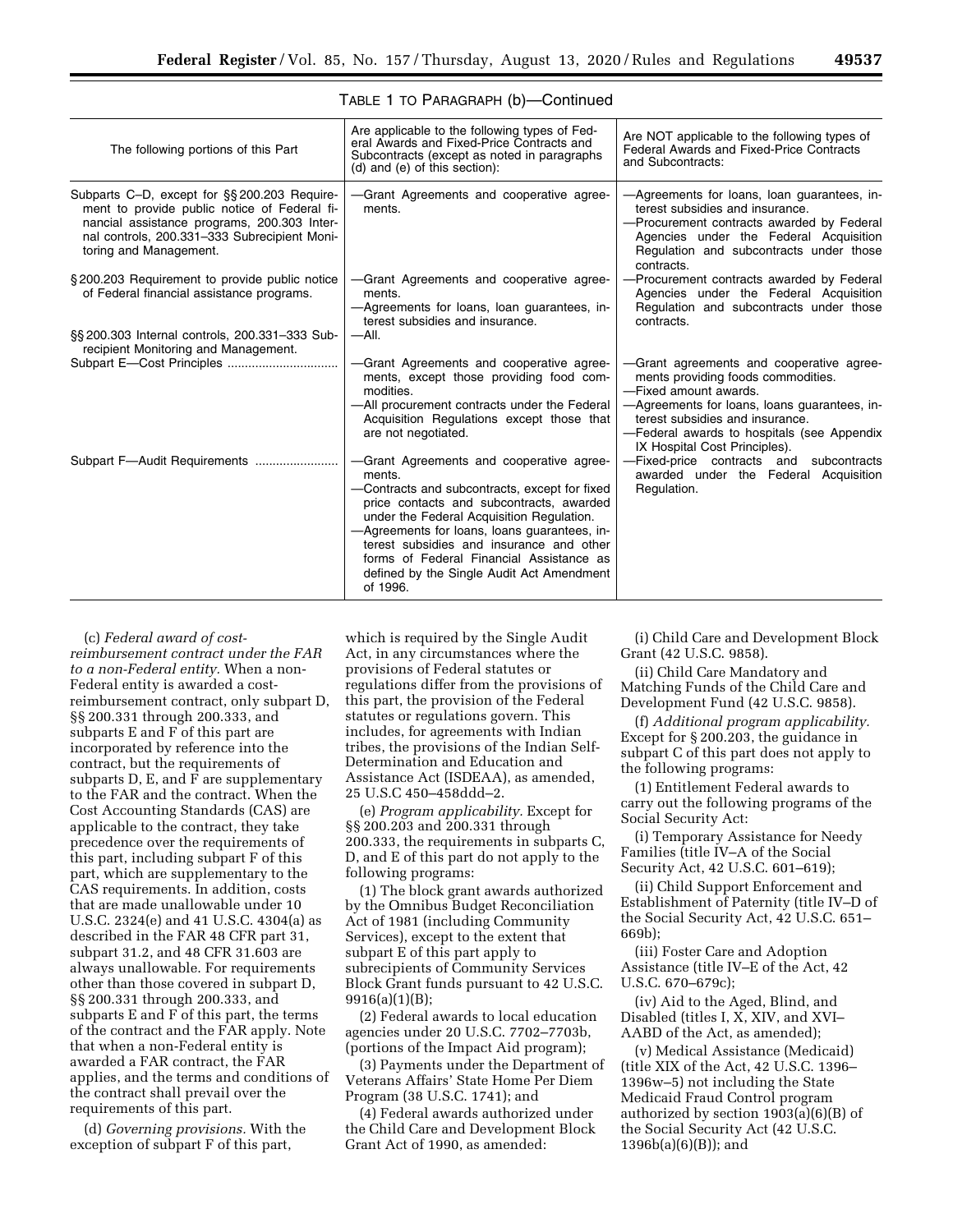(vi) Children's Health Insurance Program (title XXI of the Act, 42 U.S.C. 1397aa–1397mm).

(2) A Federal award for an experimental, pilot, or demonstration project that is also supported by a Federal award listed in paragraph (f)(1) of this section.

(3) Federal awards under subsection 412(e) of the Immigration and Nationality Act and subsection 501(a) of the Refugee Education Assistance Act of 1980 (Pub. L. 96–422, 94 Stat. 1809), for cash assistance, medical assistance, and supplemental security income benefits to refugees and entrants and the administrative costs of providing the assistance and benefits (8 U.S.C. 1522(e)).

(4) Entitlement awards under the following programs of The National School Lunch Act:

(i) National School Lunch Program (section 4 of the Act, 42 U.S.C. 1753);

(ii) Commodity Assistance (section 6 of the Act, 42 U.S.C. 1755);

(iii) Special Meal Assistance (section 11 of the Act, 42 U.S.C. 1759a);

(iv) Summer Food Service Program for Children (section 13 of the Act, 42 U.S.C. 1761); and

(v) Child and Adult Care Food Program (section 17 of the Act, 42 U.S.C. 1766).

(5) Entitlement awards under the following programs of The Child Nutrition Act of 1966:

(i) Special Milk Program (section 3 of the Act, 42 U.S.C. 1772);

(ii) School Breakfast Program (section 4 of the Act, 42 U.S.C. 1773); and

(iii) State Administrative Expenses (section 7 of the Act, 42 U.S.C. 1776).

(6) Entitlement awards for State Administrative Expenses under The Food and Nutrition Act of 2008 (section 16 of the Act, 7 U.S.C. 2025).

(7) Non-discretionary Federal awards under the following non-entitlement programs:

(i) Special Supplemental Nutrition Program for Women, Infants and Children (section 17 of the Child Nutrition Act of 1966) 42 U.S.C. 1786;

(ii) The Emergency Food Assistance Programs (Emergency Food Assistance Act of 1983) 7 U.S.C. 7501 note; and

(iii) Commodity Supplemental Food Program (section 5 of the Agriculture and Consumer Protection Act of 1973) 7 U.S.C. 612c note.

■ 37. Revise § 200.102 to read as follows:

### **§ 200.102 Exceptions.**

(a) With the exception of subpart F of this part, OMB may allow exceptions for classes of Federal awards or non-Federal entities subject to the requirements of

this part when exceptions are not prohibited by statute. In the interest of maximum uniformity, exceptions from the requirements of this part will be permitted as described in this section.

(b) Exceptions on a case-by-case basis for individual non-Federal entities may be authorized by the Federal awarding agency or cognizant agency for indirect costs, except where otherwise required by law or where OMB or other approval is expressly required by this part.

(c) The Federal awarding agency may apply adjust requirements to a class of Federal awards or non-Federal entities when approved by OMB, or when required by Federal statutes or regulations, except for the requirements in subpart F of this part. A Federal awarding agency may apply less restrictive requirements when making fixed amount awards as defined in subpart A of this part, except for those requirements imposed by statute or in subpart F of this part.

(d) Federal awarding agencies may request exceptions in support of innovative program designs that apply a risk-based, data-driven framework to alleviate select compliance requirements and hold recipients accountable for good performance. See also § 200.206.

■ 38. Revise § 200.103 to read as follows:

#### **§ 200.103 Authorities.**

This part is issued under the following authorities.

(a) Subparts B through D of this part are authorized under 31 U.S.C. 503 (the Chief Financial Officers Act, Functions of the Deputy Director for Management), 41 U.S.C. 1101–1131 (the Office of Federal Procurement Policy Act), Reorganization Plan No. 2 of 1970, and Executive Order 11541 (''Prescribing the Duties of the Office of Management and Budget and the Domestic Policy Council in the Executive Office of the President''), the Single Audit Act Amendments of 1996, (31 U.S.C. 7501– 7507), as well as The Federal Program Information Act (Pub. L. 95–220 and Pub. L. 98–169, as amended, codified at 31 U.S.C. 6101–6106).

(b) Subpart E of this part is authorized under the Budget and Accounting Act of 1921, as amended; the Budget and Accounting Procedures Act of 1950, as amended (31 U.S.C. 1101–1125); the Chief Financial Officers Act of 1990 (31 U.S.C. 503–504); Reorganization Plan No. 2 of 1970; and Executive Order 11541, ''Prescribing the Duties of the Office of Management and Budget and the Domestic Policy Council in the Executive Office of the President.''

(c) Subpart F of this part is authorized under the Single Audit Act Amendments of 1996, (31 U.S.C. 7501– 7507).

■ 39. Amend § 200.104 by revising the introductory text and paragraphs (g) and (h) to read as follows:

# **§ 200.104 Supersession.**

As described in § 200.110, this part supersedes the following OMB guidance documents and regulations under title 2 of the Code of Federal Regulations:

\* \* \* \* \* (g) A–133, ''Audits of States, Local Governments and Non-Profit Organizations''; and

(h) Those sections of A–50 related to audits performed under subpart F of this part.

■ 40. Revise § 200.105 to read as follows:

#### **§ 200.105 Effect on other issuances.**

(a) *Superseding inconsistent requirements.* For Federal awards subject to this part, all administrative requirements, program manuals, handbooks and other non-regulatory materials that are inconsistent with the requirements of this part must be superseded upon implementation of this part by the Federal agency, except to the extent they are required by statute or authorized in accordance with the provisions in § 200.102.

(b) *Imposition of requirements on recipients.* Agencies may impose legally binding requirements on recipients only through the notice and public comment process through an approved agency process, including as authorized by this part, other statutes or regulations, or as incorporated into the terms of a Federal award.

■ 41. Revise § 200.106 to read as follows:

# **§ 200.106 Agency implementation.**

The specific requirements and responsibilities of Federal agencies and non-Federal entities are set forth in this part. Federal agencies making Federal awards to non-Federal entities must implement the language in subparts C through F of this part in codified regulations unless different provisions are required by Federal statute or are approved by OMB.

■ 42. Revise § 200.110 to read as follows:

### **§ 200.110 Effective/applicability date.**

(a) The standards set forth in this part that affect the administration of Federal awards issued by Federal awarding agencies become effective once implemented by Federal awarding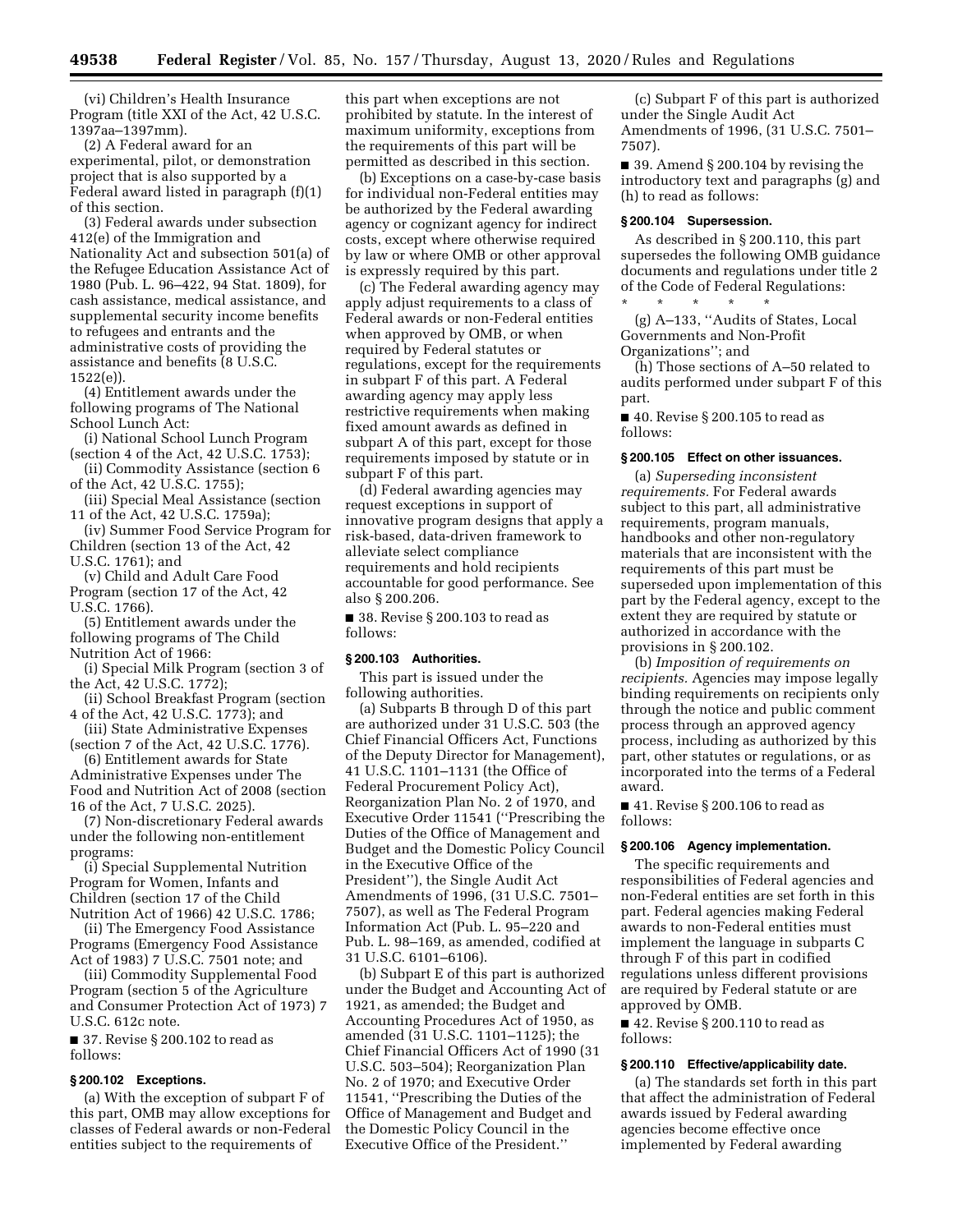agencies or when any future amendment to this part becomes final.

(b) Existing negotiated indirect cost rates (as of the publication date of the revisions to the guidance) will remain in place until they expire. The effective date of changes to indirect cost rates must be based upon the date that a newly re-negotiated rate goes into effect for a specific non-Federal entity's fiscal year. Therefore, for indirect cost rates and cost allocation plans, the revised Uniform Guidance (as of the publication date for revisions to the guidance) become effective in generating proposals and negotiating a new rate (when the rate is re-negotiated).

■ 43. Revise § 200.113 to read as follows:

# **§ 200.113 Mandatory disclosures.**

The non-Federal entity or applicant for a Federal award must disclose, in a timely manner, in writing to the Federal awarding agency or pass-through entity all violations of Federal criminal law involving fraud, bribery, or gratuity violations potentially affecting the Federal award. Non-Federal entities that have received a Federal award including the term and condition outlined in appendix XII to this part are required to report certain civil, criminal, or administrative proceedings to SAM (currently FAPIIS). Failure to make required disclosures can result in any of the remedies described in § 200.339. (See also 2 CFR part 180, 31 U.S.C. 3321, and 41 U.S.C. 2313.)

■ 44. Revise subpart C to read as follows:

# **Subpart C—Pre-Federal Award Requirements and Contents of Federal Awards**

Sec.

- 200.200 Purpose.<br>200.201 Use of gr
- Use of grant agreements (including fixed amount awards), cooperative agreements, and contracts.
- 200.202 Program planning and design.
- 200.203 Requirement to provide public notice of Federal financial assistance programs.<br>200.204 Noti
- Notices of funding opportunities.
- 200.205 Federal awarding agency review of merit of proposals.
- 200.206 Federal awarding agency review of risk posed by applicants.<br>200.207 Standard application
- 200.207 Standard application requirements.<br>200.208 Specific conditions.
- 200.208 Specific conditions.<br>200.209 Certifications and re
- Certifications and representations. 200.210 Pre-award costs.
- 200.211 Information contained in a Federal award.
- 200.212 Public access to Federal award information.
- 200.213 Reporting a determination that a non-Federal entity is not qualified for a Federal award.

200.214 Suspension and debarment.

200.215 Never contract with the enemy. 200.216 Prohibition on certain

telecommunications and video

surveillance services or equipment.

# **Subpart C—Pre-Federal Award Requirements and Contents of Federal Awards**

# **§ 200.200 Purpose.**

Sections 200.201 through 200.216 prescribe instructions and other preaward matters to be used by Federal awarding agencies in the program planning, announcement, application and award processes.

# **§ 200.201 Use of grant agreements (including fixed amount awards), cooperative agreements, and contracts.**

(a) *Federal award instrument.* The Federal awarding agency or passthrough entity must decide on the appropriate instrument for the Federal award (*i.e.,* grant agreement, cooperative agreement, or contract) in accordance with the Federal Grant and Cooperative Agreement Act (31 U.S.C. 6301–08).

(b) *Fixed amount awards.* In addition to the options described in paragraph (a) of this section, Federal awarding agencies, or pass-through entities as permitted in § 200.333, may use fixed amount awards (see *Fixed amount awards* in § 200.1) to which the following conditions apply:

(1) The Federal award amount is negotiated using the cost principles (or other pricing information) as a guide. The Federal awarding agency or passthrough entity may use fixed amount awards if the project scope has measurable goals and objectives and if adequate cost, historical, or unit pricing data is available to establish a fixed amount award based on a reasonable estimate of actual cost. Payments are based on meeting specific requirements of the Federal award. Accountability is based on performance and results. Except in the case of termination before completion of the Federal award, there is no governmental review of the actual costs incurred by the non-Federal entity in performance of the award. Some of the ways in which the Federal award may be paid include, but are not limited to:

(i) In several partial payments, the amount of each agreed upon in advance, and the ''milestone'' or event triggering the payment also agreed upon in advance, and set forth in the Federal award;

(ii) On a unit price basis, for a defined unit or units, at a defined price or prices, agreed to in advance of performance of the Federal award and set forth in the Federal award; or,

(iii) In one payment at Federal award completion.

(2) A fixed amount award cannot be used in programs which require mandatory cost sharing or match.

(3) The non-Federal entity must certify in writing to the Federal awarding agency or pass-through entity at the end of the Federal award that the project or activity was completed or the level of effort was expended. If the required level of activity or effort was not carried out, the amount of the Federal award must be adjusted.

(4) Periodic reports may be established for each Federal award.

(5) Changes in principal investigator, project leader, project partner, or scope of effort must receive the prior written approval of the Federal awarding agency or pass-through entity.

# **§ 200.202 Program planning and design.**

The Federal awarding agency must design a program and create an Assistance Listing before announcing the Notice of Funding Opportunity. The program must be designed with clear goals and objectives that facilitate the delivery of meaningful results consistent with the Federal authorizing legislation of the program. Program performance shall be measured based on the goals and objectives developed during program planning and design. See § 200.301 for more information on performance measurement. Performance measures may differ depending on the type of program. The program must align with the strategic goals and objectives within the Federal awarding agency's performance plan and should support the Federal awarding agency's performance measurement, management, and reporting as required by Part 6 of OMB Circular A–11 (Preparation, Submission, and Execution of the Budget). The program must also be designed to align with the Program Management Improvement Accountability Act (Pub. L. 114–264).

### **§ 200.203 Requirement to provide public notice of Federal financial assistance programs.**

(a) The Federal awarding agency must notify the public of Federal programs in the Federal Assistance Listings maintained by the General Services Administration (GSA).

(1) The Federal Assistance Listings is the single, authoritative, governmentwide comprehensive source of Federal financial assistance program information produced by the executive branch of the Federal Government.

(2) The information that the Federal awarding agency must submit to GSA for approval by OMB is listed in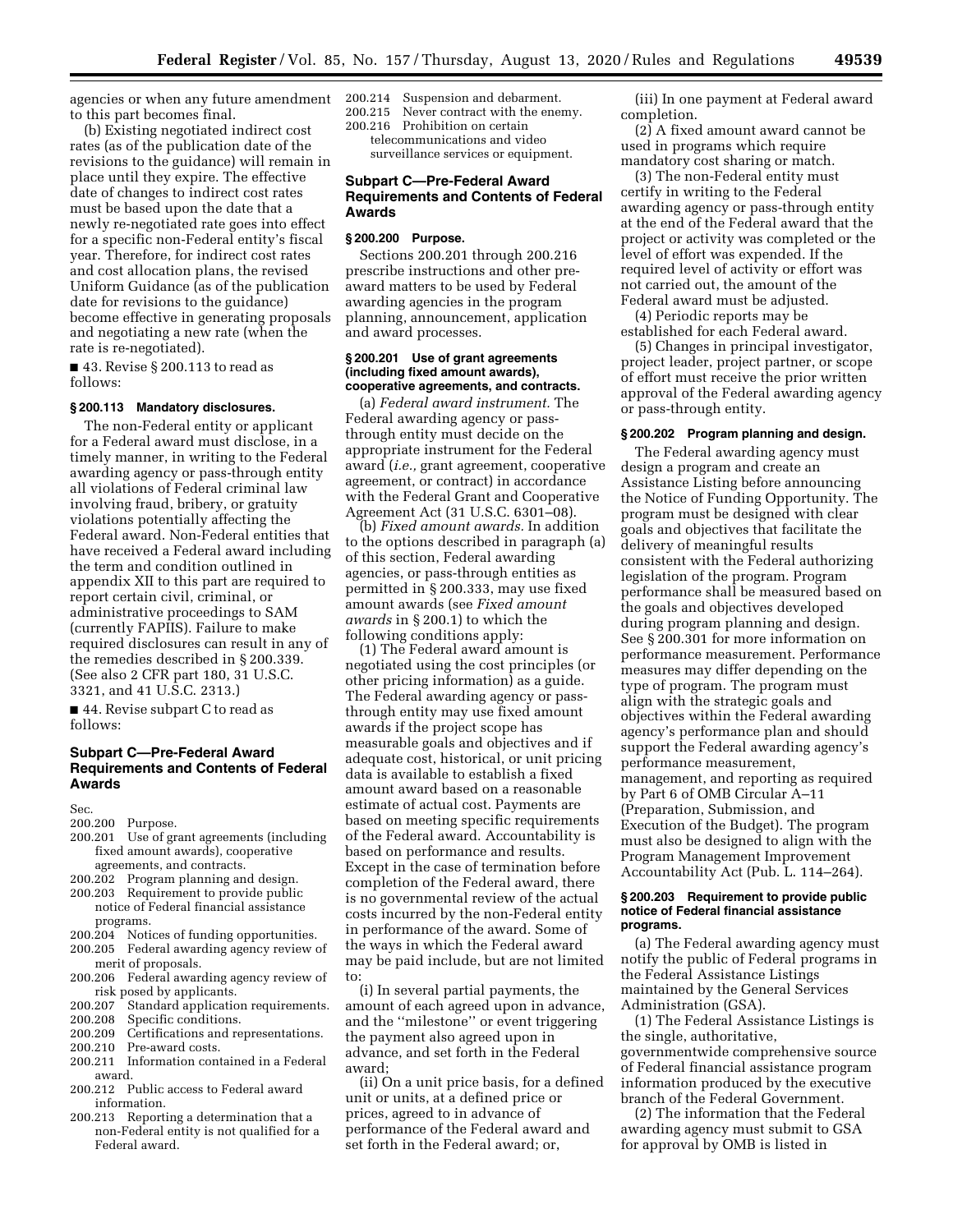paragraph (b) of this section. GSA must prescribe the format for the submission in coordination with OMB.

(3) The Federal awarding agency may not award Federal financial assistance without assigning it to a program that has been included in the Federal Assistance Listings as required in this section unless there are exigent circumstances requiring otherwise, such as timing requirements imposed by statute.

(b) For each program that awards discretionary Federal awards, nondiscretionary Federal awards, loans, insurance, or any other type of Federal financial assistance, the Federal awarding agency must, to the extent practicable, create, update, and manage Assistance Listings entries based on the authorizing statute for the program and comply with additional guidance provided by GSA in consultation with OMB to ensure consistent, accurate information is available to prospective applicants. Accordingly, Federal awarding agencies must submit the following information to GSA:

(1) *Program Description, Purpose, Goals, and Measurement.* A brief summary of the statutory or regulatory requirements of the program and its intended outcome. Where appropriate, the Program Description, Purpose, Goals, and Measurement should align with the strategic goals and objectives within the Federal awarding agency's performance plan and should support the Federal awarding agency's performance measurement, management, and reporting as required by Part 6 of OMB Circular A–11;

(2) *Identification.* Identification of whether the program makes Federal awards on a discretionary basis or the Federal awards are prescribed by Federal statute, such as in the case of formula grants.

(3) *Projected total amount of funds available for the program.* Estimates based on previous year funding are acceptable if current appropriations are not available at the time of the submission;

(4) *Anticipated source of available funds.* The statutory authority for funding the program and, to the extent possible, agency, sub-agency, or, if known, the specific program unit that will issue the Federal awards, and associated funding identifier (*e.g.,*  Treasury Account Symbol(s));

(5) *General eligibility requirements.*  The statutory, regulatory or other eligibility factors or considerations that determine the applicant's qualification for Federal awards under the program (*e.g.,* type of non-Federal entity); and

(6) *Applicability of Single Audit Requirements.* Applicability of Single Audit Requirements as required by subpart F of this part.

## **§ 200.204 Notices of funding opportunities.**

For discretionary grants and cooperative agreements that are competed, the Federal awarding agency must announce specific funding opportunities by providing the following information in a public notice:

(a) *Summary information in notices of funding opportunities.* The Federal awarding agency must display the following information posted on the OMB-designated governmentwide website for funding and applying for Federal financial assistance, in a location preceding the full text of the announcement:

(1) Federal Awarding Agency Name;

(2) Funding Opportunity Title;

(3) Announcement Type (whether the funding opportunity is the initial announcement of this funding opportunity or a modification of a previously announced opportunity);

(4) Funding Opportunity Number (required, if applicable). If the Federal awarding agency has assigned or will assign a number to the funding opportunity announcement, this number must be provided;

(5) Assistance Listings Number(s); (6) Key Dates. Key dates include due

dates for applications or Executive Order 12372 submissions, as well as for any letters of intent or pre-applications. For any announcement issued before a program's application materials are available, key dates also include the date on which those materials will be released; and any other additional information, as deemed applicable by the relevant Federal awarding agency.

(b) *Availability period.* The Federal awarding agency must generally make all funding opportunities available for application for at least 60 calendar days. The Federal awarding agency may make a determination to have a less than 60 calendar day availability period but no funding opportunity should be available for less than 30 calendar days unless exigent circumstances require as determined by the Federal awarding agency head or delegate.

(c) *Full text of funding opportunities.*  The Federal awarding agency must include the following information in the full text of each funding opportunity. For specific instructions on the content required in this section, refer to appendix I to this part.

(1) Full programmatic description of the funding opportunity.

(2) Federal award information, including sufficient information to help an applicant make an informed decision about whether to submit an application. (See also § 200.414(c)(4)).

(3) Specific eligibility information, including any factors or priorities that affect an applicant's or its application's eligibility for selection.

(4) Application Preparation and Submission Information, including the applicable submission dates and time.

(5) Application Review Information including the criteria and process to be used to evaluate applications. See also §§ 200.205 and 200.206.

(6) Federal Award Administration Information. See also § 200.211.

(7) Applicable terms and conditions for resulting awards, including any exceptions from these standard terms.

# **§ 200.205 Federal awarding agency review of merit of proposals.**

For discretionary Federal awards, unless prohibited by Federal statute, the Federal awarding agency must design and execute a merit review process for applications, with the objective of selecting recipients most likely to be successful in delivering results based on the program objectives outlined in section § 200.202. A merit review is an objective process of evaluating Federal award applications in accordance with written standards set forth by the Federal awarding agency. This process must be described or incorporated by reference in the applicable funding opportunity (see appendix I to this part.). See also § 200.204. The Federal awarding agency must also periodically review its merit review process.

# **§ 200.206 Federal awarding agency review of risk posed by applicants.**

(a) *Review of OMB-designated repositories of governmentwide data.* (1) Prior to making a Federal award, the Federal awarding agency is required by the Improper Payments Elimination and Recovery Improvement Act of 2012, 31 U.S.C. 3321 note, and 41 U.S.C. 2313 to review information available through any OMB-designated repositories of governmentwide eligibility qualification or financial integrity information as appropriate. See also suspension and debarment requirements at 2 CFR part 180 as well as individual Federal agency suspension and debarment regulations in title 2 of the Code of Federal Regulations.

(2) In accordance 41 U.S.C. 2313, the Federal awarding agency is required to review the non-public segment of the OMB-designated integrity and performance system accessible through SAM (currently the Federal Awardee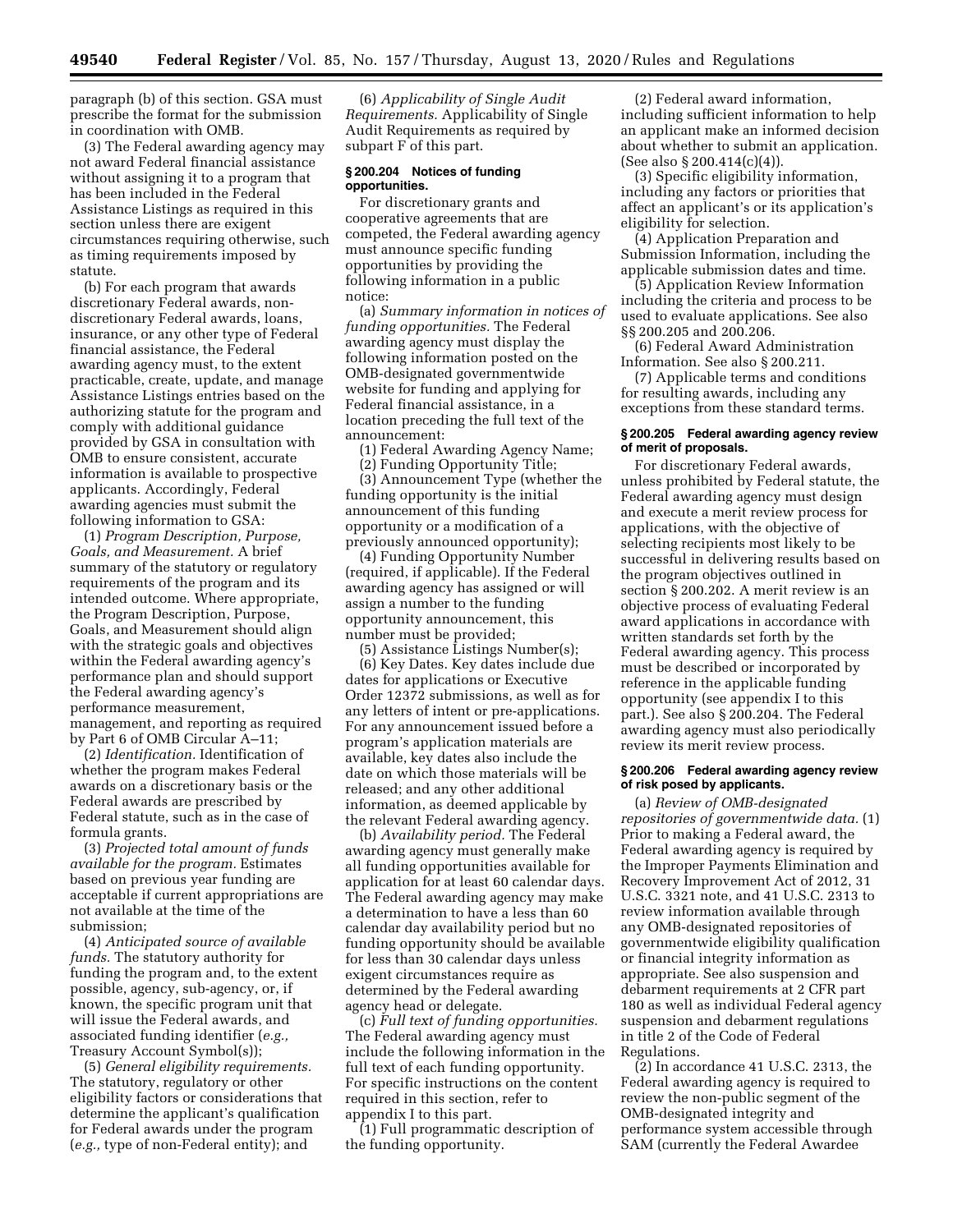Performance and Integrity Information System (FAPIIS)) prior to making a Federal award where the Federal share is expected to exceed the simplified acquisition threshold, defined in 41 U.S.C. 134, over the period of performance. As required by Public Law 112–239, National Defense Authorization Act for Fiscal Year 2013, prior to making a Federal award, the Federal awarding agency must consider all of the information available through FAPIIS with regard to the applicant and any immediate highest level owner, predecessor (*i.e.;* a non-Federal entity that is replaced by a successor), or subsidiary, identified for that applicant in FAPIIS, if applicable. At a minimum, the information in the system for a prior Federal award recipient must demonstrate a satisfactory record of executing programs or activities under Federal grants, cooperative agreements, or procurement awards; and integrity and business ethics. The Federal awarding agency may make a Federal award to a recipient who does not fully meet these standards, if it is determined that the information is not relevant to the current Federal award under consideration or there are specific conditions that can appropriately mitigate the effects of the non-Federal entity's risk in accordance with § 200.208.

(b) *Risk evaluation.* (1) The Federal awarding agency must have in place a framework for evaluating the risks posed by applicants before they receive Federal awards. This evaluation may incorporate results of the evaluation of the applicant's eligibility or the quality of its application. If the Federal awarding agency determines that a Federal award will be made, special conditions that correspond to the degree of risk assessed may be applied to the Federal award. Criteria to be evaluated must be described in the announcement of funding opportunity described in § 200.204.

(2) In evaluating risks posed by applicants, the Federal awarding agency may use a risk-based approach and may consider any items such as the following:

(i) *Financial stability.* Financial stability;

(ii) *Management systems and standards.* Quality of management systems and ability to meet the management standards prescribed in this part;

(iii) *History of performance.* The applicant's record in managing Federal awards, if it is a prior recipient of Federal awards, including timeliness of compliance with applicable reporting requirements, conformance to the terms and conditions of previous Federal awards, and if applicable, the extent to which any previously awarded amounts will be expended prior to future awards;

(iv) *Audit reports and findings.*  Reports and findings from audits performed under subpart F of this part or the reports and findings of any other available audits; and

(v) *Ability to effectively implement requirements.* The applicant's ability to effectively implement statutory, regulatory, or other requirements imposed on non-Federal entities.

(c) *Risk-based requirements adjustment.* The Federal awarding agency may adjust requirements when a risk-evaluation indicates that it may be merited either pre-award or post-award.

(d) *Suspension and debarment compliance.* (1) The Federal awarding agency must comply with the guidelines on governmentwide suspension and debarment in 2 CFR part 180, and must require non-Federal entities to comply with these provisions. These provisions restrict Federal awards, subawards and contracts with certain parties that are debarred, suspended or otherwise excluded from or ineligible for participation in Federal programs or activities.

# **§ 200.207 Standard application requirements.**

(a) *Paperwork clearances.* The Federal awarding agency may only use application information collections approved by OMB under the Paperwork Reduction Act of 1995 and OMB's implementing regulations in 5 CFR part 1320 and in alignment with OMBapproved, governmentwide data elements available from the OMBdesignated standards lead. Consistent with these requirements, OMB will authorize additional information collections only on a limited basis.

(b) *Information collection.* If applicable, the Federal awarding agency may inform applicants and recipients that they do not need to provide certain information otherwise required by the relevant information collection.

### **§ 200.208 Specific conditions.**

(a) Federal awarding agencies are responsible for ensuring that specific Federal award conditions are consistent with the program design reflected in § 200.202 and include clear performance expectations of recipients as required in § 200.301.

(b) The Federal awarding agency or pass-through entity may adjust specific Federal award conditions as needed, in accordance with this section, based on an analysis of the following factors:

(1) Based on the criteria set forth in § 200.206;

(2) The applicant or recipient's history of compliance with the general or specific terms and conditions of a Federal award;

(3) The applicant or recipient's ability to meet expected performance goals as described in § 200.211; or

(4) A responsibility determination of an applicant or recipient.

(c) Additional Federal award conditions may include items such as the following:

(1) Requiring payments as reimbursements rather than advance payments;

(2) Withholding authority to proceed to the next phase until receipt of evidence of acceptable performance within a given performance period;

(3) Requiring additional, more detailed financial reports;

(4) Requiring additional project monitoring;

(5) Requiring the non-Federal entity to obtain technical or management assistance; or

(6) Establishing additional prior approvals.

(d) If the Federal awarding agency or pass-through entity is imposing additional requirements, they must notify the applicant or non-Federal entity as to:

(1) The nature of the additional requirements;

(2) The reason why the additional requirements are being imposed;

(3) The nature of the action needed to remove the additional requirement, if applicable;

(4) The time allowed for completing the actions if applicable; and

(5) The method for requesting reconsideration of the additional requirements imposed.

(e) Any additional requirements must be promptly removed once the conditions that prompted them have been satisfied.

### **§ 200.209 Certifications and representations.**

Unless prohibited by the U.S. Constitution, Federal statutes or regulations, each Federal awarding agency or pass-through entity is authorized to require the non-Federal entity to submit certifications and representations required by Federal statutes, or regulations on an annual basis. Submission may be required more frequently if the non-Federal entity fails to meet a requirement of a Federal award.

# **§ 200.210 Pre-award costs.**

For requirements on costs incurred by the applicant prior to the start date of the period of performance of the Federal award, see § 200.458.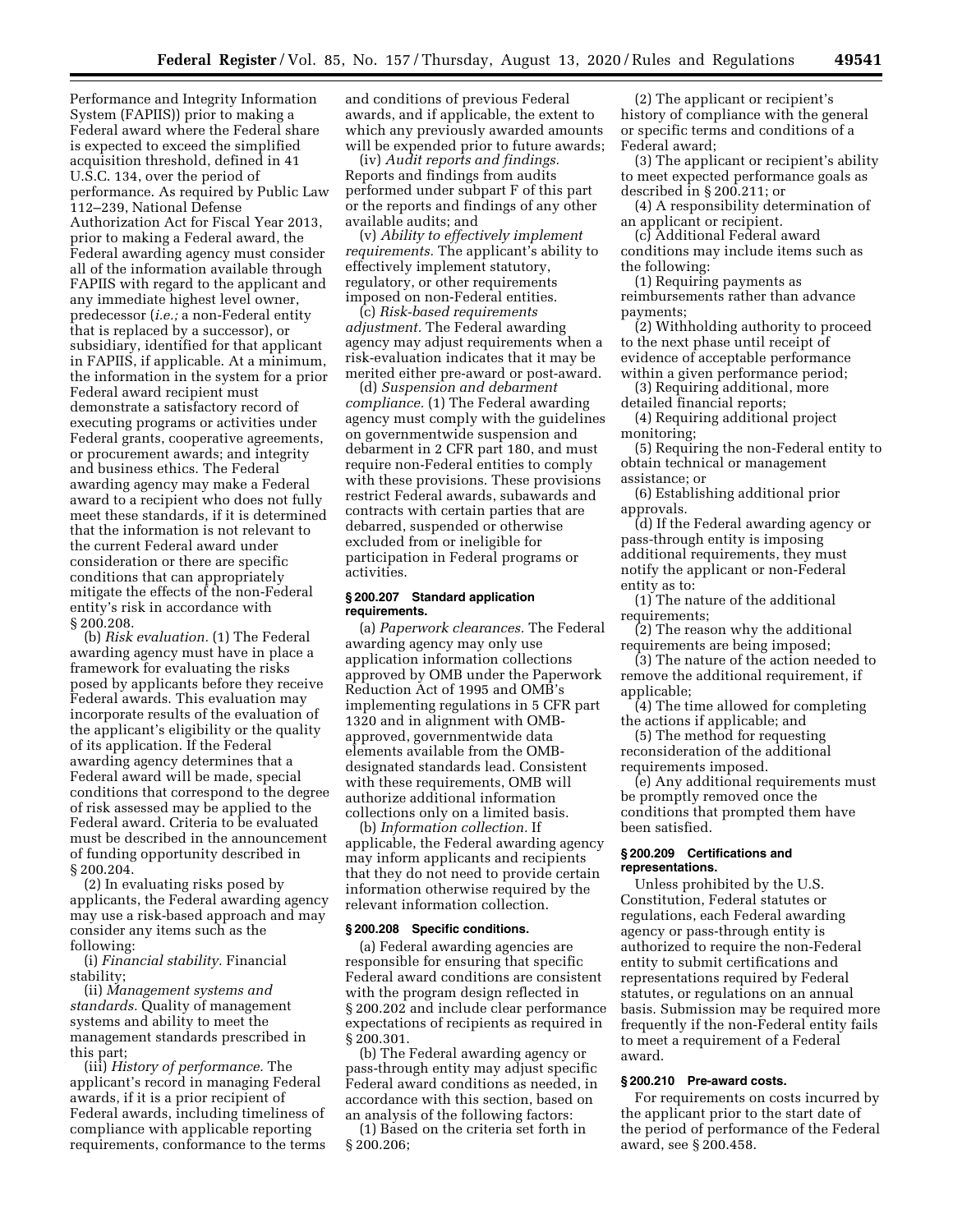## **§ 200.211 Information contained in a Federal award.**

A Federal award must include the following information:

(a) *Federal award performance goals.*  Performance goals, indicators, targets, and baseline data must be included in the Federal award, where applicable. The Federal awarding agency must also specify how performance will be assessed in the terms and conditions of the Federal award, including the timing and scope of expected performance. See §§ 200.202 and 200.301 for more information on Federal award performance goals.

(b) *General Federal award information.* The Federal awarding agency must include the following general Federal award information in each Federal award:

(1) Recipient name (which must match the name associated with its unique entity identifier as defined at 2 CFR 25.315);

(2) Recipient's unique entity identifier;

(3) Unique Federal Award

Identification Number (FAIN);

(4) Federal Award Date (see Federal award date in § 200.201);

(5) Period of Performance Start and End Date;

(6) Budget Period Start and End Date; (7) Amount of Federal Funds

Obligated by this action;

(8) Total Amount of Federal Funds Obligated;

- (9) Total Approved Cost Sharing or Matching, where applicable;
- (10) Total Amount of the Federal

Award including approved Cost Sharing or Matching;

(11) Budget Approved by the Federal Awarding Agency;

(11) Federal award description, (to comply with statutory requirements (*e.g.,* FFATA));

(12) Name of Federal awarding agency and contact information for awarding official,

(13) Assistance Listings Number and Title;

(14) Identification of whether the award is R&D; and

(15) Indirect cost rate for the Federal award (including if the de minimis rate is charged per § 200.414).

(c) *General terms and conditions.* (1) Federal awarding agencies must incorporate the following general terms and conditions either in the Federal award or by reference, as applicable:

(i) *Administrative requirements.*  Administrative requirements implemented by the Federal awarding agency as specified in this part.

(ii) *National policy requirements.*  These include statutory, executive

order, other Presidential directive, or regulatory requirements that apply by specific reference and are not programspecific. See § 200.300 Statutory and national policy requirements.

(iii) *Recipient integrity and performance matters.* If the total Federal share of the Federal award may include more than \$500,000 over the period of performance, the Federal awarding agency must include the term and condition available in appendix XII of this part. See also § 200.113.

(iv) *Future budget periods.* If it is anticipated that the period of performance will include multiple budget periods, the Federal awarding agency must indicate that subsequent budget periods are subject to the availability of funds, program authority, satisfactory performance, and compliance with the terms and conditions of the Federal award.

(v) *Termination provisions.* Federal awarding agencies must make recipients aware, in a clear and unambiguous manner, of the termination provisions in § 200.340, including the applicable termination provisions in the Federal awarding agency's regulations or in each Federal award.

(2) The Federal award must incorporate, by reference, all general terms and conditions of the award, which must be maintained on the agency's website.

(3) If a non-Federal entity requests a copy of the full text of the general terms and conditions, the Federal awarding agency must provide it.

(4) Wherever the general terms and conditions are publicly available, the Federal awarding agency must maintain an archive of previous versions of the general terms and conditions, with effective dates, for use by the non-Federal entity, auditors, or others.

(d) *Federal awarding agency, program, or Federal award specific terms and conditions.* The Federal awarding agency must include with each Federal award any terms and conditions necessary to communicate requirements that are in addition to the requirements outlined in the Federal awarding agency's general terms and conditions. See also § 200.208. Whenever practicable, these specific terms and conditions also should be shared on the agency's website and in notices of funding opportunities (as outlined in § 200.204) in addition to being included in a Federal award. See also § 200.207.

(e) *Federal awarding agency requirements.* Any other information required by the Federal awarding agency.

#### **§ 200.212 Public access to Federal award information.**

(a) In accordance with statutory requirements for Federal spending transparency (*e.g.,* FFATA), except as noted in this section, for applicable Federal awards the Federal awarding agency must announce all Federal awards publicly and publish the required information on a publicly available OMB-designated governmentwide website.

(b) All information posted in the designated integrity and performance system accessible through SAM (currently FAPIIS) on or after April 15, 2011 will be publicly available after a waiting period of 14 calendar days, except for:

(1) Past performance reviews required by Federal Government contractors in accordance with the Federal Acquisition Regulation (FAR) 48 CFR part 42, subpart 42.15;

(2) Information that was entered prior to April 15, 2011; or

(3) Information that is withdrawn during the 14-calendar day waiting period by the Federal Government official.

(c) Nothing in this section may be construed as requiring the publication of information otherwise exempt under the Freedom of Information Act (5 U.S.C 552), or controlled unclassified information pursuant to Executive Order 13556.

## **§ 200.213 Reporting a determination that a non-Federal entity is not qualified for a Federal award.**

(a) If a Federal awarding agency does not make a Federal award to a non-Federal entity because the official determines that the non-Federal entity does not meet either or both of the minimum qualification standards as described in § 200.206(a)(2), the Federal awarding agency must report that determination to the designated integrity and performance system accessible through SAM (currently FAPIIS), only if all of the following apply:

(1) The only basis for the determination described in this paragraph (a) is the non-Federal entity's prior record of executing programs or activities under Federal awards or its record of integrity and business ethics, as described in § 200.206(a)(2) (*i.e.,* the entity was determined to be qualified based on all factors other than those two standards); and

(2) The total Federal share of the Federal award that otherwise would be made to the non-Federal entity is expected to exceed the simplified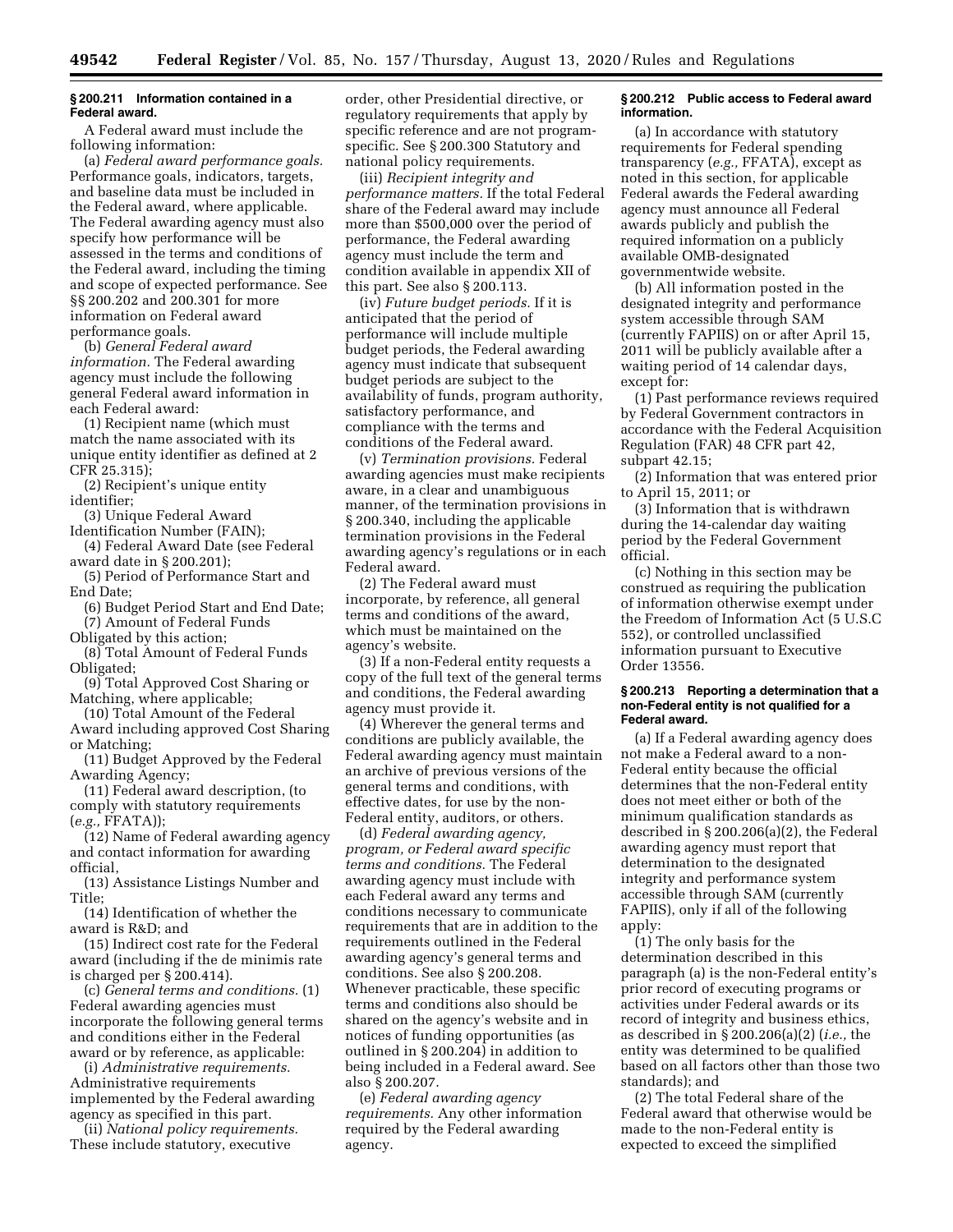acquisition threshold over the period of performance.

(b) The Federal awarding agency is not required to report a determination that a non-Federal entity is not qualified for a Federal award if they make the Federal award to the non-Federal entity and include specific award terms and conditions, as described in § 200.208.

(c) If a Federal awarding agency reports a determination that a non-Federal entity is not qualified for a Federal award, as described in paragraph (a) of this section, the Federal awarding agency also must notify the non-Federal entity that—

(1) The determination was made and reported to the designated integrity and performance system accessible through SAM, and include with the notification an explanation of the basis for the determination;

(2) The information will be kept in the system for a period of five years from the date of the determination, as required by section 872 of Public Law 110–417, as amended (41 U.S.C. 2313), then archived;

(3) Each Federal awarding agency that considers making a Federal award to the non-Federal entity during that five year period must consider that information in judging whether the non-Federal entity is qualified to receive the Federal award when the total Federal share of the Federal award is expected to include an amount of Federal funding in excess of the simplified acquisition threshold over the period of performance;

(4) The non-Federal entity may go to the awardee integrity and performance portal accessible through SAM (currently the Contractor Performance Assessment Reporting System (CPARS)) and comment on any information the system contains about the non-Federal entity itself; and

(5) Federal awarding agencies will consider that non-Federal entity's comments in determining whether the non-Federal entity is qualified for a future Federal award.

(d) If a Federal awarding agency enters information into the designated integrity and performance system accessible through SAM about a determination that a non-Federal entity is not qualified for a Federal award and subsequently:

(1) Learns that any of that information is erroneous, the Federal awarding agency must correct the information in the system within three business days; and

(2) Obtains an update to that information that could be helpful to other Federal awarding agencies, the Federal awarding agency is strongly encouraged to amend the information in the system to incorporate the update in a timely way.

(e) Federal awarding agencies must not post any information that will be made publicly available in the nonpublic segment of designated integrity and performance system that is covered by a disclosure exemption under the Freedom of Information Act. If the recipient asserts within seven calendar days to the Federal awarding agency that posted the information that some or all of the information made publicly available is covered by a disclosure exemption under the Freedom of Information Act, the Federal awarding agency that posted the information must remove the posting within seven calendar days of receiving the assertion. Prior to reposting the releasable information, the Federal awarding agency must resolve the issue in accordance with the agency's Freedom of Information Act procedures.

#### **§ 200.214 Suspension and debarment.**

Non-Federal entities are subject to the non-procurement debarment and suspension regulations implementing Executive Orders 12549 and 12689, 2 CFR part 180. The regulations in 2 CFR part 180 restrict awards, subawards, and contracts with certain parties that are debarred, suspended, or otherwise excluded from or ineligible for participation in Federal assistance programs or activities.

## **§ 200.215 Never contract with the enemy.**

Federal awarding agencies and recipients are subject to the regulations implementing Never Contract with the Enemy in 2 CFR part 183. The regulations in 2 CFR part 183 affect covered contracts, grants and cooperative agreements that are expected to exceed \$50,000 within the period of performance, are performed outside the United States and its territories, and are in support of a contingency operation in which members of the Armed Forces are actively engaged in hostilities.

#### **§ 200.216 Prohibition on certain telecommunications and video surveillance services or equipment.**

(a) Recipients and subrecipients are prohibited from obligating or expending loan or grant funds to:

(1) Procure or obtain; (2) Extend or renew a contract to procure or obtain; or

(3) Enter into a contract (or extend or renew a contract) to procure or obtain equipment, services, or systems that uses covered telecommunications equipment or services as a substantial or essential component of any system, or

as critical technology as part of any system. As described in Public Law 115–232, section 889, covered telecommunications equipment is telecommunications equipment produced by Huawei Technologies Company or ZTE Corporation (or any subsidiary or affiliate of such entities).

(i) For the purpose of public safety, security of government facilities, physical security surveillance of critical infrastructure, and other national security purposes, video surveillance and telecommunications equipment produced by Hytera Communications Corporation, Hangzhou Hikvision Digital Technology Company, or Dahua Technology Company (or any subsidiary or affiliate of such entities).

(ii) Telecommunications or video surveillance services provided by such entities or using such equipment.

(iii) Telecommunications or video surveillance equipment or services produced or provided by an entity that the Secretary of Defense, in consultation with the Director of the National Intelligence or the Director of the Federal Bureau of Investigation, reasonably believes to be an entity owned or controlled by, or otherwise connected to, the government of a covered foreign country.

(b) In implementing the prohibition under Public Law 115–232, section 889, subsection (f), paragraph (1), heads of executive agencies administering loan, grant, or subsidy programs shall prioritize available funding and technical support to assist affected businesses, institutions and organizations as is reasonably necessary for those affected entities to transition from covered communications equipment and services, to procure replacement equipment and services, and to ensure that communications service to users and customers is sustained.

(c) See Public Law 115–232, section 889 for additional information.

(d) See also § 200.471.

■ 45. Revise subpart D to read as follows:

## **Subpart D—Post Federal Award Requirements**

Sec.

- 200.300 Statutory and national policy requirements.
- 
- 200.301 Performance measurement.<br>200.302 Financial management. 200.302 Financial management.<br>200.303 Internal controls
- Internal controls.<br>Bonds.
- 
- 200.304<br>200.305
- 200.305 Federal payment.<br>200.306 Cost sharing or m 200.306 Cost sharing or matching.<br>200.307 Program income.
- Program income.
- 200.308 Revision of budget and program plans.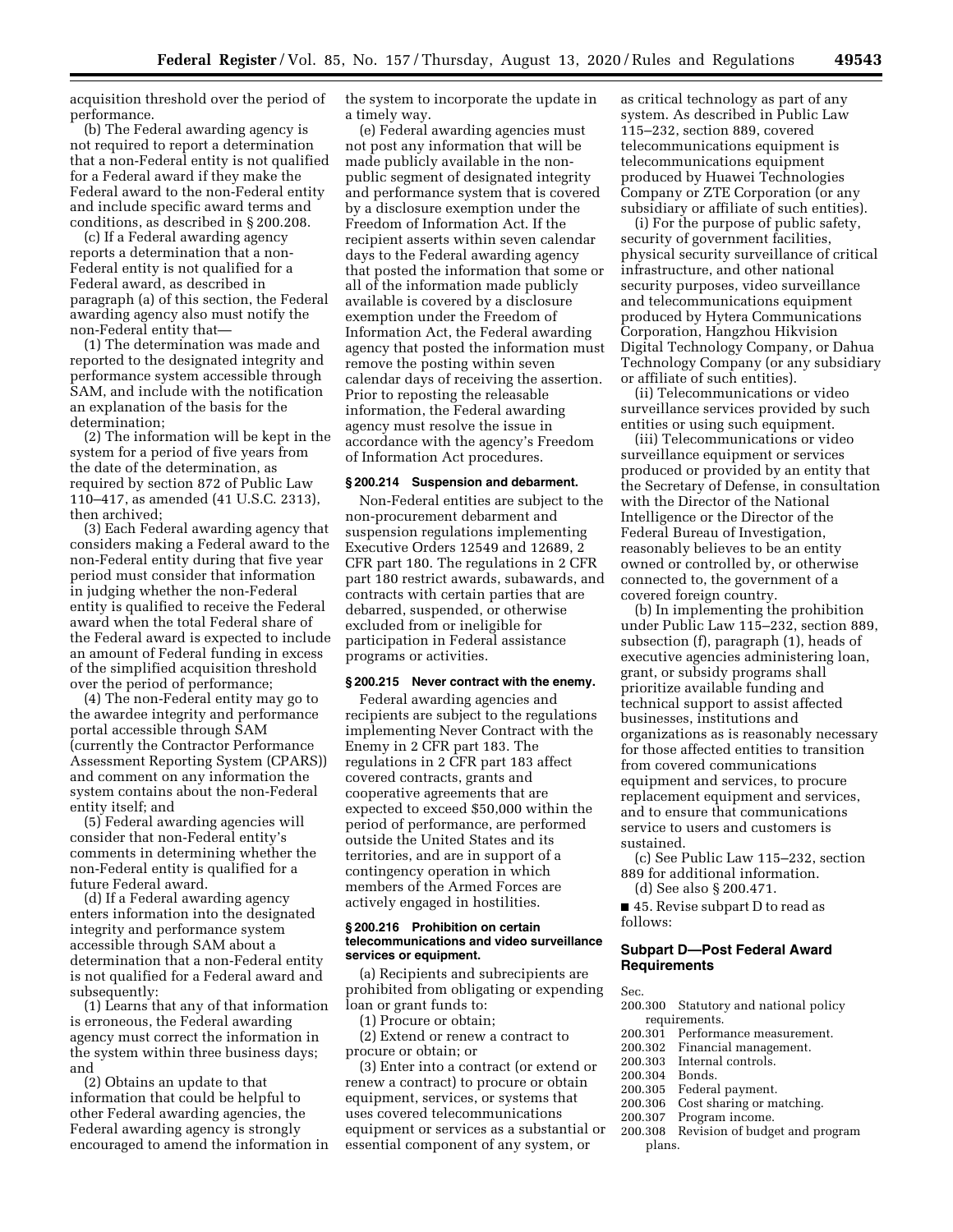| 200.309 Modifications to Period of |  |
|------------------------------------|--|
| Performance.                       |  |

#### *Property Standards*

- 200.310 Insurance coverage.
- 200.311 Real property.
- 200.312 Federally-owned and exempt
- property.
- 200.313 Equipment.
- 200.314 Supplies.
- 200.315 Intangible property.
- 200.316 Property trust relationship.

#### *Procurement Standards*

- 200.317 Procurements by states.
- 200.318 General procurement standards.
- 200.319 Competition.
- 200.320 Methods of procurement to be followed.
- 200.321 Contracting with small and minority businesses, women's business enterprises, and labor surplus area firms.
- 200.322 Domestic preferences for procurements.
- 200.323 Procurement of recovered materials.
- 200.324 Contract cost and price.
- 200.325 Federal awarding agency or passthrough entity review.
- 200.326 Bonding requirements.
- 200.327 Contract provisions.
- *Performance and Financial Monitoring and Reporting*
- 200.328 Financial reporting.
- 200.329 Monitoring and reporting program performance.
- 200. 330 Reporting on real property.
- *Subrecipient Monitoring and Management*
- 200.331 Subrecipient and contractor determinations.
- 200.332 Requirements for pass-through entities.
- 200.333 Fixed amount subawards.
- *Record Retention and Access*
- 200.334 Retention requirements for records.
- 200.335 Requests for transfer of records.
- 200.336 Methods for collection,
- transmission, and storage of information. 200.337 Access to records.
- 200.338 Restrictions on public access to records.
- *Remedies for Noncompliance*
- 200.339 Remedies for noncompliance.
- 200.340 Termination.
- 200.341 Notification of termination requirement.
- 200.342 Opportunities to object, hearings, and appeals.
- 200.343 Effects of suspension and termination.
- *Closeout*

200.344 Closeout.

- *Post-Closeout Adjustments and Continuing Responsibilities*
- 200.345 Post-closeout adjustments and continuing responsibilities.

*Collection of Amounts Due* 

200.346 Collection of amounts due.

## **Subpart D—Post Federal Award Requirements**

#### **§ 200.300 Statutory and national policy requirements.**

(a) The Federal awarding agency must manage and administer the Federal award in a manner so as to ensure that Federal funding is expended and associated programs are implemented in full accordance with the U.S. Constitution, Federal Law, and public policy requirements: Including, but not limited to, those protecting free speech, religious liberty, public welfare, the environment, and prohibiting discrimination. The Federal awarding agency must communicate to the non-Federal entity all relevant public policy requirements, including those in general appropriations provisions, and incorporate them either directly or by reference in the terms and conditions of the Federal award.

(b) The non-Federal entity is responsible for complying with all requirements of the Federal award. For all Federal awards, this includes the provisions of FFATA, which includes requirements on executive compensation, and also requirements implementing the Act for the non-Federal entity at 2 CFR parts 25 and 170. See also statutory requirements for whistleblower protections at 10 U.S.C. 2409, 41 U.S.C. 4712, and 10 U.S.C. 2324, 41 U.S.C. 4304 and 4310.

## **§ 200.301 Performance measurement.**

(a) The Federal awarding agency must measure the recipient's performance to show achievement of program goals and objectives, share lessons learned, improve program outcomes, and foster adoption of promising practices. Program goals and objectives should be derived from program planning and design. See § 200.202 for more information. Where appropriate, the Federal award may include specific program goals, indicators, targets, baseline data, data collection, or expected outcomes (such as outputs, or services performance or public impacts of any of these) with an expected timeline for accomplishment. Where applicable, this should also include any performance measures or independent sources of data that may be used to measure progress. The Federal awarding agency will determine how performance progress is measured, which may differ by program. Performance measurement progress must be both measured and reported. See § 200.329 for more information on monitoring program performance. The Federal awarding agency may include program-specific requirements, as applicable. These

requirements must be aligned, to the extent permitted by law, with the Federal awarding agency strategic goals, strategic objectives or performance goals that are relevant to the program. See also OMB Circular A–11, Preparation, Submission, and Execution of the Budget Part 6.

(b) The Federal awarding agency should provide recipients with clear performance goals, indicators, targets, and baseline data as described in § 200.211. Performance reporting frequency and content should be established to not only allow the Federal awarding agency to understand the recipient progress but also to facilitate identification of promising practices among recipients and build the evidence upon which the Federal awarding agency's program and performance decisions are made. See § 200.328 for more information on reporting program performance.

(c) This provision is designed to operate in tandem with evidence-related statutes (*e.g.;* The Foundations for Evidence-Based Policymaking Act of 2018, which emphasizes collaboration and coordination to advance data and evidence-building functions in the Federal government). The Federal awarding agency should also specify any requirements of award recipients' participation in a federally funded evaluation, and any evaluation activities required to be conducted by the Federal award.

# **§ 200.302 Financial management.**

(a) Each state must expend and account for the Federal award in accordance with state laws and procedures for expending and accounting for the state's own funds. In addition, the state's and the other non-Federal entity's financial management systems, including records documenting compliance with Federal statutes, regulations, and the terms and conditions of the Federal award, must be sufficient to permit the preparation of reports required by general and program-specific terms and conditions; and the tracing of funds to a level of expenditures adequate to establish that such funds have been used according to the Federal statutes, regulations, and the terms and conditions of the Federal award. See also § 200.450.

(b) The financial management system of each non-Federal entity must provide for the following (see also §§ 200.334, 200.335, 200.336, and 200.337):

(1) Identification, in its accounts, of all Federal awards received and expended and the Federal programs under which they were received. Federal program and Federal award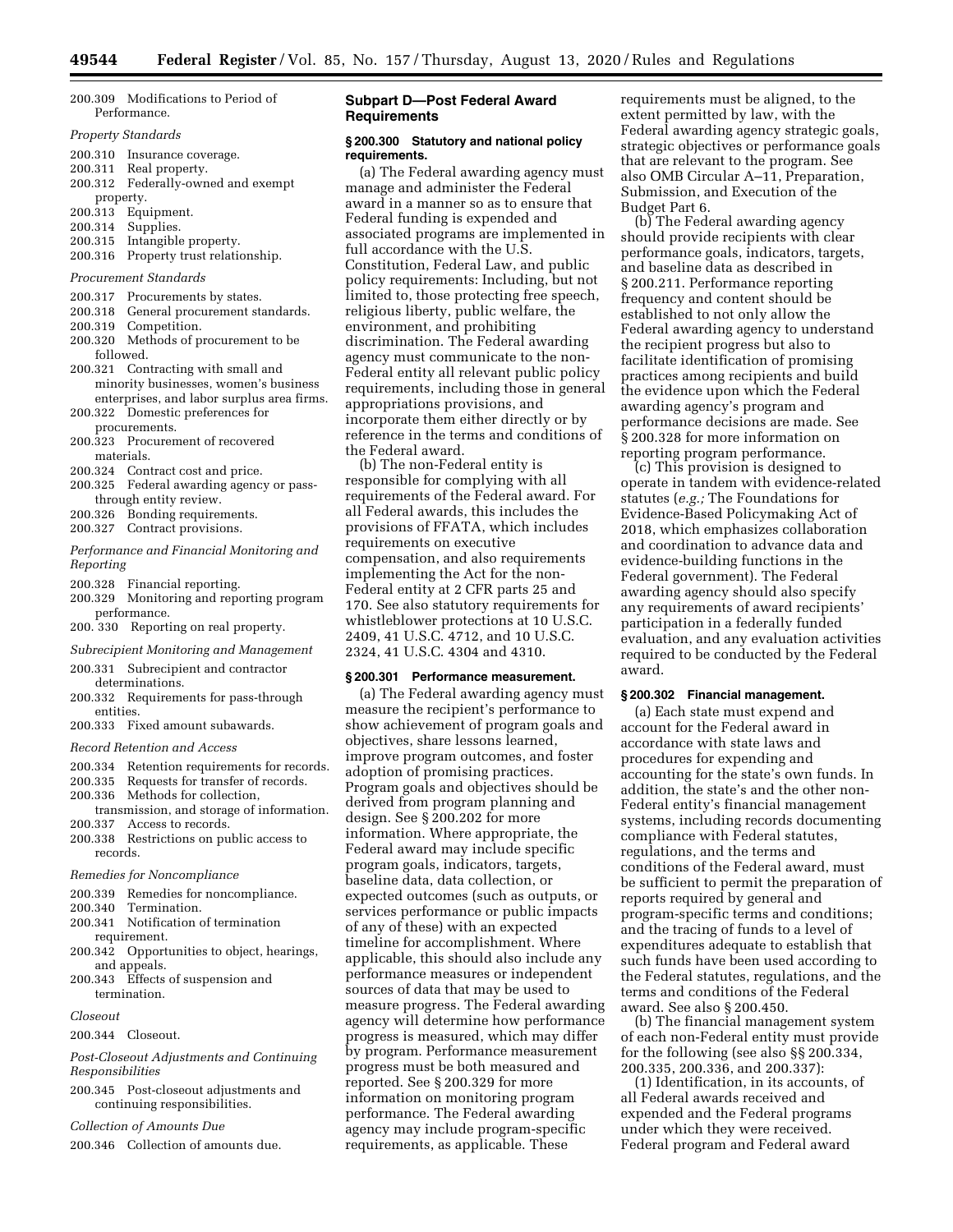identification must include, as applicable, the Assistance Listings title and number, Federal award identification number and year, name of the Federal agency, and name of the pass-through entity, if any.

(2) Accurate, current, and complete disclosure of the financial results of each Federal award or program in accordance with the reporting requirements set forth in §§ 200.328 and 200.329. If a Federal awarding agency requires reporting on an accrual basis from a recipient that maintains its records on other than an accrual basis, the recipient must not be required to establish an accrual accounting system. This recipient may develop accrual data for its reports on the basis of an analysis of the documentation on hand. Similarly, a pass-through entity must not require a subrecipient to establish an accrual accounting system and must allow the subrecipient to develop accrual data for its reports on the basis of an analysis of the documentation on hand.

(3) Records that identify adequately the source and application of funds for federally-funded activities. These records must contain information pertaining to Federal awards, authorizations, financial obligations, unobligated balances, assets, expenditures, income and interest and be supported by source documentation.

(4) Effective control over, and accountability for, all funds, property, and other assets. The non-Federal entity must adequately safeguard all assets and assure that they are used solely for authorized purposes. See § 200.303.

(5) Comparison of expenditures with budget amounts for each Federal award.

(6) Written procedures to implement the requirements of § 200.305.

(7) Written procedures for determining the allowability of costs in accordance with subpart E of this part and the terms and conditions of the Federal award.

#### **§ 200.303 Internal controls.**

The non-Federal entity must: (a) Establish and maintain effective internal control over the Federal award that provides reasonable assurance that the non-Federal entity is managing the Federal award in compliance with Federal statutes, regulations, and the terms and conditions of the Federal award. These internal controls should be in compliance with guidance in ''Standards for Internal Control in the Federal Government'' issued by the Comptroller General of the United States or the ''Internal Control Integrated Framework'', issued by the

Committee of Sponsoring Organizations of the Treadway Commission (COSO).

(b) Comply with the U.S. Constitution, Federal statutes, regulations, and the terms and conditions of the Federal awards.

(c) Evaluate and monitor the non-Federal entity's compliance with statutes, regulations and the terms and conditions of Federal awards.

(d) Take prompt action when instances of noncompliance are identified including noncompliance identified in audit findings.

(e) Take reasonable measures to safeguard protected personally identifiable information and other information the Federal awarding agency or pass-through entity designates as sensitive or the non-Federal entity considers sensitive consistent with applicable Federal, State, local, and tribal laws regarding privacy and responsibility over confidentiality.

### **§ 200.304 Bonds.**

The Federal awarding agency may include a provision on bonding, insurance, or both in the following circumstances:

(a) Where the Federal Government guarantees or insures the repayment of money borrowed by the recipient, the Federal awarding agency, at its discretion, may require adequate bonding and insurance if the bonding and insurance requirements of the non-Federal entity are not deemed adequate to protect the interest of the Federal Government.

(b) The Federal awarding agency may require adequate fidelity bond coverage where the non-Federal entity lacks sufficient coverage to protect the Federal Government's interest.

(c) Where bonds are required in the situations described above, the bonds must be obtained from companies holding certificates of authority as acceptable sureties, as prescribed in 31 CFR part 223.

#### **§ 200.305 Federal payment.**

(a) For states, payments are governed by Treasury-State Cash Management Improvement Act (CMIA) agreements and default procedures codified at 31 CFR part 205 and Treasury Financial Manual (TFM) 4A–2000, ''Overall Disbursing Rules for All Federal Agencies''.

(b) For non-Federal entities other than states, payments methods must minimize the time elapsing between the transfer of funds from the United States Treasury or the pass-through entity and the disbursement by the non-Federal entity whether the payment is made by electronic funds transfer, or issuance or

redemption of checks, warrants, or payment by other means. See also § 200.302(b)(6). Except as noted elsewhere in this part, Federal agencies must require recipients to use only OMB-approved, governmentwide information collection requests to request payment.

(1) The non-Federal entity must be paid in advance, provided it maintains or demonstrates the willingness to maintain both written procedures that minimize the time elapsing between the transfer of funds and disbursement by the non-Federal entity, and financial management systems that meet the standards for fund control and accountability as established in this part. Advance payments to a non-Federal entity must be limited to the minimum amounts needed and be timed to be in accordance with the actual, immediate cash requirements of the non-Federal entity in carrying out the purpose of the approved program or project. The timing and amount of advance payments must be as close as is administratively feasible to the actual disbursements by the non-Federal entity for direct program or project costs and the proportionate share of any allowable indirect costs. The non-Federal entity must make timely payment to contractors in accordance with the contract provisions.

(2) Whenever possible, advance payments must be consolidated to cover anticipated cash needs for all Federal awards made by the Federal awarding agency to the recipient.

(i) Advance payment mechanisms include, but are not limited to, Treasury check and electronic funds transfer and must comply with applicable guidance in 31 CFR part 208.

(ii) Non-Federal entities must be authorized to submit requests for advance payments and reimbursements at least monthly when electronic fund transfers are not used, and as often as they like when electronic transfers are used, in accordance with the provisions of the Electronic Fund Transfer Act (15 U.S.C. 1693–1693r).

(3) Reimbursement is the preferred method when the requirements in this paragraph (b) cannot be met, when the Federal awarding agency sets a specific condition per § 200.208, or when the non-Federal entity requests payment by reimbursement. This method may be used on any Federal award for construction, or if the major portion of the construction project is accomplished through private market financing or Federal loans, and the Federal award constitutes a minor portion of the project. When the reimbursement method is used, the Federal awarding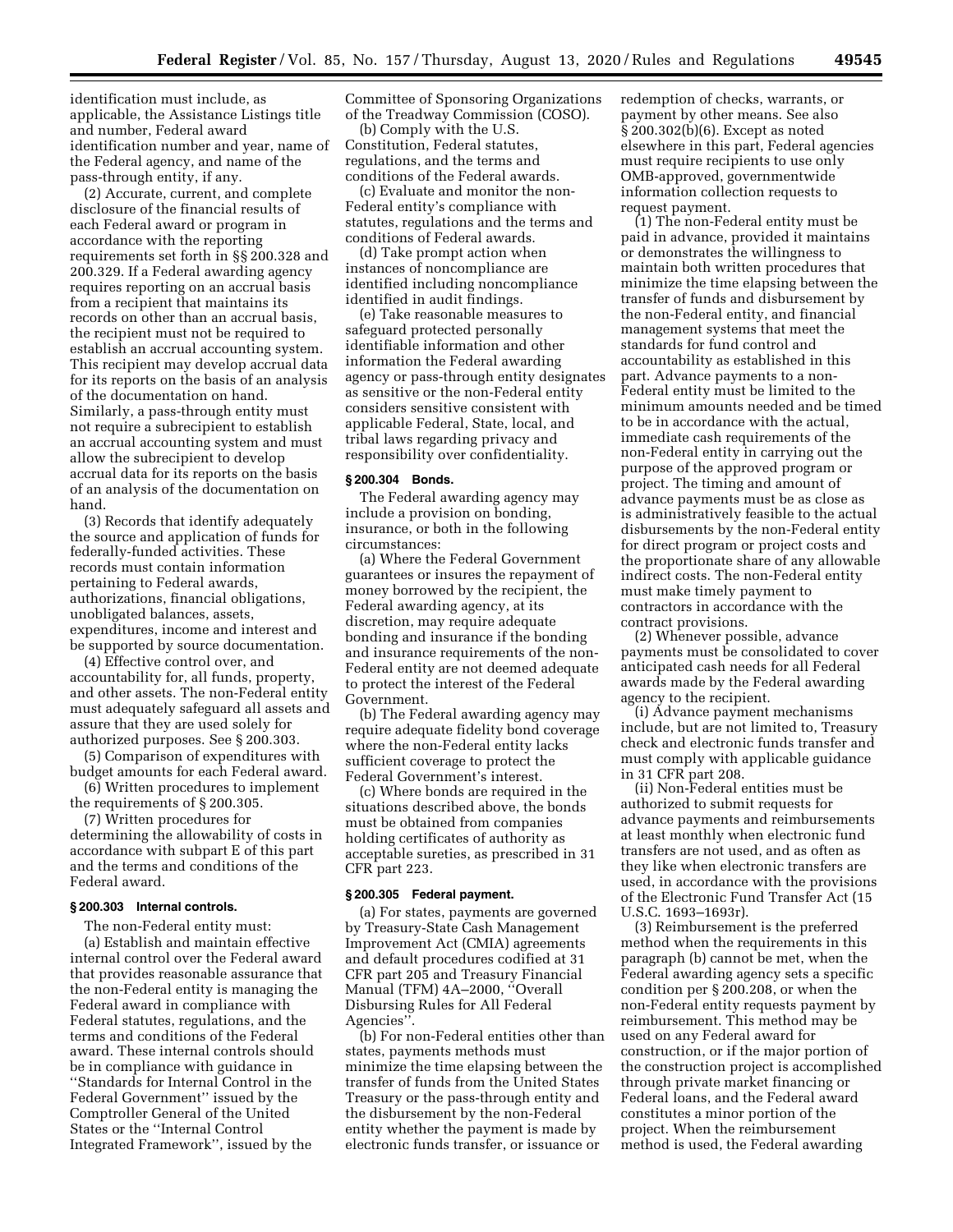agency or pass-through entity must make payment within 30 calendar days after receipt of the billing, unless the Federal awarding agency or passthrough entity reasonably believes the request to be improper.

(4) If the non-Federal entity cannot meet the criteria for advance payments and the Federal awarding agency or pass-through entity has determined that reimbursement is not feasible because the non-Federal entity lacks sufficient working capital, the Federal awarding agency or pass-through entity may provide cash on a working capital advance basis. Under this procedure, the Federal awarding agency or passthrough entity must advance cash payments to the non-Federal entity to cover its estimated disbursement needs for an initial period generally geared to the non-Federal entity's disbursing cycle. Thereafter, the Federal awarding agency or pass-through entity must reimburse the non-Federal entity for its actual cash disbursements. Use of the working capital advance method of payment requires that the pass-through entity provide timely advance payments to any subrecipients in order to meet the subrecipient's actual cash disbursements. The working capital advance method of payment must not be used by the pass-through entity if the reason for using this method is the unwillingness or inability of the passthrough entity to provide timely advance payments to the subrecipient to meet the subrecipient's actual cash disbursements.

(5) To the extent available, the non-Federal entity must disburse funds available from program income (including repayments to a revolving fund), rebates, refunds, contract settlements, audit recoveries, and interest earned on such funds before requesting additional cash payments.

(6) Unless otherwise required by Federal statutes, payments for allowable costs by non-Federal entities must not be withheld at any time during the period of performance unless the conditions of § 200.208, subpart D of this part, including § 200.339, or one or more of the following applies:

(i) The non-Federal entity has failed to comply with the project objectives, Federal statutes, regulations, or the terms and conditions of the Federal award.

(ii) The non-Federal entity is delinquent in a debt to the United States as defined in OMB Circular A–129, ''Policies for Federal Credit Programs and Non-Tax Receivables.'' Under such conditions, the Federal awarding agency or pass-through entity may, upon reasonable notice, inform the nonFederal entity that payments must not be made for financial obligations incurred after a specified date until the conditions are corrected or the indebtedness to the Federal Government is liquidated.

(iii) A payment withheld for failure to comply with Federal award conditions, but without suspension of the Federal award, must be released to the non-Federal entity upon subsequent compliance. When a Federal award is suspended, payment adjustments will be made in accordance with § 200.343.

(iv) A payment must not be made to a non-Federal entity for amounts that are withheld by the non-Federal entity from payment to contractors to assure satisfactory completion of work. A payment must be made when the non-Federal entity actually disburses the withheld funds to the contractors or to escrow accounts established to assure satisfactory completion of work.

(7) Standards governing the use of banks and other institutions as depositories of advance payments under Federal awards are as follows.

(i) The Federal awarding agency and pass-through entity must not require separate depository accounts for funds provided to a non-Federal entity or establish any eligibility requirements for depositories for funds provided to the non-Federal entity. However, the non-Federal entity must be able to account for funds received, obligated, and expended.

(ii) Advance payments of Federal funds must be deposited and maintained in insured accounts whenever possible.

(8) The non-Federal entity must maintain advance payments of Federal awards in interest-bearing accounts, unless the following apply:

(i) The non-Federal entity receives less than \$250,000 in Federal awards per year.

(ii) The best reasonably available interest-bearing account would not be expected to earn interest in excess of \$500 per year on Federal cash balances.

(iii) The depository would require an average or minimum balance so high that it would not be feasible within the expected Federal and non-Federal cash resources.

(iv) A foreign government or banking system prohibits or precludes interestbearing accounts.

(9) Interest earned amounts up to \$500 per year may be retained by the non-Federal entity for administrative expense. Any additional interest earned on Federal advance payments deposited in interest-bearing accounts must be remitted annually to the Department of Health and Human Services Payment

Management System (PMS) through an electronic medium using either Automated Clearing House (ACH) network or a Fedwire Funds Service payment.

(i) For returning interest on Federal awards paid through PMS, the refund should:

(A) Provide an explanation stating that the refund is for interest;

(B) List the PMS Payee Account Number(s) (PANs);

(C) List the Federal award number(s) for which the interest was earned; and

(D) Make returns payable to: Department of Health and Human Services.

(ii) For returning interest on Federal awards not paid through PMS, the refund should:

(A) Provide an explanation stating that the refund is for interest;

(B) Include the name of the awarding agency;

(C) List the Federal award number(s) for which the interest was earned; and

(D) Make returns payable to: Department of Health and Human Services.

(10) Funds, principal, and excess cash returns must be directed to the original Federal agency payment system. The non-Federal entity should review instructions from the original Federal agency payment system. Returns should include the following information:

(i) Payee Account Number (PAN), if the payment originated from PMS, or Agency information to indicate whom to credit the funding if the payment originated from ASAP, NSF, or another Federal agency payment system.

(ii) PMS document number and subaccount(s), if the payment originated from PMS, or relevant account numbers if the payment originated from another Federal agency payment system.

(iii) The reason for the return (*e.g.,*  excess cash, funds not spent, interest, part interest part other, etc.)

(11) When returning funds or interest to PMS you must include the following as applicable:

(i) For ACH Returns:

Routing Number: 051036706

Account number: 303000

Bank Name and Location: Credit

Gateway—ACH Receiver St. Paul, MN (ii) For Fedwire Returns 1:

Routing Number: 021030004 Account number: 75010501

Bank Name and Location: Federal Reserve Bank Treas NYC/Funds

Transfer Division New York, NY

1Please note that the organization initiating payment is likely to incur a charge from their Financial Institution for this type of payment.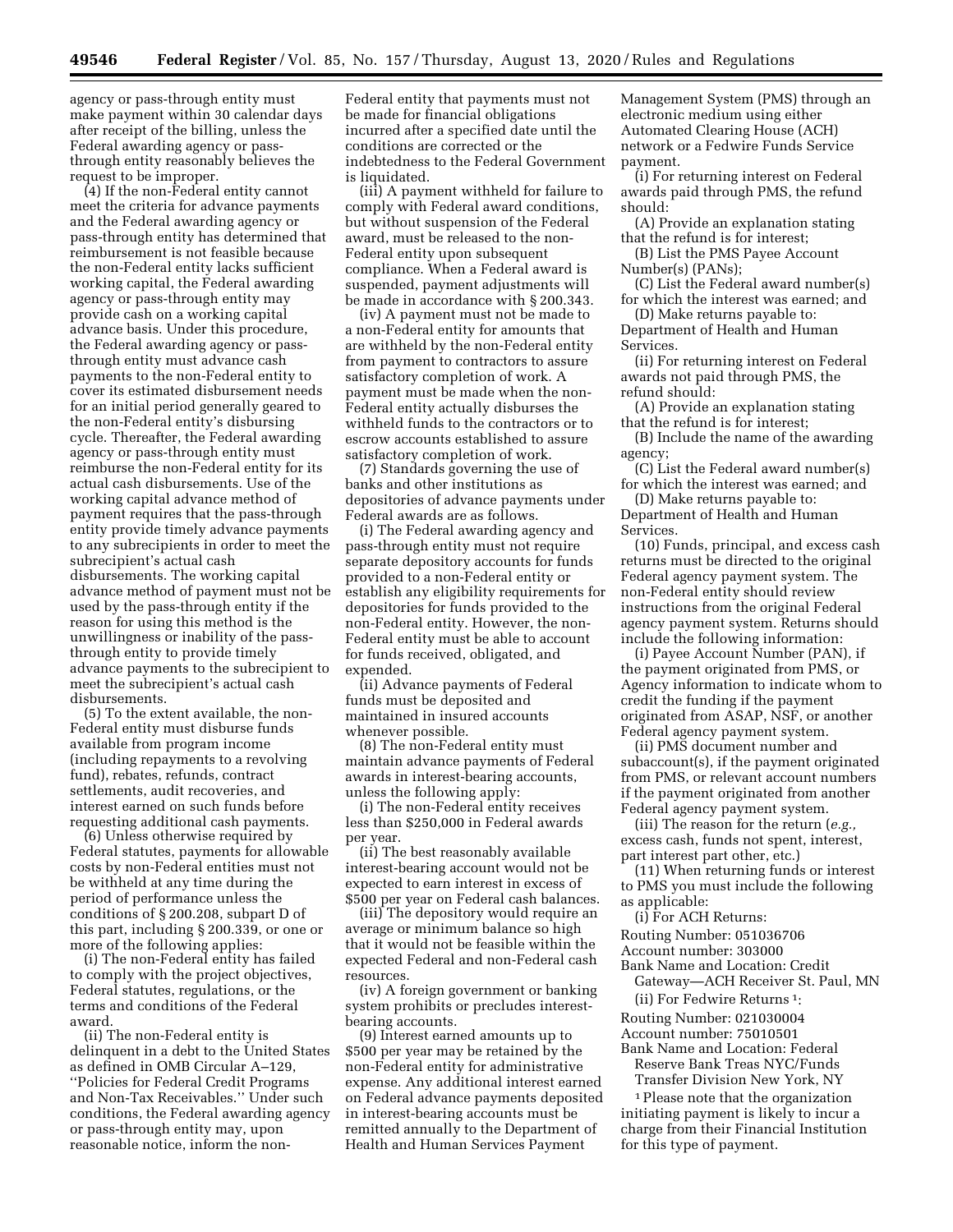(iii) For International ACH Returns: Beneficiary Account: Federal Reserve

Bank of New York/ITS (FRBNY/ITS) Bank: Citibank N.A. (New York)

Swift Code: CITIUS33

Account Number: 36838868

Bank Address: 388 Greenwich Street,

New York, NY 10013 USA

Payment Details (Line 70): Agency Locator Code (ALC): 75010501

Name (abbreviated when possible) and ALC Agency POC

(iv) For recipients that do not have electronic remittance capability, please make check 2 payable to: ''The Department of Health and Human Services.''

Mail Check to Treasury approved lockbox:

HHS Program Support Center, P.O. Box 530231, Atlanta, GA 30353–0231 2Please allow 4–6 weeks for

processing of a payment by check to be applied to the appropriate PMS account.

(v) Questions can be directed to PMS at 877–614–5533 or *PMSSupport@ psc.hhs.gov.* 

#### **§ 200.306 Cost sharing or matching.**

(a) Under Federal research proposals, voluntary committed cost sharing is not expected. It cannot be used as a factor during the merit review of applications or proposals, but may be considered if it is both in accordance with Federal awarding agency regulations and specified in a notice of funding opportunity. Criteria for considering voluntary committed cost sharing and any other program policy factors that may be used to determine who may receive a Federal award must be explicitly described in the notice of funding opportunity. See also §§ 200.414 and 200.204 and appendix I to this part.

(b) For all Federal awards, any shared costs or matching funds and all contributions, including cash and thirdparty in-kind contributions, must be accepted as part of the non-Federal entity's cost sharing or matching when such contributions meet all of the following criteria:

(1) Are verifiable from the non-Federal entity's records;

(2) Are not included as contributions for any other Federal award;

(3) Are necessary and reasonable for accomplishment of project or program objectives;

(4) Are allowable under subpart E of this part;

(5) Are not paid by the Federal Government under another Federal award, except where the Federal statute authorizing a program specifically provides that Federal funds made

available for such program can be applied to matching or cost sharing requirements of other Federal programs;

(6) Are provided for in the approved budget when required by the Federal awarding agency; and

(7) Conform to other provisions of this part, as applicable.

(c) Unrecovered indirect costs, including indirect costs on cost sharing or matching may be included as part of cost sharing or matching only with the prior approval of the Federal awarding agency. Unrecovered indirect cost means the difference between the amount charged to the Federal award and the amount which could have been charged to the Federal award under the non-Federal entity's approved negotiated indirect cost rate.

(d) Values for non-Federal entity contributions of services and property must be established in accordance with the cost principles in subpart E of this part. If a Federal awarding agency authorizes the non-Federal entity to donate buildings or land for construction/facilities acquisition projects or long-term use, the value of the donated property for cost sharing or matching must be the lesser of paragraph (d)(1) or (2) of this section.

(1) The value of the remaining life of the property recorded in the non-Federal entity's accounting records at the time of donation.

(2) The current fair market value. However, when there is sufficient justification, the Federal awarding agency may approve the use of the current fair market value of the donated property, even if it exceeds the value described in paragraph (d)(1) of this section at the time of donation.

(e) Volunteer services furnished by third-party professional and technical personnel, consultants, and other skilled and unskilled labor may be counted as cost sharing or matching if the service is an integral and necessary part of an approved project or program. Rates for third-party volunteer services must be consistent with those paid for similar work by the non-Federal entity. In those instances in which the required skills are not found in the non-Federal entity, rates must be consistent with those paid for similar work in the labor market in which the non-Federal entity competes for the kind of services involved. In either case, paid fringe benefits that are reasonable, necessary, allocable, and otherwise allowable may be included in the valuation.

(f) When a third-party organization furnishes the services of an employee, these services must be valued at the employee's regular rate of pay plus an amount of fringe benefits that is

reasonable, necessary, allocable, and otherwise allowable, and indirect costs at either the third-party organization's approved federally-negotiated indirect cost rate or, a rate in accordance with § 200.414(d) provided these services employ the same skill(s) for which the employee is normally paid. Where donated services are treated as indirect costs, indirect cost rates will separate the value of the donated services so that reimbursement for the donated services will not be made.

(g) Donated property from third parties may include such items as equipment, office supplies, laboratory supplies, or workshop and classroom supplies. Value assessed to donated property included in the cost sharing or matching share must not exceed the fair market value of the property at the time of the donation.

(h) The method used for determining cost sharing or matching for third-partydonated equipment, buildings and land for which title passes to the non-Federal entity may differ according to the purpose of the Federal award, if paragraph (h)(1) or (2) of this section applies.

(1) If the purpose of the Federal award is to assist the non-Federal entity in the acquisition of equipment, buildings or land, the aggregate value of the donated property may be claimed as cost sharing or matching.

(2) If the purpose of the Federal award is to support activities that require the use of equipment, buildings or land, normally only depreciation charges for equipment and buildings may be made. However, the fair market value of equipment or other capital assets and fair rental charges for land may be allowed, provided that the Federal awarding agency has approved the charges. See also § 200.420.

(i) The value of donated property must be determined in accordance with the usual accounting policies of the non-Federal entity, with the following qualifications:

(1) The value of donated land and buildings must not exceed its fair market value at the time of donation to the non-Federal entity as established by an independent appraiser (*e.g.,* certified real property appraiser or General Services Administration representative) and certified by a responsible official of the non-Federal entity as required by the Uniform Relocation Assistance and Real Property Acquisition Policies Act of 1970, as amended, (42 U.S.C. 4601– 4655) (Uniform Act) except as provided in the implementing regulations at 49 CFR part 24, ''Uniform Relocation Assistance And Real Property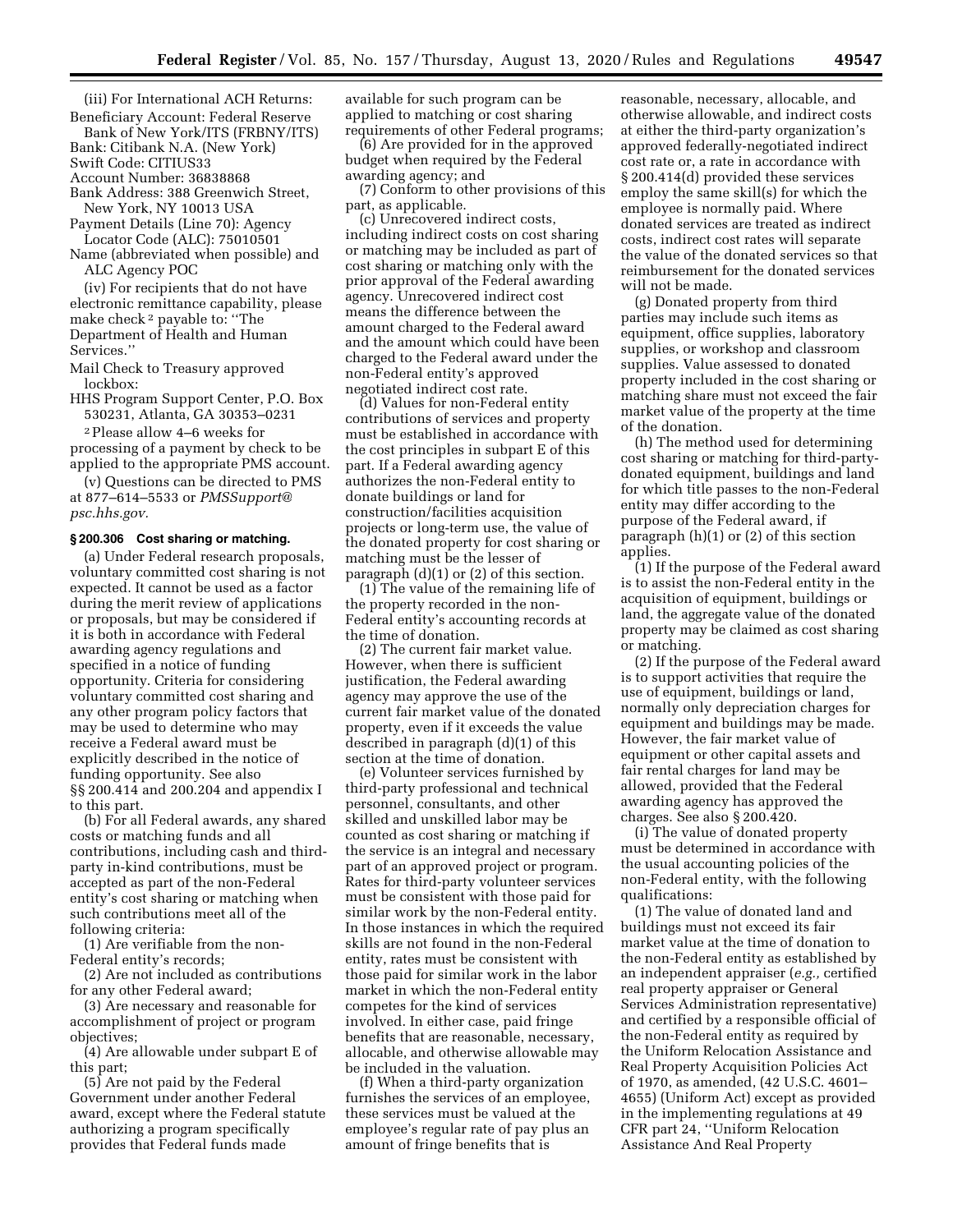Acquisition For Federal And Federally-Assisted Programs''.

(2) The value of donated equipment must not exceed the fair market value of equipment of the same age and condition at the time of donation.

(3) The value of donated space must not exceed the fair rental value of comparable space as established by an independent appraisal of comparable space and facilities in a privately-owned building in the same locality.

(4) The value of loaned equipment must not exceed its fair rental value.

(j) For third-party in-kind contributions, the fair market value of goods and services must be documented and to the extent feasible supported by the same methods used internally by the non-Federal entity.

(k) For IHEs, see also OMB memorandum M–01–06, dated January 5, 2001, Clarification of OMB A–21 Treatment of Voluntary Uncommitted Cost Sharing and Tuition Remission Costs.

#### **§ 200.307 Program income.**

(a) *General.* Non-Federal entities are encouraged to earn income to defray program costs where appropriate.

(b) *Cost of generating program income.* If authorized by Federal regulations or the Federal award, costs incidental to the generation of program income may be deducted from gross income to determine program income, provided these costs have not been charged to the Federal award.

(c) *Governmental revenues.* Taxes, special assessments, levies, fines, and other such revenues raised by a non-Federal entity are not program income unless the revenues are specifically identified in the Federal award or Federal awarding agency regulations as program income.

(d) *Property.* Proceeds from the sale of real property, equipment, or supplies are not program income; such proceeds will be handled in accordance with the requirements of the Property Standards §§ 200.311, 200.313, and 200.314, or as specifically identified in Federal statutes, regulations, or the terms and conditions of the Federal award.

(e) *Use of program income.* If the Federal awarding agency does not specify in its regulations or the terms and conditions of the Federal award, or give prior approval for how program income is to be used, paragraph (e)(1) of this section must apply. For Federal awards made to IHEs and nonprofit research institutions, if the Federal awarding agency does not specify in its regulations or the terms and conditions of the Federal award how program income is to be used, paragraph (e)(2) of

this section must apply. In specifying alternatives to paragraphs (e)(1) and (2) of this section, the Federal awarding agency may distinguish between income earned by the recipient and income earned by subrecipients and between the sources, kinds, or amounts of income. When the Federal awarding agency authorizes the approaches in paragraphs (e) $(2)$  and  $(3)$  of this section, program income in excess of any amounts specified must also be deducted from expenditures.

(1) *Deduction.* Ordinarily program income must be deducted from total allowable costs to determine the net allowable costs. Program income must be used for current costs unless the Federal awarding agency authorizes otherwise. Program income that the non-Federal entity did not anticipate at the time of the Federal award must be used to reduce the Federal award and non-Federal entity contributions rather than to increase the funds committed to the project.

(2) *Addition.* With prior approval of the Federal awarding agency (except for IHEs and nonprofit research institutions, as described in this paragraph (e)) program income may be added to the Federal award by the Federal agency and the non-Federal entity. The program income must be used for the purposes and under the conditions of the Federal award.

(3) *Cost sharing or matching.* With prior approval of the Federal awarding agency, program income may be used to meet the cost sharing or matching requirement of the Federal award. The amount of the Federal award remains the same.

(f) *Income after the period of performance.* There are no Federal requirements governing the disposition of income earned after the end of the period of performance for the Federal award, unless the Federal awarding agency regulations or the terms and conditions of the Federal award provide otherwise. The Federal awarding agency may negotiate agreements with recipients regarding appropriate uses of income earned after the period of performance as part of the grant closeout process. See also § 200.344.

(g) *License fees and royalties.* Unless the Federal statute, regulations, or terms and conditions for the Federal award provide otherwise, the non-Federal entity is not accountable to the Federal awarding agency with respect to program income earned from license fees and royalties for copyrighted material, patents, patent applications, trademarks, and inventions made under a Federal award to which 37 CFR part 401 is applicable.

### **§ 200.308 Revision of budget and program plans.**

(a) The approved budget for the Federal award summarizes the financial aspects of the project or program as approved during the Federal award process. It may include either the Federal and non-Federal share (see definition for *Federal share* in § 200.1) or only the Federal share, depending upon Federal awarding agency requirements. The budget and program plans include considerations for performance and program evaluation purposes whenever required in accordance with the terms and conditions of the award.

(b) Recipients are required to report deviations from budget or project scope or objective, and request prior approvals from Federal awarding agencies for budget and program plan revisions, in accordance with this section.

(c) For non-construction Federal awards, recipients must request prior approvals from Federal awarding agencies for the following program or budget-related reasons:

(1) Change in the scope or the objective of the project or program (even if there is no associated budget revision requiring prior written approval).

(2) Change in a key person specified in the application or the Federal award.

(3) The disengagement from the project for more than three months, or a 25 percent reduction in time devoted to the project, by the approved project director or principal investigator.

(4) The inclusion, unless waived by the Federal awarding agency, of costs that require prior approval in accordance with subpart E of this part as applicable.

(5) The transfer of funds budgeted for participant support costs to other categories of expense.

(6) Unless described in the application and funded in the approved Federal awards, the subawarding, transferring or contracting out of any work under a Federal award, including fixed amount subawards as described in § 200.333. This provision does not apply to the acquisition of supplies, material, equipment or general support services.

(7) Changes in the approved costsharing or matching provided by the non-Federal entity.

(8) The need arises for additional Federal funds to complete the project.

(d) No other prior approval requirements for specific items may be imposed unless an exception has been approved by OMB. See also §§ 200.102 and 200.407.

(e) Except for requirements listed in paragraphs (c)(1) through (8) of this section, the Federal awarding agency is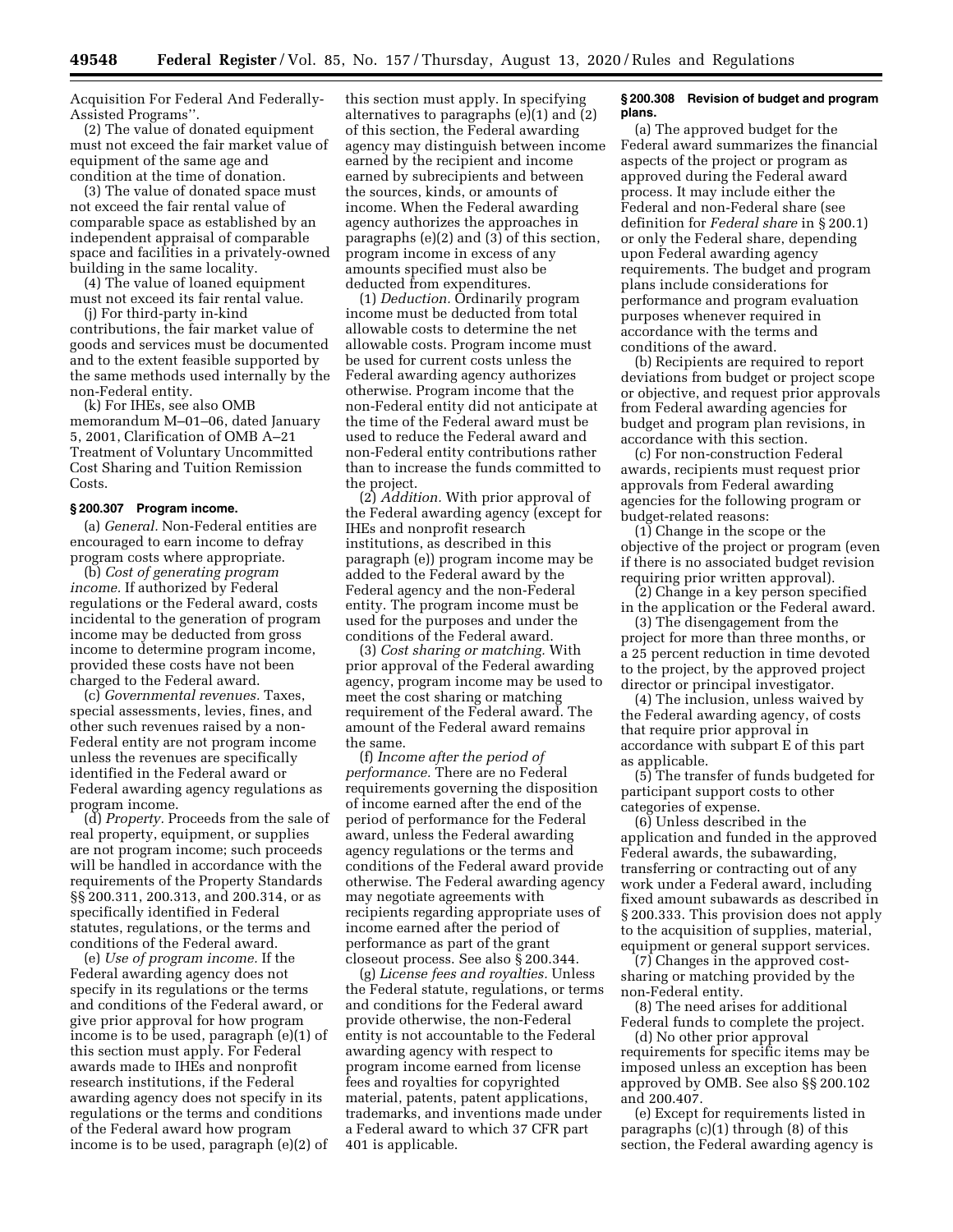authorized, at its option, to waive other cost-related and administrative prior written approvals contained in subparts D and E of this part. Such waivers may include authorizing recipients to do any one or more of the following:

(1) Incur project costs 90 calendar days before the Federal awarding agency makes the Federal award. Expenses more than 90 calendar days pre-award require prior approval of the Federal awarding agency. All costs incurred before the Federal awarding agency makes the Federal award are at the recipient's risk (*i.e.,* the Federal awarding agency is not required to reimburse such costs if for any reason the recipient does not receive a Federal award or if the Federal award is less than anticipated and inadequate to cover such costs). See also § 200.458.

(2) Initiate a one-time extension of the period of performance by up to 12 months unless one or more of the conditions outlined in paragraphs (e)(2)(i) through (iii) of this section apply. For one-time extensions, the recipient must notify the Federal awarding agency in writing with the supporting reasons and revised period of performance at least 10 calendar days before the end of the period of performance specified in the Federal award. This one-time extension must not be exercised merely for the purpose of using unobligated balances. Extensions require explicit prior Federal awarding agency approval when:

(i) The terms and conditions of the Federal award prohibit the extension.

(ii) The extension requires additional Federal funds.

(iii) The extension involves any change in the approved objectives or scope of the project.

(3) Carry forward unobligated balances to subsequent budget periods.

(4) For Federal awards that support research, unless the Federal awarding agency provides otherwise in the Federal award or in the Federal awarding agency's regulations, the prior approval requirements described in this paragraph (e) are automatically waived (*i.e.,* recipients need not obtain such prior approvals) unless one of the conditions included in paragraph (e)(2) of this section applies.

(f) The Federal awarding agency may, at its option, restrict the transfer of funds among direct cost categories or programs, functions and activities for Federal awards in which the Federal share of the project exceeds the simplified acquisition threshold and the cumulative amount of such transfers exceeds or is expected to exceed 10 percent of the total budget as last approved by the Federal awarding

agency. The Federal awarding agency cannot permit a transfer that would cause any Federal appropriation to be used for purposes other than those consistent with the appropriation.

(g) All other changes to nonconstruction budgets, except for the changes described in paragraph (c) of this section, do not require prior approval (see also § 200.407).

(h) For construction Federal awards, the recipient must request prior written approval promptly from the Federal awarding agency for budget revisions whenever paragraph (h)(1), (2), or (3) of this section applies:

(1) The revision results from changes in the scope or the objective of the project or program.

(2) The need arises for additional Federal funds to complete the project.

(3) A revision is desired which involves specific costs for which prior written approval requirements may be imposed consistent with applicable OMB cost principles listed in subpart E.

(4) No other prior approval requirements for budget revisions may be imposed unless an exception has been approved by OMB.

(5) When a Federal awarding agency makes a Federal award that provides support for construction and nonconstruction work, the Federal awarding agency may require the recipient to obtain prior approval from the Federal awarding agency before making any fund or budget transfers between the two types of work supported.

(i) When requesting approval for budget revisions, the recipient must use the same format for budget information that was used in the application, unless the Federal awarding agency indicates a letter of request suffices.

(j) Within 30 calendar days from the date of receipt of the request for budget revisions, the Federal awarding agency must review the request and notify the recipient whether the budget revisions have been approved. If the revision is still under consideration at the end of 30 calendar days, the Federal awarding agency must inform the recipient in writing of the date when the recipient may expect the decision.

## **§ 200.309 Modifications to Period of Performance.**

If a Federal awarding agency or passthrough entity approves an extension, or if a recipient extends under § 200.308(e)(2), the Period of Performance will be amended to end at the completion of the extension. If a termination occurs, the Period of Performance will be amended to end upon the effective date of termination.

If a renewal award is issued, a distinct Period of Performance will begin.

## *Property Standards*

### **§ 200.310 Insurance coverage.**

The non-Federal entity must, at a minimum, provide the equivalent insurance coverage for real property and equipment acquired or improved with Federal funds as provided to property owned by the non-Federal entity. Federally-owned property need not be insured unless required by the terms and conditions of the Federal award.

#### **§ 200.311 Real property.**

(a) *Title.* Subject to the requirements and conditions set forth in this section, title to real property acquired or improved under a Federal award will vest upon acquisition in the non-Federal entity.

(b) *Use.* Except as otherwise provided by Federal statutes or by the Federal awarding agency, real property will be used for the originally authorized purpose as long as needed for that purpose, during which time the non-Federal entity must not dispose of or encumber its title or other interests.

(c) *Disposition.* When real property is no longer needed for the originally authorized purpose, the non-Federal entity must obtain disposition instructions from the Federal awarding agency or pass-through entity. The instructions must provide for one of the following alternatives:

(1) Retain title after compensating the Federal awarding agency. The amount paid to the Federal awarding agency will be computed by applying the Federal awarding agency's percentage of participation in the cost of the original purchase (and costs of any improvements) to the fair market value of the property. However, in those situations where the non-Federal entity is disposing of real property acquired or improved with a Federal award and acquiring replacement real property under the same Federal award, the net proceeds from the disposition may be used as an offset to the cost of the replacement property.

(2) Sell the property and compensate the Federal awarding agency. The amount due to the Federal awarding agency will be calculated by applying the Federal awarding agency's percentage of participation in the cost of the original purchase (and cost of any improvements) to the proceeds of the sale after deduction of any actual and reasonable selling and fixing-up expenses. If the Federal award has not been closed out, the net proceeds from sale may be offset against the original cost of the property. When the non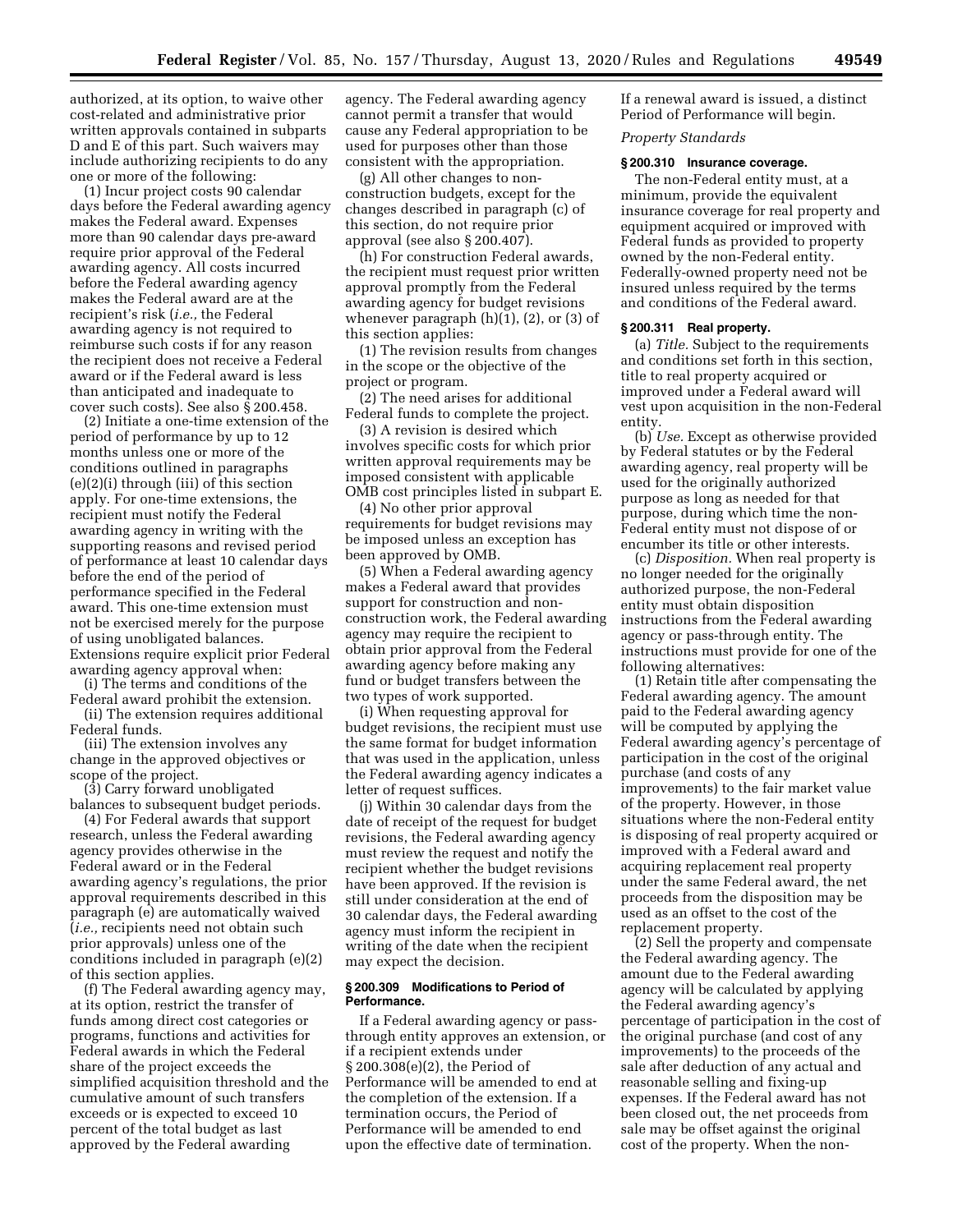Federal entity is directed to sell property, sales procedures must be followed that provide for competition to the extent practicable and result in the highest possible return.

(3) Transfer title to the Federal awarding agency or to a third party designated/approved by the Federal awarding agency. The non-Federal entity is entitled to be paid an amount calculated by applying the non-Federal entity's percentage of participation in the purchase of the real property (and cost of any improvements) to the current fair market value of the property.

## **§ 200.312 Federally-owned and exempt property.**

(a) Title to federally-owned property remains vested in the Federal Government. The non-Federal entity must submit annually an inventory listing of federally-owned property in its custody to the Federal awarding agency. Upon completion of the Federal award or when the property is no longer needed, the non-Federal entity must report the property to the Federal awarding agency for further Federal agency utilization.

(b) If the Federal awarding agency has no further need for the property, it must declare the property excess and report it for disposal to the appropriate Federal disposal authority, unless the Federal awarding agency has statutory authority to dispose of the property by alternative methods (*e.g.,* the authority provided by the Federal Technology Transfer Act (15 U.S.C. 3710 (i)) to donate research equipment to educational and nonprofit organizations in accordance with Executive Order 12999, ''Educational Technology: Ensuring Opportunity for All Children in the Next Century.''). The Federal awarding agency must issue appropriate instructions to the non-Federal entity.

(c) Exempt property means property acquired under a Federal award where the Federal awarding agency has chosen to vest title to the property to the non-Federal entity without further responsibility to the Federal Government, based upon the explicit terms and conditions of the Federal award. The Federal awarding agency may exercise this option when statutory authority exists. Absent statutory authority and specific terms and conditions of the Federal award, title to exempt property acquired under the Federal award remains with the Federal Government.

## **§ 200.313 Equipment.**

See also § 200.439.

(a) *Title.* Subject to the requirements and conditions set forth in this section, title to equipment acquired under a Federal award will vest upon acquisition in the non-Federal entity. Unless a statute specifically authorizes the Federal agency to vest title in the non-Federal entity without further responsibility to the Federal Government, and the Federal agency elects to do so, the title must be a conditional title. Title must vest in the non-Federal entity subject to the following conditions:

(1) Use the equipment for the authorized purposes of the project during the period of performance, or until the property is no longer needed for the purposes of the project.

(2) Not encumber the property without approval of the Federal awarding agency or pass-through entity.

(3) Use and dispose of the property in accordance with paragraphs (b), (c), and (e) of this section.

(b) *General.* A state must use, manage and dispose of equipment acquired under a Federal award by the state in accordance with state laws and procedures. Other non-Federal entities must follow paragraphs (c) through (e) of this section.

(c) *Use.* (1) Equipment must be used by the non-Federal entity in the program or project for which it was acquired as long as needed, whether or not the project or program continues to be supported by the Federal award, and the non-Federal entity must not encumber the property without prior approval of the Federal awarding agency. The Federal awarding agency may require the submission of the applicable common form for equipment. When no longer needed for the original program or project, the equipment may be used in other activities supported by the Federal awarding agency, in the following order of priority:

(i) Activities under a Federal award from the Federal awarding agency which funded the original program or project, then

(ii) Activities under Federal awards from other Federal awarding agencies. This includes consolidated equipment for information technology systems.

(2) During the time that equipment is used on the project or program for which it was acquired, the non-Federal entity must also make equipment available for use on other projects or programs currently or previously supported by the Federal Government, provided that such use will not interfere with the work on the projects or program for which it was originally acquired. First preference for other use must be given to other programs or projects supported by Federal awarding agency that financed the equipment and

second preference must be given to programs or projects under Federal awards from other Federal awarding agencies. Use for non-federally-funded programs or projects is also permissible. User fees should be considered if appropriate.

(3) Notwithstanding the encouragement in § 200.307 to earn program income, the non-Federal entity must not use equipment acquired with the Federal award to provide services for a fee that is less than private companies charge for equivalent services unless specifically authorized by Federal statute for as long as the Federal Government retains an interest in the equipment.

(4) When acquiring replacement equipment, the non-Federal entity may use the equipment to be replaced as a trade-in or sell the property and use the proceeds to offset the cost of the replacement property.

(d) *Management requirements.*  Procedures for managing equipment (including replacement equipment), whether acquired in whole or in part under a Federal award, until disposition takes place will, as a minimum, meet the following requirements:

(1) Property records must be maintained that include a description of the property, a serial number or other identification number, the source of funding for the property (including the FAIN), who holds title, the acquisition date, and cost of the property, percentage of Federal participation in the project costs for the Federal award under which the property was acquired, the location, use and condition of the property, and any ultimate disposition data including the date of disposal and sale price of the property.

(2) A physical inventory of the property must be taken and the results reconciled with the property records at least once every two years.

(3) A control system must be developed to ensure adequate safeguards to prevent loss, damage, or theft of the property. Any loss, damage, or theft must be investigated.

(4) Adequate maintenance procedures must be developed to keep the property in good condition.

(5) If the non-Federal entity is authorized or required to sell the property, proper sales procedures must be established to ensure the highest possible return.

(e) *Disposition.* When original or replacement equipment acquired under a Federal award is no longer needed for the original project or program or for other activities currently or previously supported by a Federal awarding agency, except as otherwise provided in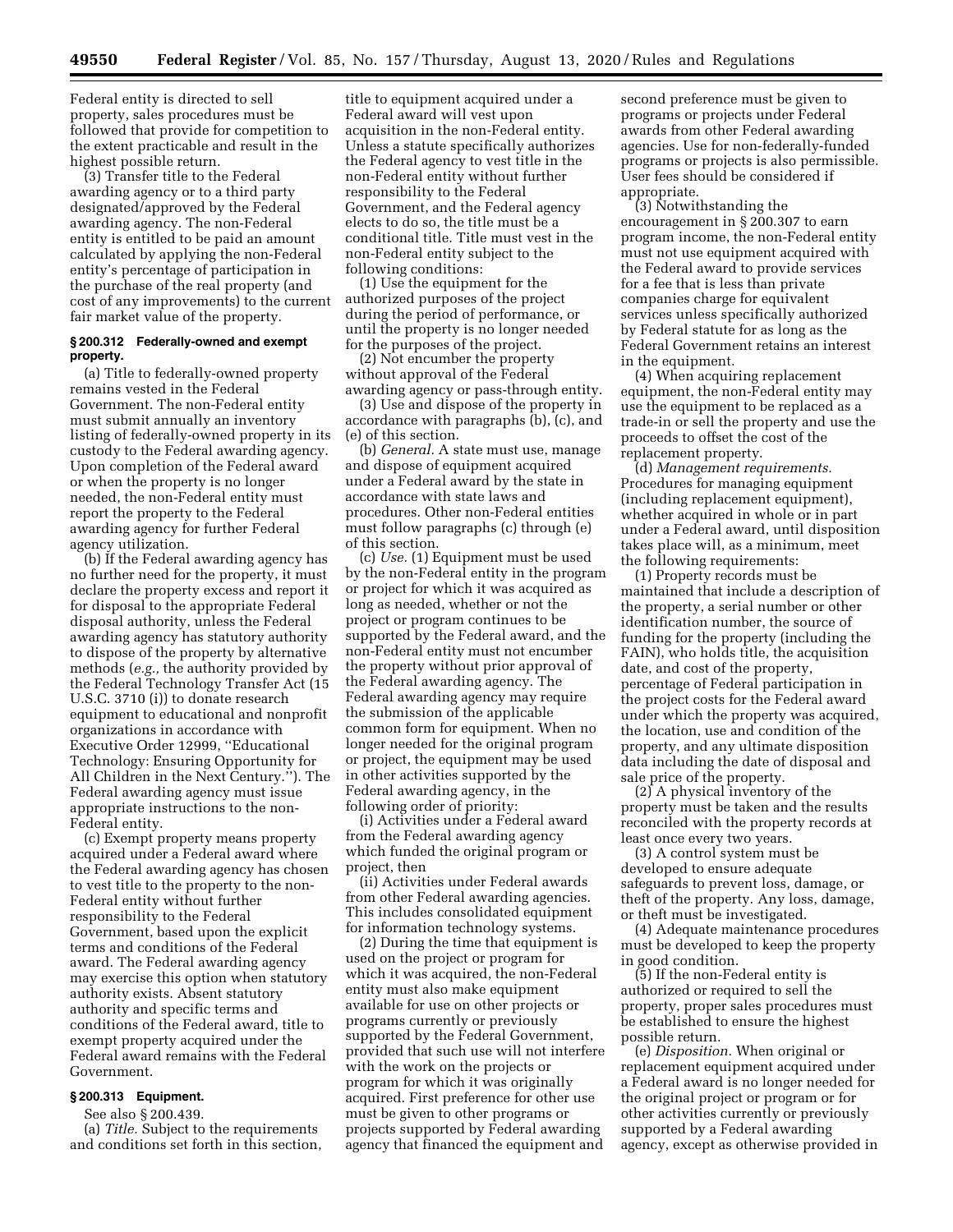Federal statutes, regulations, or Federal awarding agency disposition instructions, the non-Federal entity must request disposition instructions from the Federal awarding agency if required by the terms and conditions of the Federal award. Disposition of the equipment will be made as follows, in accordance with Federal awarding agency disposition instructions:

(1) Items of equipment with a current per unit fair market value of \$5,000 or less may be retained, sold or otherwise disposed of with no further responsibility to the Federal awarding agency.

(2) Except as provided in § 200.312(b), or if the Federal awarding agency fails to provide requested disposition instructions within 120 days, items of equipment with a current per-unit fair market value in excess of \$5,000 may be retained by the non-Federal entity or sold. The Federal awarding agency is entitled to an amount calculated by multiplying the current market value or proceeds from sale by the Federal awarding agency's percentage of participation in the cost of the original purchase. If the equipment is sold, the Federal awarding agency may permit the non-Federal entity to deduct and retain from the Federal share \$500 or ten percent of the proceeds, whichever is less, for its selling and handling expenses.

(3) The non-Federal entity may transfer title to the property to the Federal Government or to an eligible third party provided that, in such cases, the non-Federal entity must be entitled to compensation for its attributable percentage of the current fair market value of the property.

(4) In cases where a non-Federal entity fails to take appropriate disposition actions, the Federal awarding agency may direct the non-Federal entity to take disposition actions.

# **§ 200.314 Supplies.**

See also § 200.453.

(a) Title to supplies will vest in the non-Federal entity upon acquisition. If there is a residual inventory of unused supplies exceeding \$5,000 in total aggregate value upon termination or completion of the project or program and the supplies are not needed for any other Federal award, the non-Federal entity must retain the supplies for use on other activities or sell them, but must, in either case, compensate the Federal Government for its share. The amount of compensation must be computed in the same manner as for equipment. See § 200.313 (e)(2) for the calculation methodology.

(b) As long as the Federal Government retains an interest in the supplies, the non-Federal entity must not use supplies acquired under a Federal award to provide services to other organizations for a fee that is less than private companies charge for equivalent services, unless specifically authorized by Federal statute.

#### **§ 200.315 Intangible property.**

(a) Title to intangible property (see definition for *Intangible property* in § 200.1) acquired under a Federal award vests upon acquisition in the non-Federal entity. The non-Federal entity must use that property for the originally-authorized purpose, and must not encumber the property without approval of the Federal awarding agency. When no longer needed for the originally authorized purpose, disposition of the intangible property must occur in accordance with the provisions in § 200.313(e).

(b) The non-Federal entity may copyright any work that is subject to copyright and was developed, or for which ownership was acquired, under a Federal award. The Federal awarding agency reserves a royalty-free, nonexclusive and irrevocable right to reproduce, publish, or otherwise use the work for Federal purposes, and to authorize others to do so.

(c) The non-Federal entity is subject to applicable regulations governing patents and inventions, including governmentwide regulations issued by the Department of Commerce at 37 CFR part 401, ''Rights to Inventions Made by Nonprofit Organizations and Small Business Firms Under Government Awards, Contracts and Cooperative Agreements.''

(d) The Federal Government has the right to:

(1) Obtain, reproduce, publish, or otherwise use the data produced under a Federal award; and

(2) Authorize others to receive, reproduce, publish, or otherwise use such data for Federal purposes.

(e)(1) In response to a Freedom of Information Act (FOIA) request for research data relating to published research findings produced under a Federal award that were used by the Federal Government in developing an agency action that has the force and effect of law, the Federal awarding agency must request, and the non-Federal entity must provide, within a reasonable time, the research data so that they can be made available to the public through the procedures established under the FOIA. If the Federal awarding agency obtains the research data solely in response to a

FOIA request, the Federal awarding agency may charge the requester a reasonable fee equaling the full incremental cost of obtaining the research data. This fee should reflect costs incurred by the Federal agency and the non-Federal entity. This fee is in addition to any fees the Federal awarding agency may assess under the FOIA (5 U.S.C. 552(a)(4)(A)).

(2) Published research findings means when:

(i) Research findings are published in a peer-reviewed scientific or technical journal; or

(ii) A Federal agency publicly and officially cites the research findings in support of an agency action that has the force and effect of law. ''Used by the Federal Government in developing an agency action that has the force and effect of law'' is defined as when an agency publicly and officially cites the research findings in support of an agency action that has the force and effect of law.

(3) Research data means the recorded factual material commonly accepted in the scientific community as necessary to validate research findings, but not any of the following: Preliminary analyses, drafts of scientific papers, plans for future research, peer reviews, or communications with colleagues. This ''recorded'' material excludes physical objects (*e.g.,* laboratory samples). Research data also do not include:

(i) Trade secrets, commercial information, materials necessary to be held confidential by a researcher until they are published, or similar information which is protected under law; and

(ii) Personnel and medical information and similar information the disclosure of which would constitute a clearly unwarranted invasion of personal privacy, such as information that could be used to identify a particular person in a research study.

#### **§ 200.316 Property trust relationship.**

Real property, equipment, and intangible property, that are acquired or improved with a Federal award must be held in trust by the non-Federal entity as trustee for the beneficiaries of the project or program under which the property was acquired or improved. The Federal awarding agency may require the non-Federal entity to record liens or other appropriate notices of record to indicate that personal or real property has been acquired or improved with a Federal award and that use and disposition conditions apply to the property.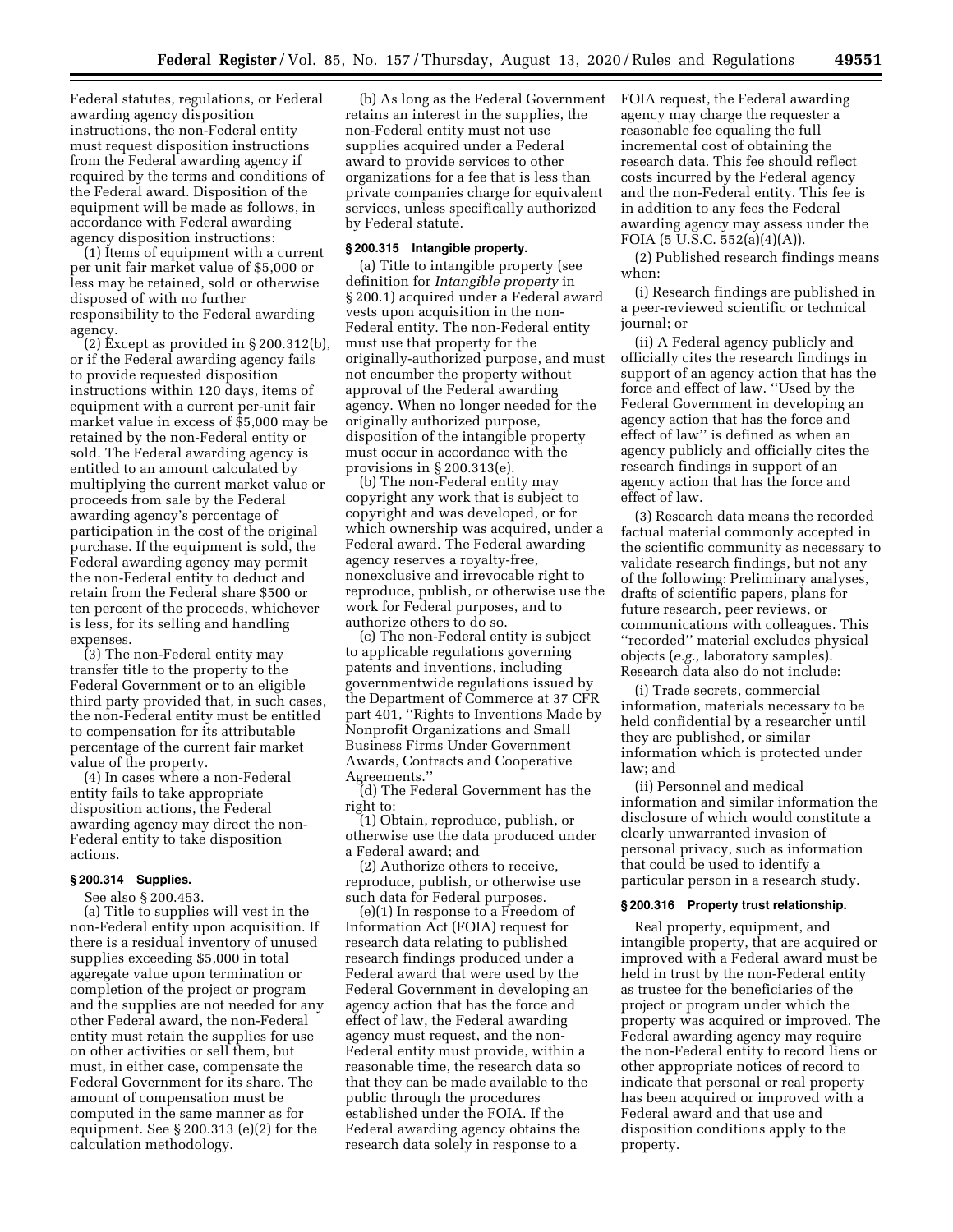# *Procurement Standards*

# **§ 200.317 Procurements by states.**

When procuring property and services under a Federal award, a State must follow the same policies and procedures it uses for procurements from its non-Federal funds. The State will comply with §§ 200.321, 200.322, and 200.323 and ensure that every purchase order or other contract includes any clauses required by § 200.327. All other non-Federal entities, including subrecipients of a State, must follow the procurement standards in §§ 200.318 through 200.327.

#### **§ 200.318 General procurement standards.**

(a) The non-Federal entity must have and use documented procurement procedures, consistent with State, local, and tribal laws and regulations and the standards of this section, for the acquisition of property or services required under a Federal award or subaward. The non-Federal entity's documented procurement procedures must conform to the procurement standards identified in §§ 200.317 through 200.327.

(b) Non-Federal entities must maintain oversight to ensure that contractors perform in accordance with the terms, conditions, and specifications of their contracts or purchase orders.

(c)(1) The non-Federal entity must maintain written standards of conduct covering conflicts of interest and governing the actions of its employees engaged in the selection, award and administration of contracts. No employee, officer, or agent may participate in the selection, award, or administration of a contract supported by a Federal award if he or she has a real or apparent conflict of interest. Such a conflict of interest would arise when the employee, officer, or agent, any member of his or her immediate family, his or her partner, or an organization which employs or is about to employ any of the parties indicated herein, has a financial or other interest in or a tangible personal benefit from a firm considered for a contract. The officers, employees, and agents of the non-Federal entity may neither solicit nor accept gratuities, favors, or anything of monetary value from contractors or parties to subcontracts. However, non-Federal entities may set standards for situations in which the financial interest is not substantial or the gift is an unsolicited item of nominal value. The standards of conduct must provide for disciplinary actions to be applied for violations of such standards by officers, employees, or agents of the non-Federal entity.

(2) If the non-Federal entity has a parent, affiliate, or subsidiary organization that is not a State, local government, or Indian tribe, the non-Federal entity must also maintain written standards of conduct covering organizational conflicts of interest. Organizational conflicts of interest means that because of relationships with a parent company, affiliate, or subsidiary organization, the non-Federal entity is unable or appears to be unable to be impartial in conducting a procurement action involving a related organization.

(d) The non-Federal entity's procedures must avoid acquisition of unnecessary or duplicative items. Consideration should be given to consolidating or breaking out procurements to obtain a more economical purchase. Where appropriate, an analysis will be made of lease versus purchase alternatives, and any other appropriate analysis to determine the most economical approach.

(e) To foster greater economy and efficiency, and in accordance with efforts to promote cost-effective use of shared services across the Federal Government, the non-Federal entity is encouraged to enter into state and local intergovernmental agreements or interentity agreements where appropriate for procurement or use of common or shared goods and services. Competition requirements will be met with applied to documented procurement actions using strategic sourcing, shared services, and other similar procurement arrangements.

(f) The non-Federal entity is encouraged to use Federal excess and surplus property in lieu of purchasing new equipment and property whenever such use is feasible and reduces project costs.

(g) The non-Federal entity is encouraged to use value engineering clauses in contracts for construction projects of sufficient size to offer reasonable opportunities for cost reductions. Value engineering is a systematic and creative analysis of each contract item or task to ensure that its essential function is provided at the overall lower cost.

(h) The non-Federal entity must award contracts only to responsible contractors possessing the ability to perform successfully under the terms and conditions of a proposed procurement. Consideration will be given to such matters as contractor integrity, compliance with public policy, record of past performance, and financial and technical resources. See also § 200.214.

(i) The non-Federal entity must maintain records sufficient to detail the history of procurement. These records will include, but are not necessarily limited to, the following: Rationale for the method of procurement, selection of contract type, contractor selection or rejection, and the basis for the contract price.

(j)(1) The non-Federal entity may use a time-and-materials type contract only after a determination that no other contract is suitable and if the contract includes a ceiling price that the contractor exceeds at its own risk. Timeand-materials type contract means a contract whose cost to a non-Federal entity is the sum of:

(i) The actual cost of materials; and (ii) Direct labor hours charged at fixed hourly rates that reflect wages, general and administrative expenses, and profit.

(2) Since this formula generates an open-ended contract price, a time-andmaterials contract provides no positive profit incentive to the contractor for cost control or labor efficiency. Therefore, each contract must set a ceiling price that the contractor exceeds at its own risk. Further, the non-Federal entity awarding such a contract must assert a high degree of oversight in order to obtain reasonable assurance that the contractor is using efficient methods and effective cost controls.

(k) The non-Federal entity alone must be responsible, in accordance with good administrative practice and sound business judgment, for the settlement of all contractual and administrative issues arising out of procurements. These issues include, but are not limited to, source evaluation, protests, disputes, and claims. These standards do not relieve the non-Federal entity of any contractual responsibilities under its contracts. The Federal awarding agency will not substitute its judgment for that of the non-Federal entity unless the matter is primarily a Federal concern. Violations of law will be referred to the local, state, or Federal authority having proper jurisdiction.

#### **§ 200.319 Competition.**

(a) All procurement transactions for the acquisition of property or services required under a Federal award must be conducted in a manner providing full and open competition consistent with the standards of this section and § 200.320.

(b) In order to ensure objective contractor performance and eliminate unfair competitive advantage, contractors that develop or draft specifications, requirements, statements of work, or invitations for bids or requests for proposals must be excluded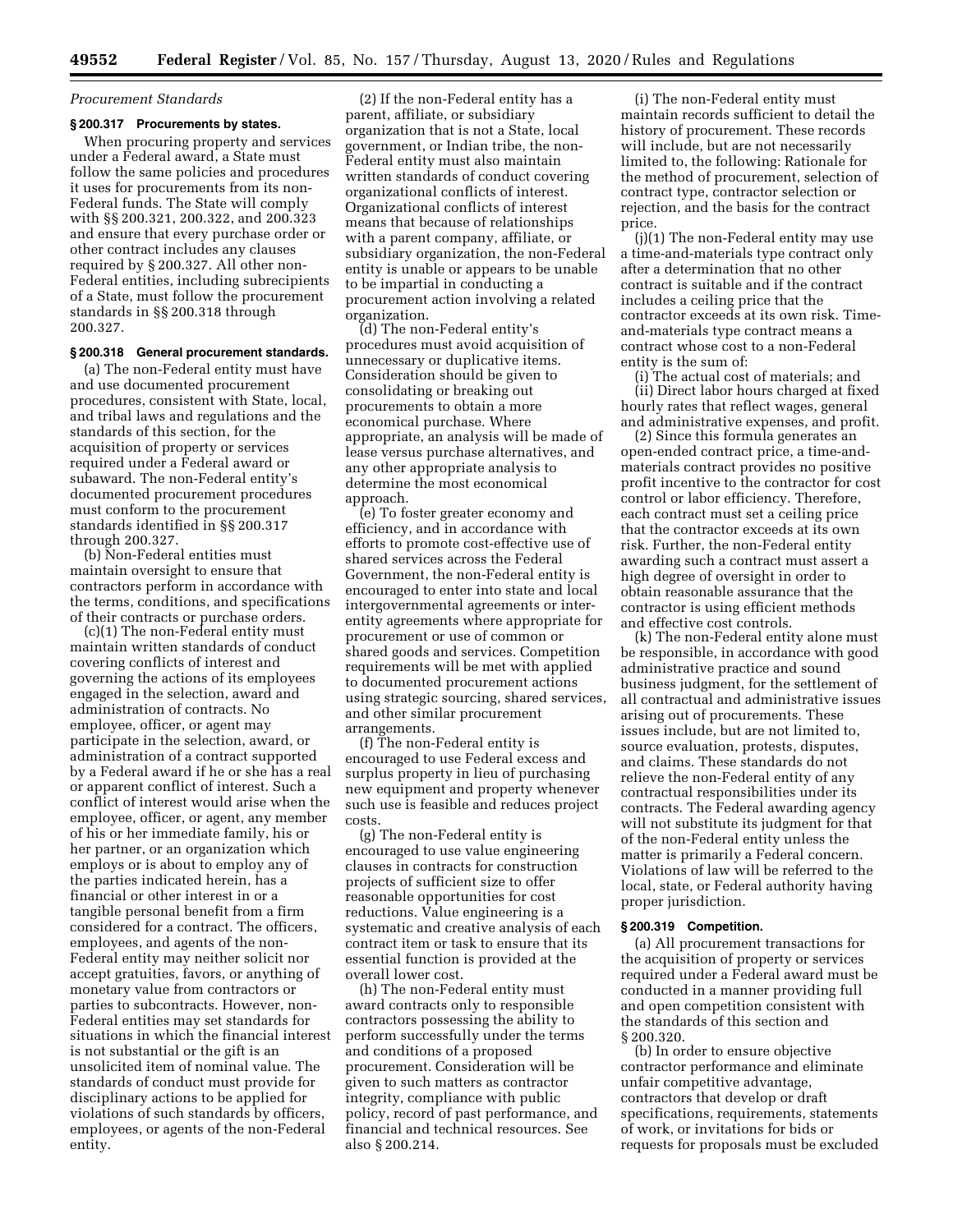from competing for such procurements. Some of the situations considered to be restrictive of competition include but are not limited to:

(1) Placing unreasonable requirements on firms in order for them to qualify to do business;

(2) Requiring unnecessary experience and excessive bonding;

(3) Noncompetitive pricing practices between firms or between affiliated companies;

(4) Noncompetitive contracts to consultants that are on retainer contracts;

(5) Organizational conflicts of interest; (6) Specifying only a ''brand name'' product instead of allowing ''an equal'' product to be offered and describing the performance or other relevant requirements of the procurement; and

(7) Any arbitrary action in the procurement process.

(c) The non-Federal entity must conduct procurements in a manner that prohibits the use of statutorily or administratively imposed state, local, or tribal geographical preferences in the evaluation of bids or proposals, except in those cases where applicable Federal statutes expressly mandate or encourage geographic preference. Nothing in this section preempts state licensing laws. When contracting for architectural and engineering (A/E) services, geographic location may be a selection criterion provided its application leaves an appropriate number of qualified firms, given the nature and size of the project, to compete for the contract.

(d) The non-Federal entity must have written procedures for procurement transactions. These procedures must ensure that all solicitations:

(1) Incorporate a clear and accurate description of the technical requirements for the material, product, or service to be procured. Such description must not, in competitive procurements, contain features which unduly restrict competition. The description may include a statement of the qualitative nature of the material, product or service to be procured and, when necessary, must set forth those minimum essential characteristics and standards to which it must conform if it is to satisfy its intended use. Detailed product specifications should be avoided if at all possible. When it is impractical or uneconomical to make a clear and accurate description of the technical requirements, a ''brand name or equivalent'' description may be used as a means to define the performance or other salient requirements of procurement. The specific features of the named brand which must be met by offers must be clearly stated; and

(2) Identify all requirements which the offerors must fulfill and all other factors to be used in evaluating bids or proposals.

(e) The non-Federal entity must ensure that all prequalified lists of persons, firms, or products which are used in acquiring goods and services are current and include enough qualified sources to ensure maximum open and free competition. Also, the non-Federal entity must not preclude potential bidders from qualifying during the solicitation period.

(f) Noncompetitive procurements can only be awarded in accordance with § 200.320(c).

## **§ 200.320 Methods of procurement to be followed.**

The non-Federal entity must have and use documented procurement procedures, consistent with the standards of this section and §§ 200.317, 200.318, and 200.319 for any of the following methods of procurement used for the acquisition of property or services required under a Federal award or sub-award.

(a) *Informal procurement methods.*  When the value of the procurement for property or services under a Federal award does not exceed the *simplified acquisition threshold (SAT),* as defined in § 200.1, or a lower threshold established by a non-Federal entity, formal procurement methods are not required. The non-Federal entity may use informal procurement methods to expedite the completion of its transactions and minimize the associated administrative burden and cost. The informal methods used for procurement of property or services at or below the SAT include:

(1) *Micro-purchases*—(i) *Distribution.*  The acquisition of supplies or services, the aggregate dollar amount of which does not exceed the micro-purchase threshold (See the definition of *micropurchase* in § 200.1). To the maximum extent practicable, the non-Federal entity should distribute micropurchases equitably among qualified suppliers.

(ii) *Micro-purchase awards.* Micropurchases may be awarded without soliciting competitive price or rate quotations if the non-Federal entity considers the price to be reasonable based on research, experience, purchase history or other information and documents it files accordingly. Purchase cards can be used for micro-purchases if procedures are documented and approved by the non-Federal entity.

(iii) *Micro-purchase thresholds.* The non-Federal entity is responsible for determining and documenting an

appropriate micro-purchase threshold based on internal controls, an evaluation of risk, and its documented procurement procedures. The micropurchase threshold used by the non-Federal entity must be authorized or not prohibited under State, local, or tribal laws or regulations. Non-Federal entities may establish a threshold higher than the Federal threshold established in the Federal Acquisition Regulations (FAR) in accordance with paragraphs (a)(1)(iv) and (v) of this section.

(iv) *Non-Federal entity increase to the micro-purchase threshold up to \$50,000.*  Non-Federal entities may establish a threshold higher than the micropurchase threshold identified in the FAR in accordance with the requirements of this section. The non-Federal entity may self-certify a threshold up to \$50,000 on an annual basis and must maintain documentation to be made available to the Federal awarding agency and auditors in accordance with § 200.334. The selfcertification must include a justification, clear identification of the threshold, and supporting documentation of any of the following:

(A) A qualification as a low-risk auditee, in accordance with the criteria in § 200.520 for the most recent audit;

(B) An annual internal institutional risk assessment to identify, mitigate, and manage financial risks; or,

(C) For public institutions, a higher threshold consistent with State law.

(v) *Non-Federal entity increase to the micro-purchase threshold over \$50,000.*  Micro-purchase thresholds higher than \$50,000 must be approved by the cognizant agency for indirect costs. The non-federal entity must submit a request with the requirements included in paragraph (a)(1)(iv) of this section. The increased threshold is valid until there is a change in status in which the justification was approved.

(2) *Small purchases*—(i) *Small purchase procedures.* The acquisition of property or services, the aggregate dollar amount of which is higher than the micro-purchase threshold but does not exceed the simplified acquisition threshold. If small purchase procedures are used, price or rate quotations must be obtained from an adequate number of qualified sources as determined appropriate by the non-Federal entity.

(ii) *Simplified acquisition thresholds.*  The non-Federal entity is responsible for determining an appropriate simplified acquisition threshold based on internal controls, an evaluation of risk and its documented procurement procedures which must not exceed the threshold established in the FAR. When applicable, a lower simplified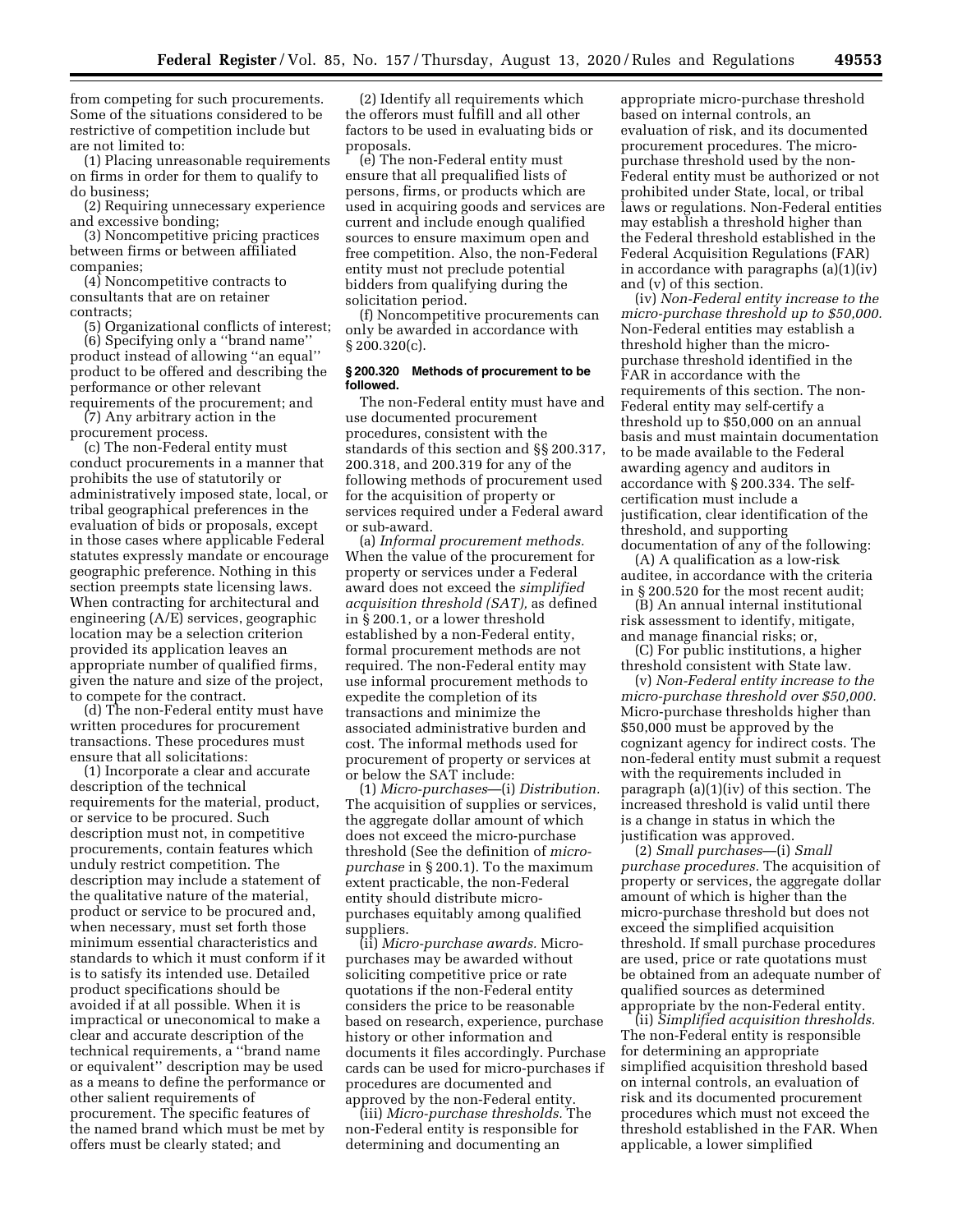acquisition threshold used by the non-Federal entity must be authorized or not prohibited under State, local, or tribal laws or regulations.

(b) *Formal procurement methods.*  When the value of the procurement for property or services under a Federal financial assistance award exceeds the SAT, or a lower threshold established by a non-Federal entity, formal procurement methods are required. Formal procurement methods require following documented procedures. Formal procurement methods also require public advertising unless a noncompetitive procurement can be used in accordance with § 200.319 or paragraph (c) of this section. The following formal methods of procurement are used for procurement of property or services above the simplified acquisition threshold or a value below the simplified acquisition threshold the non-Federal entity determines to be appropriate:

(1) *Sealed bids.* A procurement method in which bids are publicly solicited and a firm fixed-price contract (lump sum or unit price) is awarded to the responsible bidder whose bid, conforming with all the material terms and conditions of the invitation for bids, is the lowest in price. The sealed bids method is the preferred method for procuring construction, if the conditions.

(i) In order for sealed bidding to be feasible, the following conditions should be present:

(A) A complete, adequate, and realistic specification or purchase description is available;

(B) Two or more responsible bidders are willing and able to compete effectively for the business; and

(C) The procurement lends itself to a firm fixed price contract and the selection of the successful bidder can be made principally on the basis of price.

(ii) If sealed bids are used, the following requirements apply:

(A) Bids must be solicited from an adequate number of qualified sources, providing them sufficient response time prior to the date set for opening the bids, for local, and tribal governments, the invitation for bids must be publicly advertised;

(B) The invitation for bids, which will include any specifications and pertinent attachments, must define the items or services in order for the bidder to properly respond;

(C) All bids will be opened at the time and place prescribed in the invitation for bids, and for local and tribal governments, the bids must be opened publicly;

(D) A firm fixed price contract award will be made in writing to the lowest responsive and responsible bidder. Where specified in bidding documents, factors such as discounts, transportation cost, and life cycle costs must be considered in determining which bid is lowest. Payment discounts will only be used to determine the low bid when prior experience indicates that such discounts are usually taken advantage of; and

(E) Any or all bids may be rejected if there is a sound documented reason.

(2) *Proposals.* A procurement method in which either a fixed price or costreimbursement type contract is awarded. Proposals are generally used when conditions are not appropriate for the use of sealed bids. They are awarded in accordance with the following requirements:

(i) Requests for proposals must be publicized and identify all evaluation factors and their relative importance. Proposals must be solicited from an adequate number of qualified offerors. Any response to publicized requests for proposals must be considered to the maximum extent practical;

(ii) The non-Federal entity must have a written method for conducting technical evaluations of the proposals received and making selections;

(iii) Contracts must be awarded to the responsible offeror whose proposal is most advantageous to the non-Federal entity, with price and other factors considered; and

(iv) The non-Federal entity may use competitive proposal procedures for qualifications-based procurement of architectural/engineering (A/E) professional services whereby offeror's qualifications are evaluated and the most qualified offeror is selected, subject to negotiation of fair and reasonable compensation. The method, where price is not used as a selection factor, can only be used in procurement of A/E professional services. It cannot be used to purchase other types of services though A/E firms that are a potential source to perform the proposed effort.

(c) *Noncompetitive procurement.*  There are specific circumstances in which noncompetitive procurement can be used. Noncompetitive procurement can only be awarded if one or more of the following circumstances apply:

(1) The acquisition of property or services, the aggregate dollar amount of which does not exceed the micropurchase threshold (see paragraph (a)(1) of this section);

(2) The item is available only from a single source;

(3) The public exigency or emergency for the requirement will not permit a delay resulting from publicizing a competitive solicitation;

(4) The Federal awarding agency or pass-through entity expressly authorizes a noncompetitive procurement in response to a written request from the non-Federal entity; or

(5) After solicitation of a number of sources, competition is determined inadequate.

## **§ 200.321 Contracting with small and minority businesses, women's business enterprises, and labor surplus area firms.**

(a) The non-Federal entity must take all necessary affirmative steps to assure that minority businesses, women's business enterprises, and labor surplus area firms are used when possible.

(b) Affirmative steps must include:

(1) Placing qualified small and minority businesses and women's business enterprises on solicitation lists;

(2) Assuring that small and minority businesses, and women's business enterprises are solicited whenever they are potential sources;

(3) Dividing total requirements, when economically feasible, into smaller tasks or quantities to permit maximum participation by small and minority businesses, and women's business enterprises;

(4) Establishing delivery schedules, where the requirement permits, which encourage participation by small and minority businesses, and women's business enterprises;

(5) Using the services and assistance, as appropriate, of such organizations as the Small Business Administration and the Minority Business Development Agency of the Department of Commerce; and

(6) Requiring the prime contractor, if subcontracts are to be let, to take the affirmative steps listed in paragraphs (b)(1) through (5) of this section.

#### **§ 200.322 Domestic preferences for procurements.**

(a) As appropriate and to the extent consistent with law, the non-Federal entity should, to the greatest extent practicable under a Federal award, provide a preference for the purchase, acquisition, or use of goods, products, or materials produced in the United States (including but not limited to iron, aluminum, steel, cement, and other manufactured products). The requirements of this section must be included in all subawards including all contracts and purchase orders for work or products under this award.

(b) For purposes of this section: (1) ''Produced in the United States'' means, for iron and steel products, that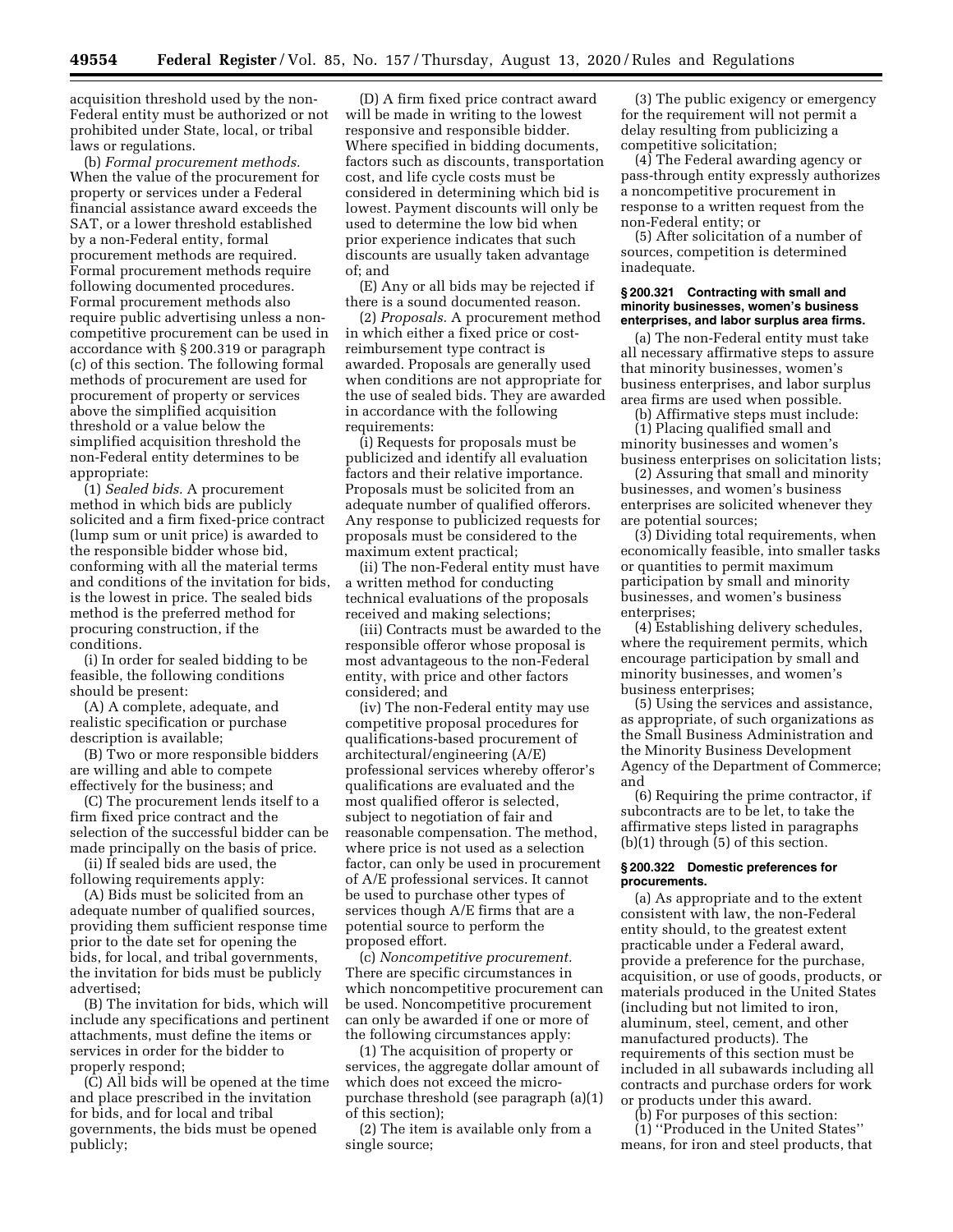all manufacturing processes, from the initial melting stage through the application of coatings, occurred in the United States.

(2) ''Manufactured products'' means items and construction materials composed in whole or in part of nonferrous metals such as aluminum; plastics and polymer-based products such as polyvinyl chloride pipe; aggregates such as concrete; glass, including optical fiber; and lumber.

### **§ 200.323 Procurement of recovered materials.**

A non-Federal entity that is a state agency or agency of a political subdivision of a state and its contractors must comply with section 6002 of the Solid Waste Disposal Act, as amended by the Resource Conservation and Recovery Act. The requirements of Section 6002 include procuring only items designated in guidelines of the Environmental Protection Agency (EPA) at 40 CFR part 247 that contain the highest percentage of recovered materials practicable, consistent with maintaining a satisfactory level of competition, where the purchase price of the item exceeds \$10,000 or the value of the quantity acquired during the preceding fiscal year exceeded \$10,000; procuring solid waste management services in a manner that maximizes energy and resource recovery; and establishing an affirmative procurement program for procurement of recovered materials identified in the EPA guidelines.

#### **§ 200.324 Contract cost and price.**

(a) The non-Federal entity must perform a cost or price analysis in connection with every procurement action in excess of the Simplified Acquisition Threshold including contract modifications. The method and degree of analysis is dependent on the facts surrounding the particular procurement situation, but as a starting point, the non-Federal entity must make independent estimates before receiving bids or proposals.

(b) The non-Federal entity must negotiate profit as a separate element of the price for each contract in which there is no price competition and in all cases where cost analysis is performed. To establish a fair and reasonable profit, consideration must be given to the complexity of the work to be performed, the risk borne by the contractor, the contractor's investment, the amount of subcontracting, the quality of its record of past performance, and industry profit rates in the surrounding geographical area for similar work.

(c) Costs or prices based on estimated costs for contracts under the Federal award are allowable only to the extent that costs incurred or cost estimates included in negotiated prices would be allowable for the non-Federal entity under subpart E of this part. The non-Federal entity may reference its own cost principles that comply with the Federal cost principles.

(d) The cost plus a percentage of cost and percentage of construction cost methods of contracting must not be used.

#### **§ 200.325 Federal awarding agency or pass-through entity review.**

(a) The non-Federal entity must make available, upon request of the Federal awarding agency or pass-through entity, technical specifications on proposed procurements where the Federal awarding agency or pass-through entity believes such review is needed to ensure that the item or service specified is the one being proposed for acquisition. This review generally will take place prior to the time the specification is incorporated into a solicitation document. However, if the non-Federal entity desires to have the review accomplished after a solicitation has been developed, the Federal awarding agency or pass-through entity may still review the specifications, with such review usually limited to the technical aspects of the proposed purchase.

(b) The non-Federal entity must make available upon request, for the Federal awarding agency or pass-through entity pre-procurement review, procurement documents, such as requests for proposals or invitations for bids, or independent cost estimates, when:

(1) The non-Federal entity's procurement procedures or operation fails to comply with the procurement standards in this part;

(2) The procurement is expected to exceed the Simplified Acquisition Threshold and is to be awarded without competition or only one bid or offer is received in response to a solicitation;

(3) The procurement, which is expected to exceed the Simplified Acquisition Threshold, specifies a ''brand name'' product;

(4) The proposed contract is more than the Simplified Acquisition Threshold and is to be awarded to other than the apparent low bidder under a sealed bid procurement; or

(5) A proposed contract modification changes the scope of a contract or increases the contract amount by more than the Simplified Acquisition Threshold.

(c) The non-Federal entity is exempt from the pre-procurement review in paragraph (b) of this section if the Federal awarding agency or passthrough entity determines that its procurement systems comply with the standards of this part.

(1) The non-Federal entity may request that its procurement system be reviewed by the Federal awarding agency or pass-through entity to determine whether its system meets these standards in order for its system to be certified. Generally, these reviews must occur where there is continuous high-dollar funding, and third-party contracts are awarded on a regular basis;

(2) The non-Federal entity may selfcertify its procurement system. Such self-certification must not limit the Federal awarding agency's right to survey the system. Under a selfcertification procedure, the Federal awarding agency may rely on written assurances from the non-Federal entity that it is complying with these standards. The non-Federal entity must cite specific policies, procedures, regulations, or standards as being in compliance with these requirements and have its system available for review.

# **§ 200.326 Bonding requirements.**

For construction or facility improvement contracts or subcontracts exceeding the Simplified Acquisition Threshold, the Federal awarding agency or pass-through entity may accept the bonding policy and requirements of the non-Federal entity provided that the Federal awarding agency or passthrough entity has made a determination that the Federal interest is adequately protected. If such a determination has not been made, the minimum requirements must be as follows:

(a) A bid guarantee from each bidder equivalent to five percent of the bid price. The ''bid guarantee'' must consist of a firm commitment such as a bid bond, certified check, or other negotiable instrument accompanying a bid as assurance that the bidder will, upon acceptance of the bid, execute such contractual documents as may be required within the time specified.

(b) A performance bond on the part of the contractor for 100 percent of the contract price. A ''performance bond'' is one executed in connection with a contract to secure fulfillment of all the contractor's requirements under such contract.

(c) A payment bond on the part of the contractor for 100 percent of the contract price. A ''payment bond'' is one executed in connection with a contract to assure payment as required by law of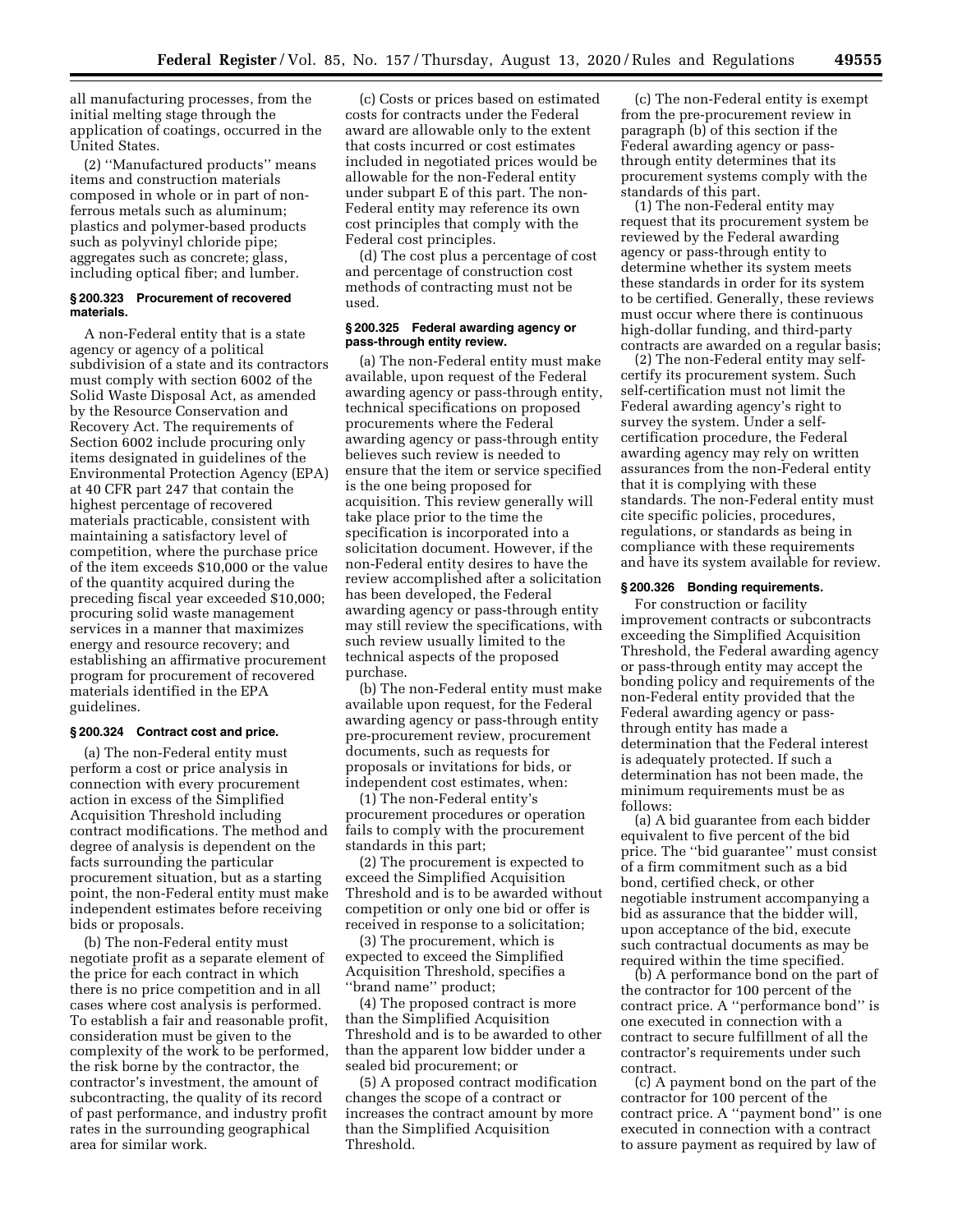all persons supplying labor and material in the execution of the work provided for in the contract.

# **§ 200.327 Contract provisions.**

The non-Federal entity's contracts must contain the applicable provisions described in appendix II to this part.

# *Performance and Financial Monitoring and Reporting*

## **§ 200.328 Financial reporting.**

Unless otherwise approved by OMB, the Federal awarding agency must solicit only the OMB-approved governmentwide data elements for collection of financial information (at time of publication the Federal Financial Report or such future, OMBapproved, governmentwide data elements available from the OMBdesignated standards lead. This information must be collected with the frequency required by the terms and conditions of the Federal award, but no less frequently than annually nor more frequently than quarterly except in unusual circumstances, for example where more frequent reporting is necessary for the effective monitoring of the Federal award or could significantly affect program outcomes, and preferably in coordination with performance reporting. The Federal awarding agency must use OMB-approved common information collections, as applicable, when providing financial and performance reporting information.

## **§ 200.329 Monitoring and reporting program performance.**

(a) *Monitoring by the non-Federal entity.* The non-Federal entity is responsible for oversight of the operations of the Federal award supported activities. The non-Federal entity must monitor its activities under Federal awards to assure compliance with applicable Federal requirements and performance expectations are being achieved. Monitoring by the non-Federal entity must cover each program, function or activity. See also § 200.332.

(b) *Reporting program performance.*  The Federal awarding agency must use OMB-approved common information collections, as applicable, when providing financial and performance reporting information. As appropriate and in accordance with above mentioned information collections, the Federal awarding agency must require the recipient to relate financial data and accomplishments to performance goals and objectives of the Federal award. Also, in accordance with above mentioned common information collections, and when required by the terms and conditions of the Federal

award, recipients must provide cost information to demonstrate cost effective practices (*e.g.,* through unit cost data). In some instances (*e.g.,*  discretionary research awards), this will be limited to the requirement to submit technical performance reports (to be evaluated in accordance with Federal awarding agency policy). Reporting requirements must be clearly articulated such that, where appropriate, performance during the execution of the Federal award has a standard against which non-Federal entity performance can be measured.

(c) *Non-construction performance reports.* The Federal awarding agency must use standard, governmentwide OMB-approved data elements for collection of performance information including performance progress reports, Research Performance Progress Reports.

(1) The non-Federal entity must submit performance reports at the interval required by the Federal awarding agency or pass-through entity to best inform improvements in program outcomes and productivity. Intervals must be no less frequent than annually nor more frequent than quarterly except in unusual circumstances, for example where more frequent reporting is necessary for the effective monitoring of the Federal award or could significantly affect program outcomes. Reports submitted annually by the non-Federal entity and/or pass-through entity must be due no later than 90 calendar days after the reporting period. Reports submitted quarterly or semiannually must be due no later than 30 calendar days after the reporting period. Alternatively, the Federal awarding agency or pass-through entity may require annual reports before the anniversary dates of multiple year Federal awards. The final performance report submitted by the non-Federal entity and/or pass-through entity must be due no later than 120 calendar days after the period of performance end date. A subrecipient must submit to the pass-through entity, no later than 90 calendar days after the period of performance end date, all final performance reports as required by the terms and conditions of the Federal award. See also § 200.344. If a justified request is submitted by a non-Federal entity, the Federal agency may extend the due date for any performance report.

(2) As appropriate in accordance with above mentioned performance reporting, these reports will contain, for each Federal award, brief information on the following unless other data elements are approved by OMB in the agency information collection request:

(i) A comparison of actual accomplishments to the objectives of the Federal award established for the period. Where the accomplishments of the Federal award can be quantified, a computation of the cost (for example, related to units of accomplishment) may be required if that information will be useful. Where performance trend data and analysis would be informative to the Federal awarding agency program, the Federal awarding agency should include this as a performance reporting requirement.

(ii) The reasons why established goals were not met, if appropriate.

(iii) Additional pertinent information including, when appropriate, analysis and explanation of cost overruns or high unit costs.

(d) *Construction performance reports.*  For the most part, onsite technical inspections and certified percentage of completion data are relied on heavily by Federal awarding agencies and passthrough entities to monitor progress under Federal awards and subawards for construction. The Federal awarding agency may require additional performance reports only when considered necessary.

(e) *Significant developments.* Events may occur between the scheduled performance reporting dates that have significant impact upon the supported activity. In such cases, the non-Federal entity must inform the Federal awarding agency or pass-through entity as soon as the following types of conditions become known:

(1) Problems, delays, or adverse conditions which will materially impair the ability to meet the objective of the Federal award. This disclosure must include a statement of the action taken, or contemplated, and any assistance needed to resolve the situation.

(2) Favorable developments which enable meeting time schedules and objectives sooner or at less cost than anticipated or producing more or different beneficial results than originally planned.

(f) *Site visits.* The Federal awarding agency may make site visits as warranted by program needs.

(g) *Performance report requirement waiver.* The Federal awarding agency may waive any performance report required by this part if not needed.

#### **§ 200. 330 Reporting on real property.**

The Federal awarding agency or passthrough entity must require a non-Federal entity to submit reports at least annually on the status of real property in which the Federal Government retains an interest, unless the Federal interest in the real property extends 15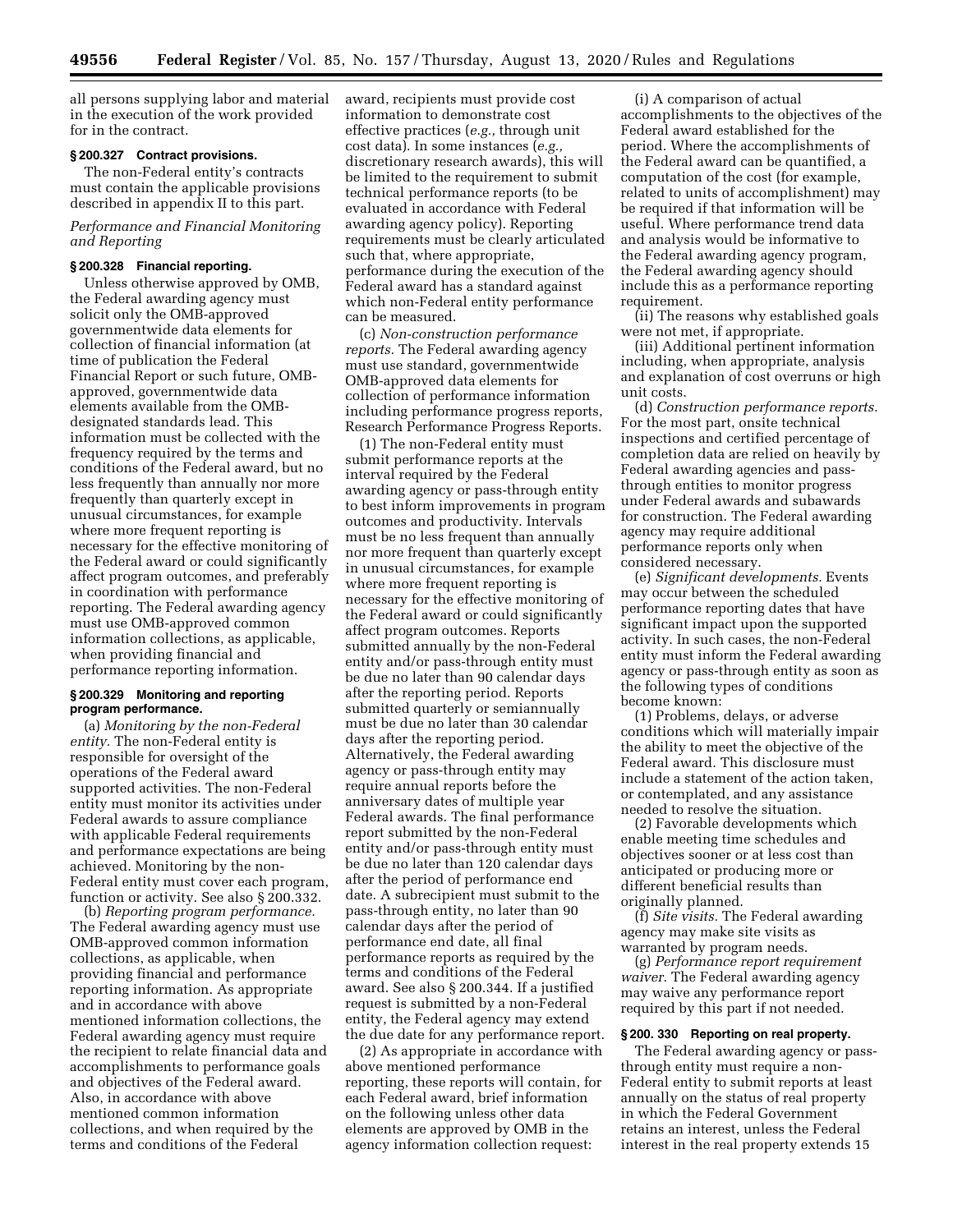years or longer. In those instances where the Federal interest attached is for a period of 15 years or more, the Federal awarding agency or pass-through entity, at its option, may require the non-Federal entity to report at various multiyear frequencies (*e.g.,* every two years or every three years, not to exceed a fiveyear reporting period; or a Federal awarding agency or pass-through entity may require annual reporting for the first three years of a Federal award and thereafter require reporting every five years).

## *Subrecipient Monitoring and Management*

## **§ 200.331 Subrecipient and contractor determinations.**

The non-Federal entity may concurrently receive Federal awards as a recipient, a subrecipient, and a contractor, depending on the substance of its agreements with Federal awarding agencies and pass-through entities. Therefore, a pass-through entity must make case-by-case determinations whether each agreement it makes for the disbursement of Federal program funds casts the party receiving the funds in the role of a subrecipient or a contractor. The Federal awarding agency may supply and require recipients to comply with additional guidance to support these determinations provided such guidance does not conflict with this section.

(a) *Subrecipients.* A subaward is for the purpose of carrying out a portion of a Federal award and creates a Federal assistance relationship with the subrecipient. See definition for *Subaward* in § 200.1 of this part. Characteristics which support the classification of the non-Federal entity as a subrecipient include when the non-Federal entity:

(1) Determines who is eligible to receive what Federal assistance;

(2) Has its performance measured in relation to whether objectives of a Federal program were met;

(3) Has responsibility for

programmatic decision-making; (4) Is responsible for adherence to applicable Federal program

requirements specified in the Federal award; and

(5) In accordance with its agreement, uses the Federal funds to carry out a program for a public purpose specified in authorizing statute, as opposed to providing goods or services for the benefit of the pass-through entity.

(b) *Contractors.* A contract is for the purpose of obtaining goods and services for the non-Federal entity's own use and creates a procurement relationship with

the contractor. See the definition of *contract* in § 200.1 of this part. Characteristics indicative of a procurement relationship between the non-Federal entity and a contractor are when the contractor:

(1) Provides the goods and services within normal business operations;

(2) Provides similar goods or services to many different purchasers;

(3) Normally operates in a competitive environment;

(4) Provides goods or services that are ancillary to the operation of the Federal program; and

(5) Is not subject to compliance requirements of the Federal program as a result of the agreement, though similar requirements may apply for other reasons.

(c) *Use of judgment in making determination.* In determining whether an agreement between a pass-through entity and another non-Federal entity casts the latter as a subrecipient or a contractor, the substance of the relationship is more important than the form of the agreement. All of the characteristics listed above may not be present in all cases, and the passthrough entity must use judgment in classifying each agreement as a subaward or a procurement contract.

## **§ 200.332 Requirements for pass-through entities.**

All pass-through entities must: (a) Ensure that every subaward is clearly identified to the subrecipient as a subaward and includes the following information at the time of the subaward and if any of these data elements change, include the changes in subsequent subaward modification. When some of this information is not available, the pass-through entity must provide the best information available to describe the Federal award and subaward. Required information includes:

(1) Federal award identification.

(i) Subrecipient name (which must match the name associated with its unique entity identifier);

(ii) Subrecipient's unique entity identifier;

(iii) Federal Award Identification Number (FAIN);

(iv) Federal Award Date (see the definition of *Federal award date* in § 200.1 of this part) of award to the recipient by the Federal agency;

(v) Subaward Period of Performance Start and End Date;

(vi) Subaward Budget Period Start and End Date;

(vii) Amount of Federal Funds Obligated by this action by the passthrough entity to the subrecipient;

(viii) Total Amount of Federal Funds Obligated to the subrecipient by the pass-through entity including the current financial obligation;

(ix) Total Amount of the Federal Award committed to the subrecipient by the pass-through entity;

(x) Federal award project description, as required to be responsive to the Federal Funding Accountability and Transparency Act (FFATA);

(xi) Name of Federal awarding agency, pass-through entity, and contact information for awarding official of the Pass-through entity;

(xii) Assistance Listings number and Title; the pass-through entity must identify the dollar amount made available under each Federal award and the Assistance Listings Number at time of disbursement;

(xiii) Identification of whether the award is  $R\&D$  and

(xiv) Indirect cost rate for the Federal award (including if the de minimis rate is charged) per § 200.414.

(2) All requirements imposed by the pass-through entity on the subrecipient so that the Federal award is used in accordance with Federal statutes, regulations and the terms and conditions of the Federal award;

(3) Any additional requirements that the pass-through entity imposes on the subrecipient in order for the passthrough entity to meet its own responsibility to the Federal awarding agency including identification of any required financial and performance reports;

(4)(i) An approved federally recognized indirect cost rate negotiated between the subrecipient and the Federal Government. If no approved rate exists, the pass-through entity must determine the appropriate rate in collaboration with the subrecipient, which is either:

(A) The negotiated indirect cost rate between the pass-through entity and the subrecipient; which can be based on a prior negotiated rate between a different PTE and the same subrecipient. If basing the rate on a previously negotiated rate, the pass-through entity is not required to collect information justifying this rate, but may elect to do so;

(B) The de minimis indirect cost rate.

(ii) The pass-through entity must not require use of a de minimis indirect cost rate if the subrecipient has a Federally approved rate. Subrecipients can elect to use the cost allocation method to account for indirect costs in accordance with § 200.405(d).

(5) A requirement that the subrecipient permit the pass-through entity and auditors to have access to the subrecipient's records and financial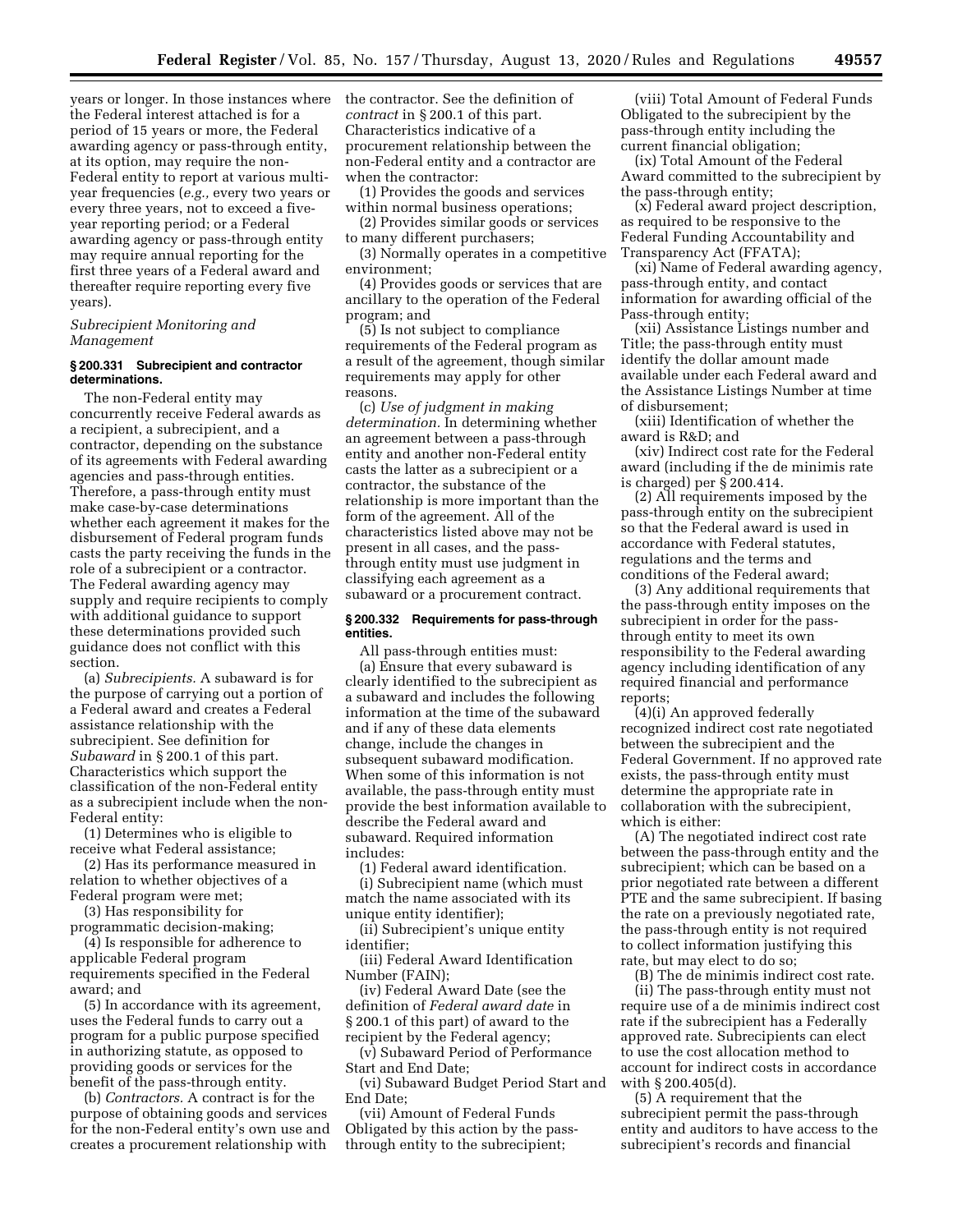statements as necessary for the passthrough entity to meet the requirements of this part; and

(6) Appropriate terms and conditions concerning closeout of the subaward.

(b) Evaluate each subrecipient's risk of noncompliance with Federal statutes, regulations, and the terms and conditions of the subaward for purposes of determining the appropriate subrecipient monitoring described in paragraphs (d) and (e) of this section, which may include consideration of such factors as:

(1) The subrecipient's prior experience with the same or similar subawards;

(2) The results of previous audits including whether or not the subrecipient receives a Single Audit in accordance with Subpart F of this part, and the extent to which the same or similar subaward has been audited as a major program;

(3) Whether the subrecipient has new personnel or new or substantially changed systems; and

(4) The extent and results of Federal awarding agency monitoring (*e.g.,* if the subrecipient also receives Federal awards directly from a Federal awarding agency).

(c) Consider imposing specific subaward conditions upon a subrecipient if appropriate as described in § 200.208.

(d) Monitor the activities of the subrecipient as necessary to ensure that the subaward is used for authorized purposes, in compliance with Federal statutes, regulations, and the terms and conditions of the subaward; and that subaward performance goals are achieved. Pass-through entity monitoring of the subrecipient must include:

(1) Reviewing financial and performance reports required by the pass-through entity.

(2) Following-up and ensuring that the subrecipient takes timely and appropriate action on all deficiencies pertaining to the Federal award provided to the subrecipient from the pass-through entity detected through audits, on-site reviews, and written confirmation from the subrecipient, highlighting the status of actions planned or taken to address Single Audit findings related to the particular subaward.

(3) Issuing a management decision for applicable audit findings pertaining only to the Federal award provided to the subrecipient from the pass-through entity as required by § 200.521.

(4) The pass-through entity is responsible for resolving audit findings specifically related to the subaward and

not responsible for resolving crosscutting findings. If a subrecipient has a current Single Audit report posted in the Federal Audit Clearinghouse and has not otherwise been excluded from receipt of Federal funding (*e.g.,* has been debarred or suspended), the passthrough entity may rely on the subrecipient's cognizant audit agency or cognizant oversight agency to perform audit follow-up and make management decisions related to cross-cutting findings in accordance with section § 300.513(a)(3)(vii). Such reliance does not eliminate the responsibility of the pass-through entity to issue subawards that conform to agency and awardspecific requirements, to manage risk through ongoing subaward monitoring, and to monitor the status of the findings that are specifically related to the subaward.

(e) Depending upon the pass-through entity's assessment of risk posed by the subrecipient (as described in paragraph (b) of this section), the following monitoring tools may be useful for the pass-through entity to ensure proper accountability and compliance with program requirements and achievement of performance goals:

(1) Providing subrecipients with training and technical assistance on program-related matters; and

(2) Performing on-site reviews of the subrecipient's program operations;

(3) Arranging for agreed-uponprocedures engagements as described in § 200.425.

(f) Verify that every subrecipient is audited as required by Subpart F of this part when it is expected that the subrecipient's Federal awards expended during the respective fiscal year equaled or exceeded the threshold set forth in § 200.501.

(g) Consider whether the results of the subrecipient's audits, on-site reviews, or other monitoring indicate conditions that necessitate adjustments to the passthrough entity's own records.

(h) Consider taking enforcement action against noncompliant subrecipients as described in § 200.339 of this part and in program regulations.

#### **§ 200.333 Fixed amount subawards.**

With prior written approval from the Federal awarding agency, a passthrough entity may provide subawards based on fixed amounts up to the Simplified Acquisition Threshold, provided that the subawards meet the requirements for fixed amount awards in § 200.201.

*Record Retention and Access* 

#### **§ 200.334 Retention requirements for records.**

Financial records, supporting documents, statistical records, and all other non-Federal entity records pertinent to a Federal award must be retained for a period of three years from the date of submission of the final expenditure report or, for Federal awards that are renewed quarterly or annually, from the date of the submission of the quarterly or annual financial report, respectively, as reported to the Federal awarding agency or pass-through entity in the case of a subrecipient. Federal awarding agencies and pass-through entities must not impose any other record retention requirements upon non-Federal entities. The only exceptions are the following:

(a) If any litigation, claim, or audit is started before the expiration of the 3 year period, the records must be retained until all litigation, claims, or audit findings involving the records have been resolved and final action taken.

(b) When the non-Federal entity is notified in writing by the Federal awarding agency, cognizant agency for audit, oversight agency for audit, cognizant agency for indirect costs, or pass-through entity to extend the retention period.

(c) Records for real property and equipment acquired with Federal funds must be retained for 3 years after final disposition.

(d) When records are transferred to or maintained by the Federal awarding agency or pass-through entity, the 3-year retention requirement is not applicable to the non-Federal entity.

(e) Records for program income transactions after the period of performance. In some cases recipients must report program income after the period of performance. Where there is such a requirement, the retention period for the records pertaining to the earning of the program income starts from the end of the non-Federal entity's fiscal year in which the program income is earned.

(f) Indirect cost rate proposals and cost allocations plans. This paragraph applies to the following types of documents and their supporting records: Indirect cost rate computations or proposals, cost allocation plans, and any similar accounting computations of the rate at which a particular group of costs is chargeable (such as computer usage chargeback rates or composite fringe benefit rates).

(1) *If submitted for negotiation.* If the proposal, plan, or other computation is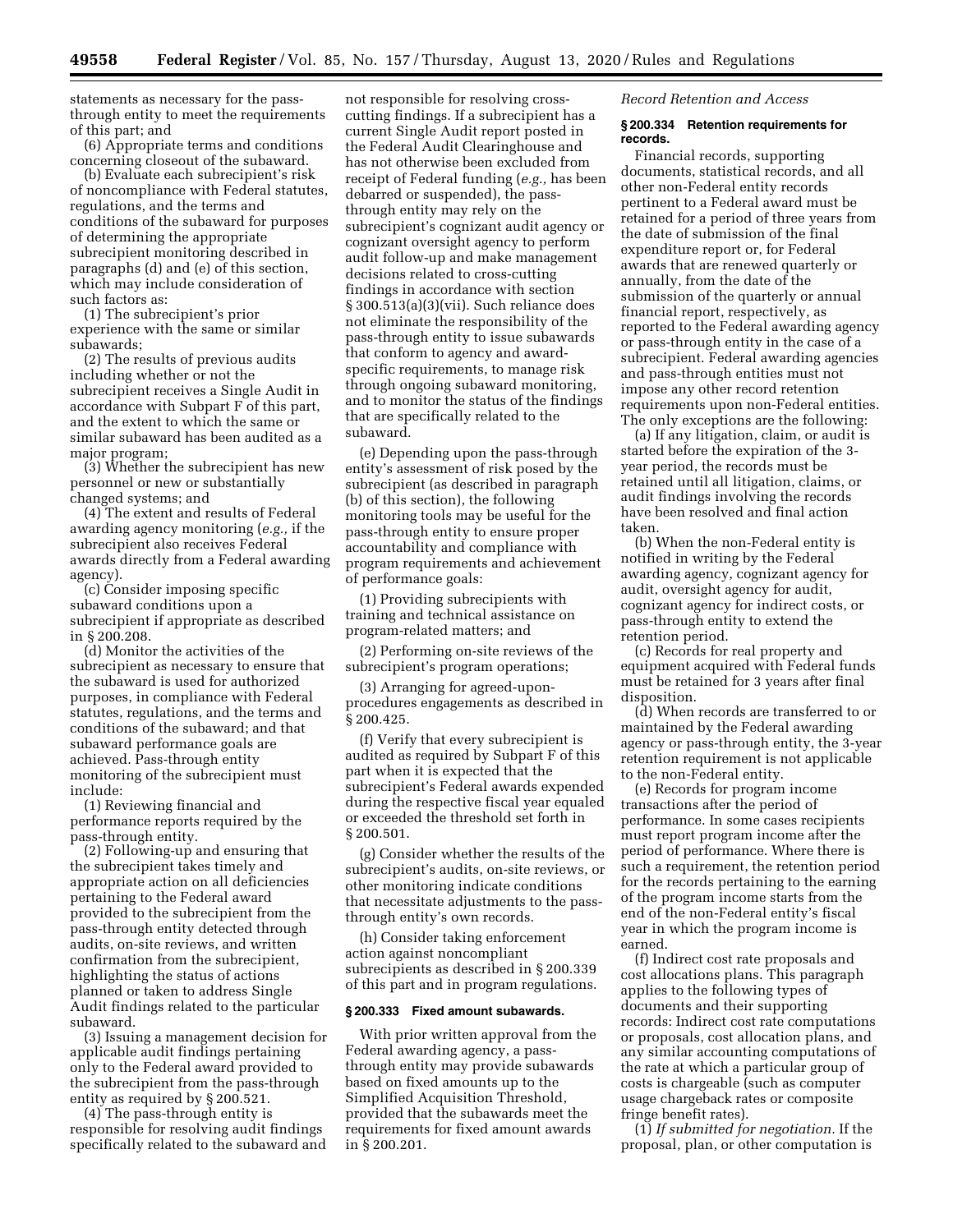required to be submitted to the Federal Government (or to the pass-through entity) to form the basis for negotiation of the rate, then the 3-year retention period for its supporting records starts from the date of such submission.

(2) *If not submitted for negotiation.* If the proposal, plan, or other computation is not required to be submitted to the Federal Government (or to the passthrough entity) for negotiation purposes, then the 3-year retention period for the proposal, plan, or computation and its supporting records starts from the end of the fiscal year (or other accounting period) covered by the proposal, plan, or other computation.

# **§ 200.335 Requests for transfer of records.**

The Federal awarding agency must request transfer of certain records to its custody from the non-Federal entity when it determines that the records possess long-term retention value. However, in order to avoid duplicate recordkeeping, the Federal awarding agency may make arrangements for the non-Federal entity to retain any records that are continuously needed for joint use.

## **§ 200.336 Methods for collection, transmission, and storage of information.**

The Federal awarding agency and the non-Federal entity should, whenever practicable, collect, transmit, and store Federal award-related information in open and machine-readable formats rather than in closed formats or on paper in accordance with applicable legislative requirements. A machinereadable format is a format in a standard computer language (not English text) that can be read automatically by a web browser or computer system. The Federal awarding agency or passthrough entity must always provide or accept paper versions of Federal awardrelated information to and from the non-Federal entity upon request. If paper copies are submitted, the Federal awarding agency or pass-through entity must not require more than an original and two copies. When original records are electronic and cannot be altered, there is no need to create and retain paper copies. When original records are paper, electronic versions may be substituted through the use of duplication or other forms of electronic media provided that they are subject to periodic quality control reviews, provide reasonable safeguards against alteration, and remain readable.

# **§ 200.337 Access to records.**

(a) *Records of non-Federal entities.*  The Federal awarding agency, Inspectors General, the Comptroller

General of the United States, and the pass-through entity, or any of their authorized representatives, must have the right of access to any documents, papers, or other records of the non-Federal entity which are pertinent to the Federal award, in order to make audits, examinations, excerpts, and transcripts. The right also includes timely and reasonable access to the non-Federal entity's personnel for the purpose of interview and discussion related to such documents.

(b) *Extraordinary and rare circumstances.* Only under extraordinary and rare circumstances would such access include review of the true name of victims of a crime. Routine monitoring cannot be considered extraordinary and rare circumstances that would necessitate access to this information. When access to the true name of victims of a crime is necessary, appropriate steps to protect this sensitive information must be taken by both the non-Federal entity and the Federal awarding agency. Any such access, other than under a court order or subpoena pursuant to a bona fide confidential investigation, must be approved by the head of the Federal awarding agency or delegate.

(c) *Expiration of right of access.* The rights of access in this section are not limited to the required retention period but last as long as the records are retained. Federal awarding agencies and pass-through entities must not impose any other access requirements upon non-Federal entities.

#### **§ 200.338 Restrictions on public access to records.**

No Federal awarding agency may place restrictions on the non-Federal entity that limit public access to the records of the non-Federal entity pertinent to a Federal award, except for protected personally identifiable information (PII) or when the Federal awarding agency can demonstrate that such records will be kept confidential and would have been exempted from disclosure pursuant to the Freedom of Information Act (5 U.S.C. 552) or controlled unclassified information pursuant to Executive Order 13556 if the records had belonged to the Federal awarding agency. The Freedom of Information Act (5 U.S.C. 552) (FOIA) does not apply to those records that remain under a non-Federal entity's control except as required under § 200.315. Unless required by Federal, state, local, and tribal statute, non-Federal entities are not required to permit public access to their records. The non-Federal entity's records provided to a Federal agency generally

will be subject to FOIA and applicable exemptions.

## *Remedies for Noncompliance*

## **§ 200.339 Remedies for noncompliance.**

If a non-Federal entity fails to comply with the U.S. Constitution, Federal statutes, regulations or the terms and conditions of a Federal award, the Federal awarding agency or passthrough entity may impose additional conditions, as described in § 200.208. If the Federal awarding agency or passthrough entity determines that noncompliance cannot be remedied by imposing additional conditions, the Federal awarding agency or passthrough entity may take one or more of the following actions, as appropriate in the circumstances:

(a) Temporarily withhold cash payments pending correction of the deficiency by the non-Federal entity or more severe enforcement action by the Federal awarding agency or passthrough entity.

(b) Disallow (that is, deny both use of funds and any applicable matching credit for) all or part of the cost of the activity or action not in compliance.

(c) Wholly or partly suspend or terminate the Federal award.

(d) Initiate suspension or debarment proceedings as authorized under 2 CFR part 180 and Federal awarding agency regulations (or in the case of a passthrough entity, recommend such a proceeding be initiated by a Federal awarding agency).

(e) Withhold further Federal awards for the project or program.

(f) Take other remedies that may be legally available.

#### **§ 200.340 Termination.**

(a) The Federal award may be terminated in whole or in part as follows:

(1) By the Federal awarding agency or pass-through entity, if a non-Federal entity fails to comply with the terms and conditions of a Federal award;

(2) By the Federal awarding agency or pass-through entity, to the greatest extent authorized by law, if an award no longer effectuates the program goals or agency priorities;

(3) By the Federal awarding agency or pass-through entity with the consent of the non-Federal entity, in which case the two parties must agree upon the termination conditions, including the effective date and, in the case of partial termination, the portion to be terminated;

(4) By the non-Federal entity upon sending to the Federal awarding agency or pass-through entity written notification setting forth the reasons for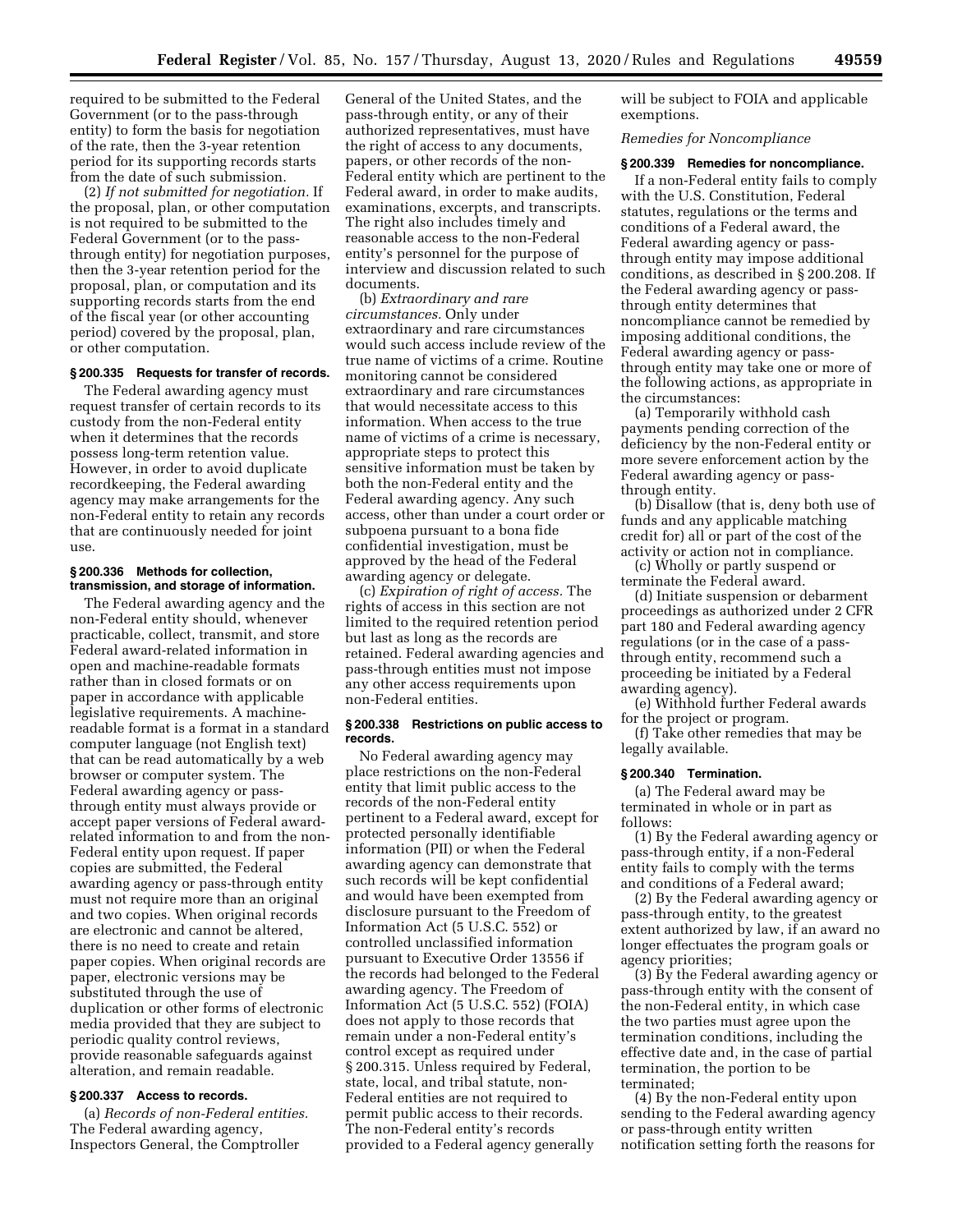such termination, the effective date, and, in the case of partial termination, the portion to be terminated. However, if the Federal awarding agency or passthrough entity determines in the case of partial termination that the reduced or modified portion of the Federal award or subaward will not accomplish the purposes for which the Federal award was made, the Federal awarding agency or pass-through entity may terminate the Federal award in its entirety; or

(5) By the Federal awarding agency or pass-through entity pursuant to termination provisions included in the Federal award.

(b) A Federal awarding agency should clearly and unambiguously specify termination provisions applicable to each Federal award, in applicable regulations or in the award, consistent with this section.

(c) When a Federal awarding agency terminates a Federal award prior to the end of the period of performance due to the non-Federal entity's material failure to comply with the Federal award terms and conditions, the Federal awarding agency must report the termination to the OMB-designated integrity and performance system accessible through SAM (currently FAPIIS).

(1) The information required under paragraph (c) of this section is not to be reported to designated integrity and performance system until the non-Federal entity either—

(i) Has exhausted its opportunities to object or challenge the decision, see § 200.342; or

(ii) Has not, within 30 calendar days after being notified of the termination, informed the Federal awarding agency that it intends to appeal the Federal awarding agency's decision to terminate.

(2) If a Federal awarding agency, after entering information into the designated integrity and performance system about a termination, subsequently:

(i) Learns that any of that information is erroneous, the Federal awarding agency must correct the information in the system within three business days;

(ii) Obtains an update to that information that could be helpful to other Federal awarding agencies, the Federal awarding agency is strongly encouraged to amend the information in the system to incorporate the update in a timely way.

(3) Federal awarding agencies, must not post any information that will be made publicly available in the nonpublic segment of designated integrity and performance system that is covered by a disclosure exemption under the Freedom of Information Act. If the non-Federal entity asserts within seven

calendar days to the Federal awarding agency who posted the information, that some of the information made publicly available is covered by a disclosure exemption under the Freedom of Information Act, the Federal awarding agency who posted the information must remove the posting within seven calendar days of receiving the assertion. Prior to reposting the releasable information, the Federal agency must resolve the issue in accordance with the agency's Freedom of Information Act procedures.

(d) When a Federal award is terminated or partially terminated, both the Federal awarding agency or passthrough entity and the non-Federal entity remain responsible for compliance with the requirements in §§ 200.344 and 200.345.

## **§ 200.341 Notification of termination requirement.**

(a) The Federal agency or passthrough entity must provide to the non-Federal entity a notice of termination.

(b) If the Federal award is terminated for the non-Federal entity's material failure to comply with the U.S. Constitution, Federal statutes, regulations, or terms and conditions of the Federal award, the notification must state that—

(1) The termination decision will be reported to the OMB-designated integrity and performance system accessible through SAM (currently FAPIIS);

(2) The information will be available in the OMB-designated integrity and performance system for a period of five years from the date of the termination, then archived;

(3) Federal awarding agencies that consider making a Federal award to the non-Federal entity during that five year period must consider that information in judging whether the non-Federal entity is qualified to receive the Federal award, when the Federal share of the Federal award is expected to exceed the simplified acquisition threshold over the period of performance;

(4) The non-Federal entity may comment on any information the OMBdesignated integrity and performance system contains about the non-Federal entity for future consideration by Federal awarding agencies. The non-Federal entity may submit comments to the awardee integrity and performance portal accessible through SAM (currently (CPARS).

(5) Federal awarding agencies will consider non-Federal entity comments when determining whether the non-Federal entity is qualified for a future Federal award.

(c) Upon termination of a Federal award, the Federal awarding agency must provide the information required under FFATA to the Federal website established to fulfill the requirements of FFATA, and update or notify any other relevant governmentwide systems or entities of any indications of poor performance as required by 41 U.S.C. 417b and 31 U.S.C. 3321 and implementing guidance at 2 CFR part 77 (forthcoming at time of publication). See also the requirements for Suspension and Debarment at 2 CFR part 180.

### **§ 200.342 Opportunities to object, hearings, and appeals.**

Upon taking any remedy for noncompliance, the Federal awarding agency must provide the non-Federal entity an opportunity to object and provide information and documentation challenging the suspension or termination action, in accordance with written processes and procedures published by the Federal awarding agency. The Federal awarding agency or pass-through entity must comply with any requirements for hearings, appeals or other administrative proceedings to which the non-Federal entity is entitled under any statute or regulation applicable to the action involved.

#### **§ 200.343 Effects of suspension and termination.**

Costs to the non-Federal entity resulting from financial obligations incurred by the non-Federal entity during a suspension or after termination of a Federal award or subaward are not allowable unless the Federal awarding agency or pass-through entity expressly authorizes them in the notice of suspension or termination or subsequently. However, costs during suspension or after termination are allowable if:

(a) The costs result from financial obligations which were properly incurred by the non-Federal entity before the effective date of suspension or termination, are not in anticipation of it; and

(b) The costs would be allowable if the Federal award was not suspended or expired normally at the end of the period of performance in which the termination takes effect.

## *Closeout*

## **§ 200.344 Closeout.**

The Federal awarding agency or passthrough entity will close out the Federal award when it determines that all applicable administrative actions and all required work of the Federal award have been completed by the non-Federal entity. If the non-Federal entity fails to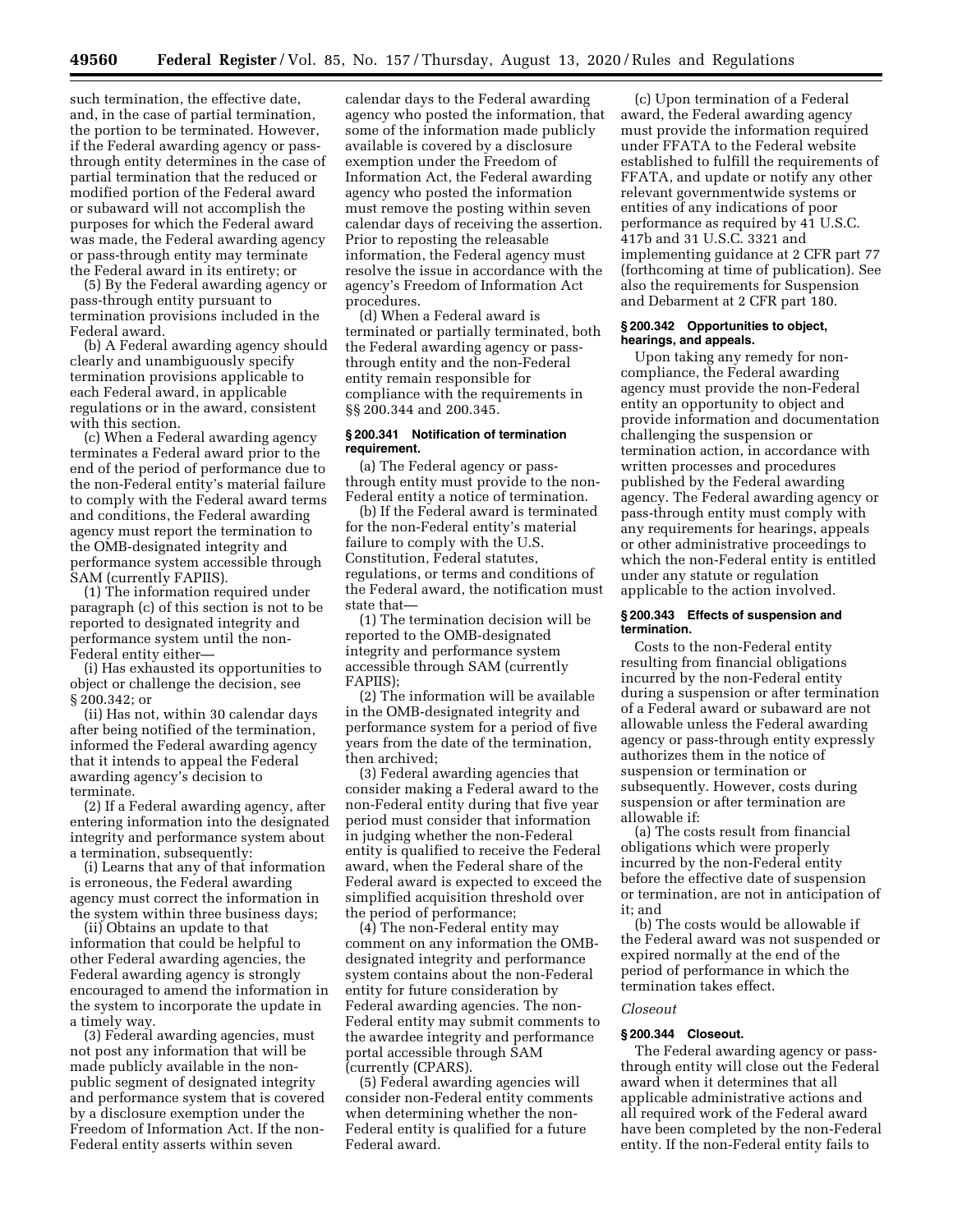complete the requirements, the Federal awarding agency or pass-through entity will proceed to close out the Federal award with the information available. This section specifies the actions the non-Federal entity and Federal awarding agency or pass-through entity must take to complete this process at the end of the period of performance.

(a) The recipient must submit, no later than 120 calendar days after the end date of the period of performance, all financial, performance, and other reports as required by the terms and conditions of the Federal award. A subrecipient must submit to the passthrough entity, no later than 90 calendar days (or an earlier date as agreed upon by the pass-through entity and subrecipient) after the end date of the period of performance, all financial, performance, and other reports as required by the terms and conditions of the Federal award. The Federal awarding agency or pass-through entity may approve extensions when requested and justified by the non-Federal entity, as applicable.

(b) Unless the Federal awarding agency or pass-through entity authorizes an extension, a non-Federal entity must liquidate all financial obligations incurred under the Federal award no later than 120 calendar days after the end date of the period of performance as specified in the terms and conditions of the Federal award.

(c) The Federal awarding agency or pass-through entity must make prompt payments to the non-Federal entity for costs meeting the requirements in Subpart E of this part under the Federal award being closed out.

(d) The non-Federal entity must promptly refund any balances of unobligated cash that the Federal awarding agency or pass-through entity paid in advance or paid and that are not authorized to be retained by the non-Federal entity for use in other projects. See OMB Circular A–129 and see § 200.346, for requirements regarding unreturned amounts that become delinquent debts.

(e) Consistent with the terms and conditions of the Federal award, the Federal awarding agency or passthrough entity must make a settlement for any upward or downward adjustments to the Federal share of costs after closeout reports are received.

(f) The non-Federal entity must account for any real and personal property acquired with Federal funds or received from the Federal Government in accordance with §§ 200.310 through 200.316 and 200.330.

(g) When a recipient or subrecipient completes all closeout requirements, the Federal awarding agency or passthrough entity must promptly complete all closeout actions for Federal awards. The Federal awarding agency must make every effort to complete closeout actions no later than one year after the end of the period of performance unless otherwise directed by authorizing statutes. Closeout actions include Federal awarding agency actions in the grants management and payment systems.

(h) If the non-Federal entity does not submit all reports in accordance with this section and the terms and conditions of the Federal Award, the Federal awarding agency must proceed to close out with the information available within one year of the period of performance end date.

(i) If the non-Federal entity does not submit all reports in accordance with this section within one year of the period of performance end date, the Federal awarding agency must report the non-Federal entity's material failure to comply with the terms and conditions of the award with the OMBdesignated integrity and performance system (currently FAPIIS). Federal awarding agencies may also pursue other enforcement actions per § 200.339.

*Post-Closeout Adjustments and Continuing Responsibilities* 

## **§ 200.345 Post-closeout adjustments and continuing responsibilities.**

(a) The closeout of a Federal award does not affect any of the following:

(1) The right of the Federal awarding agency or pass-through entity to disallow costs and recover funds on the basis of a later audit or other review. The Federal awarding agency or passthrough entity must make any cost disallowance determination and notify the non-Federal entity within the record retention period.

(2) The requirement for the non-Federal entity to return any funds due as a result of later refunds, corrections, or other transactions including final indirect cost rate adjustments.

(3) The ability of the Federal awarding agency to make financial adjustments to a previously closed award such as resolving indirect cost payments and making final payments.

(4) Audit requirements in subpart F of this part.

(5) Property management and disposition requirements in §§ 200.310 through 200.316 of this subpart.

(6) Records retention as required in §§ 200.334 through 200.337 of this subpart.

(b) After closeout of the Federal award, a relationship created under the Federal award may be modified or ended in whole or in part with the consent of the Federal awarding agency or pass-through entity and the non-Federal entity, provided the responsibilities of the non-Federal entity referred to in paragraph (a) of this section, including those for property management as applicable, are considered and provisions made for continuing responsibilities of the non-Federal entity, as appropriate.

#### *Collection of Amounts Due*

#### **§ 200.346 Collection of amounts due.**

(a) Any funds paid to the non-Federal entity in excess of the amount to which the non-Federal entity is finally determined to be entitled under the terms of the Federal award constitute a debt to the Federal Government. If not paid within 90 calendar days after demand, the Federal awarding agency may reduce the debt by:

(1) Making an administrative offset against other requests for reimbursements;

(2) Withholding advance payments otherwise due to the non-Federal entity; or

(3) Other action permitted by Federal statute.

(b) Except where otherwise provided by statutes or regulations, the Federal awarding agency will charge interest on an overdue debt in accordance with the Federal Claims Collection Standards (31 CFR parts 900 through 999). The date from which interest is computed is not extended by litigation or the filing of any form of appeal.

#### **Subpart E—Cost Principles**

 $\blacksquare$  46. Amend § 200.400 by revising paragraph (e) and (g) to read as follows:

## **§ 200.400 Policy guide.**  \* \* \* \* \*

(e) In reviewing, negotiating and approving cost allocation plans or indirect cost proposals, the cognizant agency for indirect costs should generally assure that the non-Federal entity is applying these cost accounting principles on a consistent basis during their review and negotiation of indirect cost proposals. Where wide variations exist in the treatment of a given cost item by the non-Federal entity, the reasonableness and equity of such treatments should be fully considered. See the definition of *indirect (facilities & administrative (F&A)) costs* in § 200.1 of this part.

\* \* \* \* \* (g) The non-Federal entity may not earn or keep any profit resulting from Federal financial assistance, unless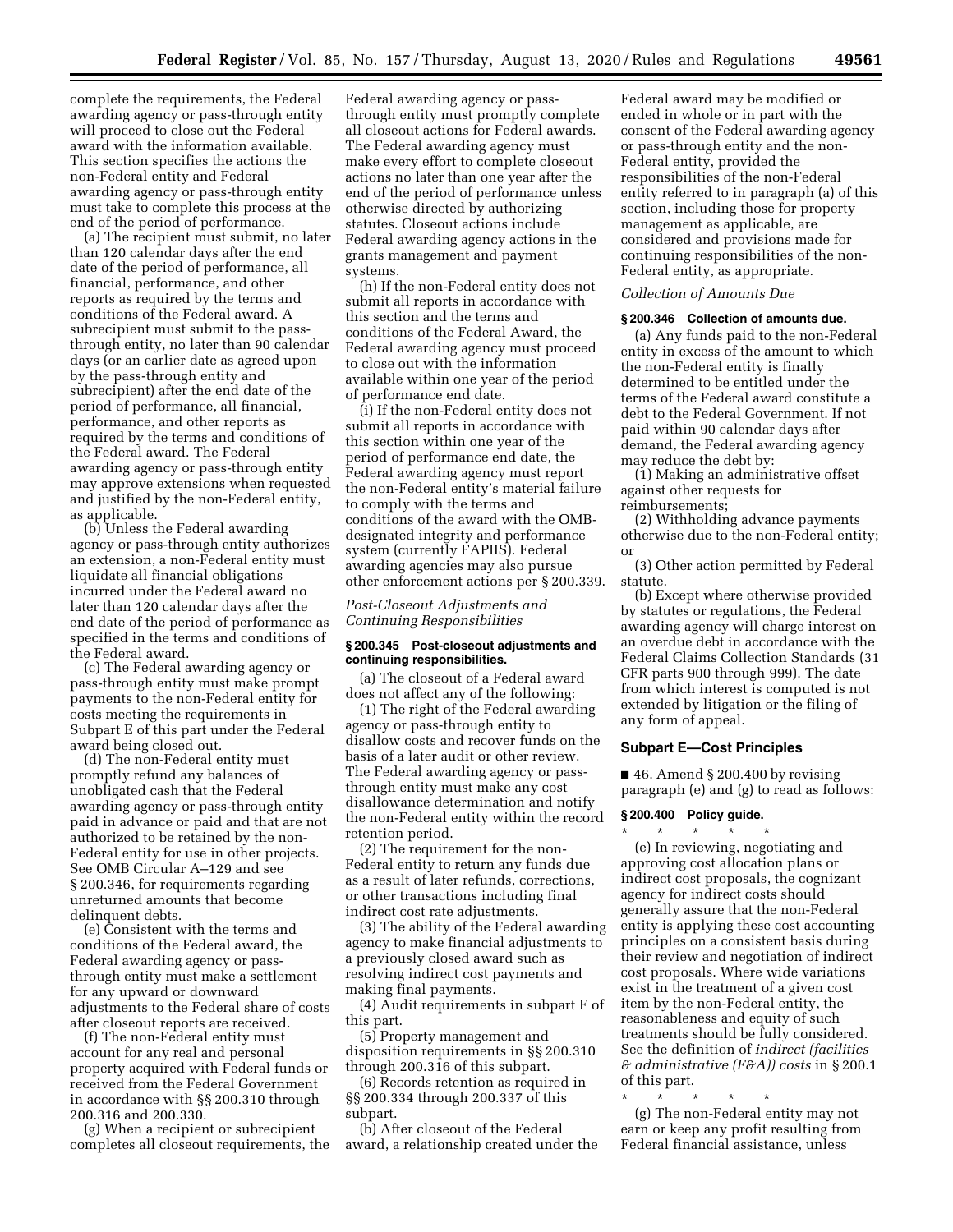explicitly authorized by the terms and conditions of the Federal award. See also § 200.307.

 $\blacksquare$  47. Amend § 200.401 by revising paragraphs (a)(3) and (4), (b), and (c) to read as follows:

## **§ 200.401 Application.**

 $(a) * * * *$ 

(3) Fixed amount awards. See also § 200.1 Definitions and 200.201.

(4) Federal awards to hospitals (see appendix IX to this part).

\* \* \* \* \* (b) *Federal contract.* Where a Federal contract awarded to a non-Federal entity is subject to the Cost Accounting Standards (CAS), it incorporates the applicable CAS clauses, Standards, and CAS administration requirements per the 48 CFR Chapter 99 and 48 CFR part 30 (FAR Part 30). CAS applies directly to the CAS-covered contract and the Cost Accounting Standards at 48 CFR parts 9904 or 9905 takes precedence over the cost principles in this subpart E with respect to the allocation of costs. When a contract with a non-Federal entity is subject to full CAS coverage, the allowability of certain costs under the cost principles will be affected by the allocation provisions of the Cost Accounting Standards (*e.g.,* CAS 414— 48 CFR 9904.414, Cost of Money as an Element of the Cost of Facilities Capital, and CAS 417—48 CFR 9904.417, Cost of Money as an Element of the Cost of Capital Assets Under Construction), apply rather the allowability provisions

of § 200.449. In complying with those requirements, the non-Federal entity's application of cost accounting practices for estimating, accumulating, and reporting costs for other Federal awards and other cost objectives under the CAS-covered contract still must be consistent with its cost accounting practices for the CAS-covered contracts. In all cases, only one set of accounting records needs to be maintained for the allocation of costs by the non-Federal entity.

(c) *Exemptions.* Some nonprofit organizations, because of their size and nature of operations, can be considered to be similar to for-profit entities for purpose of applicability of cost principles. Such nonprofit organizations must operate under Federal cost principles applicable to for-profit entities located at 48 CFR 31.2. A listing of these organizations is contained in appendix VIII to this part. Other organizations, as approved by the cognizant agency for indirect costs, may be added from time to time.

 $\blacksquare$  48. Amend § 200.403 by revising paragraphs (f) and (g) and adding paragraph (h) to read as follows:

## **§ 200.403 Factors affecting allowability of costs.**

\* \* \* \* \* (f) Not be included as a cost or used to meet cost sharing or matching requirements of any other federallyfinanced program in either the current or a prior period. See also § 200.306(b).

(g) Be adequately documented. See also §§ 200.300 through 200.309 of this part.

(h) Cost must be incurred during the approved budget period. The Federal awarding agency is authorized, at its discretion, to waive prior written approvals to carry forward unobligated balances to subsequent budget periods pursuant to § 200.308(e)(3).

 $\blacksquare$  49. Amend § 200.405 by revising paragraph (d) to read as follows:

#### **§ 200.405 Allocable costs.**

\* \* \* \* \* (d) Direct cost allocation principles: If a cost benefits two or more projects or activities in proportions that can be determined without undue effort or cost, the cost must be allocated to the projects based on the proportional benefit. If a cost benefits two or more projects or activities in proportions that cannot be determined because of the interrelationship of the work involved, then, notwithstanding paragraph (c) of this section, the costs may be allocated or transferred to benefitted projects on any reasonable documented basis. Where the purchase of equipment or other capital asset is specifically authorized under a Federal award, the costs are assignable to the Federal award regardless of the use that may be made of the equipment or other capital asset involved when no longer needed for the purpose for which it was originally required. See also §§ 200.310 through 200.316 and 200.439.

\* \* \* \* \*  $\blacksquare$  50. Amend § 200.406 by revising paragraph (b) to read as follows:

## **§ 200.406 Applicable credits.**

\* \* \* \* \* (b) In some instances, the amounts received from the Federal Government to finance activities or service operations of the non-Federal entity should be treated as applicable credits. Specifically, the concept of netting such credit items (including any amounts used to meet cost sharing or matching requirements) must be recognized in determining the rates or amounts to be charged to the Federal award. (See §§ 200.436 and 200.468, for areas of

potential application in the matter of Federal financing of activities.)

 $\blacksquare$  51. Amend § 200.407 by revising paragraphs (g) and (y) to read as follows:

## **§ 200.407 Prior written approval (prior approval).**

\* \* \* \* \* (g) § 200.333 Fixed amount subawards;

 $*$  \*

(y) § 200.475 Travel costs.

■ 52. Revise § 200.409 to read as follows:

#### **§ 200.409 Special considerations.**

In addition to the basic considerations regarding the allowability of costs highlighted in this subtitle, other subtitles in this part describe special considerations and requirements applicable to states, local governments, Indian tribes, and IHEs. In addition, certain provisions among the items of cost in this subpart are only applicable to certain types of non-Federal entities, as specified in the following sections:

(a) Direct and Indirect (F&A) Costs (§§ 200.412–200.415) of this subpart;

(b) Special Considerations for States, Local Governments and Indian Tribes (§§ 200.416 and 200.417) of this subpart; and

(c) Special Considerations for Institutions of Higher Education (§§ 200.418 and 200.419) of this subpart.

■ 53. Revise § 200.410 to read as follows:

#### **§ 200.410 Collection of unallowable costs.**

Payments made for costs determined to be unallowable by either the Federal awarding agency, cognizant agency for indirect costs, or pass-through entity, either as direct or indirect costs, must be refunded (including interest) to the Federal Government in accordance with instructions from the Federal agency that determined the costs are unallowable unless Federal statute or regulation directs otherwise. See also §§ 200.300 through 200.309 in subpart D of this part.

 $\blacksquare$  54. Amend § 200.413 by revising paragraphs (a), (b), and (f) to read as follows:

#### **§ 200.413 Direct costs.**

(a) *General.* Direct costs are those costs that can be identified specifically with a particular final cost objective, such as a Federal award, or other internally or externally funded activity, or that can be directly assigned to such activities relatively easily with a high degree of accuracy. Costs incurred for the same purpose in like circumstances must be treated consistently as either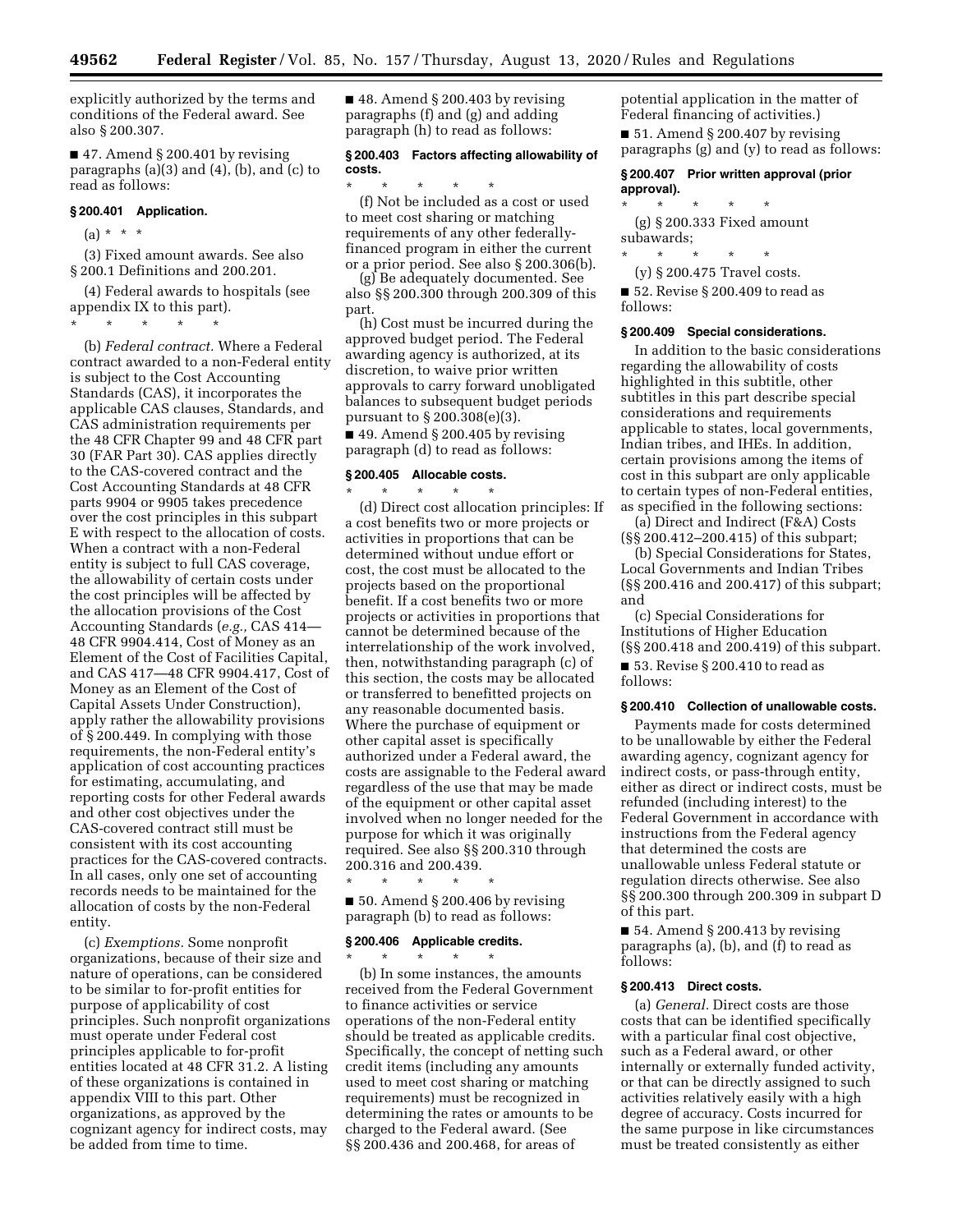direct or indirect (F&A) costs. See also § 200.405.

(b) *Application to Federal awards.*  Identification with the Federal award rather than the nature of the goods and services involved is the determining factor in distinguishing direct from indirect (F&A) costs of Federal awards. Typical costs charged directly to a Federal award are the compensation of employees who work on that award, their related fringe benefit costs, the costs of materials and other items of expense incurred for the Federal award. If directly related to a specific award, certain costs that otherwise would be treated as indirect costs may also be considered direct costs. Examples include extraordinary utility consumption, the cost of materials supplied from stock or services rendered by specialized facilities, program evaluation costs, or other institutional service operations.

\* \* \* \* \*

(f) For nonprofit organizations, the costs of activities performed by the non-Federal entity primarily as a service to members, clients, or the general public when significant and necessary to the non-Federal entity's mission must be treated as direct costs whether or not allowable, and be allocated an equitable share of indirect (F&A) costs. Some examples of these types of activities include:

(1) Maintenance of membership rolls, subscriptions, publications, and related functions. See also § 200.454.

(2) Providing services and information to members, legislative or administrative bodies, or the public. See also §§ 200.454 and 200.450.

(3) Promotion, lobbying, and other forms of public relations. See also §§ 200.421 and 200.450.

(4) Conferences except those held to conduct the general administration of the non-Federal entity. See also § 200.432.

(5) Maintenance, protection, and investment of special funds not used in operation of the non-Federal entity. See also § 200.442.

(6) Administration of group benefits on behalf of members or clients, including life and hospital insurance, annuity or retirement plans, and financial aid. See also § 200.431.

 $\blacksquare$  55. Amend § 200.414 by revising paragraphs (a), (c) introductory text,  $(c)(3)$  and  $(4)$ ,  $(d)$ ,  $(f)$ , and  $(g)$  and adding paragraph (h) to read as follows:

# **§ 200.414 Indirect (F&A) costs.**

(a) *Facilities and administration classification.* For major Institutions of Higher Education (IHE) and major

nonprofit organizations, indirect (F&A) costs must be classified within two broad categories: ''Facilities'' and ''Administration.'' ''Facilities'' is defined as depreciation on buildings, equipment and capital improvement, interest on debt associated with certain buildings, equipment and capital improvements, and operations and maintenance expenses. "Administration" is defined as general administration and general expenses such as the director's office, accounting, personnel and all other types of expenditures not listed specifically under one of the subcategories of ''Facilities'' (including cross allocations from other pools, where applicable). For nonprofit organizations, library expenses are included in the ''Administration'' category; for IHEs, they are included in the ''Facilities'' category. Major IHEs are defined as those required to use the Standard Format for Submission as noted in appendix III to this part, and Rate Determination for Institutions of Higher Education paragraph C. 11. Major nonprofit organizations are those which receive more than \$10 million dollars in direct Federal funding.

(c) *Federal Agency Acceptance of Negotiated Indirect Cost Rates.* (See also  $§ 200.306.]$ 

\* \* \* \* \*

\* \* \* \* \* (3) The Federal awarding agency must implement, and make publicly available, the policies, procedures and general decision-making criteria that their programs will follow to seek and justify deviations from negotiated rates.

(4) As required under § 200.204, the Federal awarding agency must include in the notice of funding opportunity the policies relating to indirect cost rate reimbursement, matching, or cost share as approved under paragraph (e)(1) of this section. As appropriate, the Federal agency should incorporate discussion of these policies into Federal awarding agency outreach activities with non-Federal entities prior to the posting of a notice of funding opportunity.

(d) Pass-through entities are subject to the requirements in  $\S 200.332(a)(4)$ .

\* \* \* \* \* (f) In addition to the procedures outlined in the appendices in paragraph (e) of this section, any non-Federal entity that does not have a current negotiated (including provisional) rate, except for those non-Federal entities described in appendix VII to this part, paragraph D.1.b, may elect to charge a de minimis rate of 10% of modified total direct costs (MTDC) which may be used indefinitely. No documentation is

required to justify the 10% de minimis indirect cost rate. As described in § 200.403, costs must be consistently charged as either indirect or direct costs, but may not be double charged or inconsistently charged as both. If chosen, this methodology once elected must be used consistently for all Federal awards until such time as a non-Federal entity chooses to negotiate for a rate, which the non-Federal entity may apply to do at any time.

(g) Any non-Federal entity that has a current federally-negotiated indirect cost rate may apply for a one-time extension of the rates in that agreement for a period of up to four years. This extension will be subject to the review and approval of the cognizant agency for indirect costs. If an extension is granted the non-Federal entity may not request a rate review until the extension period ends. At the end of the 4-year extension, the non-Federal entity must re-apply to negotiate a rate. Subsequent one-time extensions (up to four years) are permitted if a renegotiation is completed between each extension request.

(h) The federally negotiated indirect rate, distribution base, and rate type for a non-Federal entity (except for the Indian tribes or tribal organizations, as defined in the Indian Self Determination, Education and Assistance Act, 25 U.S.C. 450b(1)) must be available publicly on an OMBdesignated Federal website.

■ 56. Amend § 200.415 by revising paragraphs  $(b)(1)$  and  $(2)$ ,  $(c)$ , and  $(d)$  to read as follows:

#### **§ 200.415 Required certifications.**

- \* \* \* \* \*
	- (b) \* \* \*

(1) A proposal to establish a cost allocation plan or an indirect (F&A) cost rate, whether submitted to a Federal cognizant agency for indirect costs or maintained on file by the non-Federal entity, must be certified by the non-Federal entity using the Certificate of Cost Allocation Plan or Certificate of Indirect Costs as set forth in appendices III through VII, and IX of this part. The certificate must be signed on behalf of the non-Federal entity by an individual at a level no lower than vice president or chief financial officer of the non-Federal entity that submits the proposal.

(2) Unless the non-Federal entity has elected the option under § 200.414(f), the Federal Government may either disallow all indirect (F&A) costs or unilaterally establish such a plan or rate when the non-Federal entity fails to submit a certified proposal for establishing such a plan or rate in accordance with the requirements. Such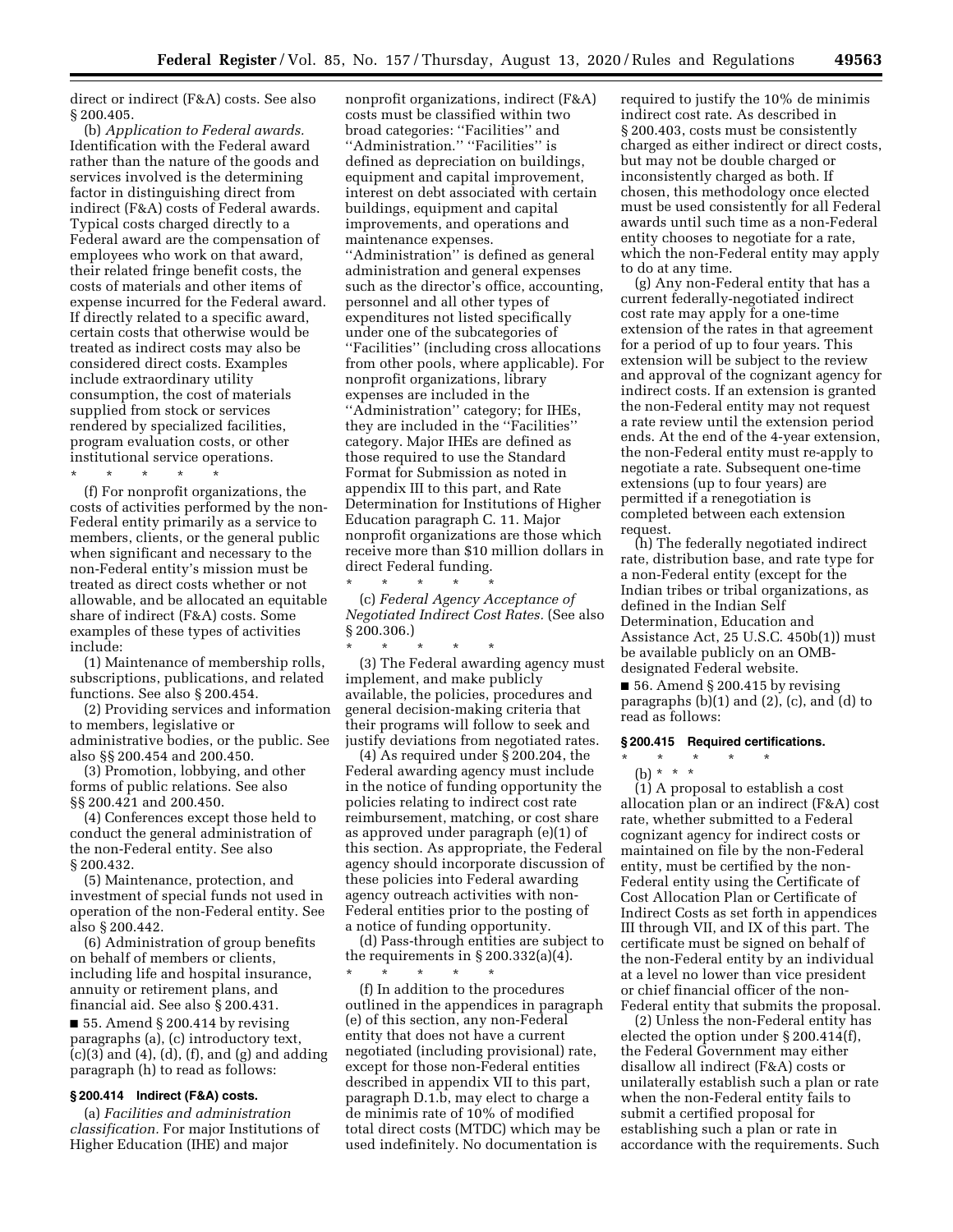a plan or rate may be based upon audited historical data or such other data that have been furnished to the cognizant agency for indirect costs and for which it can be demonstrated that all unallowable costs have been excluded. When a cost allocation plan or indirect cost rate is unilaterally established by the Federal Government because the non-Federal entity failed to submit a certified proposal, the plan or rate established will be set to ensure that potentially unallowable costs will not be reimbursed.

(c) Certifications by nonprofit organizations as appropriate that they did not meet the definition of a major nonprofit organization as defined in § 200.414(a).

(d) See also § 200.450 for another required certification.

■ 57. Revise § 200.417 to read as follows:

#### **§ 200.417 Interagency service.**

The cost of services provided by one agency to another within the governmental unit may include allowable direct costs of the service plus a pro-rated share of indirect costs. A standard indirect cost allowance equal to ten percent of the direct salary and wage cost of providing the service (excluding overtime, shift premiums, and fringe benefits) may be used in lieu of determining the actual indirect costs of the service. These services do not include centralized services included in central service cost allocation plans as described in Appendix V to Part 200.  $\blacksquare$  58. Amend § 200.418 by revising paragraph (a) to read as follows:

#### **§ 200.418 Costs incurred by states and local governments.**

\* \* \* \* \* (a) The costs meet the requirements of § 200.402–411 of this subpart; \* \* \* \* \*

■ 59. Amend § 200.419 by revising paragraphs (a), (b) introductory text, and (b)(1) and (2) to read as follows:

# **§ 200.419 Cost accounting standards and disclosure statement.**

(a) An IHE that receive an aggregate total \$50 million or more in Federal awards and instruments subject to this subpart (as specified in § 200.101) in its most recently completed fiscal year must comply with the Cost Accounting Standards Board's cost accounting standards located at 48 CFR 9905.501, 9905.502, 9905.505, and 9905.506. CAScovered contracts and subcontracts awarded to the IHEs are subject to the broader range of CAS requirements at 48 CFR 9900 through 9999 and 48 CFR part 30 (FAR Part 30).

(b) *Disclosure statement.* An IHE that receives an aggregate total \$50 million or more in Federal awards and instruments subject to this subpart (as specified in § 200.101) during its most recently completed fiscal year must disclose their cost accounting practices by filing a Disclosure Statement (DS–2), which is reproduced in Appendix III to Part 200. With the approval of the cognizant agency for indirect costs, an IHE may meet the DS–2 submission by submitting the DS–2 for each business unit that received \$50 million or more in Federal awards and instruments.

(1) The DS–2 must be submitted to the cognizant agency for indirect costs with a copy to the IHE's cognizant agency for audit. The initial DS–2 and revisions to the DS–2 must be submitted in coordination with the IHE's indirect (F&A) rate proposal, unless an earlier submission is requested by the cognizant agency for indirect costs. IHEs with CAS-covered contracts or subcontracts meeting the dollar threshold in 48 CFR 9903.202–1(f) must submit their initial DS–2 or revisions no later than prior to the award of a CAScovered contract or subcontract.

(2) An IHE must maintain an accurate DS–2 and comply with disclosed cost accounting practices. An IHE must file amendments to the DS–2 to the cognizant agency for indirect costs in advance of a disclosed practice being changed to comply with a new or modified standard, or when a practice is changed for other reasons. An IHE may proceed with implementing the change after it has notified the Federal cognizant agency for indirect costs. If the change represents a variation from 2 CFR part 200, the change may require approval by the Federal cognizant agency for indirect costs, in accordance with § 200.102(b). Amendments of a DS–2 may be submitted at any time. Resubmission of a complete, updated DS–2 is discouraged except when there are extensive changes to disclosed practices.

\* \* \* \* \*

■ 60. Revise § 200.420 to read as follows:

### **§ 200.420 Considerations for selected items of cost.**

This section provides principles to be applied in establishing the allowability of certain items involved in determining cost, in addition to the requirements of Subtitle II of this subpart. These principles apply whether or not a particular item of cost is properly treated as direct cost or indirect (F&A) cost. Failure to mention a particular item of cost is not intended to imply that it is either allowable or

unallowable; rather, determination as to allowability in each case should be based on the treatment provided for similar or related items of cost, and based on the principles described in §§ 200.402 through 200.411. In case of a discrepancy between the provisions of a specific Federal award and the provisions below, the Federal award governs. Criteria outlined in § 200.403 must be applied in determining allowability. See also § 200.102.

 $\blacksquare$  61. Amend § 200.421 by revising paragraphs  $(b)(1)$  and  $(e)(2)$  to read as follows:

## **§ 200.421 Advertising and public relations.**

\* \* \* \* \* (b) \* \* \*

(1) The recruitment of personnel required by the non-Federal entity for performance of a Federal award (See also § 200.463);

- \* \* \* \* \*
- (e) \* \* \*

(2) Costs of meetings, conventions, convocations, or other events related to other activities of the entity (see also § 200.432), including: \* \* \* \* \*

■ 62. Revise § 200.422 to read as follows:

#### **§ 200.422 Advisory councils.**

Costs incurred by advisory councils or committees are unallowable unless authorized by statute, the Federal awarding agency or as an indirect cost where allocable to Federal awards. See § 200.444, applicable to States, local governments, and Indian tribes.

 $\blacksquare$  63. Amend § 200.425 by revising paragraphs (a)(1) and (2) and (c) introductory text to read as follows:

#### **§ 200.425 Audit services.**

\* \* \* \* \*

(a) \* \* \*

(1) Any costs when audits required by the Single Audit Act and subpart F of this part have not been conducted or have been conducted but not in accordance therewith; and

(2) Any costs of auditing a non-Federal entity that is exempted from having an audit conducted under the Single Audit Act and subpart F of this part because its expenditures under Federal awards are less than \$750,000 during the non-Federal entity's fiscal year.

\* \* \* \* \* (c) Pass-through entities may charge Federal awards for the cost of agreedupon-procedures engagements to monitor subrecipients (in accordance with subpart D, §§ 200.331–333) who are exempted from the requirements of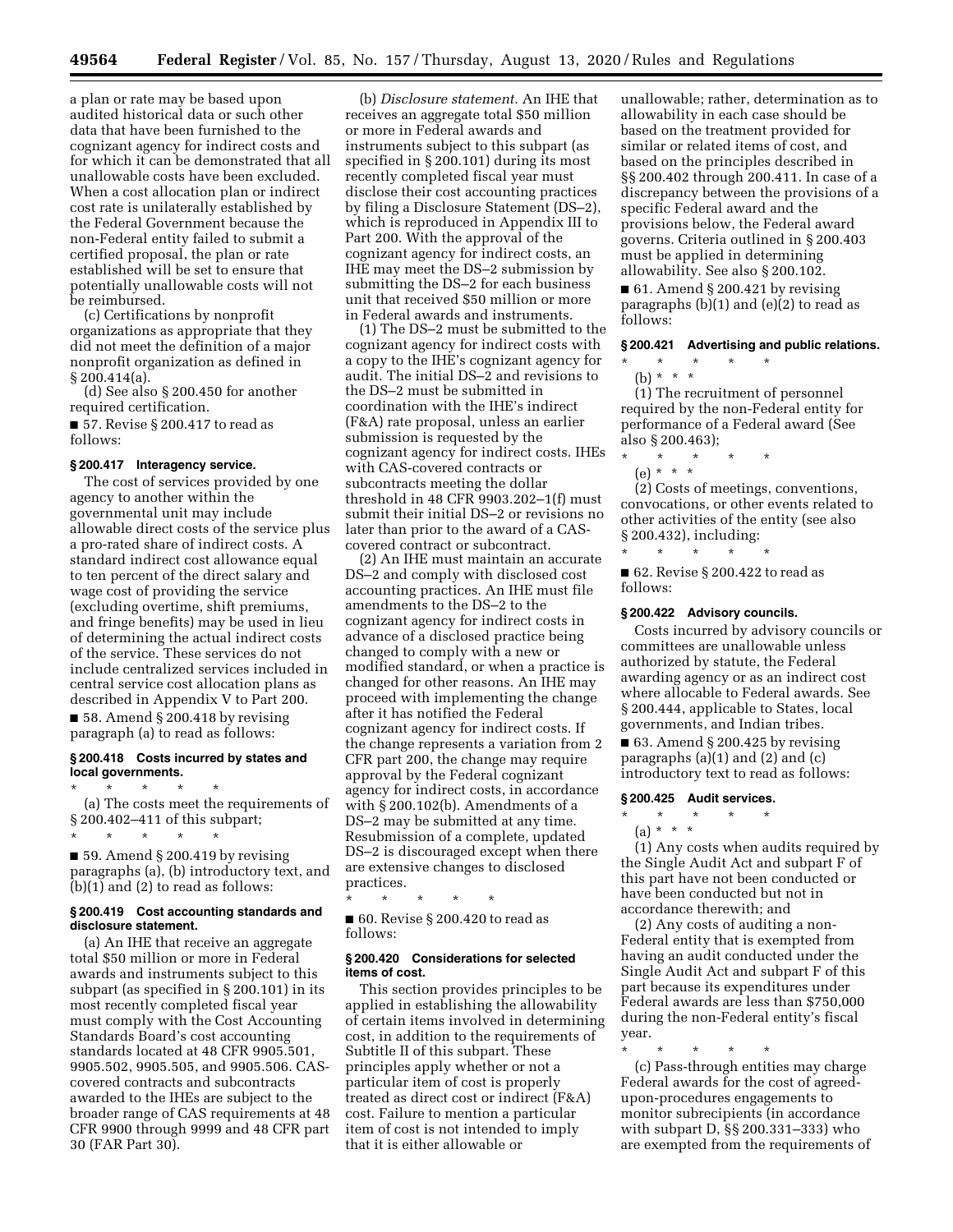the Single Audit Act and subpart F of this part. This cost is allowable only if the agreed-upon-procedures engagements are:

\* \* \* \* \*

■ 64. Revise § 200.426 to read as follows:

## **§ 200.426 Bad debts.**

Bad debts (debts which have been determined to be uncollectable), including losses (whether actual or estimated) arising from uncollectable accounts and other claims, are unallowable. Related collection costs, and related legal costs, arising from such debts after they have been determined to be uncollectable are also unallowable. See also § 200.428.

■ 65. Revise § 200.428 to read as follows:

## **§ 200.428 Collections of improper payments.**

The costs incurred by a non-Federal entity to recover improper payments are allowable as either direct or indirect costs, as appropriate. Amounts collected may be used by the non-Federal entity in accordance with cash management standards set forth in § 200.305.

■ 66. Revise § 200.429 to read as follows:

#### **§ 200.429 Commencement and convocation costs.**

For IHEs, costs incurred for commencements and convocations are unallowable, except as provided for in (B)(9) Student Administration and Services, in appendix III to this part, as activity costs.

 $\blacksquare$  67. Amend § 200.430 by revising paragraphs (a) introductory text and (a)(3), the paragraph (h) subject heading, and paragraphs (h)(3), (h)(8)(iv), and  $(h)(8)(viii)(C)$  to read as follows:

## **§ 200.430 Compensation—personal services.**

(a) *General.* Compensation for personal services includes all remuneration, paid currently or accrued, for services of employees rendered during the period of performance under the Federal award, including but not necessarily limited to wages and salaries. Compensation for personal services may also include fringe benefits which are addressed in § 200.431. Costs of compensation are allowable to the extent that they satisfy the specific requirements of this part, and that the total compensation for individual employees:

\* \* \* \* \*

(3) Is determined and supported as provided in paragraph (i) of this section, when applicable.

\* \* \* \* \* (h) *Institutions of Higher Education (IHEs).* \* \* \*

(3) *Intra-Institution of Higher Education (IHE) consulting.* Intra-IHE consulting by faculty should be undertaken as an IHE responsibility requiring no compensation in addition to IBS. However, in unusual cases where consultation is across departmental lines or involves a separate or remote operation, and the work performed by the faculty member is in addition to his or her regular responsibilities, any charges for such work representing additional compensation above IBS are allowable provided that such consulting arrangements are specifically provided for in the Federal award or approved in writing by the Federal awarding agency. \* \* \* \* \*

(iv) Encompass federally-assisted and all other activities compensated by the non-Federal entity on an integrated basis, but may include the use of subsidiary records as defined in the non-Federal entity's written policy;

\* \* \* \* \* (viii) \* \* \*

(C) The non-Federal entity's system of internal controls includes processes to review after-the-fact interim charges made to a Federal award based on budget estimates. All necessary adjustment must be made such that the final amount charged to the Federal award is accurate, allowable, and properly allocated.

■ 68. Revise § 200.431 to read as follows:

\* \* \* \* \*

# **§ 200.431 Compensation—fringe benefits.**

(a) *General.* Fringe benefits are allowances and services provided by employers to their employees as compensation in addition to regular salaries and wages. Fringe benefits include, but are not limited to, the costs of leave (vacation, family-related, sick or military), employee insurance, pensions, and unemployment benefit plans. Except as provided elsewhere in these principles, the costs of fringe benefits are allowable provided that the benefits are reasonable and are required by law, non-Federal entity-employee agreement, or an established policy of the non-Federal entity.

(b) *Leave.* The cost of fringe benefits in the form of regular compensation paid to employees during periods of authorized absences from the job, such as for annual leave, family-related leave,

sick leave, holidays, court leave, military leave, administrative leave, and other similar benefits, are allowable if all of the following criteria are met:

(1) They are provided under

established written leave policies; (2) The costs are equitably allocated to all related activities, including Federal awards; and,

(3) The accounting basis (cash or accrual) selected for costing each type of leave is consistently followed by the non-Federal entity or specified grouping of employees.

(i) When a non-Federal entity uses the cash basis of accounting, the cost of leave is recognized in the period that the leave is taken and paid for. Payments for unused leave when an employee retires or terminates employment are allowable in the year of payment.

(ii) The accrual basis may be only used for those types of leave for which a liability as defined by GAAP exists when the leave is earned. When a non-Federal entity uses the accrual basis of accounting, allowable leave costs are the lesser of the amount accrued or funded.

(c) *Fringe benefits.* The cost of fringe benefits in the form of employer contributions or expenses for social security; employee life, health, unemployment, and worker's compensation insurance (except as indicated in § 200.447); pension plan costs (see paragraph (i) of this section); and other similar benefits are allowable, provided such benefits are granted under established written policies. Such benefits, must be allocated to Federal awards and all other activities in a manner consistent with the pattern of benefits attributable to the individuals or group(s) of employees whose salaries and wages are chargeable to such Federal awards and other activities, and charged as direct or indirect costs in accordance with the non-Federal entity's accounting practices.

(d) *Cost objectives.* Fringe benefits may be assigned to cost objectives by identifying specific benefits to specific individual employees or by allocating on the basis of entity-wide salaries and wages of the employees receiving the benefits. When the allocation method is used, separate allocations must be made to selective groupings of employees, unless the non-Federal entity demonstrates that costs in relationship to salaries and wages do not differ significantly for different groups of employees.

(e) *Insurance.* See also § 200.447(d)(1) and (2).

(1) Provisions for a reserve under a self-insurance program for unemployment compensation or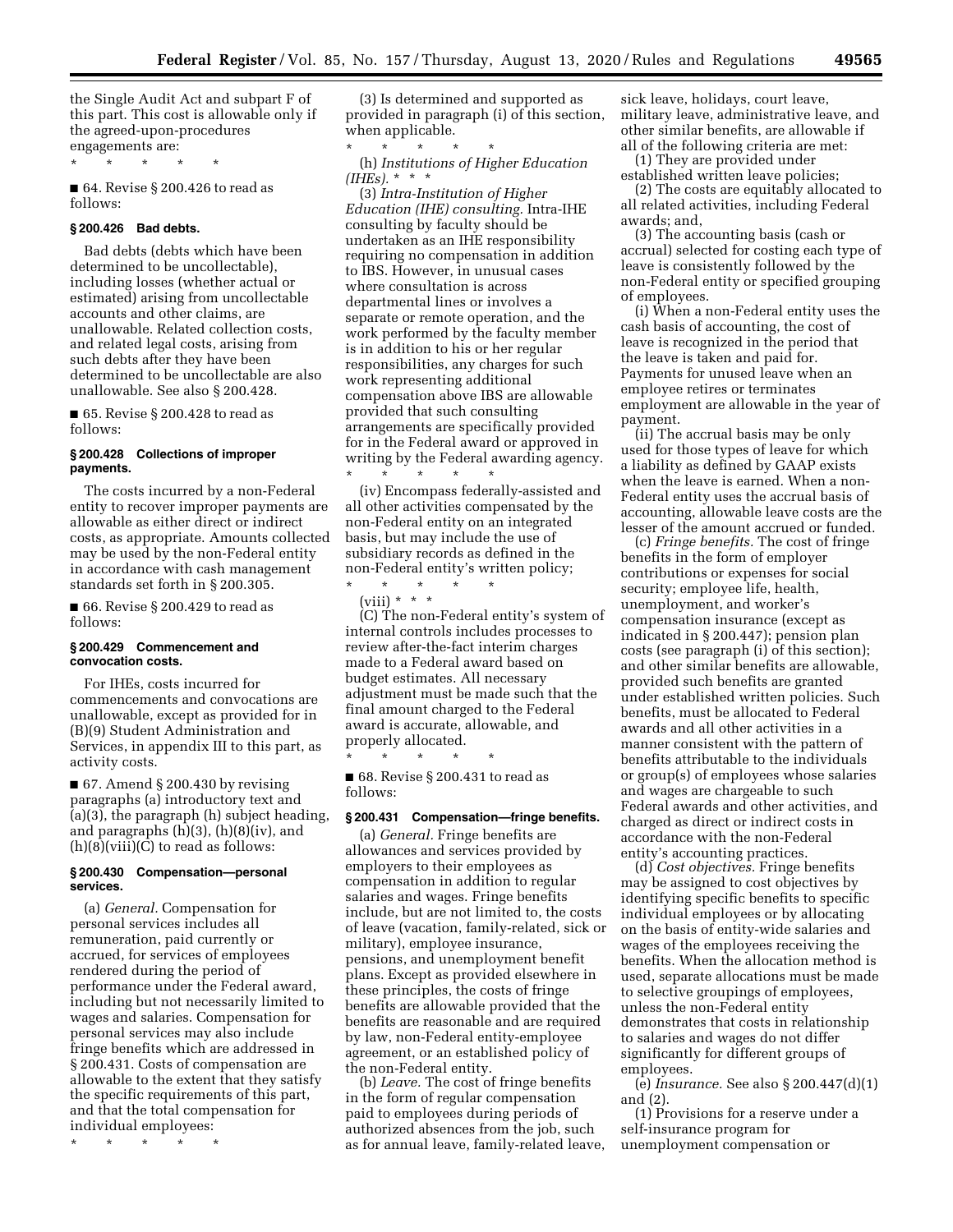workers' compensation are allowable to the extent that the provisions represent reasonable estimates of the liabilities for such compensation, and the types of coverage, extent of coverage, and rates and premiums would have been allowable had insurance been purchased to cover the risks. However, provisions for self-insured liabilities which do not become payable for more than one year after the provision is made must not exceed the present value of the liability.

(2) Costs of insurance on the lives of trustees, officers, or other employees holding positions of similar responsibility are allowable only to the extent that the insurance represents additional compensation. The costs of such insurance when the non-Federal entity is named as beneficiary are unallowable.

(3) Actual claims paid to or on behalf of employees or former employees for workers' compensation, unemployment compensation, severance pay, and similar employee benefits (*e.g.,* postretirement health benefits), are allowable in the year of payment provided that the non-Federal entity follows a consistent costing policy.

(f) *Automobiles.* That portion of automobile costs furnished by the non-Federal entity that relates to personal use by employees (including transportation to and from work) is unallowable as fringe benefit or indirect (F&A) costs regardless of whether the cost is reported as taxable income to the employees.

(g) *Pension plan costs.* Pension plan costs which are incurred in accordance with the established policies of the non-Federal entity are allowable, provided that:

(1) Such policies meet the test of reasonableness.

(2) The methods of cost allocation are not discriminatory.

(3) Except for State and Local Governments, the cost assigned to each fiscal year should be determined in accordance with GAAP.

(4) The costs assigned to a given fiscal year are funded for all plan participants within six months after the end of that year. However, increases to normal and past service pension costs caused by a delay in funding the actuarial liability beyond 30 calendar days after each quarter of the year to which such costs are assignable are unallowable. Non-Federal entity may elect to follow the ''Cost Accounting Standard for Composition and Measurement of Pension Costs'' (48 CFR 9904.412).

(5) Pension plan termination insurance premiums paid pursuant to the Employee Retirement Income

Security Act (ERISA) of 1974 (29 U.S.C. 1301–1461) are allowable. Late payment charges on such premiums are unallowable. Excise taxes on accumulated funding deficiencies and other penalties imposed under ERISA are unallowable.

(6) Pension plan costs may be computed using a pay-as-you-go method or an acceptable actuarial cost method in accordance with established written policies of the non-Federal entity.

(i) For pension plans financed on a pay-as-you-go method, allowable costs will be limited to those representing actual payments to retirees or their beneficiaries.

(ii) Pension costs calculated using an actuarial cost-based method recognized by GAAP are allowable for a given fiscal year if they are funded for that year within six months after the end of that year. Costs funded after the six-month period (or a later period agreed to by the cognizant agency for indirect costs) are allowable in the year funded. The cognizant agency for indirect costs may agree to an extension of the six-month period if an appropriate adjustment is made to compensate for the timing of the charges to the Federal Government and related Federal reimbursement and the non-Federal entity's contribution to the pension fund. Adjustments may be made by cash refund or other equitable procedures to compensate the Federal Government for the time value of Federal reimbursements in excess of contributions to the pension fund.

(iii) Amounts funded by the non-Federal entity in excess of the actuarially determined amount for a fiscal year may be used as the non-Federal entity's contribution in future periods.

(iv) When a non-Federal entity converts to an acceptable actuarial cost method, as defined by GAAP, and funds pension costs in accordance with this method, the unfunded liability at the time of conversion is allowable if amortized over a period of years in accordance with GAAP.

(v) The Federal Government must receive an equitable share of any previously allowed pension costs (including earnings thereon) which revert or inure to the non-Federal entity in the form of a refund, withdrawal, or other credit.

(h) *Post-retirement health.* Postretirement health plans (PRHP) refers to costs of health insurance or health services not included in a pension plan covered by paragraph (g) of this section for retirees and their spouses, dependents, and survivors. PRHP costs may be computed using a pay-as-you-go method or an acceptable actuarial cost

method in accordance with established written policies of the non-Federal entity.

(1) For PRHP financed on a pay-asyou-go method, allowable costs will be limited to those representing actual payments to retirees or their beneficiaries.

(2) PRHP costs calculated using an actuarial cost method recognized by GAAP are allowable if they are funded for that year within six months after the end of that year. Costs funded after the six-month period (or a later period agreed to by the cognizant agency) are allowable in the year funded. The Federal cognizant agency for indirect costs may agree to an extension of the six-month period if an appropriate adjustment is made to compensate for the timing of the charges to the Federal Government and related Federal reimbursements and the non-Federal entity's contributions to the PRHP fund. Adjustments may be made by cash refund, reduction in current year's PRHP costs, or other equitable procedures to compensate the Federal Government for the time value of Federal reimbursements in excess of contributions to the PRHP fund.

(3) Amounts funded in excess of the actuarially determined amount for a fiscal year may be used as the non-Federal entity contribution in a future period.

(4) When a non-Federal entity converts to an acceptable actuarial cost method and funds PRHP costs in accordance with this method, the initial unfunded liability attributable to prior years is allowable if amortized over a period of years in accordance with GAAP, or, if no such GAAP period exists, over a period negotiated with the cognizant agency for indirect costs.

(5) To be allowable in the current year, the PRHP costs must be paid either to:

(i) An insurer or other benefit provider as current year costs or premiums, or

(ii) An insurer or trustee to maintain a trust fund or reserve for the sole purpose of providing post-retirement benefits to retirees and other beneficiaries.

(6) The Federal Government must receive an equitable share of any amounts of previously allowed postretirement benefit costs (including earnings thereon) which revert or inure to the non-Federal entity in the form of a refund, withdrawal, or other credit.

(i) *Severance pay.* (1) Severance pay, also commonly referred to as dismissal wages, is a payment in addition to regular salaries and wages, by non-Federal entities to workers whose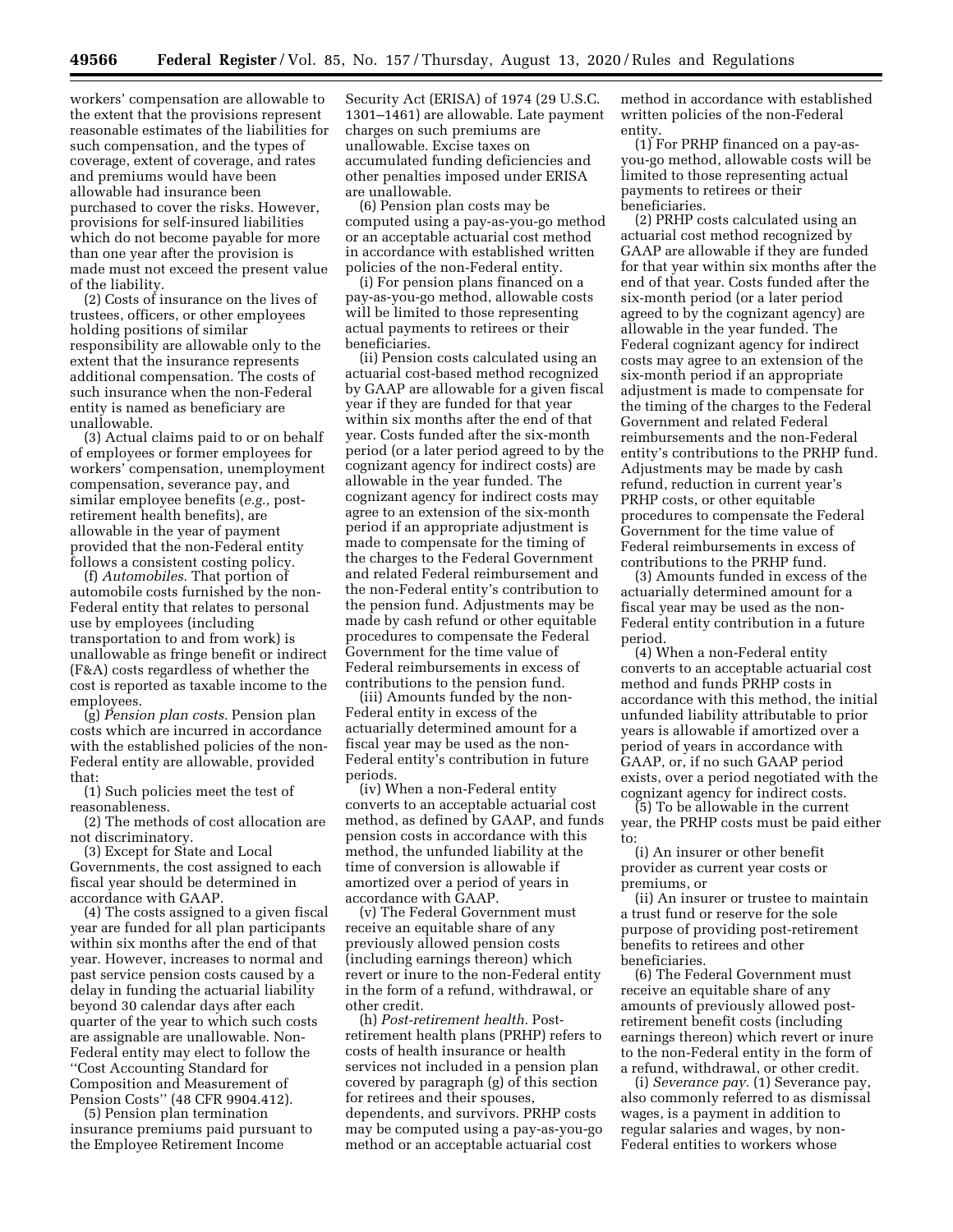employment is being terminated. Costs of severance pay are allowable only to the extent that in each case, it is required by

(i) Law;

(ii) Employer-employee agreement; (iii) Established policy that constitutes, in effect, an implied agreement on the non-Federal entity's part; or

(iv) Circumstances of the particular employment.

(2) Costs of severance payments are divided into two categories as follows:

(i) Actual normal turnover severance payments must be allocated to all activities; or, where the non-Federal entity provides for a reserve for normal severances, such method will be acceptable if the charge to current operations is reasonable in light of payments actually made for normal severances over a representative past period, and if amounts charged are allocated to all activities of the non-Federal entity.

(ii) Measurement of costs of abnormal or mass severance pay by means of an accrual will not achieve equity to both parties. Thus, accruals for this purpose are not allowable. However, the Federal Government recognizes its responsibility to participate, to the extent of its fair share, in any specific payment. Prior approval by the Federal awarding agency or cognizant agency for indirect cost, as appropriate, is required.

(3) Costs incurred in certain severance pay packages which are in an amount in excess of the normal severance pay paid by the non-Federal entity to an employee upon termination of employment and are paid to the employee contingent upon a change in management control over, or ownership of, the non-Federal entity's assets, are unallowable.

(4) Severance payments to foreign nationals employed by the non-Federal entity outside the United States, to the extent that the amount exceeds the customary or prevailing practices for the non-Federal entity in the United States, are unallowable, unless they are necessary for the performance of Federal programs and approved by the Federal awarding agency.

(5) Severance payments to foreign nationals employed by the non-Federal entity outside the United States due to the termination of the foreign national as a result of the closing of, or curtailment of activities by, the non-Federal entity in that country, are unallowable, unless they are necessary for the performance of Federal programs and approved by the Federal awarding agency.

(j) *For IHEs only.* (1) Fringe benefits in the form of undergraduate and graduate tuition or remission of tuition for individual employees are allowable, provided such benefits are granted in accordance with established non-Federal entity policies, and are distributed to all non-Federal entity activities on an equitable basis. Tuition benefits for family members other than the employee are unallowable.

(2) Fringe benefits in the form of tuition or remission of tuition for individual employees not employed by IHEs are limited to the tax-free amount allowed per section 127 of the Internal Revenue Code as amended.

(3) IHEs may offer employees tuition waivers or tuition reductions, provided that the benefit does not discriminate in favor of highly compensated employees. Employees can exercise these benefits at other institutions according to institutional policy. See § 200.466, for treatment of tuition remission provided to students.

(k) *Fringe benefit programs and other benefit costs.* For IHEs whose costs are paid by state or local governments, fringe benefit programs (such as pension costs and FICA) and any other benefits costs specifically incurred on behalf of, and in direct benefit to, the non-Federal entity, are allowable costs of such non-Federal entities whether or not these costs are recorded in the accounting records of the non-Federal entities, subject to the following:

(1) The costs meet the requirements of Basic Considerations in §§ 200.402 through 200.411;

(2) The costs are properly supported by approved cost allocation plans in accordance with applicable Federal cost accounting principles; and

(3) The costs are not otherwise borne directly or indirectly by the Federal Government.

■ 69. Revise § 200.432 to read as follows:

## **§ 200.432 Conferences.**

A conference is defined as a meeting, retreat, seminar, symposium, workshop or event whose primary purpose is the dissemination of technical information beyond the non-Federal entity and is necessary and reasonable for successful performance under the Federal award. Allowable conference costs paid by the non-Federal entity as a sponsor or host of the conference may include rental of facilities, speakers' fees, costs of meals and refreshments, local transportation, and other items incidental to such conferences unless further restricted by the terms and conditions of the Federal award. As needed, the costs of identifying, but not providing, locally

available dependent-care resources are allowable. Conference hosts/sponsors must exercise discretion and judgment in ensuring that conference costs are appropriate, necessary and managed in a manner that minimizes costs to the Federal award. The Federal awarding agency may authorize exceptions where appropriate for programs including Indian tribes, children, and the elderly. See also §§ 200.438, 200.456, and 200.475.

 $\blacksquare$  70. Amend § 200.433 by revising paragraphs (b) and (c) to read as follows:

#### **§ 200.433 Contingency provisions.**

\* \* \* \* \*

(b) It is permissible for contingency amounts other than those excluded in paragraph (a) of this section to be explicitly included in budget estimates, to the extent they are necessary to improve the precision of those estimates. Amounts must be estimated using broadly-accepted cost estimating methodologies, specified in the budget documentation of the Federal award, and accepted by the Federal awarding agency. As such, contingency amounts are to be included in the Federal award. In order for actual costs incurred to be allowable, they must comply with the cost principles and other requirements in this part (see also §§ 200.300 and 200.403 of this part); be necessary and reasonable for proper and efficient accomplishment of project or program objectives, and be verifiable from the non-Federal entity's records.

(c) Payments made by the Federal awarding agency to the non-Federal entity's ''contingency reserve'' or any similar payment made for events the occurrence of which cannot be foretold with certainty as to the time or intensity, or with an assurance of their happening, are unallowable, except as noted in §§ 200.431 and 200.447.

■ 71. Amend § 200.434 by revising paragraphs (b), (c), (f), and (g)(2) to read as follows:

# **§ 200.434 Contributions and donations.**

\* \* \* \* \* (b) The value of services and property donated to the non-Federal entity may not be charged to the Federal award either as a direct or indirect (F&A) cost. The value of donated services and property may be used to meet cost sharing or matching requirements (see § 200.306). Depreciation on donated assets is permitted in accordance with § 200.436, as long as the donated property is not counted towards cost sharing or matching requirements.

(c) Services donated or volunteered to the non-Federal entity may be furnished to a non-Federal entity by professional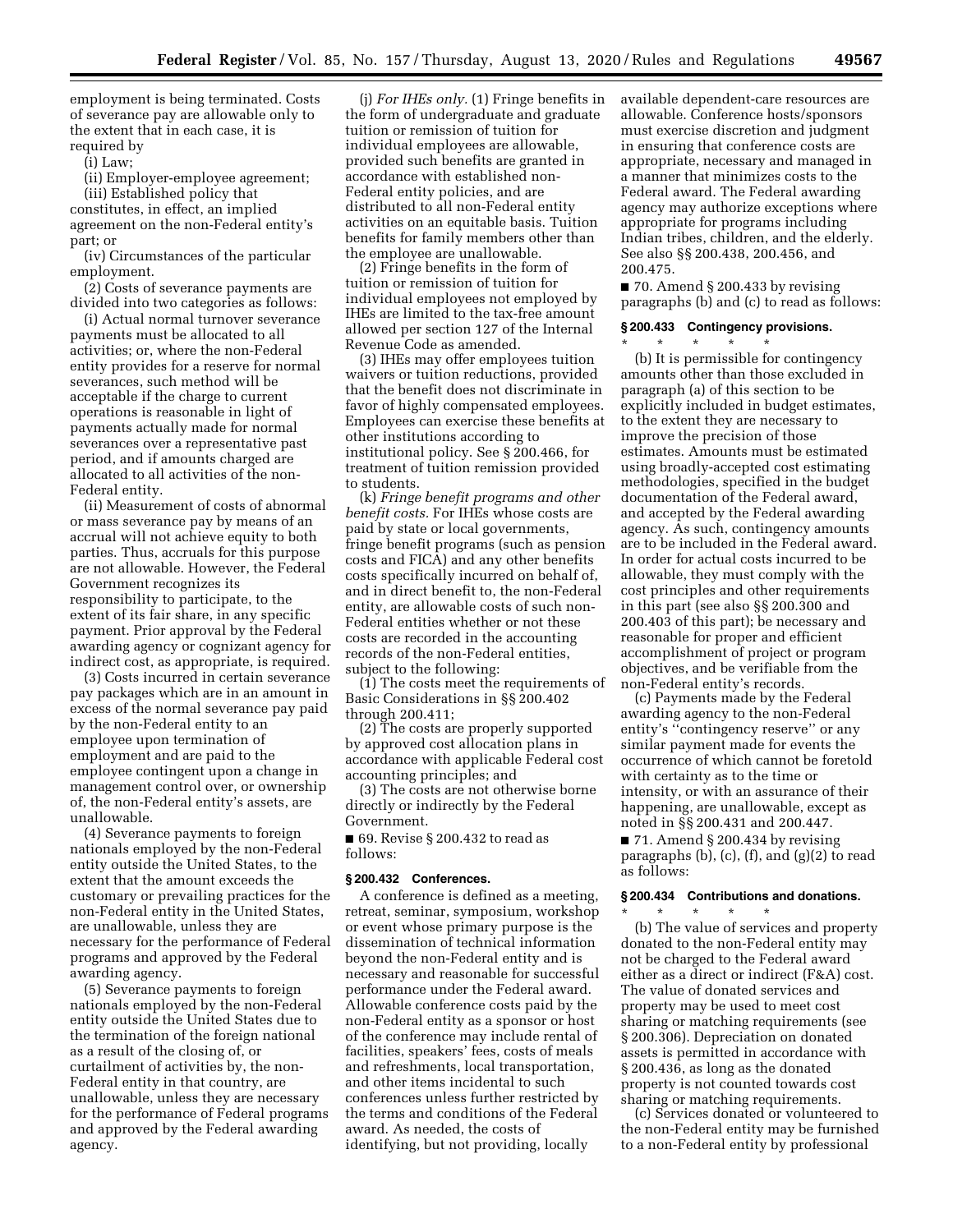and technical personnel, consultants, and other skilled and unskilled labor. The value of these services may not be charged to the Federal award either as a direct or indirect cost. However, the value of donated services may be used to meet cost sharing or matching requirements in accordance with the provisions of § 200.306.

\* \* \* \* \*

(f) Fair market value of donated services must be computed as described in § 200.306.

- \* \* \* \* \*
	- $(g) * * * *$

(2) The value of the donations may be used to meet cost sharing or matching share requirements under the conditions described in § 200.300 of this part. The value of the donations must be determined in accordance with § 200.300. Where donations are treated as indirect costs, indirect cost rates will separate the value of the donations so that reimbursement will not be made.

 $\blacksquare$  72. Amend § 200.436 by revising paragraphs (c) introductory text, (c)(3) and (4), and (e) to read as follows:

## **§ 200.436 Depreciation.**

\* \* \* \* \*

(c) Depreciation is computed applying the following rules. The computation of depreciation must be based on the acquisition cost of the assets involved. For an asset donated to the non-Federal entity by a third party, its fair market value at the time of the donation must be considered as the acquisition cost. Such assets may be depreciated or claimed as matching but not both. For the computation of depreciation, the acquisition cost will exclude:

\* \* \* \* \*

(3) Any portion of the cost of buildings and equipment contributed by or for the non-Federal entity that are already claimed as matching or where law or agreement prohibits recovery;

(4) Any asset acquired solely for the performance of a non-Federal award; and

\* \* \* \* \*

(e) Charges for depreciation must be supported by adequate property records, and physical inventories must be taken at least once every two years to ensure that the assets exist and are usable, used, and needed. Statistical sampling techniques may be used in taking these inventories. In addition, adequate depreciation records showing the amount of depreciation must be maintained.

■ 73. Amend § 200.439 by revising paragraphs (a) and (b)(3) and (7) to read as follows:

## **§ 200.439 Equipment and other capital expenditures.**

(a) See § 200.1 for the definitions of *capital expenditures, equipment, special purpose equipment, general purpose equipment, acquisition cost,*  and *capital assets.* 

- $*$  \*
- (b) \* \* \*

(3) Capital expenditures for improvements to land, buildings, or equipment which materially increase their value or useful life are unallowable as a direct cost except with the prior written approval of the Federal awarding agency, or pass-through entity. See § 200.436, for rules on the allowability of depreciation on buildings, capital improvements, and equipment. See also § 200.465. \* \* \* \* \*

(7) Equipment and other capital expenditures are unallowable as indirect costs. See § 200.436.

■ 74. Revise § 200.441 to read as follows:

## **§ 200.441 Fines, penalties, damages and other settlements.**

Costs resulting from non-Federal entity violations of, alleged violations of, or failure to comply with, Federal, state, tribal, local or foreign laws and regulations are unallowable, except when incurred as a result of compliance with specific provisions of the Federal award, or with prior written approval of the Federal awarding agency. See also § 200.435.

■ 75. Revise § 200.442 to read as follows:

## **§ 200.442 Fund raising and investment management costs.**

(a) Costs of organized fund raising, including financial campaigns, endowment drives, solicitation of gifts and bequests, and similar expenses incurred to raise capital or obtain contributions are unallowable. Fund raising costs for the purposes of meeting the Federal program objectives are allowable with prior written approval from the Federal awarding agency. Proposal costs are covered in § 200.460.

(b) Costs of investment counsel and staff and similar expenses incurred to enhance income from investments are unallowable except when associated with investments covering pension, selfinsurance, or other funds which include Federal participation allowed by this part.

(c) Costs related to the physical custody and control of monies and securities are allowable.

(d) Both allowable and unallowable fund-raising and investment activities must be allocated as an appropriate share of indirect costs under the conditions described in § 200.413.

■ 76. Amend § 200.443 by revising paragraphs (b)(1) and (3) and (d) to read as follows:

## **§ 200.443 Gains and losses on disposition of depreciable assets.**

\* \* \* \* \* (b) \* \* \*

(1) The gain or loss is processed through a depreciation account and is reflected in the depreciation allowable under §§ 200.436 and 200.439. \* \* \* \* \*

(3) A loss results from the failure to maintain permissible insurance, except as otherwise provided in § 200.447. \* \* \* \* \*

(d) When assets acquired with Federal funds, in part or wholly, are disposed of, the distribution of the proceeds must be made in accordance with §§ 200.310 through 200.316 of this part.

 $\blacksquare$  77. Amend § 200.444 by revising paragraphs (a) introductory text, (a)(4), and (b) to read as follows:

#### **§ 200.444 General costs of government.**

(a) For states, local governments, and Indian Tribes, the general costs of government are unallowable (except as provided in § 200.475). Unallowable costs include:

\* \* \* \* \* (4) Costs of prosecutorial activities unless treated as a direct cost to a specific program if authorized by statute or regulation (however, this does not preclude the allowability of other legal activities of the Attorney General as described in § 200.435); and

\* \* \* \* \* (b) For Indian tribes and Councils of Governments (COGs) (see definition for *Local government* in § 200.1 of this part), up to 50% of salaries and expenses directly attributable to managing and operating Federal programs by the chief executive and his or her staff can be included in the indirect cost calculation without documentation.

■ 78. Amend § 200.447 by revising paragraph (a)(4) to read as follows:

# **§ 200.447 Insurance and indemnification.**   $(a) * * * *$

(4) Costs of insurance on the lives of trustees, officers, or other employees holding positions of similar responsibilities are allowable only to the extent that the insurance represents additional compensation (see § 200.431). The cost of such insurance when the non-Federal entity is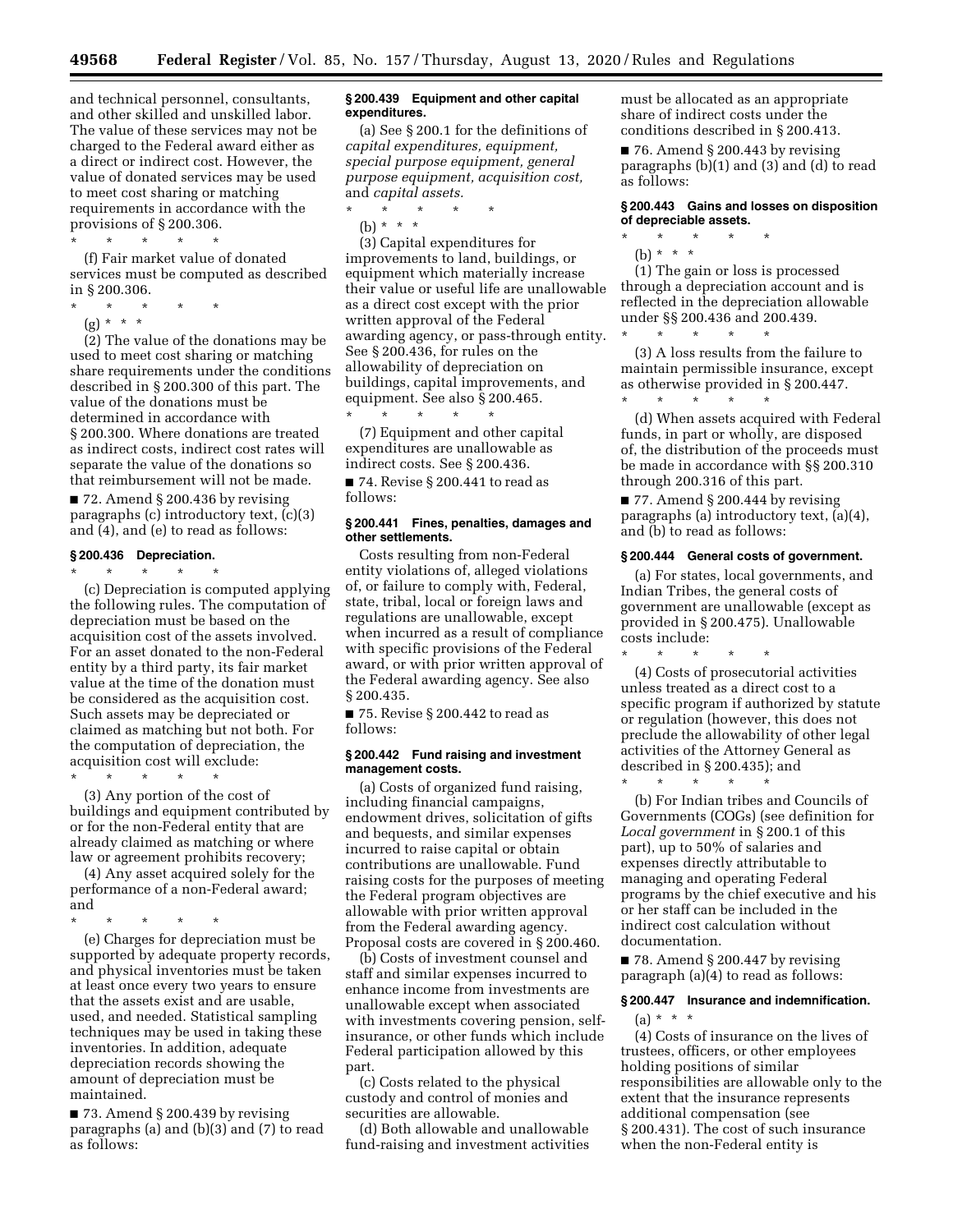identified as the beneficiary is unallowable.

\* \* \* \* \*

 $\blacksquare$  79. Amend § 200.448 by revising paragraph (a)(1)(iii) to read as follows:

#### **§ 200.448 Intellectual property.**

- $(a) * * * *$
- $(1) * * * *$

(iii) General counseling services relating to patent and copyright matters, such as advice on patent and copyright laws, regulations, clauses, and employee intellectual property agreements (See also § 200.459).

\* \* \* \* \*

 $\blacksquare$  80. Amend § 200.449 by revising paragraphs  $(b)(1)$  and  $(c)(4)$  to read as follows:

# **§ 200.449 Interest.**

\* \* \* \* \* (b) *Capital assets.* (1) Capital assets is defined as noted in § 200.1 of this part. An asset cost includes (as applicable) acquisition costs, construction costs, and other costs capitalized in accordance with GAAP.

- \* \* \* \* \*
	- (c) \* \* \*

(4) The non-Federal entity limits claims for Federal reimbursement of interest costs to the least expensive alternative. For example, a lease contract that transfers ownership by the end of the contract may be determined less costly than purchasing through other types of debt financing, in which case reimbursement must be limited to the amount of interest determined if leasing had been used.

\* \* \* \* \*

 $\blacksquare$  81. Amend § 200.450 by revising paragraphs (a),  $(c)(2)(v)$  and  $(vi)$ ,  $(c)(2)(vii)(A)$  introductory text to read as follows:

## **§ 200.450 Lobbying.**

(a) The cost of certain influencing activities associated with obtaining grants, contracts, or cooperative agreements, or loans is an unallowable cost. Lobbying with respect to certain grants, contracts, cooperative agreements, and loans is governed by relevant statutes, including among others, the provisions of 31 U.S.C. 1352, as well as the common rule, ''New Restrictions on Lobbying'' published on February 26, 1990, including definitions, and the Office of Management and Budget ''Governmentwide Guidance for New Restrictions on Lobbying'' and notices published on December 20, 1989, June 15, 1990, January 15, 1992, and January 19, 1996.

\* \* \* \* \*

- $(c) * * * *$
- $\binom{5}{2}$  \* \* \*

(v) When a non-Federal entity seeks reimbursement for indirect (F&A) costs, total lobbying costs must be separately identified in the indirect (F&A) cost rate proposal, and thereafter treated as other unallowable activity costs in accordance with the procedures of § 200.413.

(vi) The non-Federal entity must submit as part of its annual indirect (F&A) cost rate proposal a certification that the requirements and standards of this section have been complied with. (See also § 200.415.)

(vii)(A) Time logs, calendars, or similar records are not required to be created for purposes of complying with the record keeping requirements in § 200.302 with respect to lobbying costs during any particular calendar month when:

\* \* \* \* \*

■ 82. Revise § 200.452 to read as follows:

# **§ 200.452 Maintenance and repair costs.**

Costs incurred for utilities, insurance, security, necessary maintenance, janitorial services, repair, or upkeep of buildings and equipment (including Federal property unless otherwise provided for) which neither add to the permanent value of the property nor appreciably prolong its intended life, but keep it in an efficient operating condition, are allowable. Costs incurred for improvements which add to the permanent value of the buildings and equipment or appreciably prolong their intended life must be treated as capital expenditures (see § 200.439). These costs are only allowable to the extent not paid through rental or other agreements.

 $\blacksquare$  83. Amend § 200.454 by revising paragraph (e) to read as follows:

#### **§ 200.454 Memberships, subscriptions, and professional activity costs.**

\* \* \* \* \* (e) Costs of membership in organizations whose primary purpose is lobbying are unallowable. See also § 200.450.

■ 84. Revise § 200.456 to read as follows:

## **§ 200.456 Participant support costs.**

Participant support costs as defined in § 200.1 are allowable with the prior approval of the Federal awarding agency.

■ 85. Revise § 200.457 to read as follows:

## **§ 200.457 Plant and security costs.**

Necessary and reasonable expenses incurred for protection and security of

facilities, personnel, and work products are allowable. Such costs include, but are not limited to, wages and uniforms of personnel engaged in security activities; equipment; barriers; protective (non-military) gear, devices, and equipment; contractual security services; and consultants. Capital expenditures for plant security purposes are subject to § 200.439.

■ 86. Revise § 200.458 to read as follows:

## **§ 200.458 Pre-award costs.**

Pre-award costs are those incurred prior to the effective date of the Federal award or subaward directly pursuant to the negotiation and in anticipation of the Federal award where such costs are necessary for efficient and timely performance of the scope of work. Such costs are allowable only to the extent that they would have been allowable if incurred after the date of the Federal award and only with the written approval of the Federal awarding agency. If charged to the award, these costs must be charged to the initial budget period of the award, unless otherwise specified by the Federal awarding agency or pass-through entity.

 $\blacksquare$  87. Amend § 200.459 by revising paragraph (a) to read as follows:

#### **§ 200.459 Professional service costs.**

(a) Costs of professional and consultant services rendered by persons who are members of a particular profession or possess a special skill, and who are not officers or employees of the non-Federal entity, are allowable, subject to paragraphs (b) and (c) of this section when reasonable in relation to the services rendered and when not contingent upon recovery of the costs from the Federal Government. In addition, legal and related services are limited under § 200.435.

\* \* \* \* \*

■ 88. Amend § 200.461 by revising paragraph (b)(3) to read as follows:

# **§ 200.461 Publication and printing costs.**

- $\star$   $\qquad$   $\star$   $\qquad$   $\star$
- (b) \* \* \*

(3) The non-Federal entity may charge the Federal award during closeout for the costs of publication or sharing of research results if the costs are not incurred during the period of performance of the Federal award. If charged to the award, these costs must be charged to the final budget period of the award, unless otherwise specified by the Federal awarding agency.

 $\blacksquare$  89. Amend § 200.463 by revising paragraph (c) to read as follows: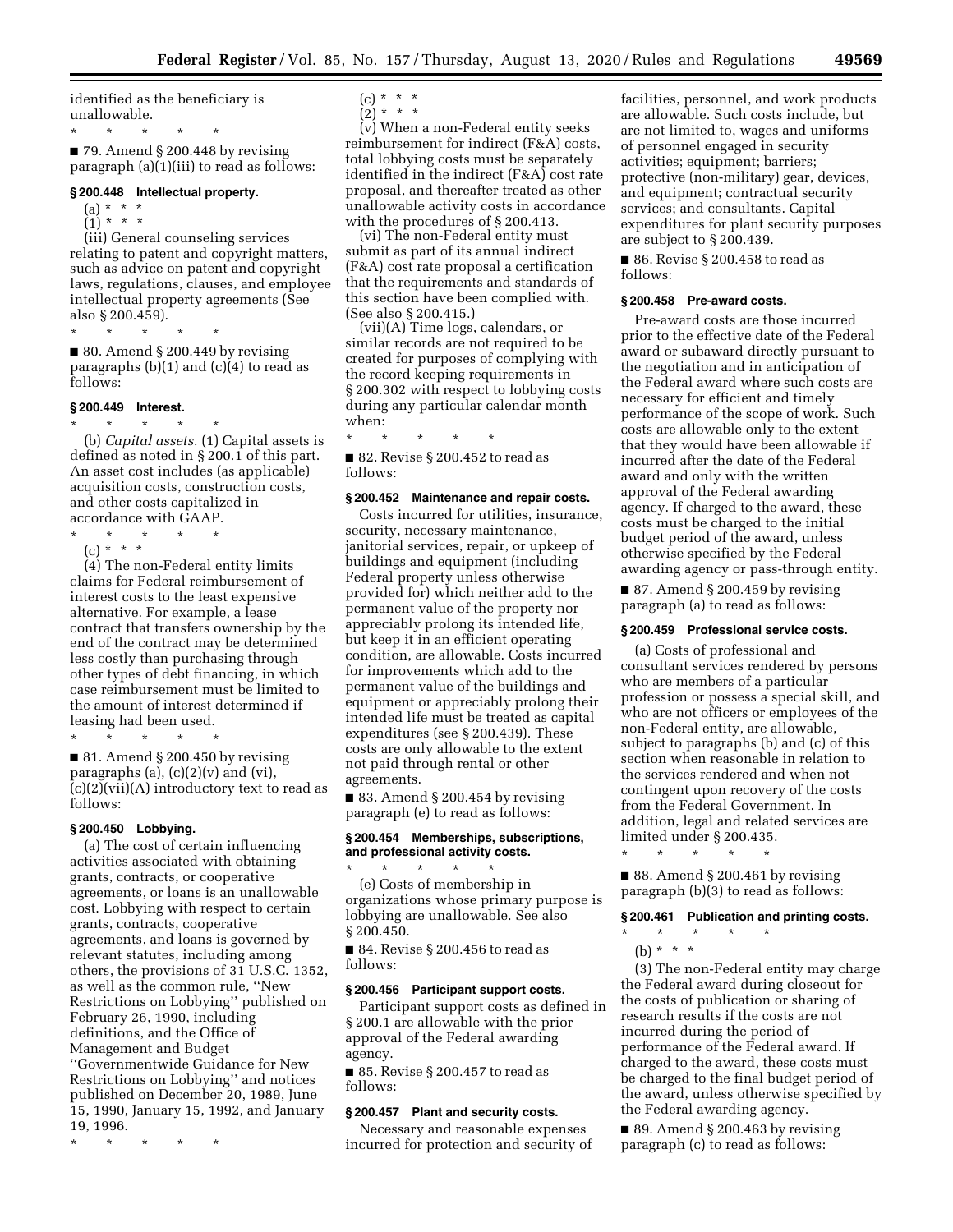# **§ 200.463 Recruiting costs.**

\* \* \* \* \* (c) Where relocation costs incurred incident to recruitment of a new employee have been funded in whole or in part to a Federal award, and the newly hired employee resigns for reasons within the employee's control within 12 months after hire, the non-Federal entity will be required to refund or credit the Federal share of such relocation costs to the Federal Government. See also § 200.464. \* \* \* \* \*

 $\blacksquare$  90. Amend § 200.464 by revising paragraph (c) to read as follows:

#### **§ 200.464 Relocation costs of employees.**

\* \* \* \* \* (c) Allowable relocation costs for new employees are limited to those described in paragraphs (b)(1) and (2) of this section. When relocation costs incurred incident to the recruitment of new employees have been charged to a Federal award and the employee resigns for reasons within the employee's control within 12 months after hire, the non-Federal entity must refund or credit the Federal Government for its share of the cost. If dependents are not permitted at the location for any reason and the costs do not include costs of transporting household goods, the costs of travel to an overseas location must be considered travel costs in accordance with § 200.474 Travel costs, and not this relocations costs of employees (See also § 200.464).

\* \* \* \* \*  $\blacksquare$  91. Amend § 200.465 by adding paragraphs (d) through (f) to read as follows:

## **§ 200.465 Rental costs of real property and equipment.**

\* \* \* \* \* (d) Rental costs under leases which are required to be accounted for as a financed purchase under GASB standards or a finance lease under FASB standards under GAAP are allowable only up to the amount (as explained in paragraph (b) of this section) that would be allowed had the non-Federal entity purchased the property on the date the lease agreement was executed. Interest costs related to these leases are allowable to the extent they meet the criteria in § 200.449. Unallowable costs include amounts paid for profit, management fees, and taxes that would not have been incurred had the non-Federal entity purchased the property.

(e) Rental or lease payments are allowable under lease contracts where the non-Federal entity is required to recognize an intangible right-to-use

lease asset (per GASB) or right of use operating lease asset (per FASB) for purposes of financial reporting in accordance with GAAP.

(f) The rental of any property owned by any individuals or entities affiliated with the non-Federal entity, to include commercial or residential real estate, for purposes such as the home office workspace is unallowable.

 $\blacksquare$  92. Amend § 200.466 by revising paragraph (b) to read as follows:

## **§ 200.466 Scholarships and student aid costs.**

\* \* \* \* \*

(b) Charges for tuition remission and other forms of compensation paid to students as, or in lieu of, salaries and wages must be subject to the reporting requirements in § 200.430, and must be treated as direct or indirect cost in accordance with the actual work being performed. Tuition remission may be charged on an average rate basis. See also § 200.431.

■ 93. Revise § 200.467 to read as follows:

#### **§ 200.467 Selling and marketing costs.**

Costs of selling and marketing any products or services of the non-Federal entity (unless allowed under § 200.421) are unallowable, except as direct costs, with prior approval by the Federal awarding agency when necessary for the performance of the Federal award.

 $\blacksquare$  94. Amend § 200.468 by revising paragraph (a) and (b)(2) to read as follows:

#### **§ 200.468 Specialized service facilities.**

(a) The costs of services provided by highly complex or specialized facilities operated by the non-Federal entity, such as computing facilities, wind tunnels, and reactors are allowable, provided the charges for the services meet the conditions of either paragraph (b) or (c) of this section, and, in addition, take into account any items of income or Federal financing that qualify as applicable credits under § 200.406.

\* \* \* \* \*

(b) \* \* \*

(2) Is designed to recover only the aggregate costs of the services. The costs of each service must consist normally of both its direct costs and its allocable share of all indirect (F&A) costs. Rates must be adjusted at least biennially, and must take into consideration over/ under-applied costs of the previous  $period(s)$ .

\* \* \* \* \*

### **§§ 200.471 through 200.475 [Redesignated as §§ 200.472 through 200.476]**

■ 95. Redesignate §§ 200.471 through 200.475 as §§ 200.472 through 200.476.

■ 96. Add new § 200.471 to read as follows:

## **§ 200.471 Telecommunication costs and video surveillance costs**

(a) Costs incurred for telecommunications and video surveillance services or equipment such as phones, internet, video surveillance, cloud servers are allowable except for the following circumstances:

(b) Obligating or expending covered telecommunications and video surveillance services or equipment or services as described in § 200.216 to:

(1) Procure or obtain, extend or renew a contract to procure or obtain;

(2) Enter into a contract (or extend or renew a contract) to procure; or

(3) Obtain the equipment, services, or systems.

■ 97. Amend newly redesignated § 200.472 by revising paragraphs (c)(2),  $(e)(1)(i)$ , and  $(f)$  to read as follows:

## **§ 200.472 Termination costs.**

\* \* \* \* \*

(c) \* \* \*

(2) The interest of the Federal Government is protected by transfer of title or by other means deemed appropriate by the Federal awarding agency (see also § 200.313 (d)), and

- \* \* \* \* \*
	- (e) \* \* \*
	- $(1) * * * *$

(i) The preparation and presentation to the Federal awarding agency of settlement claims and supporting data with respect to the terminated portion of the Federal award, unless the termination is for cause (see subpart D, including §§ 200.339–200.343); and

\* \* \* \* \* (f) Claims under subawards, including the allocable portion of claims which are common to the Federal award and to other work of the non-Federal entity, are generally allowable. An appropriate share of the non-Federal entity's indirect costs may be allocated to the amount of settlements with contractors and/or subrecipients, provided that the amount allocated is otherwise consistent with the basic guidelines contained in § 200.414. The indirect costs so allocated must exclude the same and similar costs claimed directly or indirectly as settlement expenses.

■ 98. Amend newly redesignated § 200.475 by revising paragraphs (a) and (c)(2) to read as follows: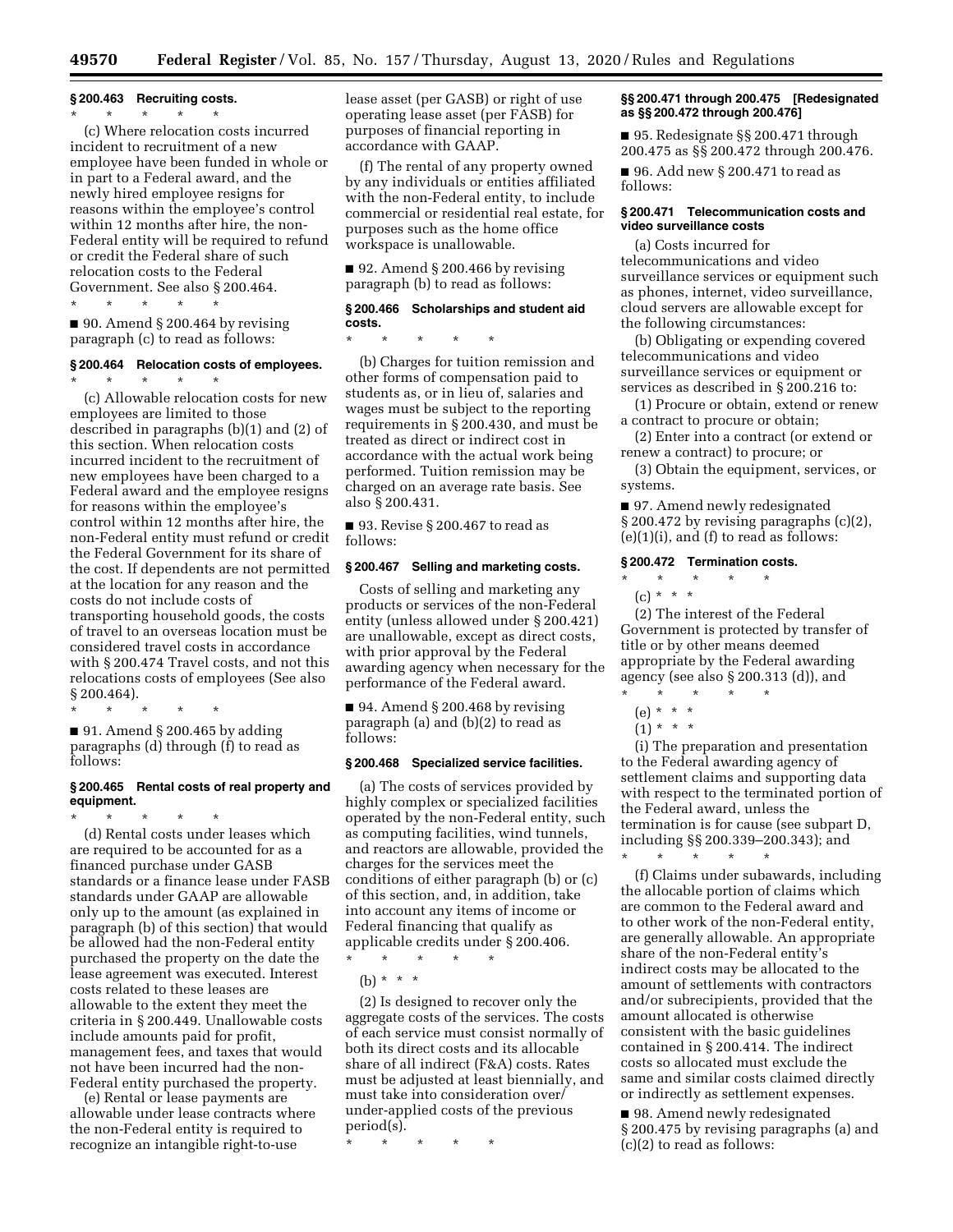#### **§ 200.475 Travel costs.**

(a) *General.* Travel costs are the expenses for transportation, lodging, subsistence, and related items incurred by employees who are in travel status on official business of the non-Federal entity. Such costs may be charged on an actual cost basis, on a per diem or mileage basis in lieu of actual costs incurred, or on a combination of the two, provided the method used is applied to an entire trip and not to selected days of the trip, and results in charges consistent with those normally allowed in like circumstances in the non-Federal entity's non-federallyfunded activities and in accordance with non-Federal entity's written travel reimbursement policies. Notwithstanding the provisions of § 200.444, travel costs of officials covered by that section are allowable with the prior written approval of the Federal awarding agency or passthrough entity when they are specifically related to the Federal award.

\* \* \* \* \*

(c) \* \* \* (2) Travel costs for dependents are unallowable, except for travel of duration of six months or more with prior approval of the Federal awarding agency. See also § 200.432. \* \* \* \* \*

■ 99. Revise newly redesignated § 200.476 to read as follows:

## **§ 200.476 Trustees.**

Travel and subsistence costs of trustees (or directors) at IHEs and nonprofit organizations are allowable. See also § 200.475.

#### **Subpart F—Audit Requirements**

 $\blacksquare$  100. Amend § 200.501 by revising paragraphs (b), (c), (d), (f), and (h) to read as follows:

# **§ 200.501 Audit requirements.**

\* \* \* \* \* (b) *Single audit.* A non-Federal entity that expends \$750,000 or more during the non-Federal entity's fiscal year in Federal awards must have a single audit conducted in accordance with § 200.514 except when it elects to have a programspecific audit conducted in accordance with paragraph (c) of this section.

(c) *Program-specific audit election.*  When an auditee expends Federal awards under only one Federal program (excluding R&D) and the Federal program's statutes, regulations, or the terms and conditions of the Federal award do not require a financial statement audit of the auditee, the auditee may elect to have a program-

specific audit conducted in accordance with § 200.507. A program-specific audit may not be elected for R&D unless all of the Federal awards expended were received from the same Federal agency, or the same Federal agency and the same pass-through entity, and that Federal agency, or pass-through entity in the case of a subrecipient, approves in advance a program-specific audit.

(d) *Exemption when Federal awards expended are less than \$750,000.* A non-Federal entity that expends less than \$750,000 during the non-Federal entity's fiscal year in Federal awards is exempt from Federal audit requirements for that year, except as noted in § 200.503, but records must be available for review or audit by appropriate officials of the Federal agency, passthrough entity, and Government Accountability Office (GAO).

\* \* \* \* \* (f) *Subrecipients and contractors.* An auditee may simultaneously be a recipient, a subrecipient, and a contractor. Federal awards expended as a recipient or a subrecipient are subject to audit under this part. The payments received for goods or services provided as a contractor are not Federal awards. Section § 200.331 sets forth the considerations in determining whether payments constitute a Federal award or a payment for goods or services provided as a contractor.

\* \* \* \* \*

(h) *For-profit subrecipient.* Since this part does not apply to for-profit subrecipients, the pass-through entity is responsible for establishing requirements, as necessary, to ensure compliance by for-profit subrecipients. The agreement with the for-profit subrecipient must describe applicable compliance requirements and the forprofit subrecipient's compliance responsibility. Methods to ensure compliance for Federal awards made to for-profit subrecipients may include pre-award audits, monitoring during the agreement, and post-award audits. See also § 200.332.

 $\blacksquare$  101. Amend § 200.503 by revising paragraph (e) to read as follows:

### **§ 200.503 Relation to other audit requirements.**

\* \* \* \* \* (e) Request for a program to be audited as a major program. A Federal awarding agency may request that an auditee have a particular Federal program audited as a major program in lieu of the Federal awarding agency conducting or arranging for the additional audits. To allow for planning, such requests should be made at least

180 calendar days prior to the end of the fiscal year to be audited. The auditee, after consultation with its auditor, should promptly respond to such a request by informing the Federal awarding agency whether the program would otherwise be audited as a major program using the risk-based audit approach described in § 200.518 and, if not, the estimated incremental cost. The Federal awarding agency must then promptly confirm to the auditee whether it wants the program audited as a major program. If the program is to be audited as a major program based upon this Federal awarding agency request, and the Federal awarding agency agrees to pay the full incremental costs, then the auditee must have the program audited as a major program. A passthrough entity may use the provisions of this paragraph for a subrecipient.

■ 102. Revise § 200.505 to read as follows:

## **§ 200.505 Sanctions.**

In cases of continued inability or unwillingness to have an audit conducted in accordance with this part, Federal agencies and pass-through entities must take appropriate action as provided in § 200.339.

■ 103. Revise § 200.506 to read as follows:

## **§ 200.506 Audit costs.**

See § 200.425.

 $\blacksquare$  104. Amend § 200.507 by revising paragraphs (a), (b)(2), (b)(3)(ii) through  $(v)$ ,  $(b)(4)(iv)$ ,  $(c)(2)$  and  $(3)$ , and  $(d)(8)$  to read as follows:

### **§ 200.507 Program-specific audits.**

(a) *Program-specific audit guide available.* In some cases, a programspecific audit guide will be available to provide specific guidance to the auditor with respect to internal controls, compliance requirements, suggested audit procedures, and audit reporting requirements. A listing of current program-specific audit guides can be found in the compliance supplement, Part 8, Appendix VI, Program-Specific Audit Guides, which includes a website where a copy of the guide can be obtained. When a current programspecific audit guide is available, the auditor must follow GAGAS and the guide when performing a programspecific audit.

\* \* \* \* \*

(b) \* \* \* (2) The auditee must prepare the financial statement(s) for the Federal program that includes, at a minimum, a schedule of expenditures of Federal awards for the program and notes that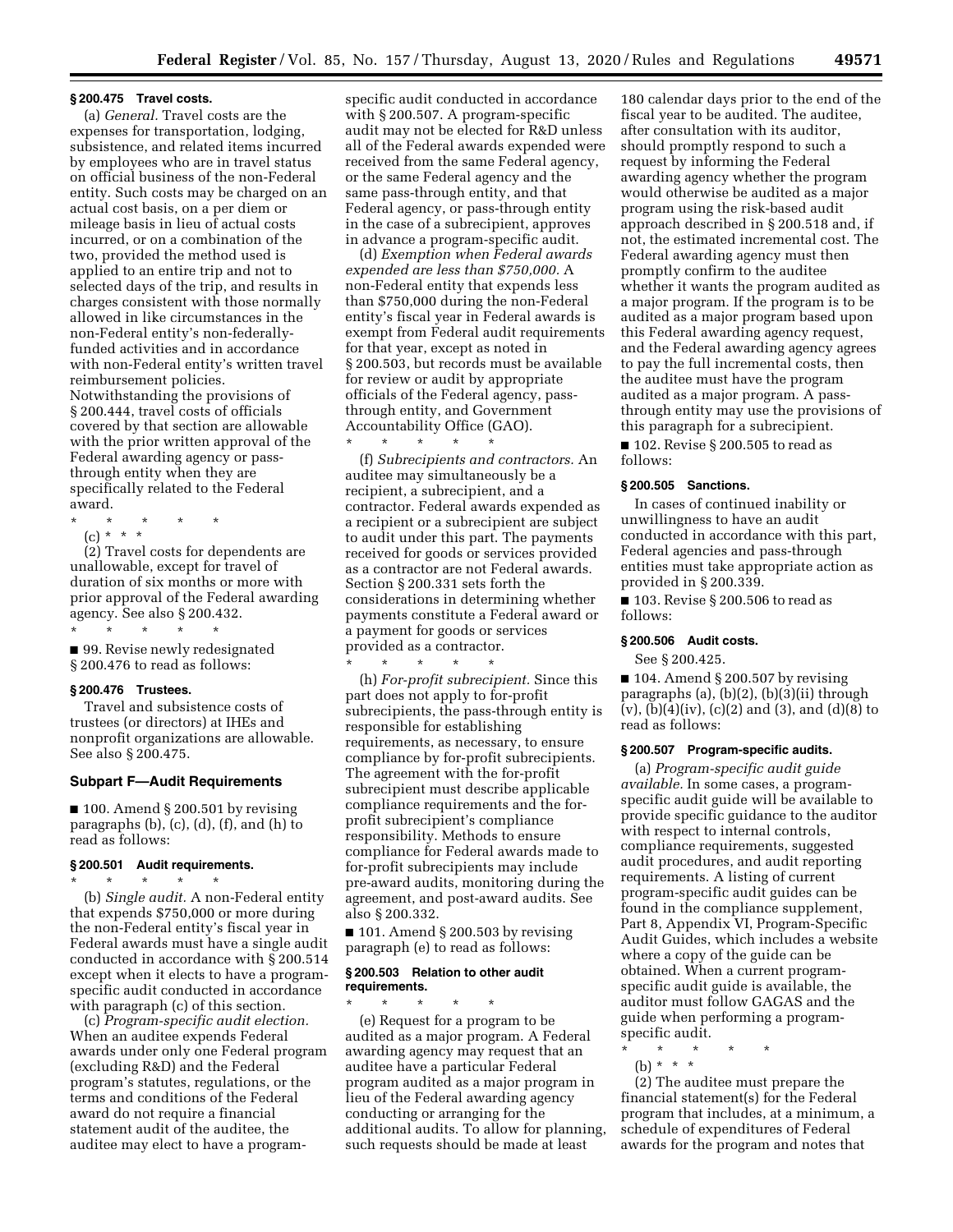describe the significant accounting policies used in preparing the schedule, a summary schedule of prior audit findings consistent with the requirements of § 200.511(b), and a corrective action plan consistent with the requirements of § 200.511(c).

 $(3) * * * *$ 

(ii) Obtain an understanding of internal controls and perform tests of internal controls over the Federal program consistent with the requirements of § 200.514(c) for a major program;

(iii) Perform procedures to determine whether the auditee has complied with Federal statutes, regulations, and the terms and conditions of Federal awards that could have a direct and material effect on the Federal program consistent with the requirements of § 200.514(d) for a major program;

(iv) Follow up on prior audit findings, perform procedures to assess the reasonableness of the summary schedule of prior audit findings prepared by the auditee in accordance with the requirements of § 200.511, and report, as a current year audit finding, when the auditor concludes that the summary schedule of prior audit findings materially misrepresents the status of any prior audit finding; and

(v) Report any audit findings consistent with the requirements of § 200.516.

 $(4) * * * *$ 

(iv) A schedule of findings and questioned costs for the Federal program that includes a summary of the auditor's results relative to the Federal program in a format consistent with § 200.515(d)(1) and findings and questioned costs consistent with the requirements of  $\S 200.515(d)(3)$ .

 $(c) * * * *$ 

(2) When a program-specific audit guide is available, the auditee must electronically submit to the FAC the data collection form prepared in accordance with § 200.512(b), as applicable to a program-specific audit, and the reporting required by the program-specific audit guide.

(3) When a program-specific audit guide is not available, the reporting package for a program-specific audit must consist of the financial statement(s) of the Federal program, a summary schedule of prior audit findings, and a corrective action plan as described in paragraph (b)(2) of this section, and the auditor's report(s) described in paragraph (b)(4) of this section. The data collection form prepared in accordance with § 200.512(b), as applicable to a programspecific audit, and one copy of this

reporting package must be electronically submitted to the FAC. (d) \* \* \*

(8) 200.521 Management decision; and

\* \* \* \* \*  $\blacksquare$  105. Amend § 200.508 by revising paragraphs (a), (b), and (c) to read as follows:

# **§ 200.508 Auditee responsibilities.**

\* \* \* \* \*

(a) Procure or otherwise arrange for the audit required by this part in accordance with § 200.509, and ensure it is properly performed and submitted when due in accordance with § 200.512.

(b) Prepare appropriate financial statements, including the schedule of expenditures of Federal awards in accordance with § 200.510.

(c) Promptly follow up and take corrective action on audit findings, including preparation of a summary schedule of prior audit findings and a corrective action plan in accordance with § 200.511(b) and (c), respectively. \* \* \* \* \*

 $\blacksquare$  106. Amend § 200.509 by revising paragraph (a) to read as follows:

#### **§ 200.509 Auditor selection.**

(a) *Auditor procurement.* In procuring audit services, the auditee must follow the procurement standards prescribed by the Procurement Standards in §§ 200.317 through 200.326 of subpart D of this part or the FAR (48 CFR part 42), as applicable. When procuring audit services, the objective is to obtain highquality audits. In requesting proposals for audit services, the objectives and scope of the audit must be made clear and the non-Federal entity must request a copy of the audit organization's peer review report which the auditor is required to provide under GAGAS. Factors to be considered in evaluating each proposal for audit services include the responsiveness to the request for proposal, relevant experience, availability of staff with professional qualifications and technical abilities, the results of peer and external quality control reviews, and price. Whenever possible, the auditee must make positive efforts to utilize small businesses, minority-owned firms, and women's business enterprises, in procuring audit services as stated in § 200.321, or the FAR (48 CFR part 42), as applicable. \* \* \* \* \*

 $\blacksquare$  107. Amend § 200.510 by revising paragraphs (a), (b) introductory text, and  $(b)(3)$ ,  $(5)$ , and  $(6)$  to read as follows:

#### **§ 200.510 Financial statements.**

(a) *Financial statements.* The auditee must prepare financial statements that

reflect its financial position, results of operations or changes in net assets, and, where appropriate, cash flows for the fiscal year audited. The financial statements must be for the same organizational unit and fiscal year that is chosen to meet the requirements of this part. However, non-Federal entitywide financial statements may also include departments, agencies, and other organizational units that have separate audits in accordance with § 200.514(a) and prepare separate financial statements.

(b) *Schedule of expenditures of Federal awards.* The auditee must also prepare a schedule of expenditures of Federal awards for the period covered by the auditee's financial statements which must include the total Federal awards expended as determined in accordance with § 200.502. While not required, the auditee may choose to provide information requested by Federal awarding agencies and passthrough entities to make the schedule easier to use. For example, when a Federal program has multiple Federal award years, the auditee may list the amount of Federal awards expended for each Federal award year separately. At a minimum, the schedule must: \* \* \* \* \*

(3) Provide total Federal awards expended for each individual Federal program and the Assistance Listings Number or other identifying number when the Assistance Listings information is not available. For a cluster of programs also provide the total for the cluster.

\* \* \* \* \* (5) For loan or loan guarantee programs described in § 200.502(b), identify in the notes to the schedule the balances outstanding at the end of the audit period. This is in addition to including the total Federal awards expended for loan or loan guarantee

programs in the schedule. (6) Include notes that describe that significant accounting policies used in preparing the schedule, and note whether or not the auditee elected to use the 10% de minimis cost rate as covered in § 200.414.

 $\blacksquare$  108. Amend § 200.511 by revising paragraphs (a) and (c) to read as follows:

#### **§ 200.511 Audit findings follow-up.**

(a) *General.* The auditee is responsible for follow-up and corrective action on all audit findings. As part of this responsibility, the auditee must prepare a summary schedule of prior audit findings. The auditee must also prepare a corrective action plan for current year audit findings. The summary schedule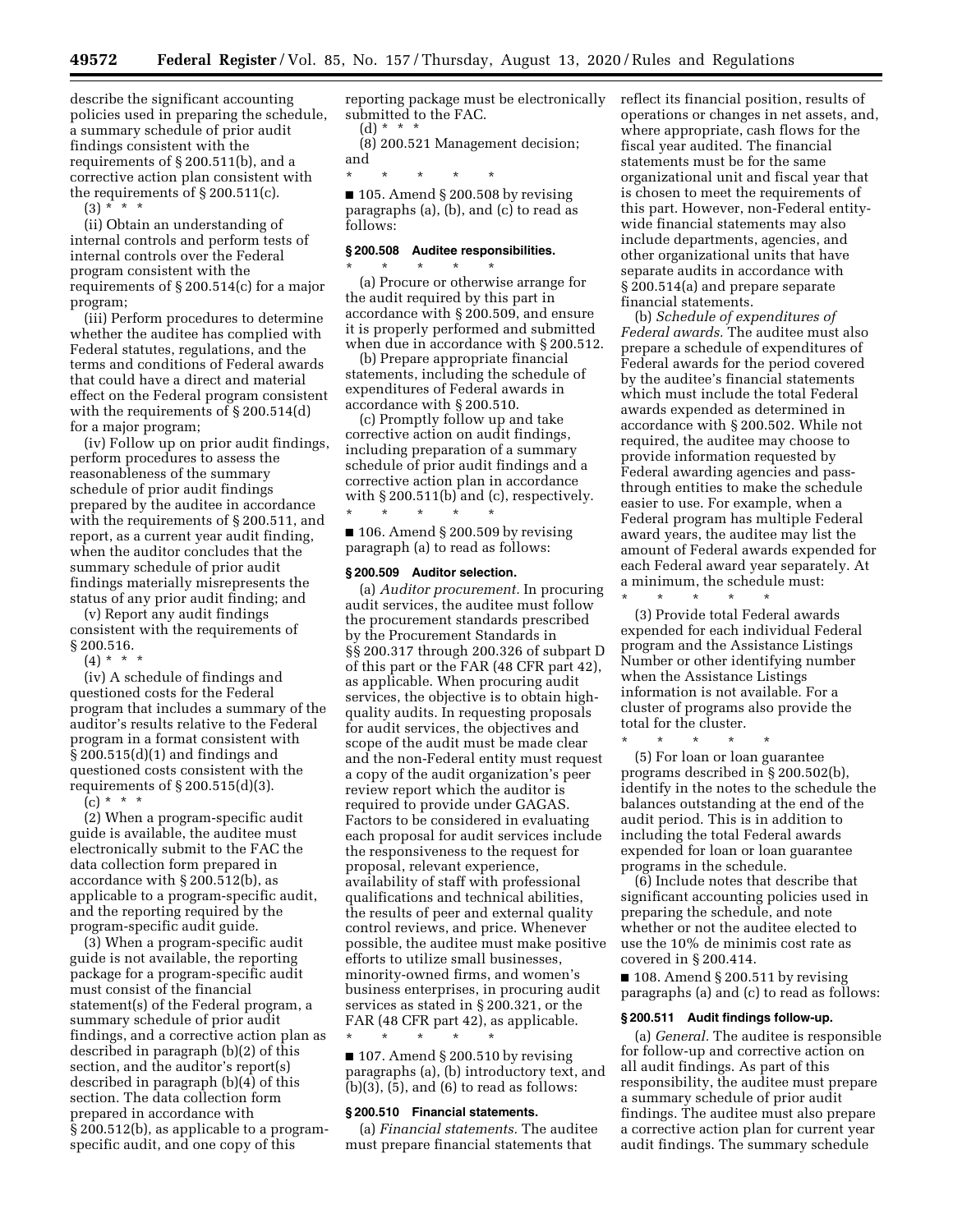of prior audit findings and the corrective action plan must include the reference numbers the auditor assigns to audit findings under § 200.516(c). Since the summary schedule may include audit findings from multiple years, it must include the fiscal year in which the finding initially occurred. The corrective action plan and summary schedule of prior audit findings must include findings relating to the financial statements which are required to be reported in accordance with GAGAS.

\* \* \* \* \*

(c) *Corrective action plan.* At the completion of the audit, the auditee must prepare, in a document separate from the auditor's findings described in § 200.516, a corrective action plan to address each audit finding included in the current year auditor's reports. The corrective action plan must provide the name(s) of the contact person(s) responsible for corrective action, the corrective action planned, and the anticipated completion date. If the auditee does not agree with the audit findings or believes corrective action is not required, then the corrective action plan must include an explanation and specific reasons.

■ 109. Amend § 200.512 by revising paragraphs (b) introductory text, (b)(1), (c)(1) through (4), and (g) to read as follows:

# **§ 200.512 Report submission.**

\* \* \* \* \* (b) *Data collection.* The FAC is the repository of record for subpart F of this part reporting packages and the data collection form. All Federal agencies, pass-through entities and others interested in a reporting package and data collection form must obtain it by accessing the FAC.

(1) The auditee must submit required data elements described in Appendix X to Part 200, which state whether the audit was completed in accordance with this part and provides information about the auditee, its Federal programs, and the results of the audit. The data must include information available from the audit required by this part that is necessary for Federal agencies to use the audit to ensure integrity for Federal programs. The data elements and format must be approved by OMB, available from the FAC, and include collections of information from the reporting package described in paragraph (c) of this section. A senior level representative of the auditee (*e.g.,* state controller, director of finance, chief executive officer, or chief financial officer) must sign a statement to be included as part of the data collection

that says that the auditee complied with the requirements of this part, the data were prepared in accordance with this part (and the instructions accompanying the form), the reporting package does not include protected personally identifiable information, the information included in its entirety is accurate and complete, and that the FAC is authorized to make the reporting package and the form publicly available on a website.

\* \* \* \* \*  $(c) * * * *$ 

(1) Financial statements and schedule of expenditures of Federal awards discussed in § 200.510(a) and (b), respectively;

(2) Summary schedule of prior audit findings discussed in § 200.511(b);

(3) Auditor's report(s) discussed in § 200.515; and

(4) Corrective action plan discussed in  $§ 200.511(c)$ .

\* \* \* \* \* (g) *FAC responsibilities.* The FAC must make available the reporting packages received in accordance with paragraph (c) of this section and § 200.507(c) to the public, except for Indian tribes exercising the option in (b)(2) of this section, and maintain a data base of completed audits, provide appropriate information to Federal agencies, and follow up with known auditees that have not submitted the required data collection forms and reporting packages.

\* \* \* \* \*  $\blacksquare$  110. Amend § 200.513 by revising

paragraphs  $(a)(1)$  and  $(2)$ ,  $(a)(3)(ii)$  and (vii), (b) introductory text, (c) introductory text, and (c)(3)(i) and (iii) to read as follows:

## **§ 200.513 Responsibilities.**

(a)(1) *Cognizant agency for audit responsibilities.* A non-Federal entity expending more than \$50 million a year in Federal awards must have a cognizant agency for audit. The designated cognizant agency for audit must be the Federal awarding agency that provides the predominant amount of funding directly (direct funding) (as listed on the Schedule of expenditures of Federal awards, see § 200.510(b)) to a non-Federal entity unless OMB designates a specific cognizant agency for audit. When the direct funding represents less than 25 percent of the total expenditures (as direct and subawards) by the non-Federal entity, then the Federal agency with the predominant amount of total funding is the designated cognizant agency for audit.

(2) To provide for continuity of cognizance, the determination of the predominant amount of direct funding must be based upon direct Federal awards expended in the non-Federal entity's fiscal years ending in 2019, and every fifth year thereafter.

 $(3) * * * *$ 

(ii) Obtain or conduct quality control reviews on selected audits made by non-Federal auditors, and provide the results to other interested organizations. Cooperate and provide support to the Federal agency designated by OMB to lead a governmentwide project to determine the quality of single audits by providing a reliable estimate of the extent that single audits conform to applicable requirements, standards, and procedures; and to make recommendations to address noted audit quality issues, including recommendations for any changes to applicable requirements, standards and procedures indicated by the results of the project. The governmentwide project can rely on the current and on-going quality control review work performed by the agencies, State auditors, and professional audit associations. This governmentwide audit quality project must be performed once every 6 years (or at such other interval as determined by OMB), and the results must be public.

\* \* \* \* \*

(vii) Coordinate a management decision for cross-cutting audit findings (see in § 200.1 of this part) that affect the Federal programs of more than one agency when requested by any Federal awarding agency whose awards are included in the audit finding of the auditee.

\* \* \* \* \* (b) *Oversight agency for audit responsibilities.* An auditee who does not have a designated cognizant agency for audit will be under the general oversight of the Federal agency determined in accordance with § 200.1 *oversight agency for audit.* A Federal agency with oversight for an auditee may reassign oversight to another Federal agency that agrees to be the oversight agency for audit. Within 30 calendar days after any reassignment, both the old and the new oversight agency for audit must provide notice of the change to the FAC, the auditee, and, if known, the auditor. The oversight agency for audit:

\* \* \* \* \* (c) *Federal awarding agency responsibilities.* The Federal awarding agency must perform the following for the Federal awards it makes (See also the requirements of § 200.211):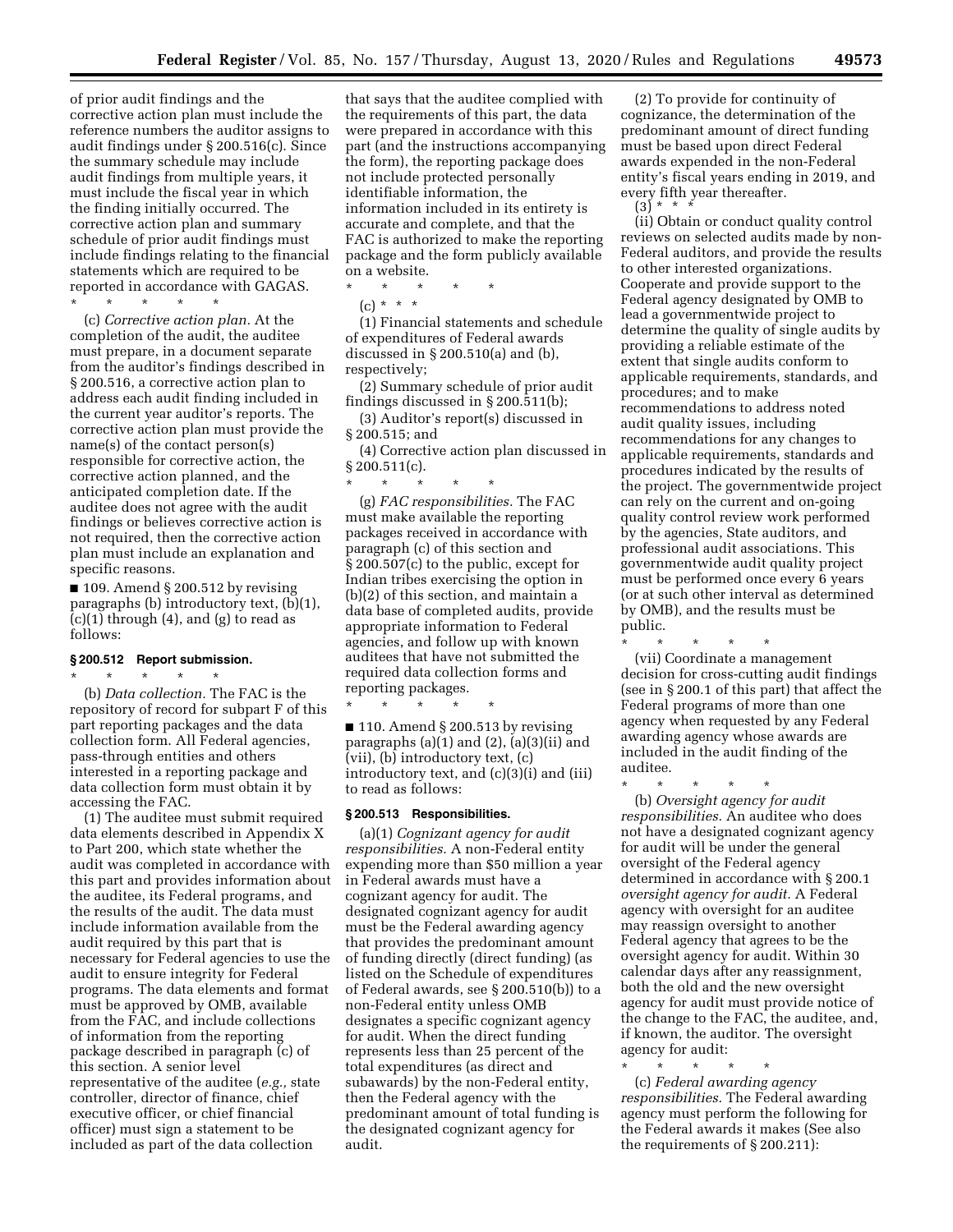$(3) * * * *$ 

(i) Issue a management decision as prescribed in § 200.521; \* \* \* \* \*

(iii) Use cooperative audit resolution mechanisms (see the definition of *cooperative audit resolution* in § 200.1 of this part) to improve Federal program outcomes through better audit resolution, follow-up, and corrective action; and

\* \* \* \* \*  $\blacksquare$  111. Amend § 200.514 by revising paragraphs (d)(4), (e), and (f) to read as follows:

# **§ 200.514 Scope of audit.**

\* \* \* \* \* (d) \* \* \*

(4) When internal control over some or all of the compliance requirements for a major program are likely to be ineffective in preventing or detecting noncompliance, the planning and performing of testing described in paragraph (c)(3) of this section are not required for those compliance requirements. However, the auditor must report a significant deficiency or material weakness in accordance with § 200.516, assess the related control risk at the

(e) *Audit follow-up.* The auditor must follow-up on prior audit findings, perform procedures to assess the reasonableness of the summary schedule of prior audit findings prepared by the auditee in accordance with  $\S 200.511(b)$ , and report, as a current year audit finding, when the auditor concludes that the summary schedule of prior audit findings materially misrepresents the status of any prior audit finding. The auditor must perform audit follow-up procedures regardless of whether a prior audit finding relates to a major program in the current year.

(f) *Data collection form.* As required in § 200.512(b)(3), the auditor must complete and sign specified sections of the data collection form.

 $\blacksquare$  112. Amend § 200.515 by revising paragraphs (a),  $(d)(1)(vi)$  through  $(ix)$ , (d)(3), and (e) to read as follows:

#### **§ 200.515 Audit reporting.**

\* \* \* \* \* (a) *Financial statements.* The auditor must determine and provide an opinion

(or disclaimer of opinion) whether the financial statements of the auditee are presented fairly in all materials respects in accordance with generally accepted accounting principles (or a special purpose framework such as cash, modified cash, or regulatory as required by state law). The auditor must also

decide whether the schedule of expenditures of Federal awards is stated fairly in all material respects in relation to the auditee's financial statements as a whole.

- \* \* \* \* \*
	- (d) \* \* \*  $(1) * * * *$

(vi) A statement as to whether the audit disclosed any audit findings that the auditor is required to report under § 200.516(a);

(vii) An identification of major programs by listing each individual major program; however, in the case of a cluster of programs, only the cluster name as shown on the Schedule of Expenditures of Federal Awards is required;

(viii) The dollar threshold used to distinguish between Type A and Type B programs, as described in § 200.518(b)(1) or (3) when a recalculation of the Type A threshold is required for large loan or loan guarantees; and

(ix) A statement as to whether the auditee qualified as a low-risk auditee under § 200.520. \* \* \* \* \*

(3) Findings and questioned costs for Federal awards which must include audit findings as defined in § 200.516(a). \* \* \* \* \*

(e) Nothing in this part precludes combining of the audit reporting required by this section with the reporting required by § 200.512(b) when allowed by GAGAS and appendix X to this part.

 $\blacksquare$  113. Amend § 200.516 by revising paragraphs  $(a)(1)$  and  $(7)$ ,  $(b)(1)$  and  $(6)$ , and (c) to read as follows:

#### **§ 200.516 Audit findings.**

(a) \* \* \* (1) Significant deficiencies and material weaknesses in internal control over major programs and significant instances of abuse relating to major programs. The auditor's determination of whether a deficiency in internal control is a significant deficiency or a material weakness for the purpose of reporting an audit finding is in relation to a type of compliance requirement for a major program identified in the Compliance Supplement.

\* \* \* \* \* (7) Instances where the results of audit follow-up procedures disclosed that the summary schedule of prior audit findings prepared by the auditee in accordance with § 200.511(b) materially misrepresents the status of any prior audit finding.  $(b)$  \* \* \*

(1) Federal program and specific Federal award identification including the Assistance Listings title and number, Federal award identification number and year, name of Federal agency, and name of the applicable pass-through entity. When information, such as the Assistance Listings title and number or Federal award identification number, is not available, the auditor must provide the best information available to describe the Federal award.

(6) Identification of questioned costs and how they were computed. Known questioned costs must be identified by applicable Assistance Listings number(s) and applicable Federal award identification number(s).

\* \* \* \* \*

\* \* \* \* \*

(c) *Reference numbers.* Each audit finding in the schedule of findings and questioned costs must include a reference number in the format meeting the requirements of the data collection form submission required by § 200.512(b) to allow for easy referencing of the audit findings during follow-up.

■ 114. Amend § 200.518 by revising paragraphs  $(b)(3)$  and  $(4)$ ,  $(c)(1)$ introductory text,  $(c)(1)(i)$  and  $(ii)$ ,  $(d)(1)$ , and (f) to read as follows:

#### **§ 200.518 Major program determination.**

# \* \* \* \* \*

(b) \* \* \*

(3) The inclusion of large loan and loan guarantees (loans) must not result in the exclusion of other programs as Type A programs. When a Federal program providing loans exceeds four times the largest non-loan program it is considered a large loan program, and the auditor must consider this Federal program as a Type A program and exclude its values in determining other Type A programs. This recalculation of the Type A program is performed after removing the total of all large loan programs. For the purposes of this paragraph a program is only considered to be a Federal program providing loans if the value of Federal awards expended for loans within the program comprises fifty percent or more of the total Federal awards expended for the program. A cluster of programs is treated as one program and the value of Federal awards expended under a loan program is determined as described in § 200.502.

(4) For biennial audits permitted under § 200.504, the determination of Type A and Type B programs must be based upon the Federal awards expended during the two-year period.

 $(c) * * * *$ 

(1) The auditor must identify Type A programs which are low-risk. In making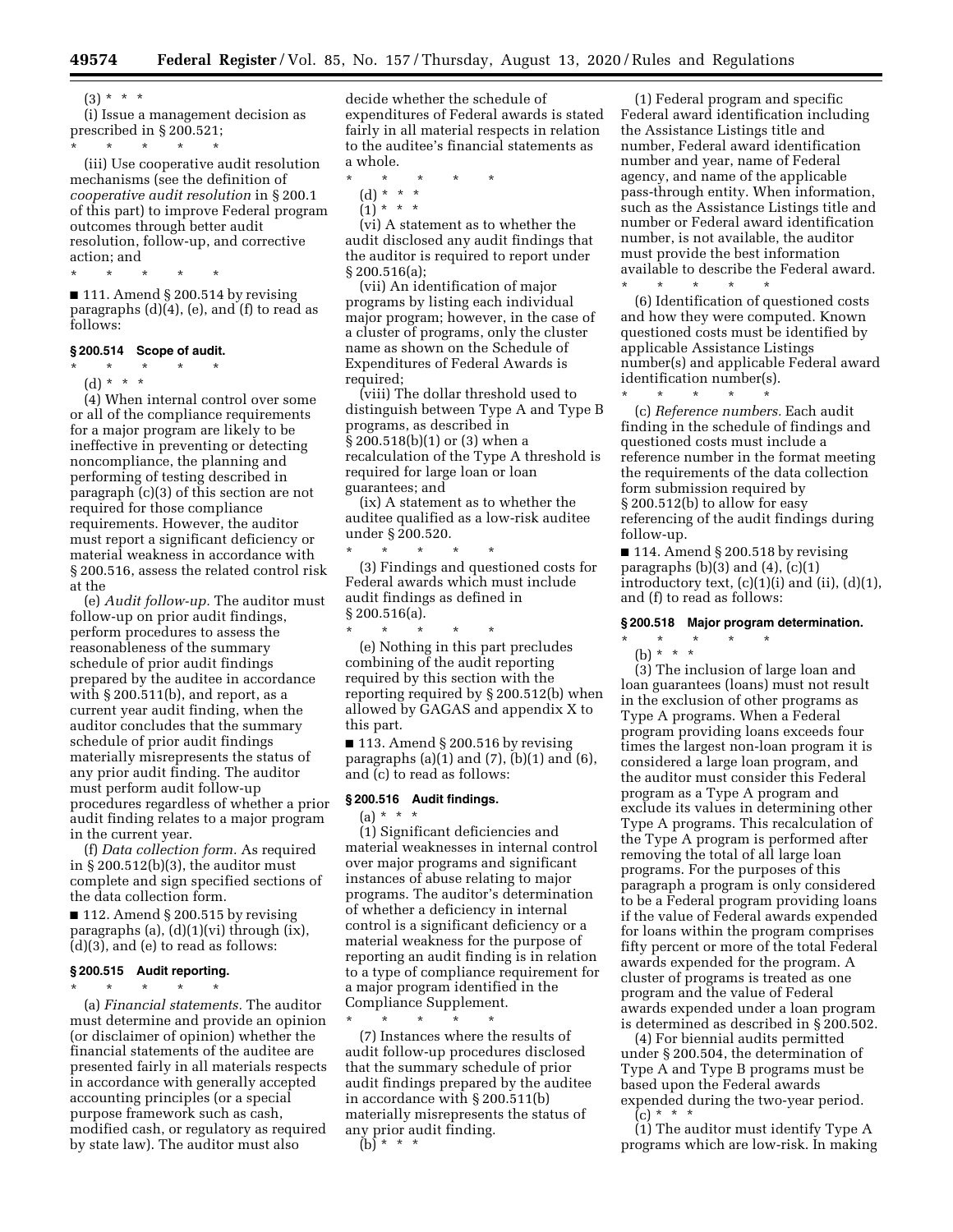this determination, the auditor must consider whether the requirements in § 200.519(c), the results of audit followup, or any changes in personnel or systems affecting the program indicate significantly increased risk and preclude the program from being low risk. For a Type A program to be considered low-risk, it must have been audited as a major program in at least one of the two most recent audit periods (in the most recent audit period in the case of a biennial audit), and, in the most recent audit period, the program must have not had:

(i) Internal control deficiencies which were identified as material weaknesses in the auditor's report on internal control for major programs as required under § 200.515(c);

(ii) A modified opinion on the program in the auditor's report on major programs as required under  $\S 200.515(c)$ ; or

- \* \* \* \* \*
- (d) \* \* \*

(1) The auditor must identify Type B programs which are high-risk using professional judgment and the criteria in § 200.519. However, the auditor is not required to identify more high-risk Type B programs than at least one fourth the number of low-risk Type A programs identified as low-risk under Step 2 (paragraph (c) of this section). Except for known material weakness in internal control or compliance problems as discussed in § 200.519(b)(1) and (2) and (c)(1), a single criterion in risk would seldom cause a Type B program to be considered high-risk. When identifying which Type B programs to risk assess, the auditor is encouraged to use an approach which provides an opportunity for different high-risk Type B programs to be audited as major over a period of time.

\* \* \* \* \*

(f) *Percentage of coverage rule.* If the auditee meets the criteria in § 200.520, the auditor need only audit the major programs identified in Step 4 (paragraphs (e)(1) and (2) of this section) and such additional Federal programs with Federal awards expended that, in aggregate, all major programs encompass at least 20 percent (0.20) of total Federal awards expended. Otherwise, the auditor must audit the major programs identified in Step 4 (paragraphs (e)(1) and (2) of this section) and such additional Federal programs with Federal awards expended that, in aggregate, all major programs encompass at least 40 percent (0.40) of total Federal awards expended.

\* \* \* \* \*

 $\blacksquare$  115. Amend § 200.519 by revising paragraph (d)(1) to read as follows:

#### **§ 200.519 Criteria for Federal program risk.**

\* \* \* \* \* (d) \* \* \*

(1) The nature of a Federal program may indicate risk. Consideration should be given to the complexity of the program and the extent to which the Federal program contracts for goods and services. For example, Federal programs that disburse funds through third-party contracts or have eligibility criteria may be of higher risk. Federal programs primarily involving staff payroll costs may have high risk for noncompliance with requirements of § 200.430, but otherwise be at low risk.

■ 116. Amend § 200.520 by revising the introductory text and paragraphs (a) and (e)(1) and (2) to read as follows:

#### **§ 200.520 Criteria for a low-risk auditee.**

\* \* \* \* \*

An auditee that meets all of the following conditions for each of the preceding two audit periods must qualify as a low-risk auditee and be eligible for reduced audit coverage in accordance with § 200.518.

(a) Single audits were performed on an annual basis in accordance with the provisions of this Subpart, including submitting the data collection form and the reporting package to the FAC within the timeframe specified in § 200.512. A non-Federal entity that has biennial audits does not qualify as a low-risk auditee.

\* \* \* \* \*

(e) \* \* \*

(1) Internal control deficiencies that were identified as material weaknesses in the auditor's report on internal control for major programs as required under § 200.515(c);

(2) A modified opinion on a major program in the auditor's report on major programs as required under § 200.515(c); or

\* \* \* \* \*  $\blacksquare$  117. Amend § 200.521 by revising paragraph (b), (c), and (e) to read as follows:

## **§ 200.521 Management decision.**

\* \* \* \* \* (b) *Federal agency.* As provided in  $\S 200.513(a)(3)(vii)$ , the cognizant agency for audit must be responsible for coordinating a management decision for audit findings that affect the programs of more than one Federal agency. As provided in § 200.513(c)(3)(i), a Federal awarding agency is responsible for issuing a management decision for findings that relate to Federal awards it makes to non-Federal entities.

(c) *Pass-through entity.* As provided in § 200.332(d), the pass-through entity must be responsible for issuing a management decision for audit findings that relate to Federal awards it makes to subrecipients.

\* \* \* \* \*

\* \* \* \* \*

(e) *Reference numbers.* Management decisions must include the reference numbers the auditor assigned to each audit finding in accordance with § 200.516(c).

■ 118. Amend appendix I to part 200 by revising sections A, B, C paragraph 2, D paragraphs 3 through 5, E paragraph 3 introductory text, E paragraph 3.iii, and F paragraphs 1 and 3 to read as follows:

## **Appendix I to Part 200—Full Text of Notice of Funding Opportunity**

## *A. Program Description—Required*

This section contains the full program description of the funding opportunity. It may be as long as needed to adequately communicate to potential applicants the areas in which funding may be provided. It describes the Federal awarding agency's funding priorities or the technical or focus areas in which the Federal awarding agency intends to provide assistance. As appropriate, it may include any program history (*e.g.,* whether this is a new program or a new or changed area of program emphasis). This section must include program goals and objectives, a reference to the relevant Assistance Listings, a description of how the award will contribute to the achievement of the program's goals and objectives, and the expected performance goals, indicators, targets, baseline data, data collection, and other outcomes such Federal awarding agency expects to achieve, and may include examples of successful projects that have been funded previously. This section also may include other information the Federal awarding agency deems necessary, and must at a minimum include citations for authorizing statutes and regulations for the funding opportunity.

## *B. Federal Award Information— Required*

This section provides sufficient information to help an applicant make an informed decision about whether to submit a proposal. Relevant information could include the total amount of funding that the Federal awarding agency expects to award through the announcement; the expected performance indicators, targets, baseline data, and data collection; the anticipated number of Federal awards;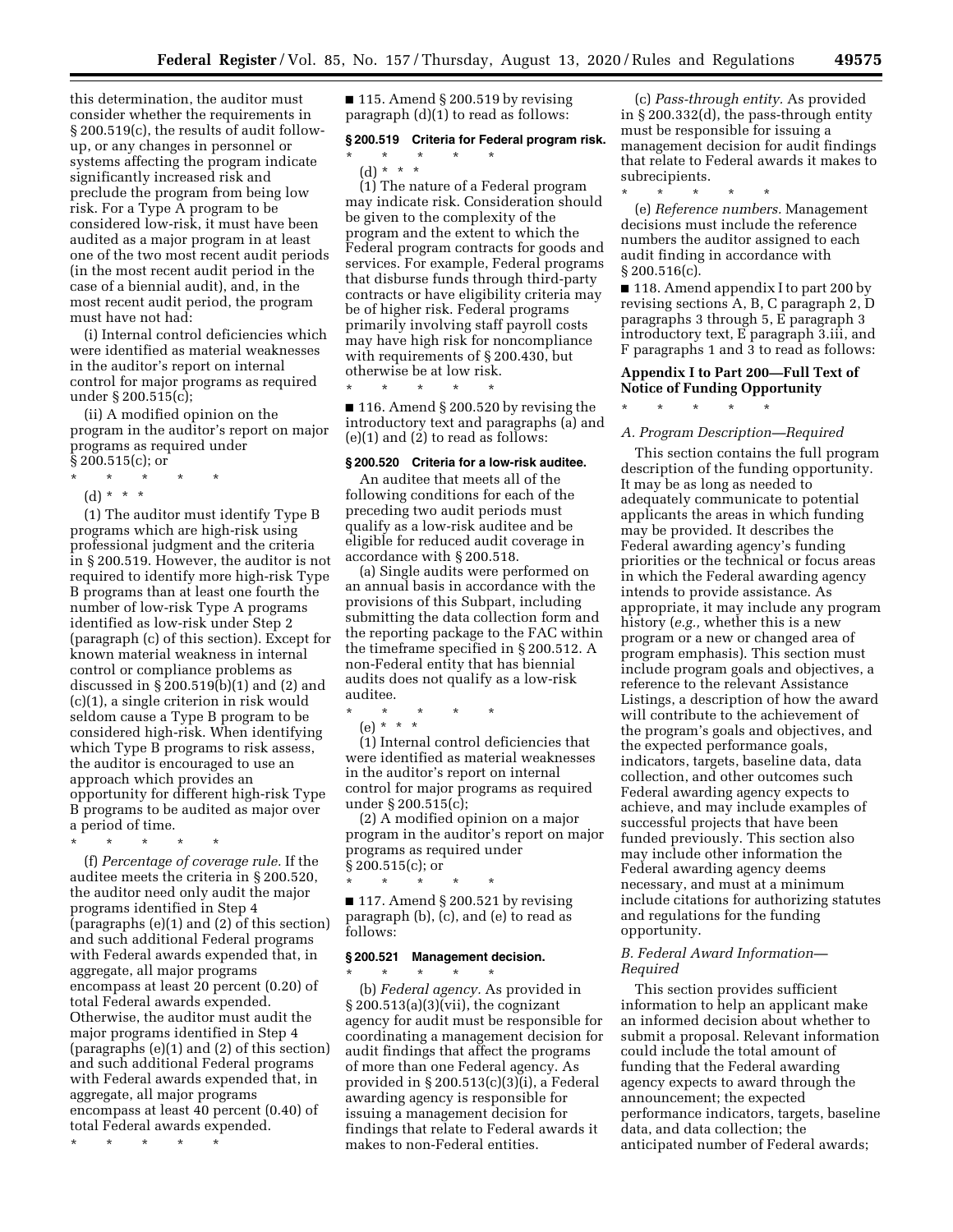the expected amounts of individual Federal awards (which may be a range); the amount of funding per Federal award, on average, experienced in previous years; and the anticipated start dates and periods of performance for new Federal awards. This section also should address whether applications for renewal or supplementation of existing projects are eligible to compete with applications for new Federal awards.

This section also must indicate the type(s) of assistance instrument (*e.g.,*  grant, cooperative agreement) that may be awarded if applications are successful. If cooperative agreements may be awarded, this section either should describe the ''substantial involvement'' that the Federal awarding agency expects to have or should reference where the potential applicant can find that information (*e.g.,* in the funding opportunity description in Section A. or Federal award administration information in Section D. If procurement contracts also may be awarded, this must be stated.

#### *C. Eligibility Information*

\* \* \* \* \* 2. *Cost Sharing or Matching— Required.* Announcements must state whether there is required cost sharing, matching, or cost participation without which an application would be ineligible (if cost sharing is not required, the announcement must explicitly say so). Required cost sharing may be a certain percentage or amount, or may be in the form of contributions of specified items or activities (*e.g.,* provision of equipment). It is important that the announcement be clear about any restrictions on the types of cost (*e.g.,* inkind contributions) that are acceptable as cost sharing. Cost sharing as an eligibility criterion includes requirements based in statute or regulation, as described in § 200.306 of this Part. This section should refer to the appropriate portion(s) of section D. stating any pre-award requirements for submission of letters or other documentation to verify commitments to meet cost-sharing requirements if a Federal award is made.

\* \* \* \* \*

## *D. Application and Submission Information*

\* \* \* \* \* 3. *Unique entity identifier and System for Award Management (SAM)— Required.* This paragraph must state clearly that each applicant (unless the applicant is an individual or Federal awarding agency that is excepted from those requirements under 2 CFR 25.110(b) or (c), or has an exception

approved by the Federal awarding agency under 2 CFR 25.110(d)) is required to: (i) Be registered in SAM before submitting its application; (ii) Provide a valid unique entity identifier in its application; and (iii) Continue to maintain an active SAM registration with current information at all times during which it has an active Federal award or an application or plan under consideration by a Federal awarding agency. It also must state that the Federal awarding agency may not make a Federal award to an applicant until the applicant has complied with all applicable unique entity identifier and SAM requirements and, if an applicant has not fully complied with the requirements by the time the Federal awarding agency is ready to make a Federal award, the Federal awarding agency may determine that the applicant is not qualified to receive a Federal award and use that determination as a basis for making a Federal award to another applicant.

4. *Submission Dates and Times— Required.* Announcements must identify due dates and times for all submissions. This includes not only the full applications but also any preliminary submissions (*e.g.,* letters of intent, white papers, or preapplications). It also includes any other submissions of information before Federal award that are separate from the full application. If the funding opportunity is a general announcement that is open for a period of time with no specific due dates for applications, this section should say so. Note that the information on dates that is included in this section also must appear with other overview information in a location preceding the full text of the announcement (see § 200.204 of this part).

5. *Intergovernmental Review— Required, if applicable.* If the funding opportunity is subject to Executive Order 12372, ''Intergovernmental Review of Federal Programs,'' the notice must say so and applicants must contact their state's Single Point of Contact (SPOC) to find out about and comply with the state's process under Executive Order 12372, it may be useful to inform potential applicants that the names and addresses of the SPOCs are listed in the Office of Management and Budget's website.

\* \* \* \* \*

## *E. Application Review Information*  \* \* \* \* \*

3. For any Federal award under a notice of funding opportunity, if the Federal awarding agency anticipates that the total Federal share will be

greater than the simplified acquisition threshold on any Federal award under a notice of funding opportunity may include, over the period of performance, this section must also inform applicants: \* \* \* \* \*

iii. That the Federal awarding agency will consider any comments by the applicant, in addition to the other information in the designated integrity and performance system, in making a judgment about the applicant's integrity, business ethics, and record of performance under Federal awards when completing the review of risk posed by applicants as described in § 200.206.

\* \* \* \* \*

## *F. Federal Award Administration Information*

*1. Federal Award Notices—Required.*  This section must address what a successful applicant can expect to receive following selection. If the Federal awarding agency's practice is to provide a separate notice stating that an application has been selected before it actually makes the Federal award, this section would be the place to indicate that the letter is not an authorization to begin performance (to the extent that it allows charging to Federal awards of pre-award costs at the non-Federal entity's own risk). This section should indicate that the notice of Federal award signed by the grants officer (or equivalent) is the authorizing document, and whether it is provided through postal mail or by electronic means and to whom. It also may address the timing, form, and content of notifications to unsuccessful applicants. See also § 200.211.

\* \* \* \* \*

3. *Reporting—Required.* This section must include general information about the type (*e.g.,* financial or performance), frequency, and means of submission (paper or electronic) of post-Federal award reporting requirements. Highlight any special reporting requirements for Federal awards under this funding opportunity that differ (*e.g.,* by report type, frequency, form/format, or circumstances for use) from what the Federal awarding agency's Federal awards usually require. Federal awarding agencies must also describe in this section all relevant requirements such as those at 2 CFR 180.335 and 180.350.

If the Federal share of any Federal award may include more than \$500,000 over the period of performance, this section must inform potential applicants about the post award reporting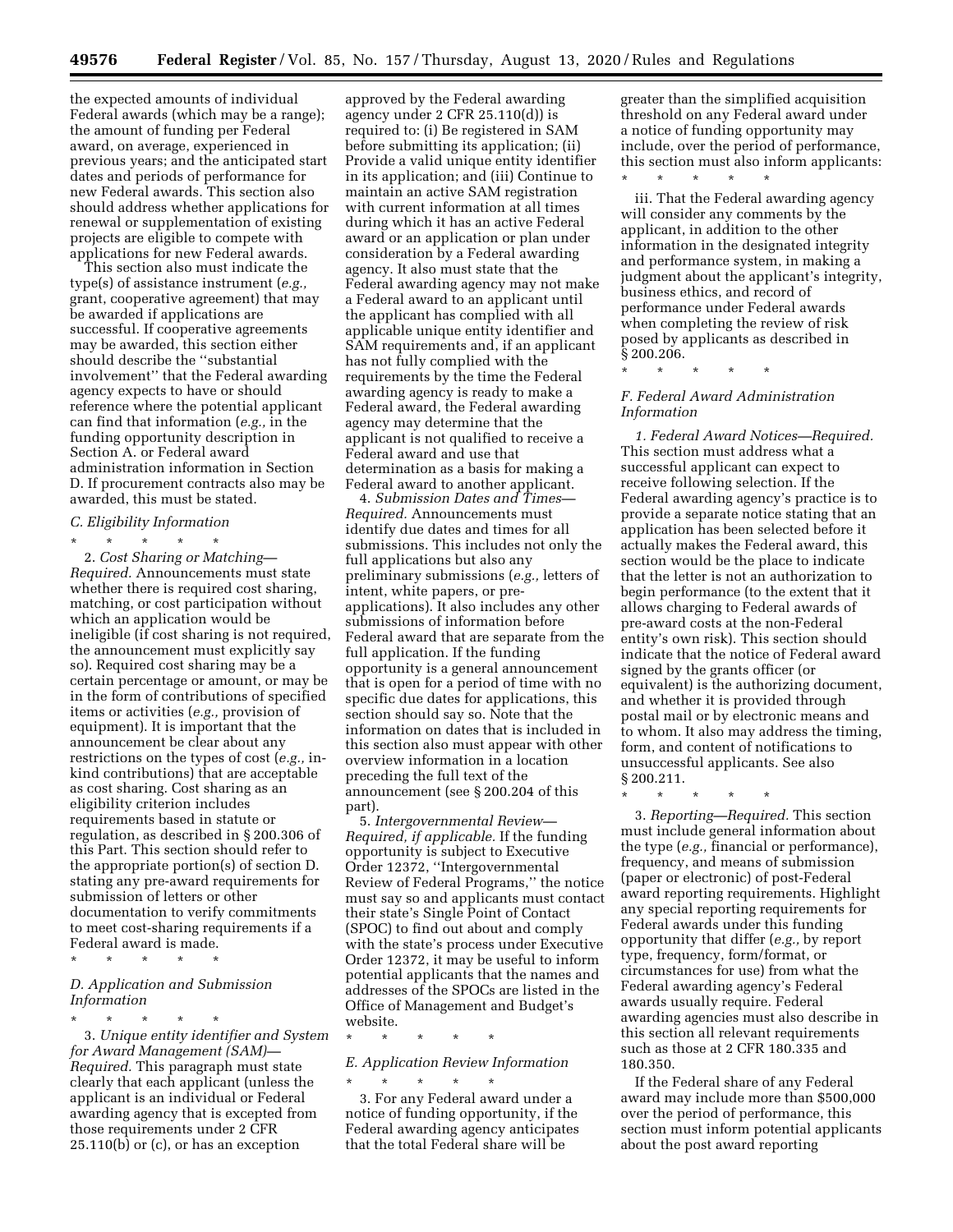requirements reflected in appendix XII to this part.

\* \* \* \* \*

■ 119. Amend appendix II to part 200 by revising paragraphs (A) and (J) and adding paragraphs (K) and (L) to read as follows:

## **Appendix II to Part 200—Contract Provisions for Non-Federal Entity Contracts Under Federal Awards**

\* \* \* \* \* (A) Contracts for more than the simplified acquisition threshold, which is the inflation adjusted amount determined by the Civilian Agency Acquisition Council and the Defense Acquisition Regulations Council (Councils) as authorized by 41 U.S.C. 1908, must address administrative, contractual, or legal remedies in instances where contractors violate or breach contract terms, and provide for such sanctions and penalties as appropriate.

\* \* \* \* \* (J) See § 200.323. (K) See § 200.216. (L) See § 200.322.

■ 120. Amend appendix III to part 200: ■ a. Under section A by revising the introductory text and paragraphs 1.d introductory text, 2.b, 2.d(4) introductory text, 2.d.(4)(b), 2.d.(5), and 2.e.(1); and

■ b. Under section B by revising paragraphs 1, 2.a and b introductory text, 3, 4.c.(2)(ii)B, 5.a, 6.a.(2)(a), 6.b.(1), 8.a., and 9.a;

■ c. Under section C by revising paragraphs 1.a.(1) and (3), 2., 7, 8.a., 9.a., 11.a. introductory text, 11.a.(1), 11.a.(2)b;

 $\blacksquare$  d. By revising section E;

■ e. Under section F by revising paragraph 2.c.

The revisions read as follows:

# **Appendix III to Part 200—Indirect (F&A) Costs Identification and Assignment, and Rate Determination for Institutions of Higher Education (IHEs)**

*A. General* 

This appendix provides criteria for identifying and computing indirect (or indirect (F&A)) rates at IHEs (institutions). Indirect (F&A) costs are those that are incurred for common or joint objectives and therefore cannot be identified readily and specifically with a particular sponsored project, an instructional activity, or any other institutional activity. See subsection B.1 for a discussion of the components of indirect (F&A) costs.

1. Major Functions of an Institution

\* \* \* \* \* d. *Other institutional activitie*s means all activities of an institution except for instruction, departmental research, organized research, and other sponsored activities, as defined in this section; indirect (F&A) cost activities identified in this Appendix paragraph B, Identification and assignment of indirect (F&A) costs; and specialized services facilities described in § 200.468 of this part.

\* \* \* \* \*

## 2. Criteria for Distribution

\* \* \* \* \* b. *Need for cost groupings.* The overall objective of the indirect (F&A) cost allocation process is to distribute the indirect (F&A) costs described in Section B, Identification and assignment of indirect (F&A) costs, to the major functions of the institution in proportions reasonably consistent with the nature and extent of their use of the institution's resources. In order to achieve this objective, it may be necessary to provide for selective distribution by establishing separate groupings of cost within one or more of the indirect (F&A) cost categories referred to in subsection B.1. In general, the cost groupings established within a category should constitute, in each case, a pool of those items of expense that are considered to be of like nature in terms of their relative contribution to (or degree of remoteness from) the particular cost objectives to which distribution is appropriate. Cost groupings should be established considering the general guides provided in subsection c of this section. Each such pool or cost grouping should then be distributed individually to the related cost objectives, using the distribution base or method most appropriate in light of the guidelines set forth in subsection d of this section. \* \* \* \* \*

d. \* \* \*

(4) If a cost analysis study is not performed, or if the study does not result in an equitable distribution of the costs, the distribution must be made in accordance with the appropriate base cited in Section B, unless one of the following conditions is met:

\* \* \* \* \* (b) The institution qualifies for, and elects to use, the simplified method for computing indirect (F&A) cost rates described in Section D.

(5) Notwithstanding subsection (3), effective July 1, 1998, a cost analysis or base other than that in Section B must not be used to distribute utility or

student services costs. Instead, subsection B.4.c, may be used in the recovery of utility costs.

e.  $* \times * * *$ 

(1) Indirect (F&A) costs are the broad categories of costs discussed in Section B.1.

\* \* \* \* \*

*B. Identification and Assignment of Indirect (F&A) Costs* 

1. Definition of Facilities and Administration

See § 200.414 which provides the basis for these indirect cost requirements.

#### 2. Depreciation

a. The expenses under this heading are the portion of the costs of the institution's buildings, capital improvements to land and buildings, and equipment which are computed in accordance with § 200.436.

b. In the absence of the alternatives provided for in Section A.2.d, the expenses included in this category must be allocated in the following manner:

## 3. Interest

Interest on debt associated with certain buildings, equipment and capital improvements, as defined in § 200.449, must be classified as an expenditure under the category Facilities. These costs must be allocated in the same manner as the depreciation on the buildings, equipment and capital improvements to which the interest relates.

4. Operation and Maintenance Expenses

- \* \* \* \* \*
	- c. \* \* \*
	- $(2) * * * *$
	- $(ii) * * * *$

B. In July 2012, values for these two indices (taken respectively from the Lawrence Berkeley Laboratory ''Labs for the 21st Century'' benchmarking tool and the US Department of Energy ''Buildings Energy Databook'' and were 310 kBtu/sq ft-yr. and 155 kBtu/sq ft-yr., so that the adjustment ratio is 2.0 by this methodology. To retain currency, OMB will adjust the EUI numbers from time to time (no more often than annually nor less often than every 5 years), using reliable and publicly disclosed data. Current values of both the EUIs and the REUI will be posted on the OMB website.

5. General Administration and General Expenses

a. The expenses under this heading are those that have been incurred for the general executive and administrative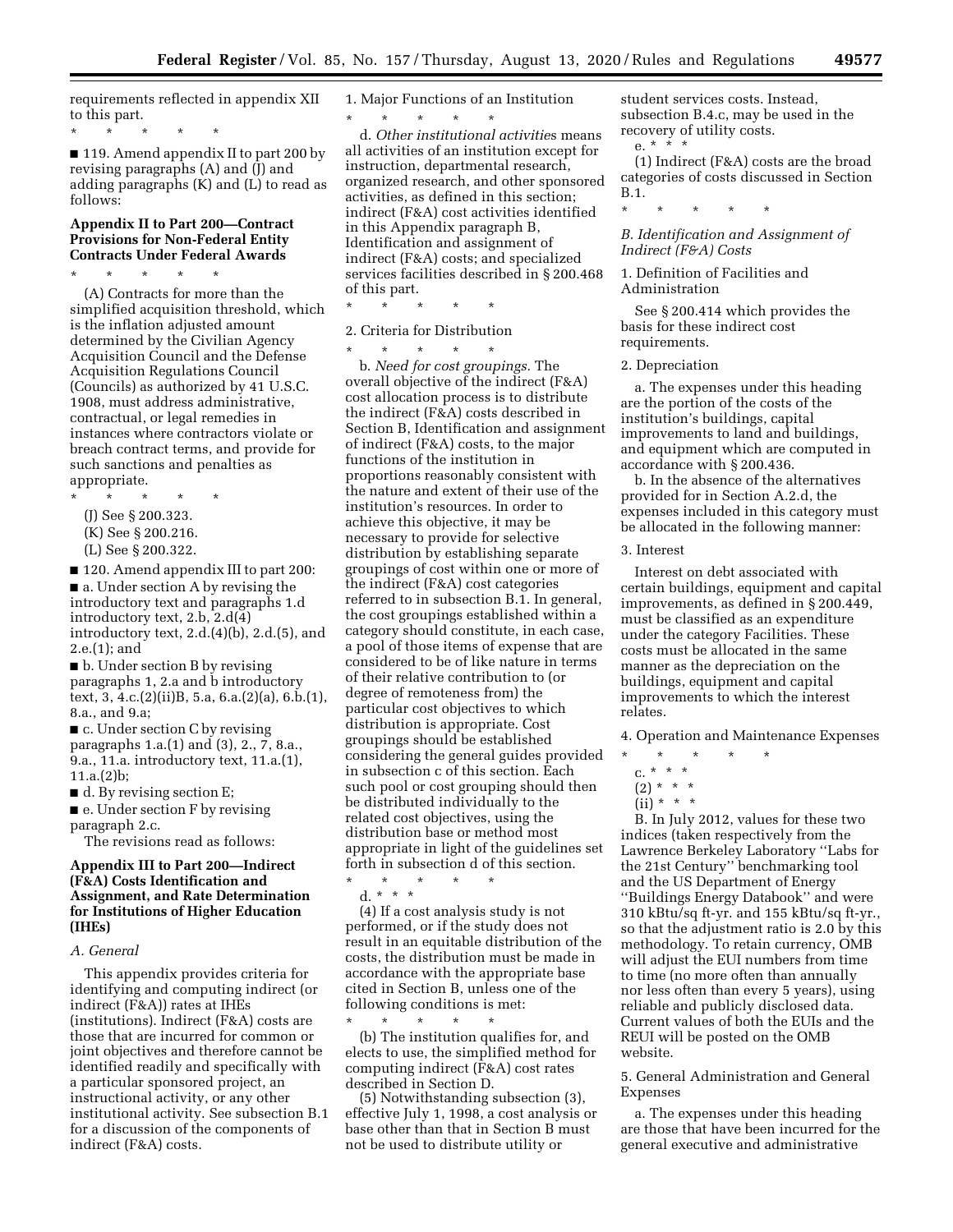offices of educational institutions and other expenses of a general character which do not relate solely to any major function of the institution; *i.e.,* solely to (1) instruction, (2) organized research, (3) other sponsored activities, or (4) other institutional activities. The general administration and general expense category should also include its allocable share of fringe benefit costs, operation and maintenance expense, depreciation, and interest costs. Examples of general administration and general expenses include: Those expenses incurred by administrative offices that serve the entire university system of which the institution is a part; central offices of the institution such as the President's or Chancellor's office, the offices for institution-wide financial management, business services, budget and planning, personnel management, and safety and risk management; the office of the General Counsel; and the operations of the central administrative management information systems. General administration and general expenses must not include expenses incurred within non-university-wide deans' offices, academic departments, organized research units, or similar organizational units. (See subsection 6.)

## \* \* \* \* \*

# 6. Departmental Administration Expenses

- a. \* \* \*
- $(2) * * * *$

(a) Salaries and fringe benefits attributable to the administrative work (including bid and proposal preparation) of faculty (including department heads) and other professional personnel conducting research and/or instruction, must be allowed at a rate of 3.6 percent of modified total direct costs. This category does not include professional business or professional administrative officers. This allowance must be added to the computation of the indirect (F&A) cost rate for major functions in Section C; the expenses covered by the allowance must be excluded from the departmental administration cost pool. No documentation is required to support this allowance.

\* \* \* \* \*

b. The following guidelines apply to the determination of departmental administrative costs as direct or indirect (F&A) costs.

(1) In developing the departmental administration cost pool, special care should be exercised to ensure that costs incurred for the same purpose in like circumstances are treated consistently as either direct or indirect (F&A) costs.

For example, salaries of technical staff, laboratory supplies (*e.g.,* chemicals), telephone toll charges, animals, animal care costs, computer costs, travel costs, and specialized shop costs must be treated as direct costs wherever identifiable to a particular cost objective. Direct charging of these costs may be accomplished through specific identification of individual costs to benefitting cost objectives, or through recharge centers or specialized service facilities, as appropriate under the circumstances. See §§ 200.413(c) and 200.468.

\* \* \* \* \*

## 8. Library Expenses

a. The expenses under this heading are those that have been incurred for the operation of the library, including the cost of books and library materials purchased for the library, less any items of library income that qualify as applicable credits under § 200.406. The library expense category should also include the fringe benefits applicable to the salaries and wages included therein, an appropriate share of general administration and general expense, operation and maintenance expense, and depreciation. Costs incurred in the purchases of rare books (museum-type books) with no value to Federal awards should not be allocated to them.

\* \* \* \* \*

### 9. Student Administration and Services

a. The expenses under this heading are those that have been incurred for the administration of student affairs and for services to students, including expenses of such activities as deans of students, admissions, registrar, counseling and placement services, student advisers, student health and infirmary services, catalogs, and commencements and convocations. The salaries of members of the academic staff whose responsibilities to the institution require administrative work that benefits sponsored projects may also be included to the extent that the portion charged to student administration is determined in accordance with subpart E of this Part. This expense category also includes the fringe benefit costs applicable to the salaries and wages included therein, an appropriate share of general administration and general expenses, operation and maintenance, interest expense, and depreciation.

\* \* \* \* \*

# *C. Determination and Application of Indirect (F&A) Cost Rate or Rates*

#### 1. Indirect (F&A) Cost Pools

a. (1) Subject to subsection b, the separate categories of indirect (F&A) costs allocated to each major function of the institution as prescribed in Section B, must be aggregated and treated as a common pool for that function. The amount in each pool must be divided by the distribution base described in subsection 2 to arrive at a single indirect (F&A) cost rate for each function.

\* \* \* \* \*

(3) Each institution's indirect (F&A) cost rate process must be appropriately designed to ensure that Federal sponsors do not in any way subsidize the indirect (F&A) costs of other sponsors, specifically activities sponsored by industry and foreign governments. Accordingly, each allocation method used to identify and allocate the indirect (F&A) cost pools, as described in Sections A.2 and B.2 through B.9, must contain the full amount of the institution's modified total costs or other appropriate units of measurement used to make the computations. In addition, the final rate distribution base (as defined in subsection 2) for each major function (organized research, instruction, etc., as described in Section A.1 functions of an institution) must contain all the programs or activities which utilize the indirect (F&A) costs allocated to that major function. At the time an indirect (F&A) cost proposal is submitted to a cognizant agency for indirect costs, each institution must describe the process it uses to ensure that Federal funds are not used to subsidize industry and foreign government funded programs.

#### 2. The Distribution Basis

Indirect (F&A) costs must be distributed to applicable Federal awards and other benefitting activities within each major function (see section A.1) on the basis of modified total direct costs (MTDC), consisting of all salaries and wages, fringe benefits, materials and supplies, services, travel, and up to the first \$25,000 of each subaward (regardless of the period covered by the subaward). MTDC is defined in § 200.1. For this purpose, an indirect (F&A) cost rate should be determined for each of the separate indirect (F&A) cost pools developed pursuant to subsection 1. The rate in each case should be stated as the percentage which the amount of the particular indirect (F&A) cost pool is of the modified total direct costs identified with such pool.

\* \* \* \* \*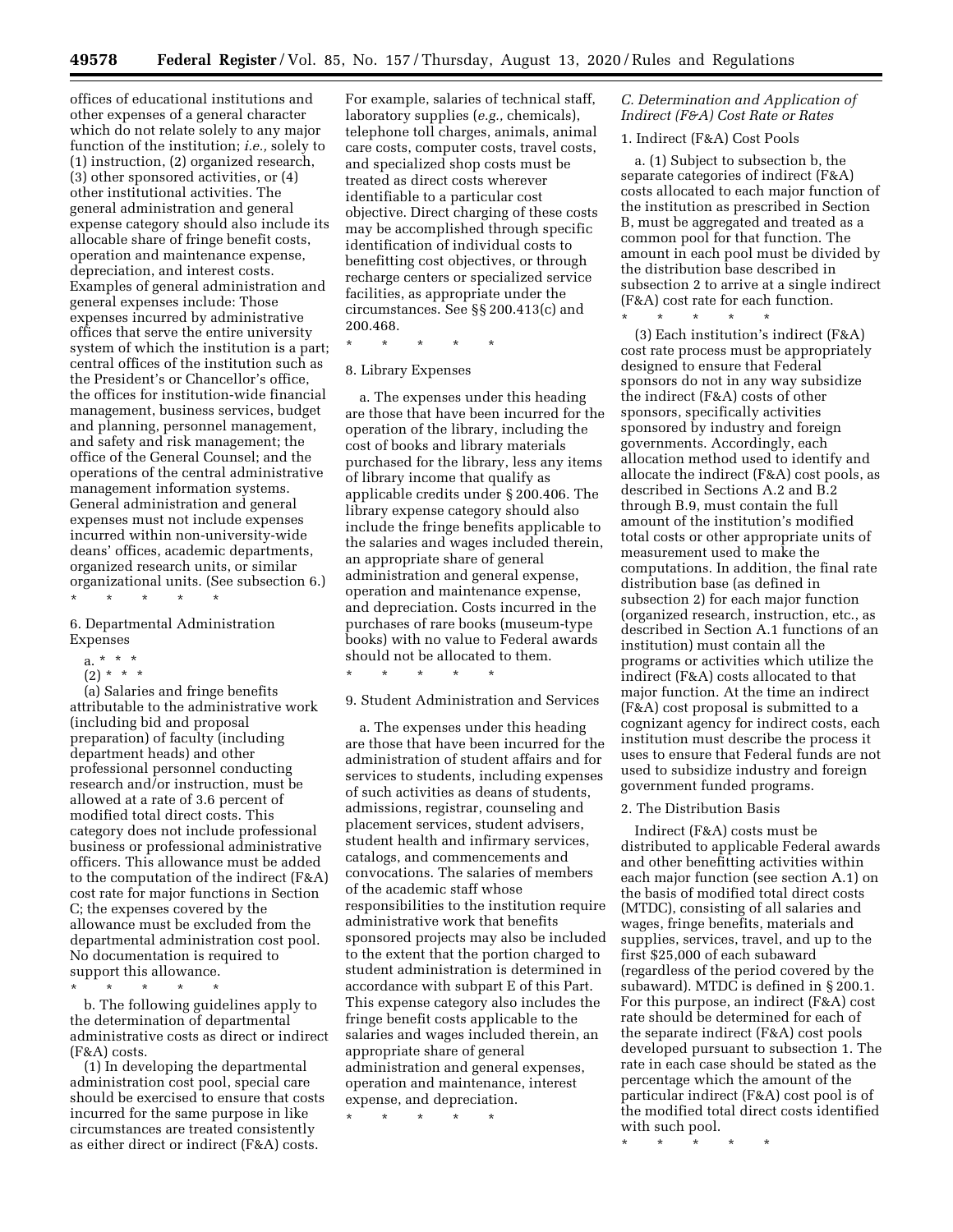# 7. Fixed Rates for the Life of the Sponsored Agreement

a. Except as provided in paragraph  $(c)(1)$  of § 200.414, Federal agencies must use the negotiated rates in effect at the time of the initial award throughout the life of the Federal award. Award levels for Federal awards may not be adjusted in future years as a result of changes in negotiated rates. ''Negotiated rates'' per the rate agreement include final, fixed, and predetermined rates and exclude provisional rates. ''Life'' for the purpose of this subsection means each competitive segment of a project. A competitive segment is a period of years approved by the Federal awarding agency at the time of the Federal award. If negotiated rate agreements do not extend through the life of the Federal award at the time of the initial award, then the negotiated rate for the last year of the Federal award must be extended through the end of the life of the Federal award.

b. Except as provided in § 200.414, when an educational institution does not have a negotiated rate with the Federal Government at the time of an award (because the educational institution is a new recipient or the parties cannot reach agreement on a rate), the provisional rate used at the time of the award must be adjusted once a rate is negotiated and approved by the cognizant agency for indirect costs.

## 8. Limitation on Reimbursement of Administrative Costs

a. Notwithstanding the provisions of subsection C.1.a, the administrative costs charged to Federal awards awarded or amended (including continuation and renewal awards) with effective dates beginning on or after the start of the institution's first fiscal year which begins on or after October 1, 1991, must be limited to 26% of modified total direct costs (as defined in subsection 2) for the total of General Administration and General Expenses, Departmental Administration, Sponsored Projects Administration, and Student Administration and Services (including their allocable share of depreciation, interest costs, operation and maintenance expenses, and fringe benefits costs, as provided by Section B, and all other types of expenditures not listed specifically under one of the subcategories of facilities in Section B. \* \* \* \* \*

9. Alternative Method for Administrative Costs

a. Notwithstanding the provisions of subsection C.1.a, an institution may elect to claim a fixed allowance for the

''Administration'' portion of indirect (F&A) costs. The allowance could be either 24% of modified total direct costs or a percentage equal to 95% of the most recently negotiated fixed or predetermined rate for the cost pools included under ''Administration'' as defined in Section B.1, whichever is less. Under this alternative, no cost proposal need be prepared for the ''Administration'' portion of the indirect (F&A) cost rate nor is further identification or documentation of these costs required (see subsection c). Where a negotiated indirect (F&A) cost agreement includes this alternative, an institution must make no further charges for the expenditure categories described in Section B.5, Section B.6, Section B.7, and Section B.9.

11. Negotiation and Approval of Indirect (F&A) Rate

\* \* \* \* \*

a. Cognizant agency for indirect costs is defined in Subpart A.

(1) Cost negotiation cognizance is assigned to the Department of Health and Human Services (HHS) or the Department of Defense's Office of Naval Research (DOD), normally depending on which of the two agencies (HHS or DOD) provides more funds directly to the educational institution for the most recent three years. Information on funding must be derived from relevant data gathered by the National Science Foundation. In cases where neither HHS nor DOD provides Federal funding directly to an educational institution, the cognizant agency for indirect costs assignment must default to HHS. Notwithstanding the method for cognizance determination described in this section, other arrangements for cognizance of a particular educational institution may also be based in part on the types of research performed at the educational institution and must be decided based on mutual agreement between HHS and DOD. Where a non-Federal entity only receives funds as a subrecipient, see § 200.332.

 $(2) * * * *$ 

b. Acceptance of rates. See § 200.414. \* \* \* \* \*

## *E. Documentation Requirements*

The standard format for documentation requirements for indirect (indirect (F&A)) rate proposals for claiming costs under the regular method is available on the OMB website.

#### *F. Certification*

\* \* \* \* \* 2. \* \* \*

c. *Certificate.* The certificate required by this section must be in the following form:

#### Certificate of Indirect (F&A) Costs

This is to certify that to the best of my knowledge and belief:

(1) I have reviewed the indirect (F&A) cost proposal submitted herewith;

(2) All costs included in this proposal [identify date] to establish billing or final indirect (F&A) costs rate for [identify period covered by rate] are allowable in accordance with the requirements of the Federal agreement(s) to which they apply and with the cost principles applicable to those agreements.

(3) This proposal does not include any costs which are unallowable under subpart E of this part such as (without limitation): Public relations costs, contributions and donations, entertainment costs, fines and penalties, lobbying costs, and defense of fraud proceedings; and

(4) All costs included in this proposal are properly allocable to Federal agreements on the basis of a beneficial or causal relationship between the expenses incurred and the agreements to which they are allocated in accordance with applicable requirements.

I declare that the foregoing is true and correct.

Institution of Higher Education: Signature:<br>Name of Official:

# Name of Official: llllllllll

Title:<br>Date of Execution: Date of Execution: llllllllll

■ 121. Amend appendix IV to part 200:

■ a. By revising section A;

■ b. Under section B by revising paragraphs 2.b through e, 3.b(1), (2), and (4), 3.c.(4), 3.f and g, and 4.b and c; ■ c. Under section  $\bar{C}$  by revising paragraphs 2.a through c; and  $\blacksquare$  d. Under section D by revising (D)(1), and under the center heading ''Certificate of Indirect (F&A) Costs'', paragraphs (2) and (3).

The revisions read as follows:

# **Appendix IV to Part 200—Indirect (F&A) Costs Identification and Assignment, and Rate Determination for Nonprofit Organizations**

#### *A. General*

1. Indirect costs are those that have been incurred for common or joint objectives and cannot be readily identified with a particular final cost objective. Direct cost of minor amounts may be treated as indirect costs under the conditions described in § 200.413(d). After direct costs have been determined and assigned directly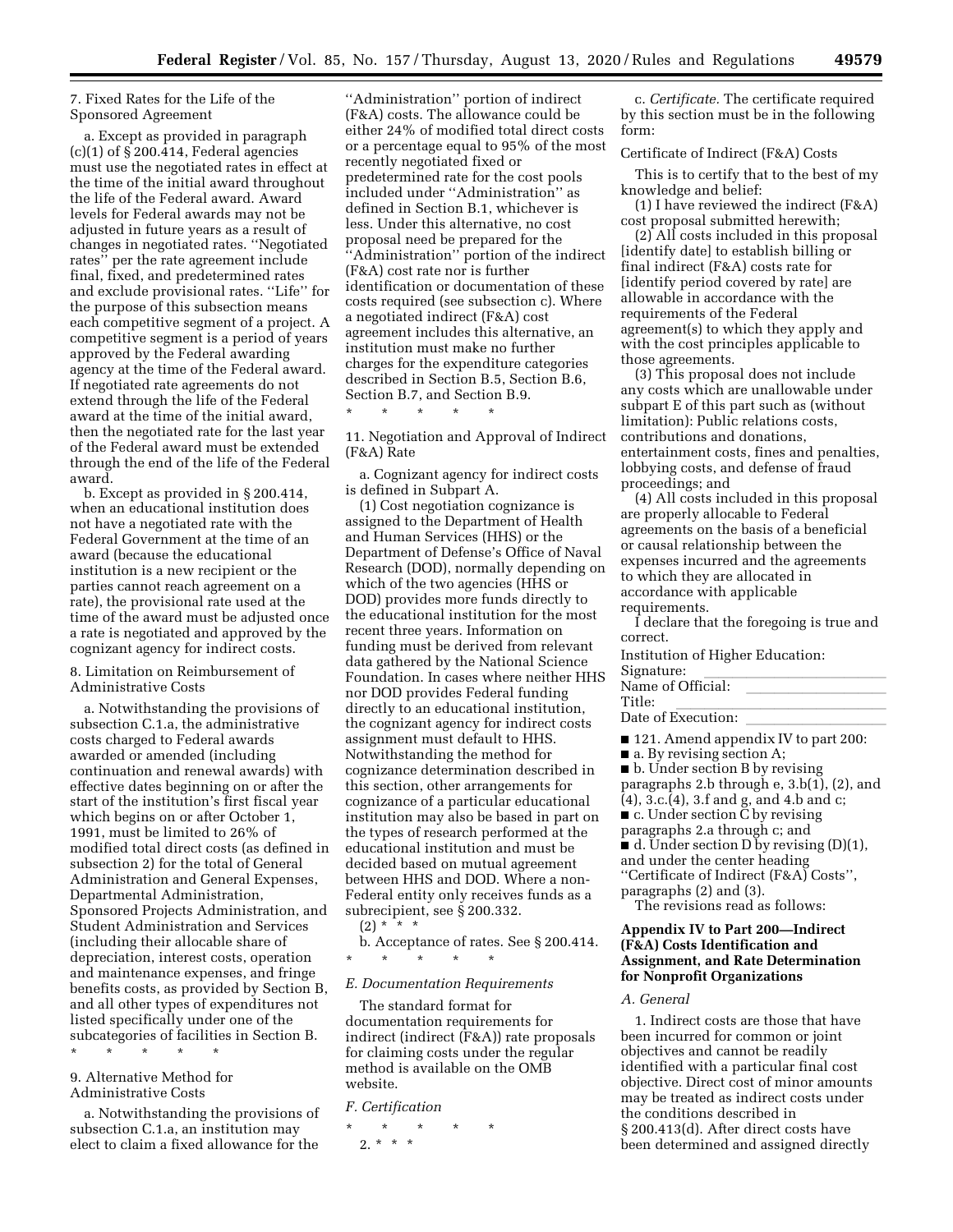to awards or other work as appropriate, indirect costs are those remaining to be allocated to benefitting cost objectives. A cost may not be allocated to a Federal award as an indirect cost if any other cost incurred for the same purpose, in like circumstances, has been assigned to a Federal award as a direct cost.

2. ''Major nonprofit organizations'' are defined in paragraph (a) of § 200.414. See indirect cost rate reporting requirements in sections B.2.e and B.3.g of this Appendix.

*B. Allocation of Indirect Costs and Determination of Indirect Cost Rates* 

\* \* \* \* \*

2. Simplified Allocation Method

\* \* \* \* \* b. Both the direct costs and the indirect costs must exclude capital expenditures and unallowable costs. However, unallowable costs which represent activities must be included in the direct costs under the conditions described in § 200.413(e).

c. The distribution base may be total direct costs (excluding capital expenditures and other distorting items, such as subawards for \$25,000 or more), direct salaries and wages, or other base which results in an equitable distribution. The distribution base must exclude participant support costs as defined in § 200.1.

d. Except where a special rate(s) is required in accordance with section B.5 of this Appendix, the indirect cost rate developed under the above principles is applicable to all Federal awards of the organization. If a special rate(s) is required, appropriate modifications must be made in order to develop the special rate(s).

e. For an organization that receives more than \$10 million in direct Federal funding in a fiscal year, a breakout of the indirect cost component into two broad categories, Facilities and Administration as defined in paragraph (a) of § 200.414, is required. The rate in each case must be stated as the percentage which the amount of the particular indirect cost category (*i.e.,*  Facilities or Administration) is of the distribution base identified with that category.

3. Multiple Allocation Base Method

\* \* \* \* \* (b) \* \* \*

(1) Depreciation. The expenses under this heading are the portion of the costs of the organization's buildings, capital improvements to land and buildings, and equipment which are computed in accordance with § 200.436.

(2) Interest. Interest on debt associated with certain buildings, equipment and capital improvements are computed in accordance with § 200.449.

\* \* \* \* \*

(4) General administration and general expenses. The expenses under this heading are those that have been incurred for the overall general executive and administrative offices of the organization and other expenses of a general nature which do not relate solely to any major function of the organization. This category must also include its allocable share of fringe benefit costs, operation and maintenance expense, depreciation, and interest costs. Examples of this category include central offices, such as the director's office, the office of finance, business services, budget and planning, personnel, safety and risk management, general counsel, management information systems, and library costs.

In developing this cost pool, special care should be exercised to ensure that costs incurred for the same purpose in like circumstances are treated consistently as either direct or indirect costs. For example, salaries of technical staff, project supplies, project publication, telephone toll charges, computer costs, travel costs, and specialized services costs must be treated as direct costs wherever identifiable to a particular program. The salaries and wages of administrative and pooled clerical staff should normally be treated as indirect costs. Direct charging of these costs may be appropriate as described in § 200.413. Items such as office supplies, postage, local telephone costs, periodicals and memberships should normally be treated as indirect costs.

 $(c) * * * *$ 

(4) General administration and general expenses. General administration and general expenses must be allocated to benefitting functions based on modified total costs (MTC). The MTC is the modified total direct costs (MTDC), as described in § 200.1, plus the allocated indirect cost proportion. The expenses included in this category could be grouped first according to major functions of the organization to which they render services or provide benefits. The aggregate expenses of each group must then be allocated to benefitting functions based on MTC. \* \* \* \* \*

f. Distribution basis. Indirect costs must be distributed to applicable Federal awards and other benefitting activities within each major function on the basis of MTDC (see definition in § 200.1).

g. Individual Rate Components. An indirect cost rate must be determined for each separate indirect cost pool developed. The rate in each case must be stated as the percentage which the amount of the particular indirect cost pool is of the distribution base identified with that pool. Each indirect cost rate negotiation or determination agreement must include development of the rate for each indirect cost pool as well as the overall indirect cost rate. The indirect cost pools must be classified within two broad categories: ''Facilities'' and ''Administration,'' as described in § 200.414(a).

4. Direct Allocation Method

\* \* \* \* \*

b. This method is acceptable, provided each joint cost is prorated using a base which accurately measures the benefits provided to each Federal award or other activity. The bases must be established in accordance with reasonable criteria and be supported by current data. This method is compatible with the Standards of Accounting and Financial Reporting for Voluntary Health and Welfare Organizations issued jointly by the National Health Council, Inc., the National Assembly of Voluntary Health and Social Welfare Organizations, and the United Way of America.

c. Under this method, indirect costs consist exclusively of general administration and general expenses. In all other respects, the organization's indirect cost rates must be computed in the same manner as that described in section B.2 of this Appendix.

\* \* \* \* \*

*C. Negotiation and Approval of Indirect Cost Rates* 

\* \* \* \* \*

#### 2. Negotiation and Approval of Rates

a. Unless different arrangements are agreed to by the Federal agencies concerned, the Federal agency with the largest dollar value of Federal awards directly funded to an organization will be designated as the cognizant agency for indirect costs for the negotiation and approval of the indirect cost rates and, where necessary, other rates such as fringe benefit and computer charge-out rates. Once an agency is assigned cognizance for a particular nonprofit organization, the assignment will not be changed unless there is a shift in the dollar volume of the Federal awards directly funded to the organization for at least three years. All concerned Federal agencies must be given the opportunity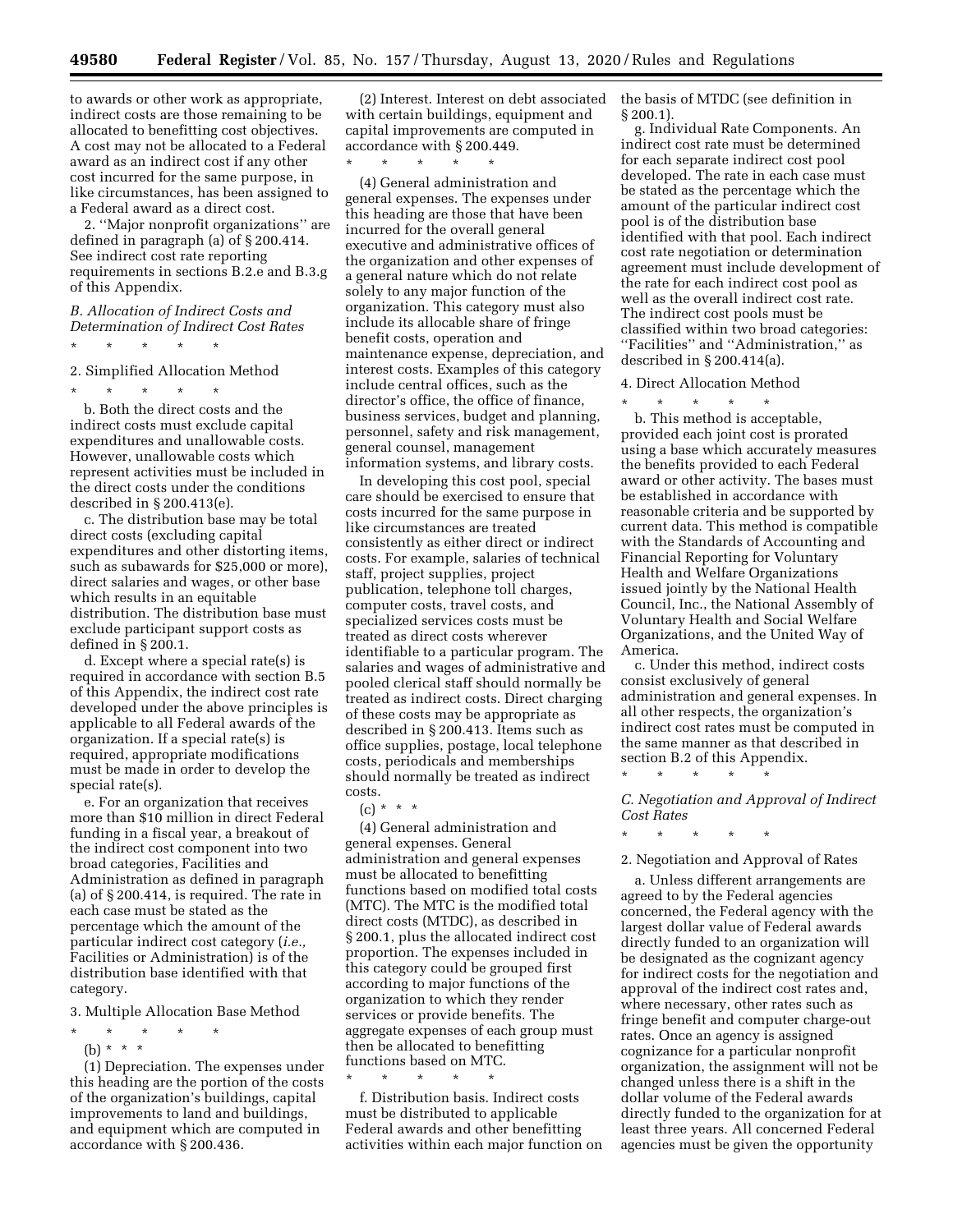to participate in the negotiation process but, after a rate has been agreed upon, it will be accepted by all Federal agencies. When a Federal agency has reason to believe that special operating factors affecting its Federal awards necessitate special indirect cost rates in accordance with section B.5 of this Appendix, it will, prior to the time the rates are negotiated, notify the cognizant agency for indirect costs. (See also § 200.414.) If the nonprofit does not receive any funding from any Federal agency, the pass-through entity is responsible for the negotiation of the indirect cost rates in accordance with § 200.332(a)(4).

b. Except as otherwise provided in § 200.414(f), a nonprofit organization which has not previously established an indirect cost rate with a Federal agency must submit its initial indirect cost proposal immediately after the organization is advised that a Federal award will be made and, in no event, later than three months after the effective date of the Federal award.

c. Unless approved by the cognizant agency for indirect costs in accordance with § 200.414(g), organizations that have previously established indirect cost rates must submit a new indirect cost proposal to the cognizant agency for indirect costs within six months after the close of each fiscal year. \* \* \* \* \*

#### *D. Certification of Indirect (F&A) Costs*

(1) Required Certification. No proposal to establish indirect (F&A) cost rates must be acceptable unless such costs have been certified by the nonprofit organization using the Certificate of Indirect (F&A) Costs set forth in section j. of this appendix. The certificate must be signed on behalf of the organization by an individual at a level no lower than vice president or chief financial officer for the organization.

\* \* \* \* \*

Certificate of Indirect (F&A) Costs

\* \* \* \* \*

(2) All costs included in this proposal [identify date] to establish billing or final indirect (F&A) costs rate for [identify period covered by rate] are allowable in accordance with the requirements of the Federal awards to which they apply and with subpart E of this part.

(3) This proposal does not include any costs which are unallowable under subpart E of this part such as (without limitation): Public relations costs, contributions and donations, entertainment costs, fines and penalties, lobbying costs, and defense of fraud proceedings; and

■ 122. Amend appendix V to part 200 by revising:

■ a. Section A, paragraph 2;

\* \* \* \* \*

- b. Section B, paragraph 4;
- c. Section C
- d. Section E, paragraph 3.b.(1); and

■ e. Section G, paragraph 5. The revisions read as follows:

# **Appendix V to Part 200—State/Local Governmentwide Central Service Cost Allocation Plans**

*A. General* 

\* \* \* \* \*

2. Guidelines and illustrations of central service cost allocation plans are provided in a brochure published by the Department of Health and Human Services entitled ''*A Guide for State, Local and Indian Tribal Governments: Cost Principles and Procedures for Developing Cost Allocation Plans and Indirect Cost Rates for Agreements with the Federal Government.*'' A copy of this brochure may be obtained from the HHS Cost Allocation Services or at their website.

#### *B. Definitions*

\* \* \* \* \* 4. *Cognizant agency for indirect costs*  is defined in § 200.1. The determination of cognizant agency for indirect costs for states and local governments is described in section F.1.

#### *C. Scope of the Central Service Cost Allocation Plans*

\* \* \* \* \*

The central service cost allocation plan will include all central service costs that will be claimed (either as a billed or an allocated cost) under Federal awards and will be documented as described in section E. omitted from the plan will not be reimbursed.

# *E. Documentation Requirements for Submitted Plans*

\* \* \* \* \*

## 3. Billed Services

\* \* \* \* \*

 $\mathbf{b}$ . \* \* \*

(1) For each internal service fund or similar activity with an operating budget of \$5 million or more, the plan must include: A brief description of each service; a balance sheet for each fund based on individual accounts contained in the governmental unit's accounting system; a revenue/expenses statement, with revenues broken out by source, *e.g.,* regular billings, interest earned, etc.; a listing of all non-

operating transfers (as defined by GAAP) into and out of the fund; a description of the procedures (methodology) used to charge the costs of each service to users, including how billing rates are determined; a schedule of current rates; and, a schedule comparing total revenues (including imputed revenues) generated by the service to the allowable costs of the service, as determined under this part, with an explanation of how variances will be handled.

\* \* \* \* \*

## *G. Other Polices*

\* \* \* \* \*

#### 5. Records Retention

All central service cost allocation plans and related documentation used as a basis for claiming costs under Federal awards must be retained for audit in accordance with the records retention requirements contained in subpart D of this part.

\* \* \* \* \*

■ 123. Amend appendix VI to part 200 by revising paragraph 2 in section D to read as follows:

## **Appendix VI to Part 200—Public Assistance Cost Allocation Plans**

\* \* \* \* \*

*D. Submission, Documentation, and Approval of Public Assistance Cost Allocation Plans* 

\* \* \* \* \*

2. Under the coordination process outlined in section E, affected Federal agencies will review all new plans and plan amendments and provide comments, as appropriate, to HHS. The effective date of the plan or plan amendment will be the first day of the calendar quarter following the event that required the amendment, unless another date is specifically approved by HHS. HHS, as the cognizant agency for indirect costs acting on behalf of all affected Federal agencies, will, as necessary, conduct negotiations with the state public assistance agency and will inform the state agency of the action taken on the plan or plan amendment.

\* \* \* \* \*

■ 124. Amend appendix VII to part 200 by revising:

■ a. Section A, paragraphs 2, 3, 4, and 5;

- b. Section B, paragraph 3;
- c. Section D, paragraph 1a.; and

■ d. Section E, paragraph 4. The revisions read as follows: